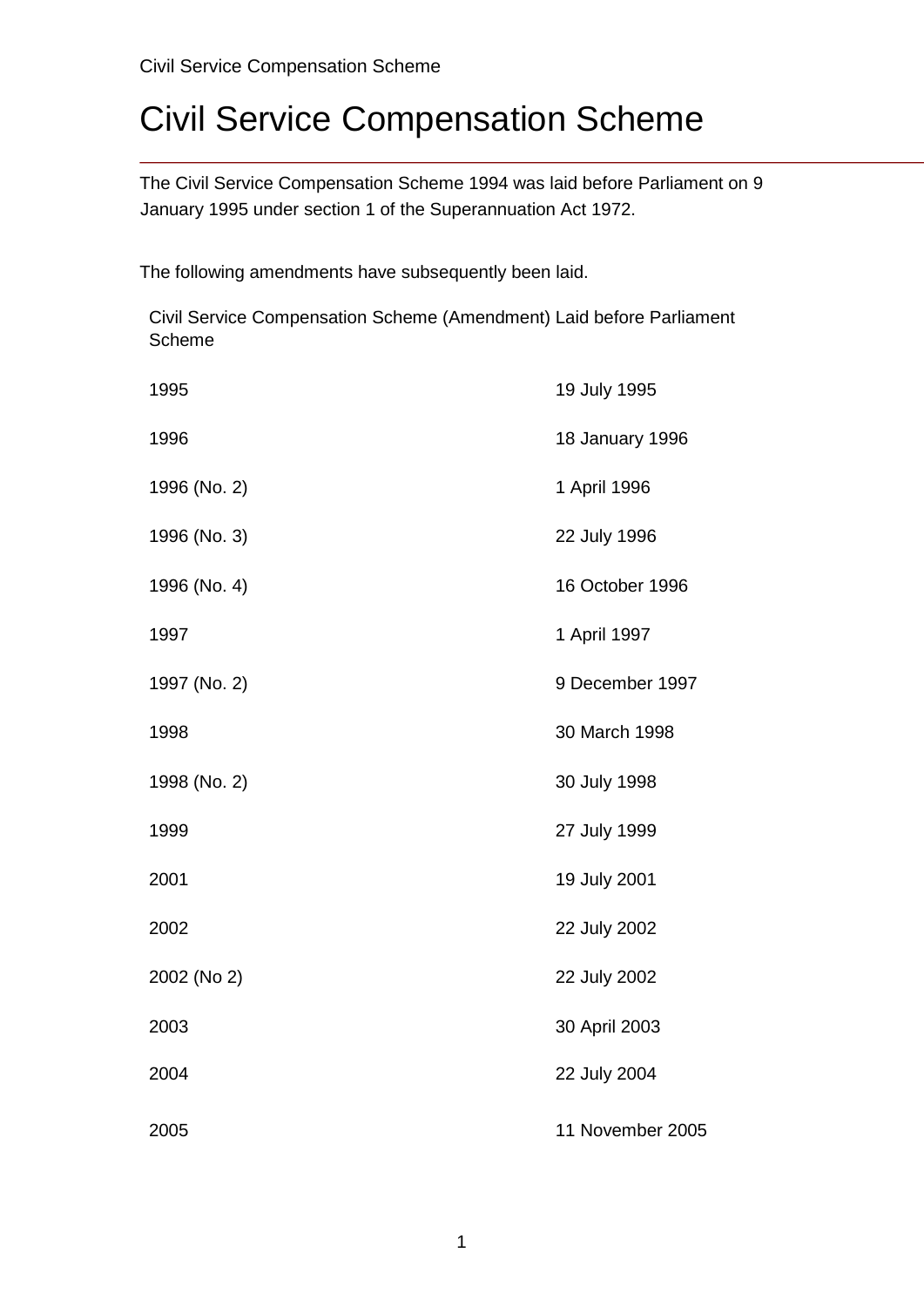| <b>Civil Service Compensation Scheme</b> |  |
|------------------------------------------|--|
|                                          |  |

| 2006        | 28 March 2006    |
|-------------|------------------|
| 2006 (No 2) | 25 July 2006     |
| 2006 (No 3) | 18 December 2006 |
| 2007        | 26 March 2007    |
| 2007 (No 2) | 26 July 2007     |
| 2008        | 5 February 2008  |
| 2010        | 5 February 2010  |
| 2010 (No 2) | 22 December 2010 |
| 2015        | March 2015       |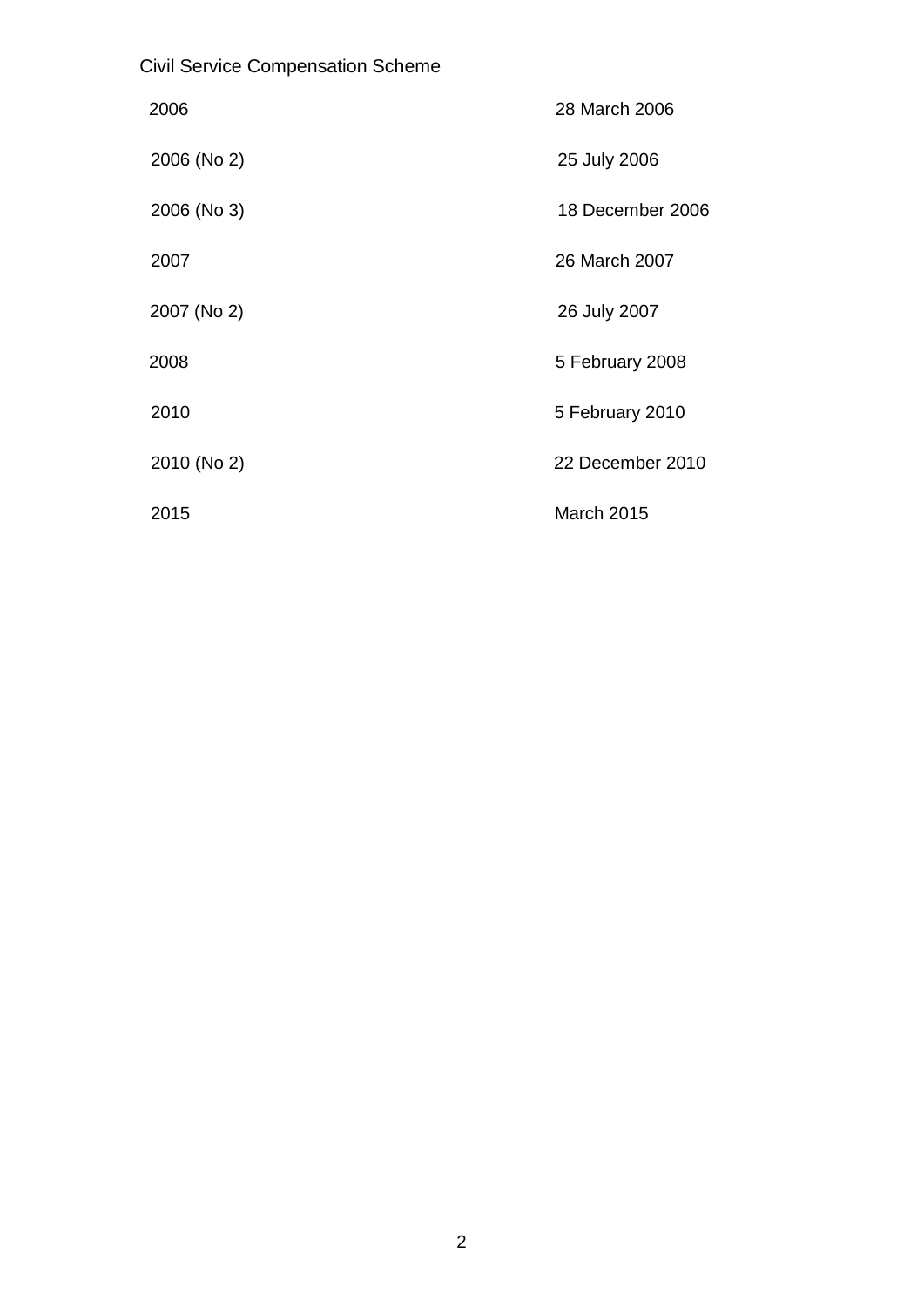# **Rules of the Civil Service Compensation Scheme**

# **Section 1 Application**

- 1.1 In this scheme, unless otherwise specified:
	- (a) "the PCSPS" means the Principal Civil Service Pension Scheme;
	- (b) "the 1972 Section" means Section II of the PCSPS;
	- (c) "the 2002 Section" means Section I of the PCSPS;
	- (ca) "the 2007 Section" means Section III of the PCSPS;
	- (cb) "the 2014 Regulations" means the Public Service (Civil Servants and Others) Pensions Regulations 2014;
	- (cc) "the 2015 Scheme" means the scheme established by regulation 3 of the 2014 Regulations;
	- (d) "mobile civil servants" and "non-mobile civil servants" mean civil servants in mobile and non-mobile grades respectively;
	- (e) "early retirement" means retirement before the pension age under one of the categories of early retirement or early severance referred to below;
	- (f) "former rules" mean certain of the rules of the 1972 Section applicable prior to 1 April 1987 as set out in Appendix 1 hereto;
	- (g) "former section 10 rules" means certain of the rules of the 1972 Section applicable on and between 1 April 1987 and the date of this scheme as set out in Appendix 2 hereto;
	- (h) references to "rules" shall be to the rules of this scheme unless otherwise specified;
	- (i) terms used in this scheme shall have the same meaning as in the 1972 Section unless otherwise defined;
	- (j) "fixed term appointment" or "period appointment" means an appointment the maximum period of which is fixed at the time of the appointment, and references to a fixed term appointment in this scheme shall include:
	- (i) contracts for an initial fixed term which may be extended for a further specified period at the employing department's option both after a specified portion of the fixed term has expired and subsequently at fixed intervals; and
	- (ii) contracts for an initial fixed term which have been automatically and continuously renewed until notice of non-renewal is given by the employing department;
	- (k) "the Minister" means the Minister for the Civil Service;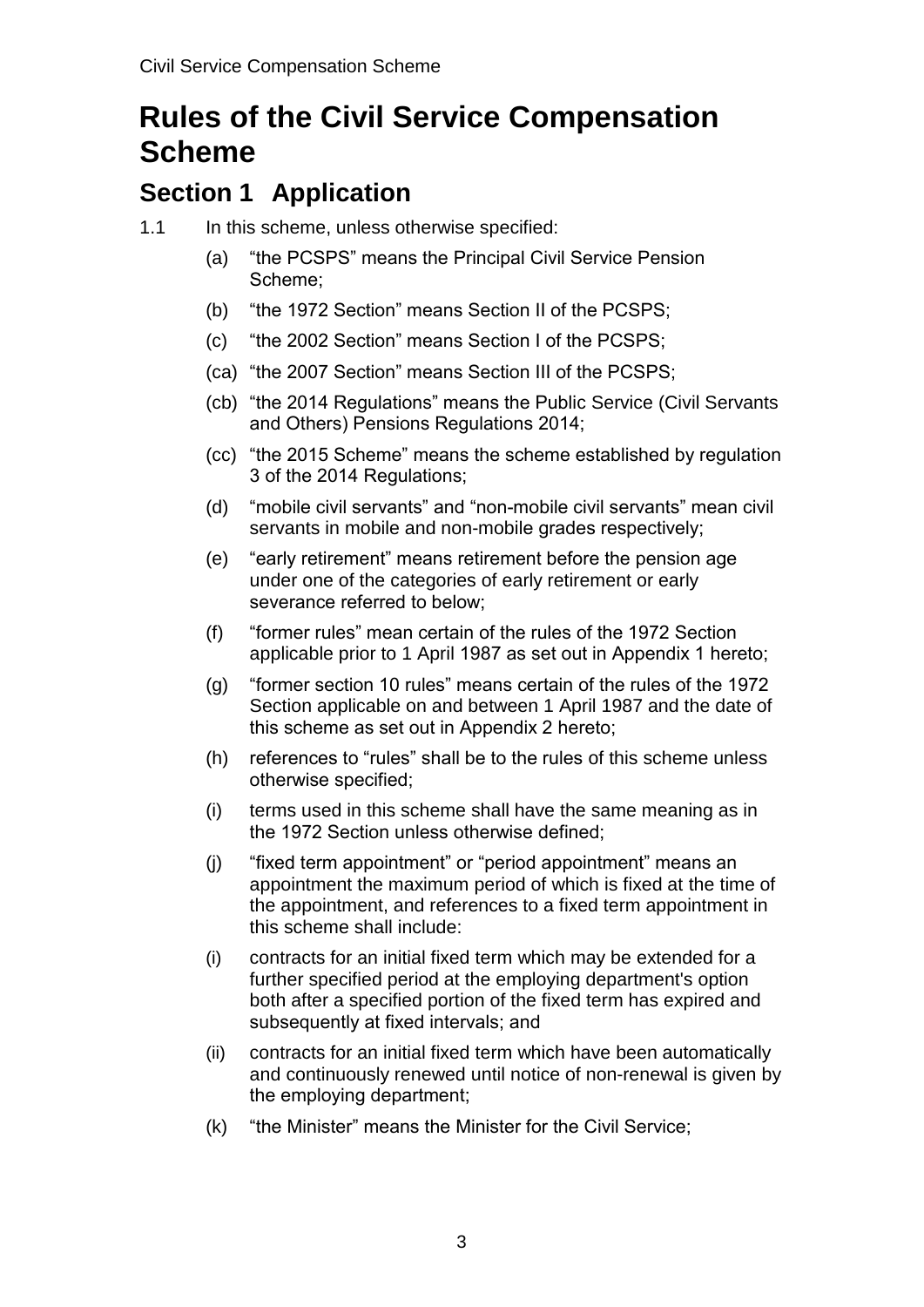- (l) the "Scheme Actuary" is the actuary appointed by the Minister from time to time to provide a consulting service on a range of actuarial matters relevant to Civil Service pension and compensation arrangements;
- (m) references in the former section 10 rules to the 1972 Section rule 3.11 shall, where the context so requires, be taken to include references to PCSPS rule 3.12.
- (n) "pension benefits" means benefits awarded under sections 2 and 3 of this scheme in the form of a pension and lump sum equivalent to the preserved pension and lump sum otherwise payable under rule 3.11 of the 1972 Section but shall not include annual compensation payments.
- (o) "the partnership pension account" , in relation to a person in an employment by virtue of which he is eligible for membership of the 2002 Section, means a stakeholder pension scheme or personal pension scheme to which the person's employer is paying contributions;
- (p) "stakeholder pension scheme" means a scheme which is a stakeholder pension scheme for the purposes of Part I of the Welfare Reform and Pensions Act 1999;
- (q) "personal pension scheme" means a personal pension scheme, within the meaning of section 1 of the Pension Schemes Act 1993, that is registered under Chapter 2 of Part 4 of the Finance Act 2004;
- (r) "the Civil Service Injury Benefits Scheme" means the Civil Service Injury Benefits Scheme which came into force on 1 October 2002, as from time to time amended.
- 1.2 Where only part of a transfer value arising from service in a former pension scheme is transferred into the 1972 Section, any benefits preserved solely by virtue of service in the former pension scheme will not be enhanced under this scheme, and in such cases only the reckonable service credited in respect of the transfer value brought in will count together with any other qualifying service as qualifying service for the purposes of an award under this scheme.
- 1.3 Sections 2, 3, 4, 5 and 6 of this scheme apply to all persons serving full-time or part-time in the Civil Service with the exception (unless otherwise stated in this scheme) of:
	- (a) those serving as specified in paragraphs (i) to (vi) of rule 1.4 of the 1972 Section , other than as provided by rules 1.14 or 6.7 of this scheme;
	- (b) those for whom rules 7.2 or 7.3 will apply to the extent that those rules apply to them and those for whom rules 7.2a and 7.3a will apply;
	- (c) those serving full or part-time in the Civil Service whose terms of appointment exclude them from the provisions of this scheme or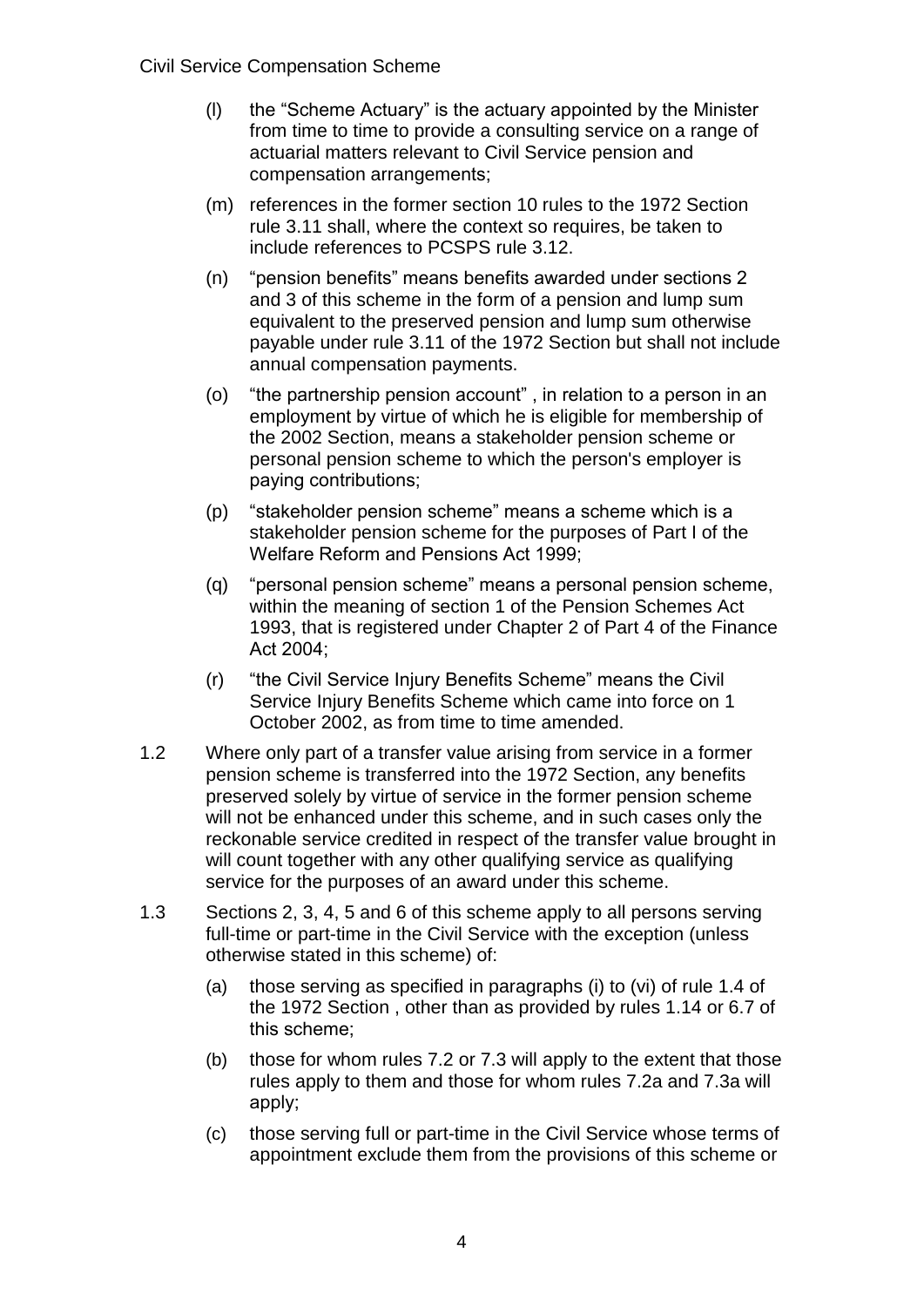the former section 10 rules (but this exclusion shall not have the effect of removing any right under rule 1.14 of this scheme);

- (d) those who are members of the 2002 Section;
- (e) those who were appointed on or after 1 October 2002 and who are not eligible to join the 2002 Section ;
- (f) those who have opted out of the 2002 Section;
- (g) those who have a partnership pension account; and
- (h) in relation to sections 2, 3, 5 and 6 of this scheme, those serving on period appointments other than as provided by rules 1.14 or 6.7 of this scheme.
- 1.4 Compensation payments for early retirement or severance under sections 2 to 8 of this scheme and for personal injury under section 10 of this scheme will be paid at the discretion of the Minister, and nothing in this scheme will extend or be construed to extend to give any person an absolute right to them.
- 1.5 Subject to the provisions of this rule and to rule 1.5a, the Minister will have power to withhold benefits payable under this scheme where a person serving in the Civil Service or a person who formerly served in the Civil Service is convicted:
	- (i) of one or more offences under the Official Secrets Acts 1911 to 1989 for which the person concerned has been sentenced to a term of imprisonment of at least 10 years or has been sentenced on the same occasion to two or more consecutive terms amounting in the aggregate to at least 10 years; or
	- (ii) of an offence in connection with any employment to which this scheme applies, being an offence which is certified by a Minister of the Crown either to have been gravely injurious to the State or to be liable to lead to serious loss of confidence in the public service.

Before benefits may be forfeited under this rule, the person concerned will be entitled to appeal against the forfeiture to an independent board nominated by the Minister; and where an appeal is made, the Minister will accept the board's judgement on whether or not the appellant's compensation benefits should be forfeited.

- 1.5a Subject to the provisions of this rule, the Minister will have power to withhold benefits payable under this scheme from:
	- (a) a member of the 2002 Section ;
	- (b) a person who was appointed to the Civil Service on or after 1 October 2002 and who is not eligible to join the 2002 Section;
	- (c) a person who has opted out of the 2002 Section; and
	- (d) a person who has a partnership pension account,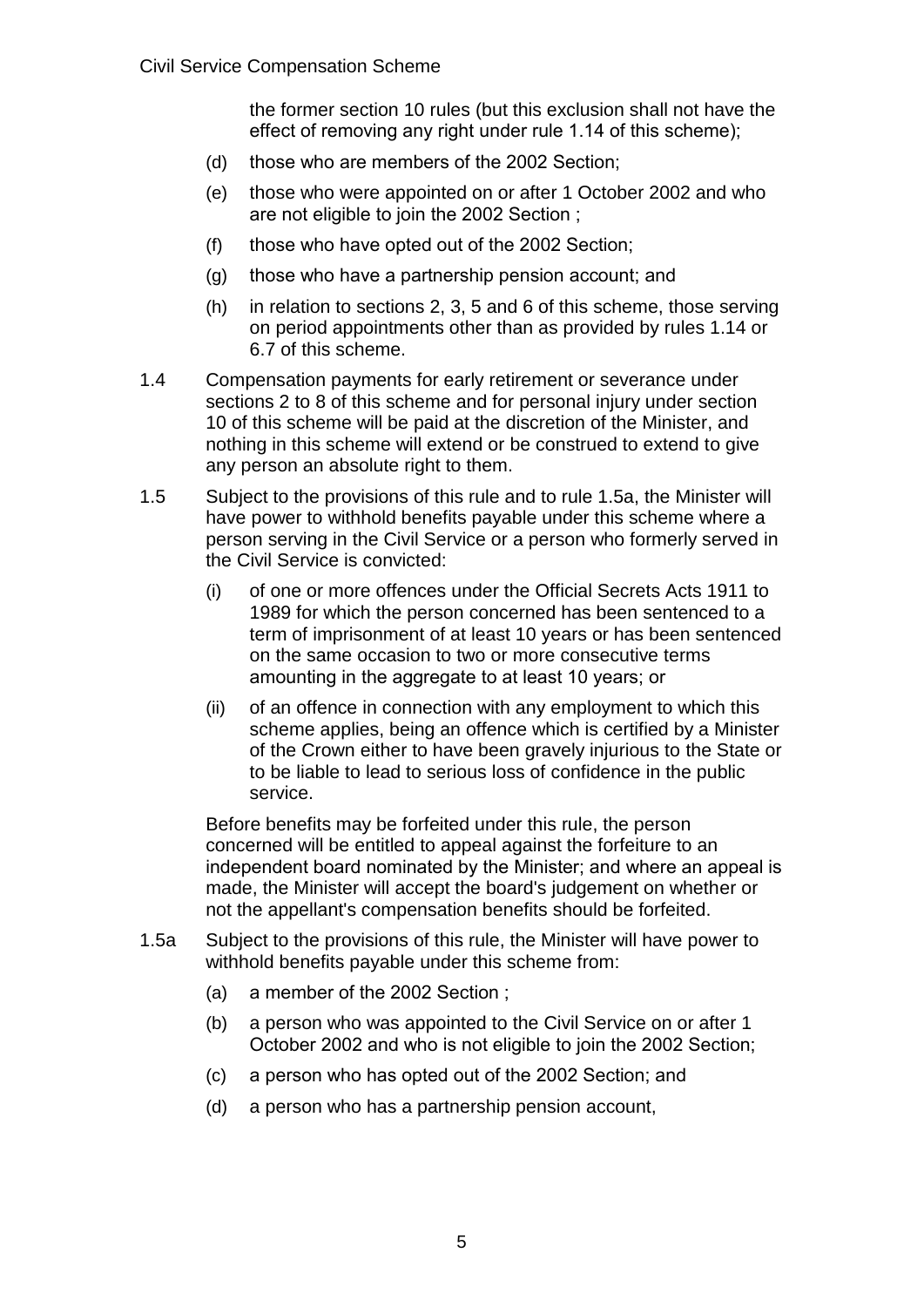in the circumstances provided for in rule J.2(1) (subject to rule J.3(5)) of the 2002 Section. Before benefits may be forfeited under this rule, the procedure in rule J.4 of the 2002 Section shall be followed.

- 1.6 Any question under sections 1 to 11 of the scheme shall be determined by the Minister, whose decision on it shall be final.
- 1.7 Where in consequence of any transfer of employment any person becomes entitled to benefits under sections 2 to 11 of this scheme the Minister may apply the rules of this scheme to that person with any modifications which may be necessary to reflect:
	- (a) the terms and conditions of employment relating to compensation for early retirement or severance transferred with such person; or
	- (b) any undertaking by a Minister of the Crown given about compensation payments for early retirement or severance payable to such person.
- 1.8 Except as otherwise provided in this scheme, "current reckonable service" shall have the same meaning in relation to a person as "reckonable service" , except that:
	- (a) it shall not include any reckonable service which is attributable to service prior to the current period of continuous service in the Civil Service unless the prior service ended on resignation for the purpose of taking up a permanent appointment with a relevant body as defined in rule 1.8aand that appointment continued until re-employment in the current period of continuous service in the Civil Service;
	- (b) it shall not include any reckonable service which results from a credit of reckonable service in accordance with the transfer provisions of section 6 of the 1972 Section, unless the department or other body employing him in the Civil Service has decided that it shall and the credit is in respect of a period of employment which:
		- (i) before the credit was given was reckonable under a scheme the rules of which are in the Minister's opinion analogous for the purposes of this rule to those of the 1972 Section, and
		- (ii) continued until his employment or re-employment in his current period of continuous service in the Civil Service;
	- (c) it shall not include any reckonable service which results from a purchase of added years under section 7 of the 1972 Section or from a grant of added years under rule 2.24 of the 1972 Section.
- 1.8a For the purposes of paragraph (a) of rule 1.8 a relevant body is:
	- (a) a body which, in the opinion of the department or other body employing him, is a European Union institution; or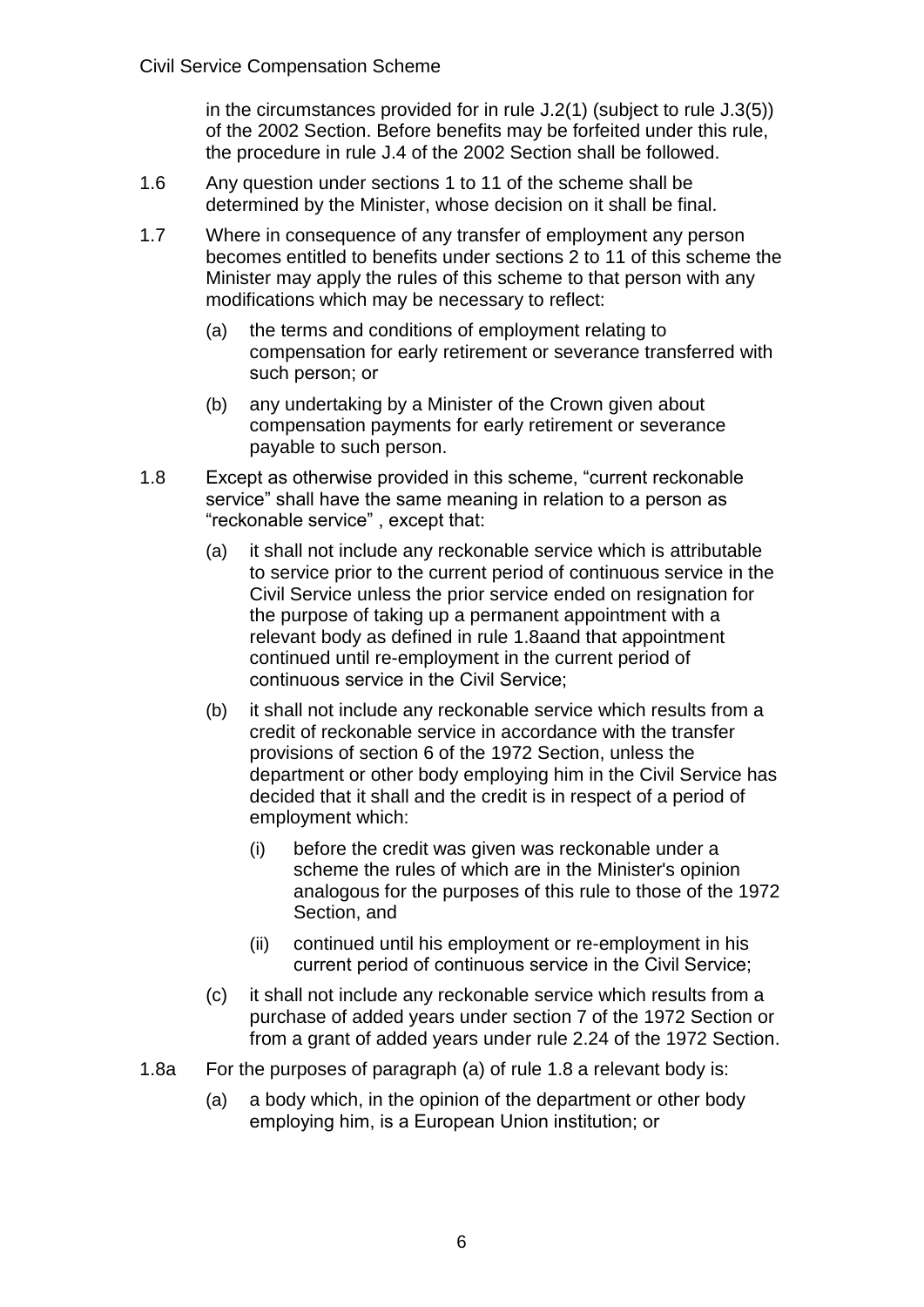- (b) a coordination or international body that the Minister has determined shall be regarded as a relevant body for the purposes of paragraph (a) of rule 1.8.
- 1.9 Except as otherwise provided in this scheme, "current qualifying service" shall have the same meaning as "qualifying service" as defined in the 1972 Section except that qualifying service prior to the commencement of current reckonable service shall not be current qualifying service.
- 1.10 "new entrant" means any person who on or after 1 April 1997 takes up employment or is reemployed in the Civil Service on a full-time or part-time basis except the following:
	- (i) casual staff;
	- (ii) staff employed on a fee-paid or sessional basis or on a fixed term appointment;
	- (iii) staff employed locally overseas;
	- (iv) staff who are covered for their service in the Civil Service by other compensation arrangements arising out of their employment;
	- (v) staff whose terms of appointment are to the effect that they are not entitled to benefits under section 2 or section 3 or, as the case may be, under section 2A or section 3A of this scheme;
	- (vi) a person who was in post on or before 31 March 1997 and is re-employed in the Civil Service, if his earlier service in the Civil Service ended on his resignation for the purpose of taking up a permanent appointment with a body which, in the opinion of the department or other body employing him, is a European Union institution and that appointment continued until his current period of service in the Civil Service;
	- (vii) a Joining By-analogy Member, if the department or other body in the Civil Service employing him so decides.
- 1.11 This rule has been deleted.
- 1.12 "Joining By-analogy Member" means a person who before 1 April 1997 began a period of employment:
	- (a) which was reckonable under a scheme the rules of which are in the Minister's opinion analogous for the purposes of this rule to those of the 1972 Section;
	- (b) which continued until his employment or re-employment in his current period of continuous service in the Civil Service; and
	- (c) in respect of which a credit of reckonable service under the 1972 Section has been made in accordance with section 6 of the 1972 Section.
- 1.13 The expressions "reckonable service" and "pensionable earnings" shall have the same meaning for the same purposes as under the PCSPS, except as otherwise provided in this scheme and except that: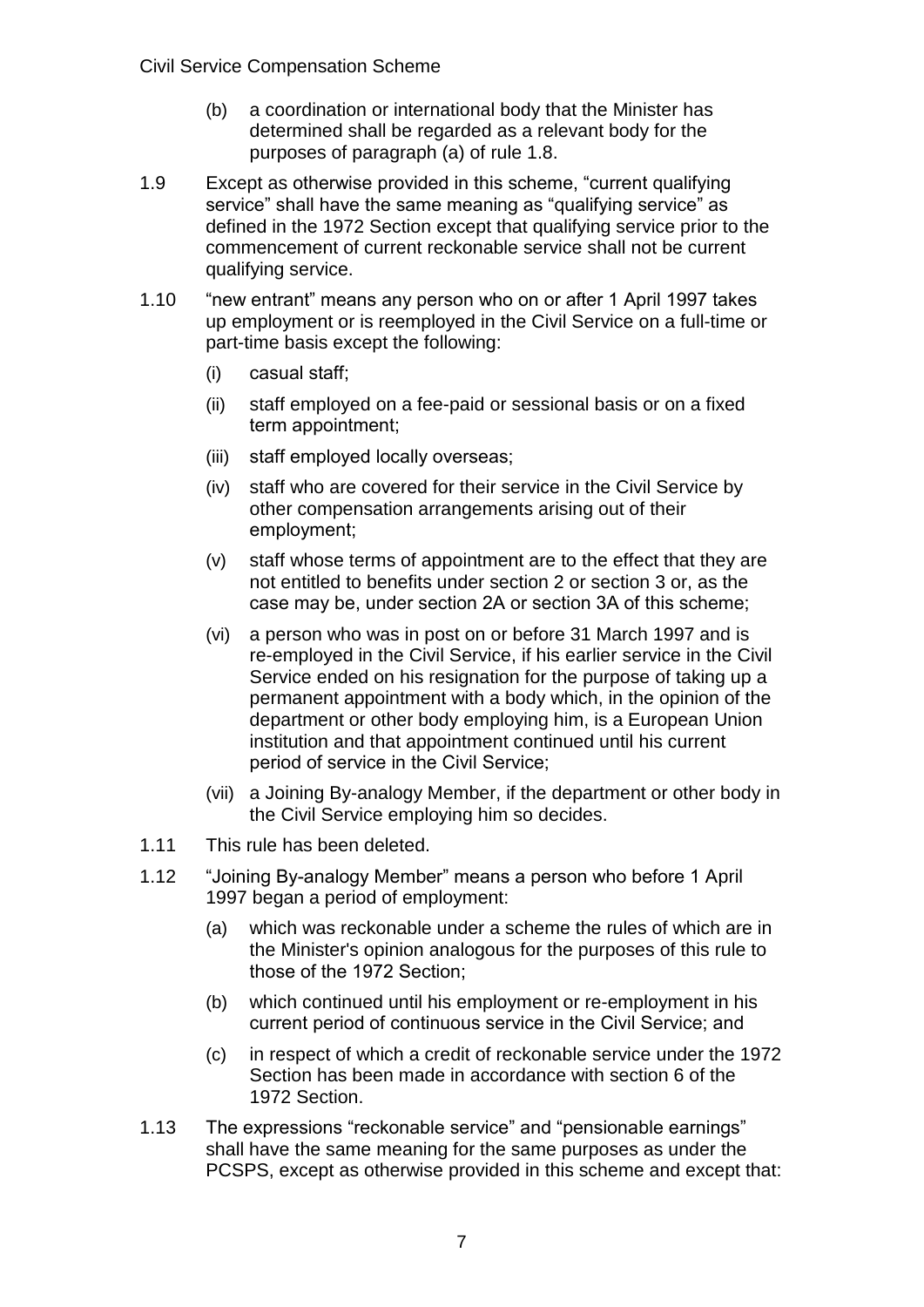- (a) for the purposes of a calculation under rule 2.8:
	- (i) rule 2.33(iii) of the 1972 Section shall apply for the purpose of calculating the total period of reckonable service;
	- (ii) for the purpose of determining what period of reckonable service was given after any date, reckonable service (as reduced under rule 2.33(iii)) shall be treated as if it were a continuous period which ended on the last day of service; and
	- (iii) rule 2.33(iv) of the 1972 Section shall apply to the calculation of pensionable earnings during the period of a year starting on the Starting Date (as defined in rule 2.33); and
- (b) for the purposes of a calculation under rule 3.3:
	- (i) rule 2.33(iii) of the 1972 Section shall apply for the purpose of calculating the total period of reckonable service;
	- (ii) for the purpose of determining what period of reckonable service was given either during any period of qualifying service or after any date, the period of reckonable service (as reduced under rule 2.33(iii)) shall be treated as if it were a continuous period which ended on the last day of service; and
	- (iii) rule 2.33(iv) of the 1972 Section shall apply to the calculation of pensionable earnings during the period of a year starting on the Starting Date (as defined in rule 2.33).
- (c) rule 1.6b of the 1972 Section shall, unless otherwise specified, be disregarded for the purpose of calculating pensionable earnings ; and.
- (d) for the purposes of calculations under sections 2 and 3 in relation to a civil servant who is in post on or before 31 March 1997, reckonable service shall not include any reckonable service under the PCSPS that results from a credit of reckonable service in accordance with the transfer provisions of section 6 of the 1972 section if that credit is in respect of an application made on or after 1 December 2005 under rule 6.22 of the 1972 section, unless the department or other body employing him in the Civil Service has decided that it shall and the credit is in respect of a period of employment which:
	- (i) before the credit was given was reckonable under a scheme the rules of which are in the Minister's opinion analogous for the purposes of this rule to those of the 1972 section, and
	- (ii) continued until his employment or re-employment in his current period of continuous service in the Civil Service
- 1.14 In all cases of persons serving in full-time or part-time employment in the Civil Service retired on the grounds of redundancy before 22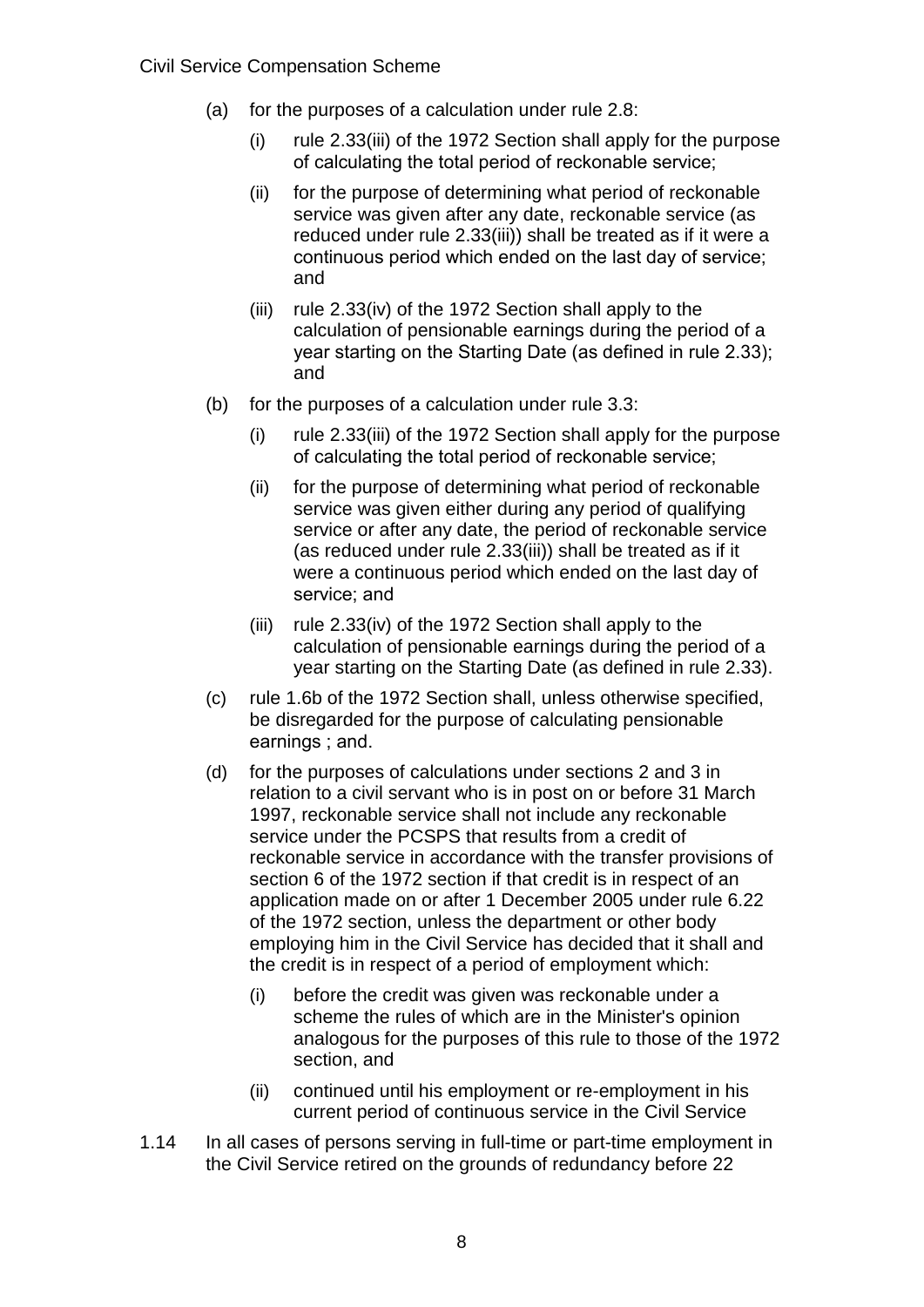December 2010, or in consequence of an agreement made or notice of dismissal given before that date, the amount of lump sum compensation payable on the grounds of redundancy under either rules 2.3, 2.6a(iii), 2.8, 2.9, 2A.4(a) or 2A.7 of this scheme (after any recovery under rule 6.3 or 6A.8) or any other compensation scheme by which persons are covered for their service in the Civil Service shall, if it is less in value than the redundancy payment which would, but for section 159 of the Employment Rights Act 1996, have been payable under that Act ( "the statutory redundancy payment" ), be made up to that value. If no lump sum compensation of the type referred to above is payable to a person serving in the Civil Service who is retired on grounds of redundancy before 22 December 2010, or in consequence of an agreement made or notice of dismissal given before that date an amount equal to the statutory redundancy payment shall be paid to him. Notwithstanding the provisions of rule 1.3(a) above , this rule will apply to persons serving on period appointments.

- 1.15 Where a person who has become entitled to payment of a pension and/or lump sum under rule 3.3b of the 1972 Section or rule D.1A of the 2002 Section (partial retirement) subsequently becomes entitled to benefits under this scheme—
	- (a) any reckonable service used to calculate that pension and/or lump sum will not be included when calculating the person's reckonable service or current reckonable service for the purposes of this scheme, and
	- (b) the person's partial retirement will have no effect on the length of his qualifying service or current qualifying service.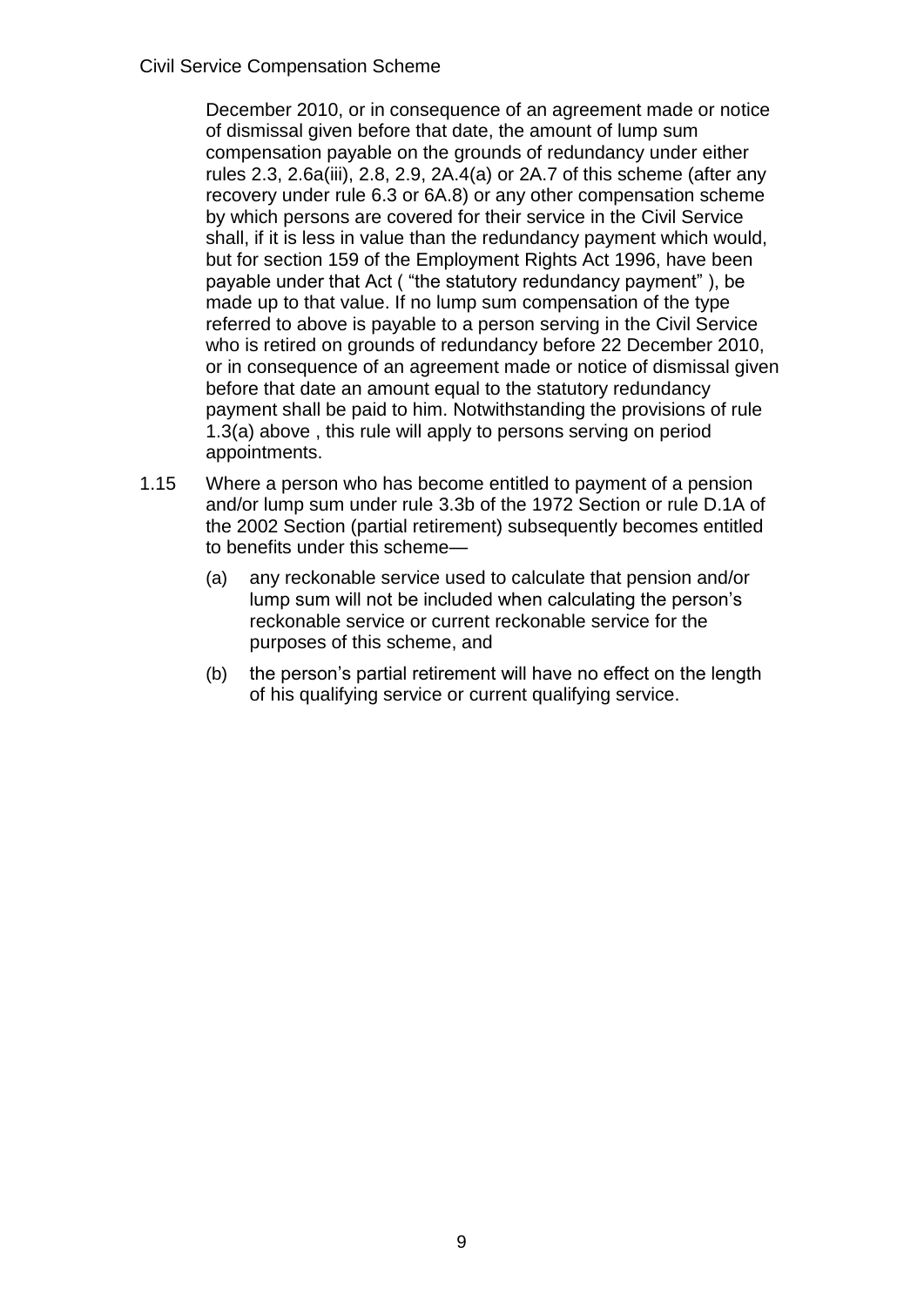# **Section 2 Compulsory and Redundancy category (1972 Section members)**

- 2.a1 No person who ceases to be in the Civil Service after 21 December 2010, except for those whose loss of office or employment is the consequence of an agreement made or notice of dismissal given on or before that date, is eligible for benefits under this section.
- 2.1 A civil servant who is compulsorily retired early on grounds of structure or limited efficiency, or retired early on grounds of redundancy, will receive the benefits as described in rules 2.2 to 2.9.
- 2.1a A person shall not be regarded as retired early for the purposes of this section on ceasing to be in the Civil Service if the person is re-employed in the Civil Service after not more than 28 days.

# **Early retirement for civil servants in post on or before 31 March 1997**

- 2.2 This rule applies where a civil servant :
	- (a) was in post on or before 31 March 1997;
	- (b) is retired early on or after 6 April 2006 under rule 2.1 above;
	- (c) is aged 50 or over;
	- (d) has five or more years' qualifying service;
	- (e) has not opted out of the 1972 Section; and
	- (f) has not opted in accordance with rule 2.4 to be treated under section 2A.

The civil servant will be eligible for a pension and lump sum payable under the PCSPS in accordance with rule 3.11 of the 1972 Section, but with reckonable service increased by 6 ⅔ years and the benefits being brought into payment immediately. This is subject to rules 2.2.1 to 2.2.4 and rules 2.5 and 2.6. If the civil servant's pension under rule 3.11 of the 1972 Section would have been higher if rule 1.6b of the 1972 Section were disregarded the civil servant will also be eligible for a lump sum compensation payment under rule 2.3a.

- 2.2.1 The pension and lump sum that would result from the increased reckonable service are subject to the limit that they may not exceed the benefits that would have been earned (assuming no increase in the elements that make up pensionable earnings, apart from incremental increases which were due in the then current grade under pay arrangements which are no longer applicable) if he had stayed in service in a full-time capacity until the pension age. For the purpose of calculating this limit:
	- (a) no account shall be taken of any added years or contributed pension, which would have been bought in the relevant period;
	- (b) no account shall be taken of any increase in the elements that make up pensionable earnings except: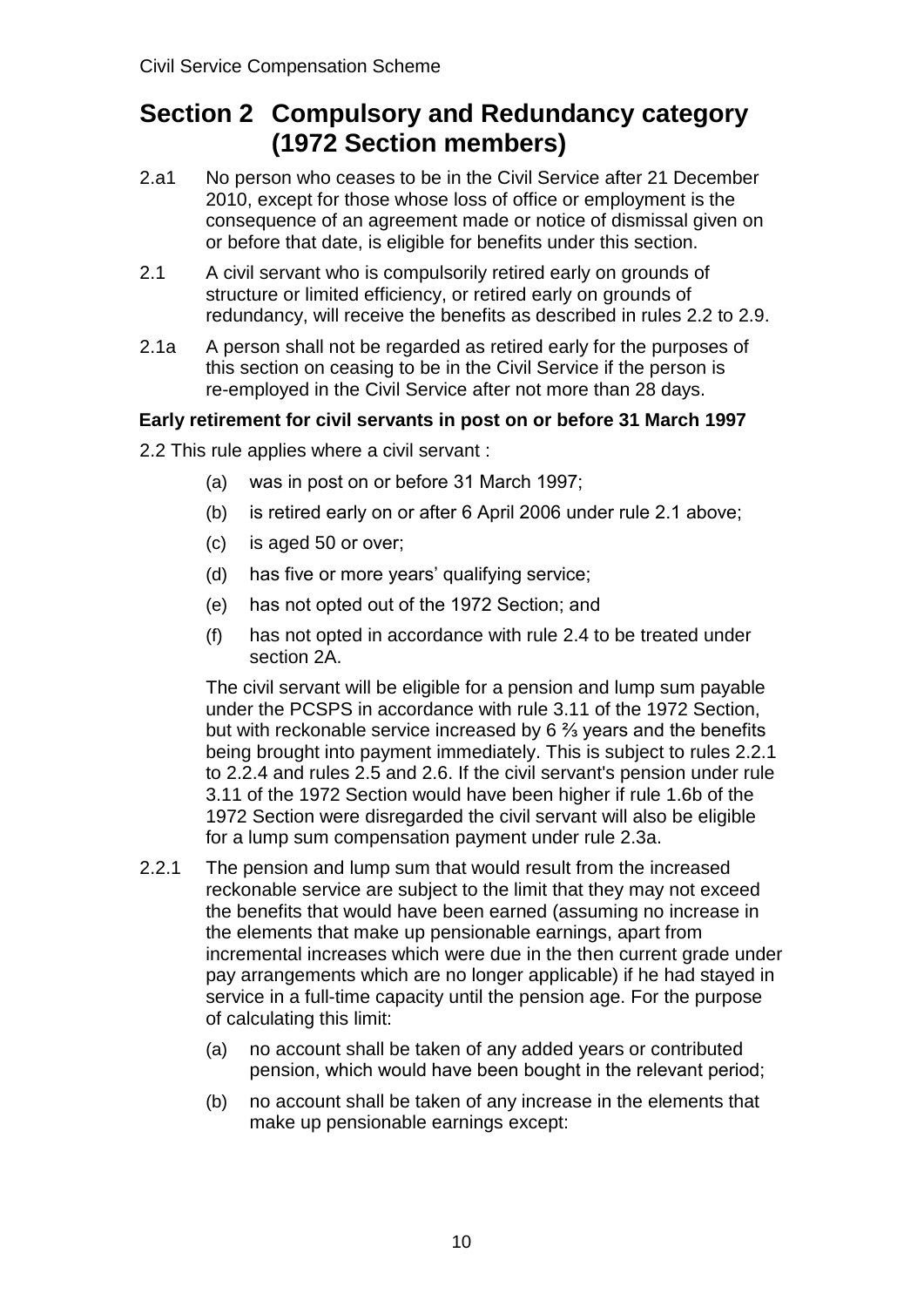- (i) any incremental increases which were due under the then current grade within any formerly applicable scale maximum;
- (ii) any increase in excess of the no longer applicable scale maximum (or where appropriate, the single pay point for the grade) in the pay range for the then current grade which is already in payment at the time of early retirement ;
- (iii) any increase which would have been due under assimilation arrangements, provided that such arrangements have been promulgated at the date of the early retirement; and
- (iv) any increase in the elements that make up pensionable earnings, which has been promulgated at the time of the early retirement, notwithstanding that it is not due to be brought into payment at that time;
- (c) where a civil servant is employed in a pay band in the service of Her Majesty's Stationery Office:
	- (i) reference to "current grade" shall read "current pay band" ;
	- (ii) rule (b)(i) above shall read "any service increment due under his or her current pay band" ;
	- (iii) rule (b)(ii) above shall read "any performance pay which is already in payment at the time of the early retirement."
- (d) Subject to sub-paragraph (e) below, in the case of a prison officer who was in post on or before 30 September 1987, and who retires early on or after 1 January 2001 or on or before 31 December 1995 no account shall be taken of any doubling of reckonable service under rule 2.27 of the 1972 Section and the former rules and former section 10 rules shall be construed accordingly and as if this provision had applied since 1 June 1972 or 1 April 1987 as the case may be.
- (e) Where a prison officer who was in post on 30 September 1987 retires early on or after 1 January 1996 and on or before 31 December 2000, or leaves after 31 December 2000 under a scheme of early retirement announced on or before 31 December 2000, reckonable service shall be eligible for doubling in accordance with rule 2.27 of the 1972 Section, up to a maximum of 6⅔ years. If such a prison officer so retires with less than 20 years of actual service as a prison officer, he or she shall be deemed to have completed such 20 years of actual service in accordance with rule 2.27 of the 1972 Section as at the date when he or she would otherwise have completed 20 years of service as a prison officer if he or she had stayed in service in a full-time capacity until the pension age.
- 2.2.2 In all cases, however, reckonable service may not be increased by more than its length, or in the case of new entrants, by more than current reckonable service and benefits cannot be less than those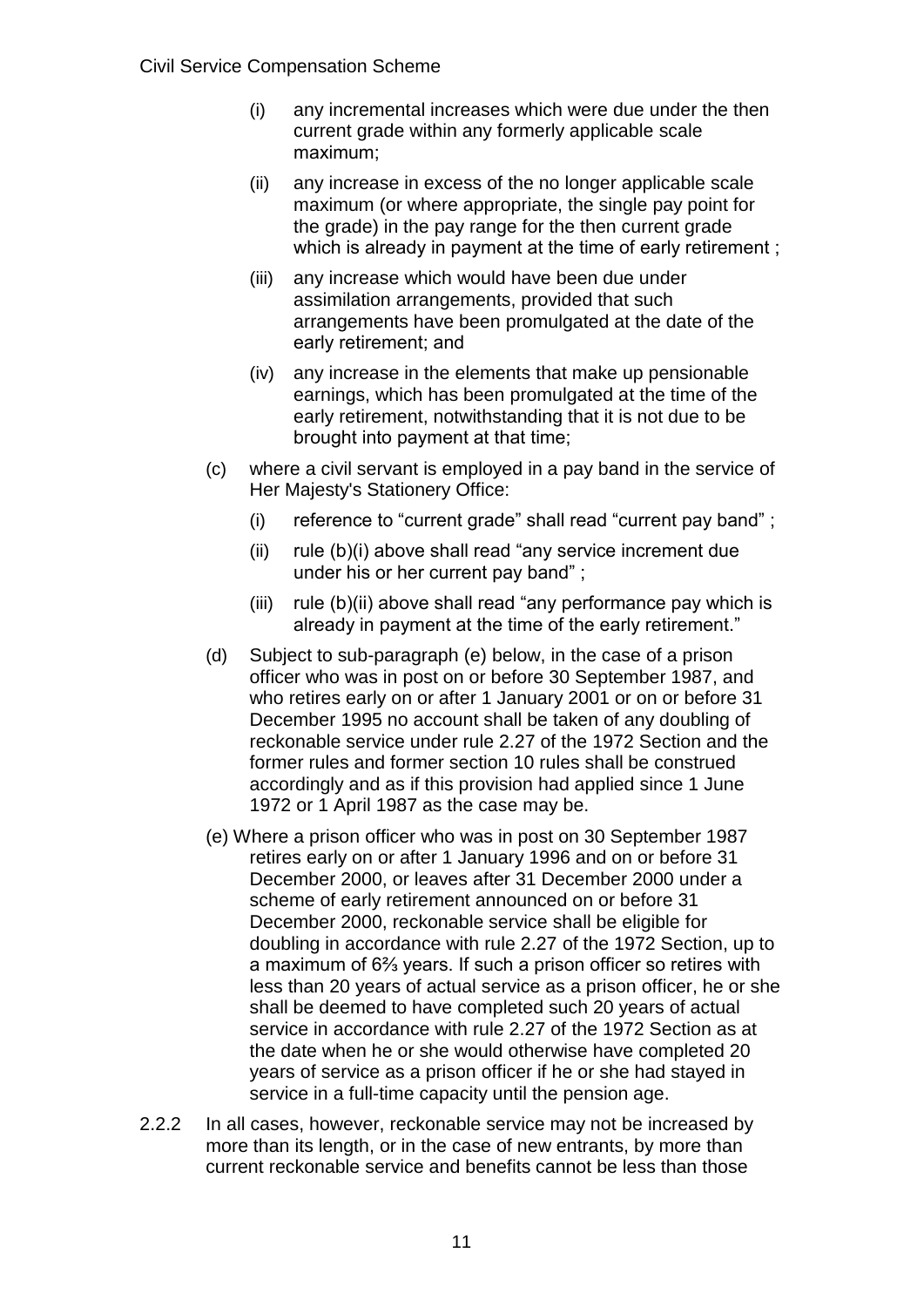which would have been paid under rule 3.11 of the 1972 Section without enhancement of reckonable service or, in the case of a prison officer to whom rule 2.27 of the 1972 Section applies, the benefits which would have been paid under rule 3.12 of the 1972 Section.

- 2.2.3 For the purpose of this rule "current grade" includes a grade held on temporary promotion or a grade in which a civil servant was substituting or deputising for an absentee if the department in which the civil servant was so employed is of the opinion that if the civil servant had not been retired early it would have expected such temporary promotion, substitution or deputising to have continued until the civil servant reached pension age or until a date within the last three years of reckonable service before the pension age.
- 2.2.4 Where a civil servant is employed in the service of Her Majesty's Stationery Office, references to "temporary promotion" shall read "temporary appointment".
- 2.3 Subject to rules 5.1 and 5.5 a civil servant may also be paid a lump sum compensation payment of 6 months' pensionable earnings. The lump sum compensation payment will not, however, be payable to non-mobile civil servants aged 50 or over but under age 55 where the last day of service is before 1 April 1995. This rule does not apply to a civil servant who has opted in accordance with rule 2.4 to be treated under section 2A.
- 2.3a This rule applies to a civil servant to whom either rule 2.2 or rule 2.6a applies and whose pension under rule 3.11 of the 1972 Section would have been higher if rule 1.6b of the 1972 Section were disregarded. The civil servant will receive an additional lump sum compensation payment equal to the value of the extra pension he would have received from the date the pension began until his pension age had rule 1.6b of the 1972 Section not applied. The lump sum compensation shall be calculated using the appropriate commutation table drawn up by the Scheme Actuary.
- 2.4 A civil servant who meets criteria (a) to (e) of rule 2.2 or criteria (a) to (d) of rule 2.6a may opt to be treated under section 2A. The option may only be exercised by notice in writing in such form as the Minister requires.
- 2.5 A civil servant to whom rule 3.24a(ii) of the 1972 Section applies who is retired early under the Compulsory and Redundancy categories referred to in this scheme will be treated in one of the following ways:
	- (a) where the employing department has considered it inappropriate that a civil servant's reckonable service should be enhanced under rule 3.24a(ii) of the 1972 Section in calculating the pension to be awarded in respect of the service after the move to the lower grade, the civil servant will be treated as qualifying for enhancement under rule 2.2 and the total of the reckonable service before and after the move to the lower grade shall be used for the purpose of calculating the amount of any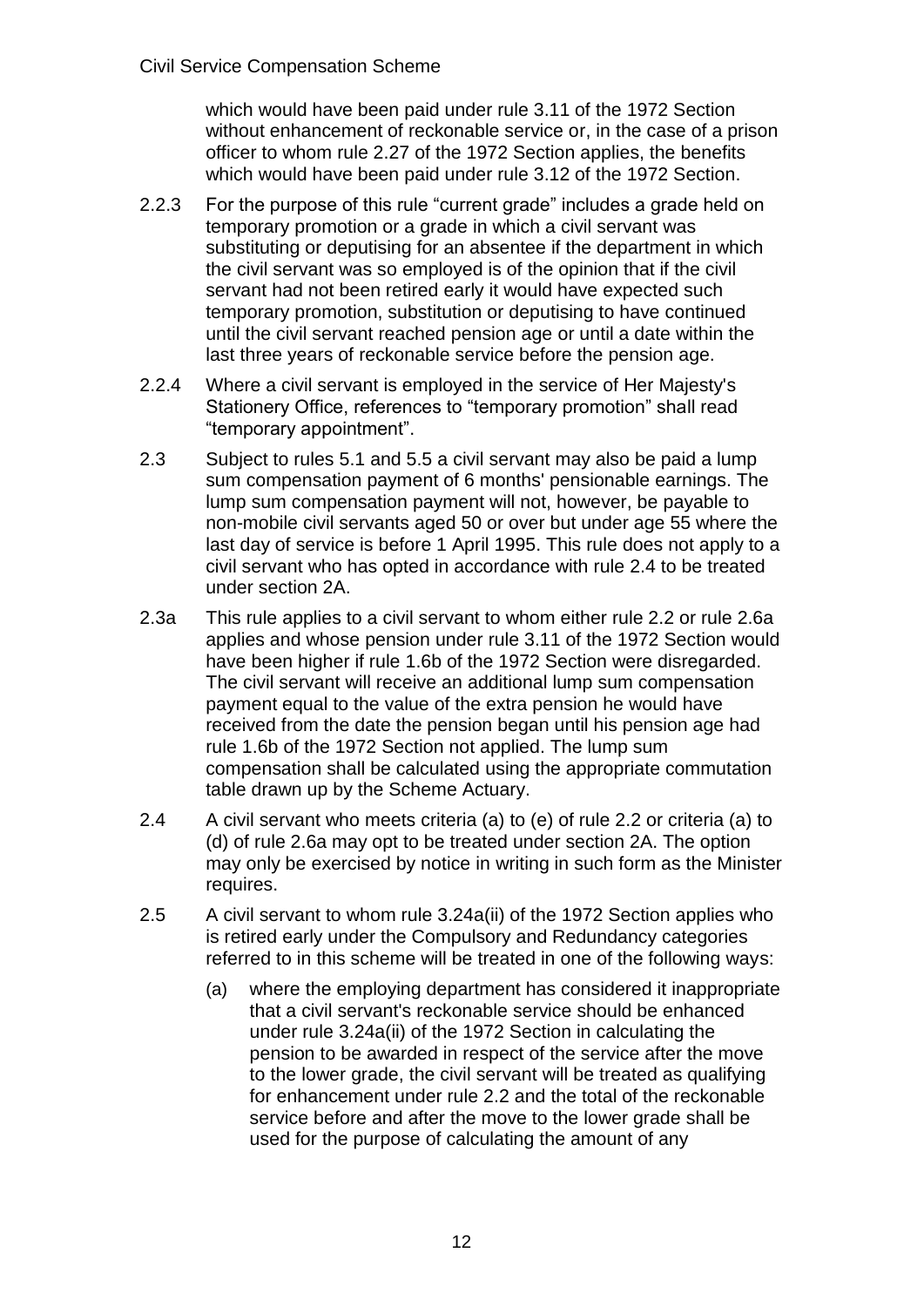enhancement to reckonable service after the move to the lower grade under that rule;

- (b) where the employing department has considered it appropriate that a civil servant's reckonable service should be enhanced under rule 3.24a(ii) of the 1972 Section , the civil servant's pension and lump sum will be calculated for the purposes of rule 2.2 according to whichever of the calculations in sub-paragraphs (i) and (ii) below produces a larger total pension. In determining which calculation would give rise to a larger total pension, account will be taken of any increases that would be due on the earlier pension under the Pensions (Increase) Act 1971 as amended:
	- (i) the total of:
		- (1) the pension awarded under rule 3.24a(ii) of the 1972 Section (including any enhancement of reckonable service under that rule) and
		- (2) a pension calculated under rule 3.1 of the 1972 Section by reference to reckonable service, if any, after the move to the lower grade (reduced in accordance with rule 3.24a(iii) of the 1972 Section), and excluding any enhancement of reckonable service under rule 2.2; or
	- (ii) the total of:
		- (1) the pension awarded under rule 3.24a(ii) of the 1972 Section (excluding any enhancement of reckonable service under that rule) and
		- (2) a pension calculated under rule 3.1 of the 1972 Section by reference to reckonable service after the move to the lower grade (without any reduction under rule 3.24a(iii) of the 1972 Section), and including any enhancement of reckonable service under rule 2.2. That enhancement is to be calculated by reference to the total of the reckonable service before and after the move to the lower grade (and for the purposes of this rule, the civil servant will be treated as qualifying for enhancement under rule 2.2).
- 2.6 Where either rule 3.24(i) or rule 3.24a(ii) of the 1972 Section applies, and a civil servant is retired early with benefits payable under this scheme, any preserved pension in respect of service before the move to the lower grade or designation will be brought into payment when the civil servant retires.

# **Early retirement for new entrants**

2.6a This rule applies where a new entrant :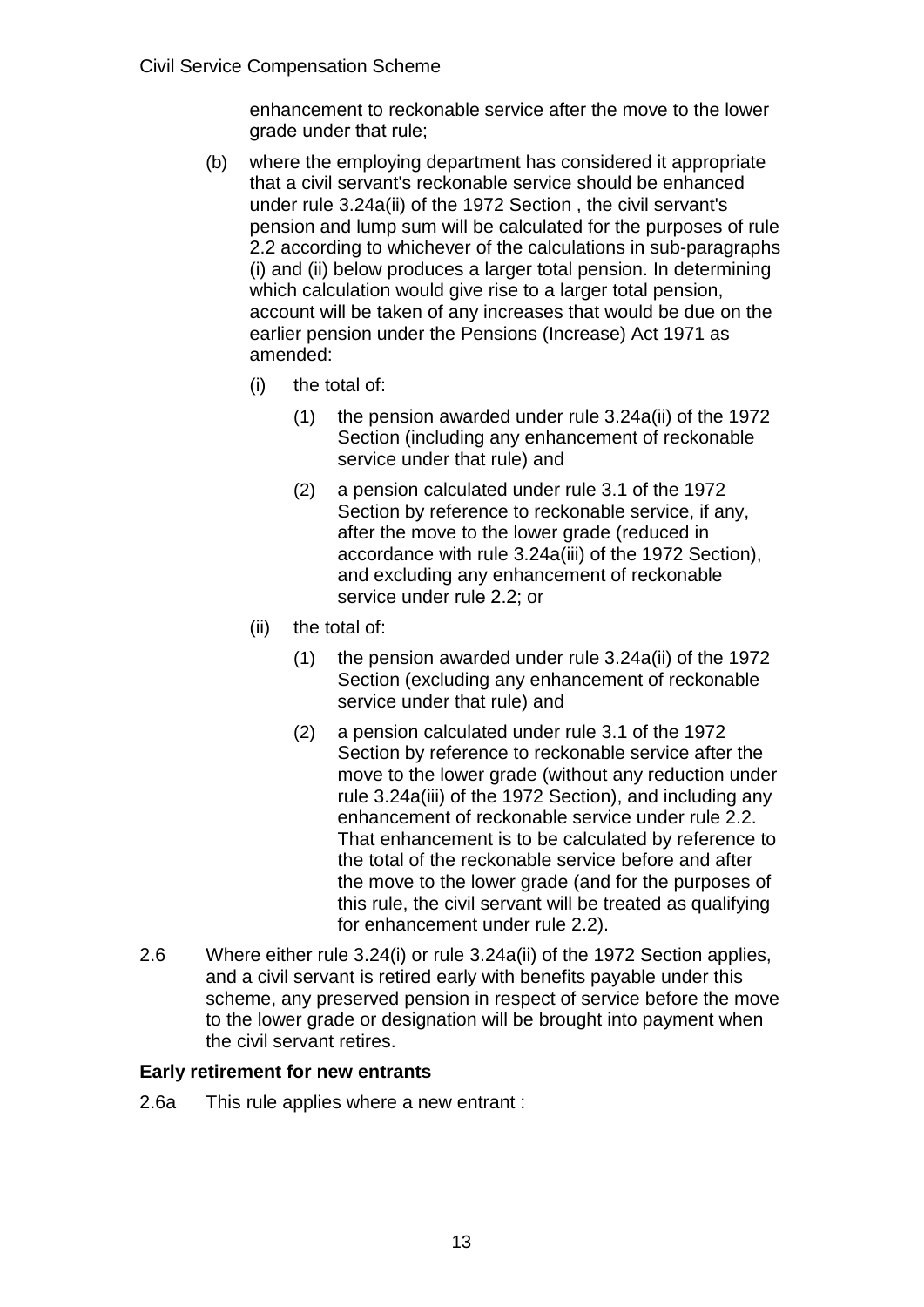- (a) is, on or after 6 April 2006, compulsorily retired early on grounds of structure or limited efficiency, or retired early on grounds of redundancy;
- (b) is aged 50 or over or, in the case of a civil servant to whom rule 3.10aa of the 1972 Section applies, is aged 55 or over;
- (c) has five or more years' current qualifying service;
- (d) has not opted out of the 1972 Section; and
- (e) has not opted in accordance with rule 2.4 to be treated under section 2A.

The new entrant will be eligible for the following benefits:

- (i) a pension and lump sum payable under the PCSPS on the terms described in rule 2.2, except those benefits shall be calculated by reference to current reckonable service in place of reckonable service;
- (ii) if his reckonable service is greater than his current reckonable service , an additional pension and lump sum payable under the PCSPS from pension age and calculated in accordance with rule 3.11 of the 1972 Section , except those benefits shall not be calculated by reference to all his reckonable service but by reference to the amount his reckonable service is in excess of his current reckonable service ;
- (iii) a lump sum compensation payment payable in accordance with rule 2.3; and
- (iv) if the civil servant's pension under rule 3.11 of the 1972 Section would have been higher if rule 1.6b of the 1972 Section were disregarded, an additional lump sum compensation payment under rule 2.3a.

This is subject to rules 2.5 and 2.6.

#### **Early severance (or leaving with less than 5 years' service)**

- 2.7 Where the civil servant has less than five years' qualifying service or is under age 50, he or she is entitled to the same benefits (if any) under rule 3.11 of the 1972 Section as in the event of a voluntary resignation.
- 2.8 In addition, provided the civil servant has at least one year's qualifying service, a civil servant to whom rule 2.7 applies, may be paid, subject to rule 5.1 , a compensation payment calculated as follows:
	- (a) one month's pensionable earnings multiplied by the length of the civil servant's reckonable service ; plus
	- (b) one month's pensionable earnings multiplied by the length of the reckonable service given after the later of:
		- (i) the date on which five years' reckonable service is completed, and
		- (ii) the civil servant's 30th birthday; plus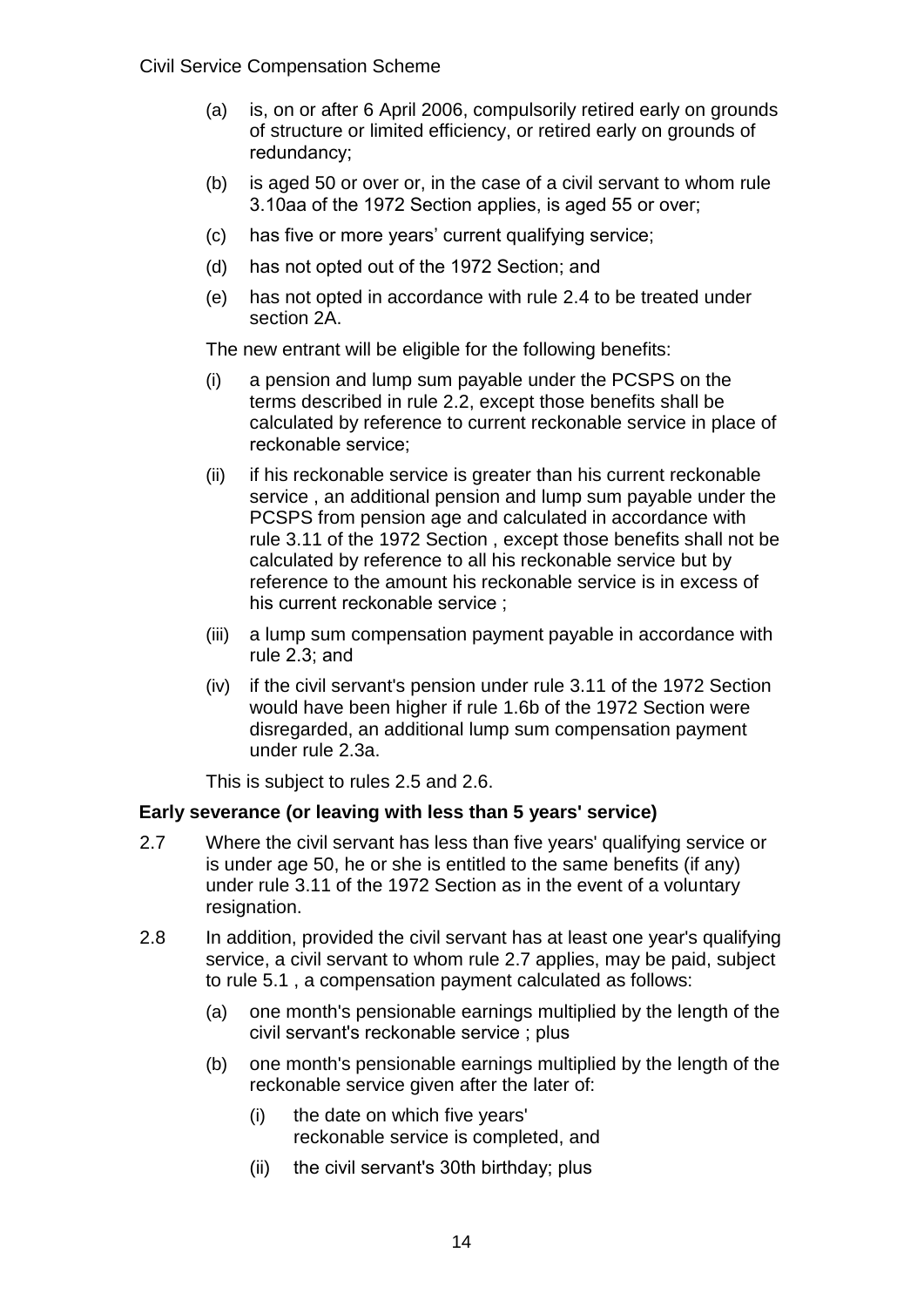(c) one month's pensionable earnings multiplied by the length of the reckonable service given after the 35th birthday;

up to a maximum of three years' pensionable earnings. The limit of three years' pensionable earnings will not, however, apply to a civil servant who was serving in a mobile grade on 1 April 1987. In the case of a prison officer to whom rule 2.27 of the 1972 Section applies, reckonable service for the purposes of calculating compensation under this rule, shall be reckonable service determined in accordance with that rule. Subject to rule 6.1a, where reckonable service includes earlier service which has been aggregated with the final period of service, the total reckonable service shall be treated as if it were a period of continuous service which ended on the last day of the final period of service.

- 2.8a Where early severance takes place on or after 1 April 1998, the calculation in rule 2.8 shall be on the basis that:
	- (a) in (b)(i), in place of "reckonable service" use "qualifying service" . For this purpose, qualifying service does not include service which would only qualify by virtue of rule 2.10a of the 1972 Section;
	- (b) at the end of the rule, for the reference to a maximum of three years' pensionable earnings use the calculation of pensionable earnings in rule 5.5.

#### **Early severance for optants out**

- 2.9 This rule applies where a person:
	- (a) has at any time opted out of the 1972 Section;
	- (b) is compulsorily retired early on grounds of structure or limited efficiency or is retired early on grounds of redundancy; and
	- (c) has less than five years' service that would have been qualifying service if he had not opted out of the 1972 Section or is under age 50.

The person to whom this rule applies will receive a lump sum compensation calculated under rule 2.8 with all service treated as service as a civil servant.

#### **Early severance for new entrants**

2.9a In the case of new entrants any award made under rules 2.8 or 2.9(b)(i) shall be calculated by reference to current reckonable service and to current qualifying service, and references in those rules to reckonable service and to qualifying service respectively shall be construed accordingly.

#### **Compulsory retirement benefits for civil servants who have reached pension age**

- 2.10 If a civil servant—
	- (a) is, after 31st March 2009, compulsorily retired on grounds of structure or limited efficiency or on grounds of redundancy;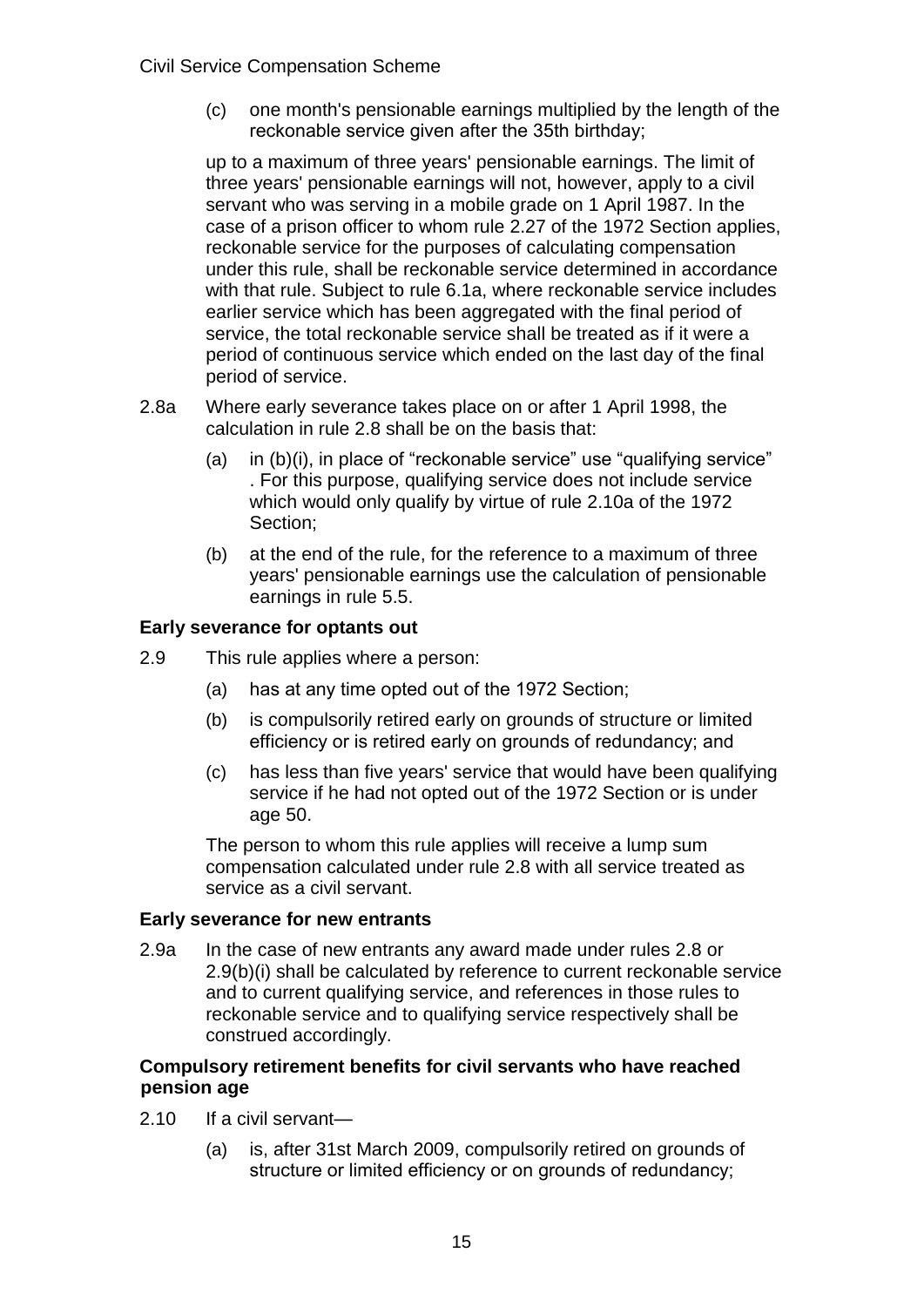- (b) has reached pension age on the date of compulsory retirement;
- (c) has—
	- (i) in the case of a new entrant, five or more years' current qualifying service ; or
	- (ii) in the case of a person who was in post on or before 31st March 2007, five or more years' qualifying service;
- (d) has not opted out of the 1972 Section; and
- (e) has not opted in accordance with rule 2.4 to be treated under section 2A,

the civil servant may be paid a lump sum compensation payment of 6 months' pensionable earnings.

2.11 A person shall not be regarded as compulsorily retired for the purposes of rule 2.10 on ceasing to be in the Civil Service if the person is re-employed in the Civil Service after not more than 28 days.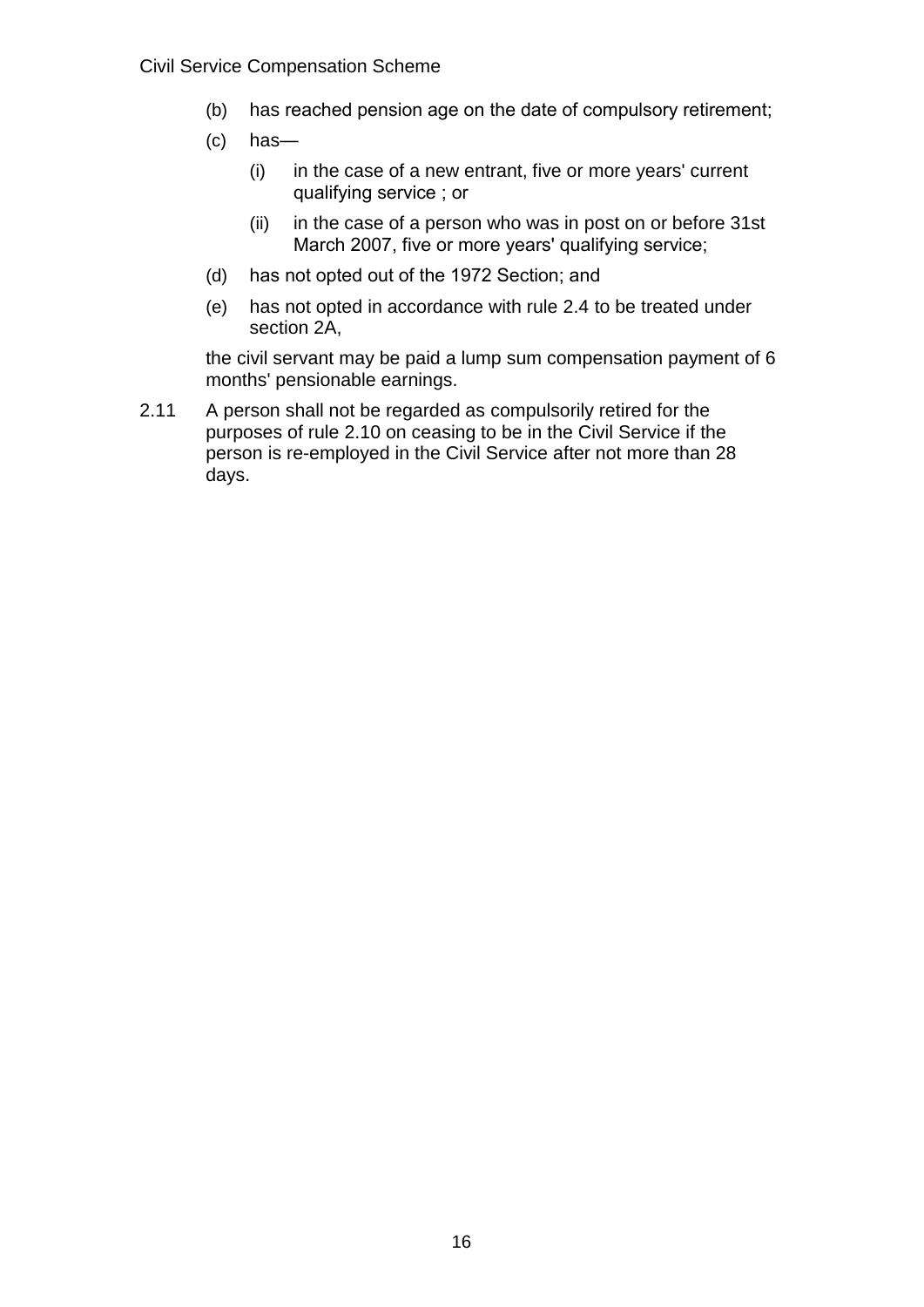# **Section 2A Compulsory and Redundancy category**

# **Application**

2A.a1 No person who ceases to be in the Civil Service after 21 December 2010, except for those whose loss of office or employment is the consequence of an agreement made or notice of dismissal given on or before that date, is eligible for benefits under this section.

# 2A.1

- (a) Subject to paragraph (b), this section applies to:
	- (i) members of the 2002 Section ;
	- (ii) persons who have opted out of the 2002 Section and who do not have a partnership pension account ( "2002 optants out" );
	- (iii) persons who have a partnership pension account;
	- (iv) persons who have opted out of the 1972 Section ( "1972 optants out" ); and
	- (v) members of the 1972 Section who have opted in accordance with rule 2.4 to be treated under this section or who would have been treated under rule 2.6a but for them being aged 50 or over and under age 55 ( "1972 members" ).
- (b) This section does not apply to:
	- (i) persons who hold an appointment in the Civil Service for a fixed term; or
	- (ii) persons serving in the Civil Service whose terms of employment exclude them from the provisions of this scheme.
- (c) A person shall not be regarded as retired early for the purposes of this section on ceasing to be in the Civil Service if the person is re-employed in the Civil Service after not more than 28 days.

# **Interpretation**

- 2A.2 In this section, unless otherwise specified or, in the case of a 1972 member or a 1972 optant out , unless the term is defined in the 1972 Section or in section 1 of this scheme:
	- (a) "active membership period" in respect of a member of the 2002 Section has the meaning given in rule A.7 of the 2002 Section and, in respect of a person who is not a member of the 2002 Section , means the last period during which the person has served in the Civil Service and does not include any earlier period separated from it by a break in service.
	- (b) "current qualifying service" shall have the same meaning as "qualifying service" (as defined in this rule 2A.2) except that qualifying service prior to the commencement of current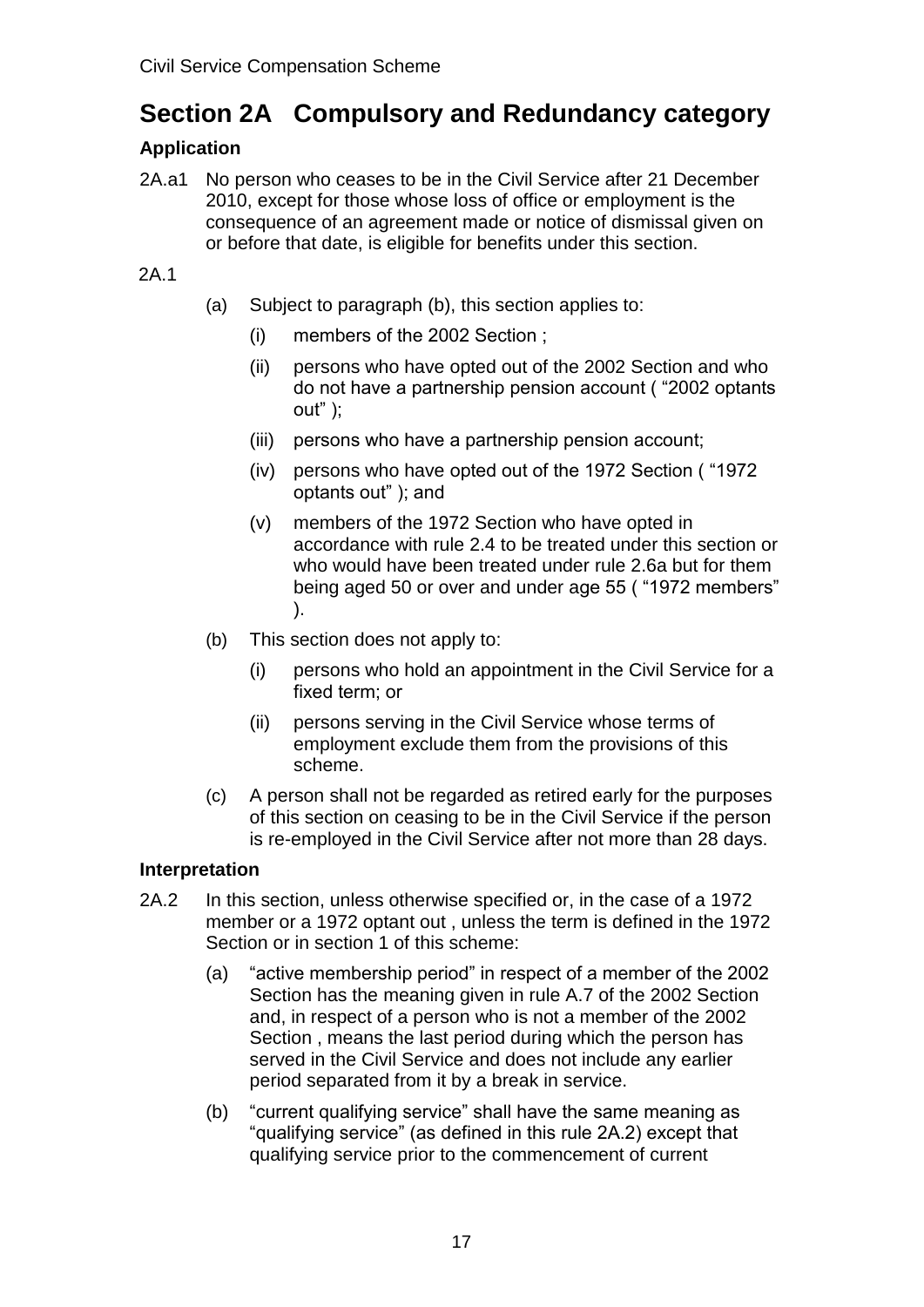reckonable service (as defined in this rule 2A.2) shall not be current qualifying service.

- (c) "current reckonable service" shall have the same meaning in relation to a person as "reckonable service" (as defined in this rule 2A.2), except that:
	- (i) it shall not include any service prior to the current period of continuous service in the Civil Service unless the prior service ended on resignation for the purpose of taking up a permanent appointment with a body which, in the opinion of the department or other body employing him, is a European Union institution and that appointment continued until reemployment in the current period of continuous service in the Civil Service;
	- (ii) it shall not include any reckonable service described in rule A.9(1)(b) or (c) of the 2002 Section;
	- (iii) it shall not include any reckonable service which results from the payment of contributions before 1 October 2002 for added years under section 7 of the 1972 Section or from a grant of added years made under rule 2.24 of the 1972 Section;
	- (iv) it shall not include any reckonable service described in rule A.9(1)(d) of the 2002 Section unless the department or other body employing him in the Civil Service has decided that it shall and —
		- (1) the credit is in respect of a period of employment which:
			- (aa) before the credit was given was reckonable under a scheme the rules of which are in the Minister's opinion analogous for the purposes of this rule to those of the PCSPS, and
			- (bb) continued until his employment or re-employment in his current period of continuous service in the Civil Service; and
		- (2) the person had—
			- (aa) applied to bring in a transfer value in respect of that reckonable service under rule F.7 of the 2002 Section within 12 months of the date he started the employment that qualified him to belong to the 2002 Section; or
			- (bb) transferred to the 2002 Section on terms agreed under rule F.13(2) of the 2002 Section (bulk transfers into the scheme).
	- (v) it shall not include any reckonable service which results from a credit of reckonable service in accordance with the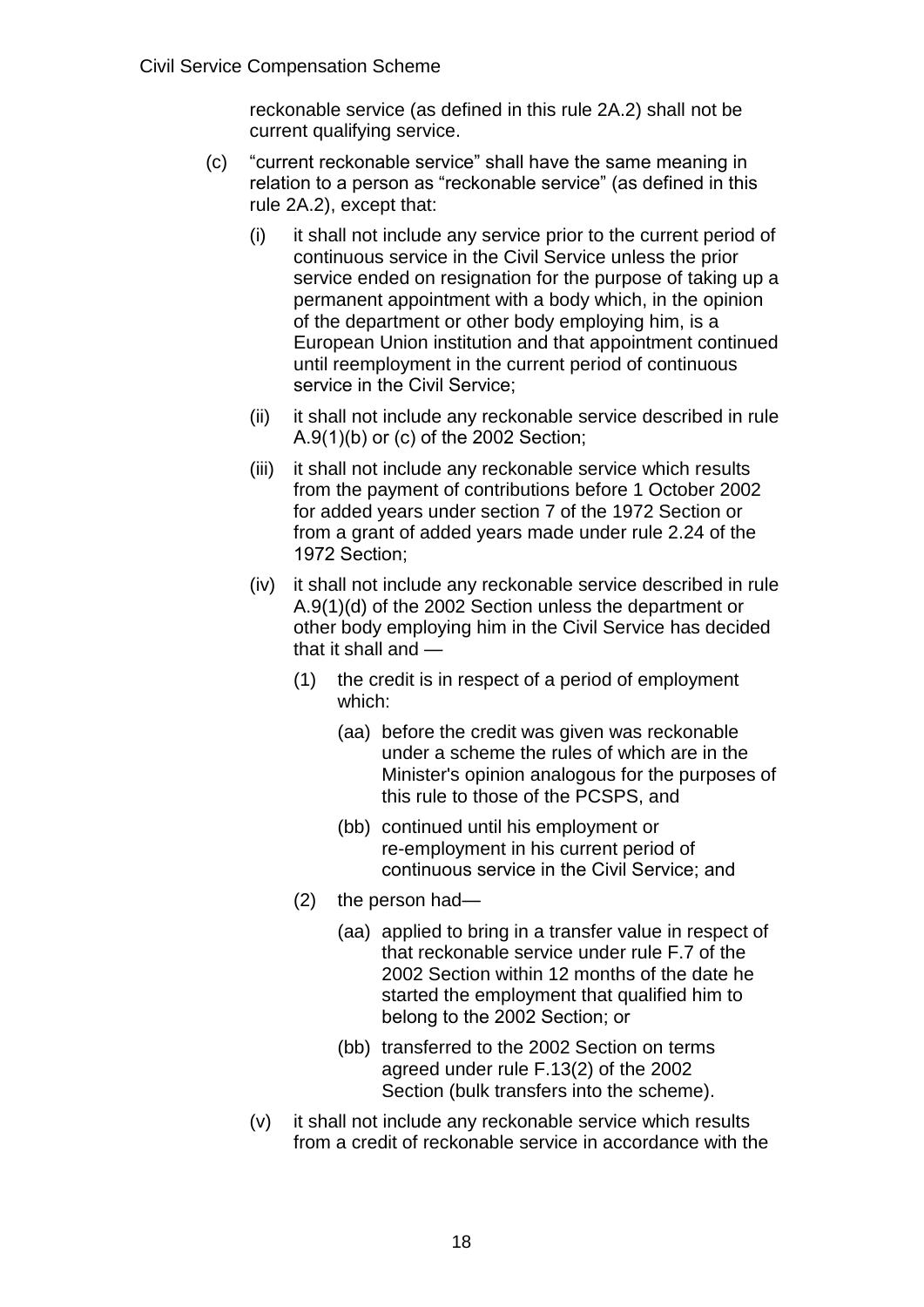transfer provisions of section 6 of the 1972 Section unless the conditions in paragraph (iv) (1) above are met.

- (d) "final pensionable earnings" has the meaning—
	- (i) in the case of a 1972 member or a 1972 optant out, given to the term pensionable earnings under the 1972 Section, except that rule 1.6b of the 1972 Section shall not apply other than for the purposes of calculating final pensionable earnings under rules 2A.5.5, 2A.5.6, 2A.5.8 and 2A.5.11, and
	- $(ii)$  in all other cases, given in rule  $A.4(2)$  of the 2002 Section, except that rule A.6 of the 2002 Section shall not apply other than for the purposes of calculating final pensionable earnings under rules 2A.5.5, 2A.5.6, 2A.5.8 and 2A.5.11.
- (e) this paragraph has been deleted.
- (f) "pension age" has the meaning given in rule A.1(4) of the 2002 Section.
- (g) "qualifying service" has the meaning given in rule A.8 of the 2002 Section.
- (h) "reckonable service" has the meaning given in rule A.9 of the 2002 Section except that:
	- (i) the reckonable service which an unreserved joiner (as defined in the 2002 Section) is entitled to count under rules K.3, K.4 and K.6 of the 2002 Section shall be the reckonable service he was entitled to count immediately before 1 October 2002 under the 1972 Section;
	- (ii) where resettlement leave is granted, the period of leave will not count as reckonable service and any annual compensation payment will not come into payment until the end of it ;
	- (iii) it shall not include any service that a person is entitled to count under rule A.9(1)(d) of the 2002 Section (transfers under Part F) ; and
	- (iv) it shall not include any service that a person is entitled to count under rule C.11(1A) of the 2002 Section (purchase of added years by the employer from lump sum benefits payable under this scheme).
- (j) "scheme year" has the meaning given in rule A.1(4) of the 2002 Section.

#### **Compulsory Early Retirement — Eligibility for compulsory early retirement benefits**

- 2A.3 Subject to rule 2A.3.1, a person to whom this section applies shall be eligible for the compulsory early retirement benefits specified in rule 2A.4 if:
	- (a) he is aged 50 or over;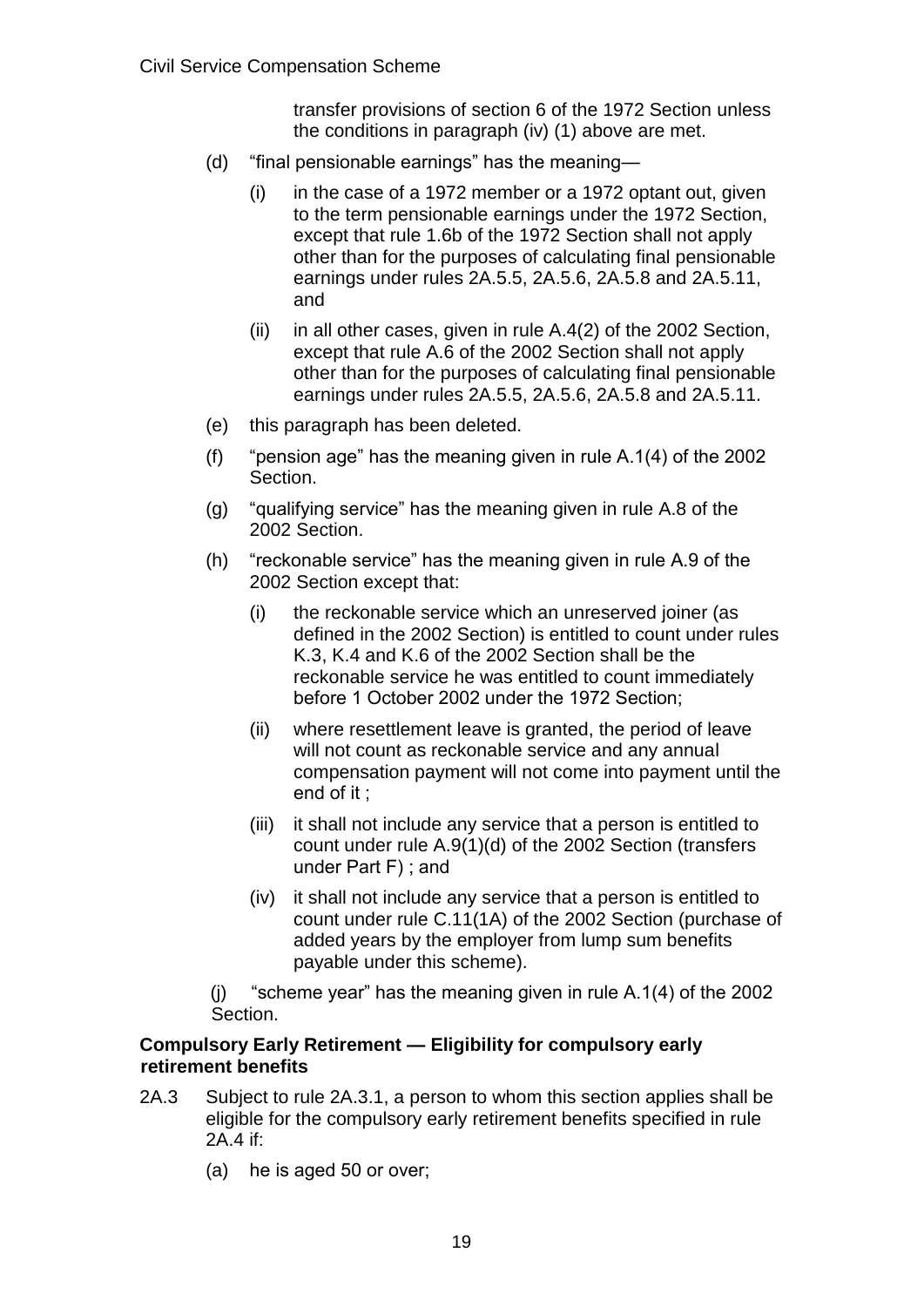- (b) he has five or more years' qualifying service; and
- (c) he is compulsorily retired early on the grounds of structure or limited efficiency or retired early on the ground of redundancy ( "compulsory early retirement" ) .
- 2A.3.1 In the case of a new entrant, the reference to "qualifying service" in rule 2A.3 shall be deemed to be a reference to "current qualifying service" (as defined in rule 2A.2).

#### **Compulsory early retirement benefits**

- 2A.4 For the purpose of rule 2A.3 and subject to rule 2A.4.1, "compulsory early retirement benefits" are:
	- (a) a lump sum compensation payment payable on compulsory early retirement and calculated in accordance with rule 2A.5.2;
	- (b) a lump sum compensation payment payable on compulsory early retirement and calculated in accordance with rule 2A.5.5;
	- (c) a lump sum compensation payment payable on compulsory early retirement and calculated in accordance with rule 2A.5.6;
	- (d) an annual compensation payment payable from compulsory early retirement up to and including the day before pension age and calculated in accordance with rule 2A.5.7;
	- (e) an annual compensation payment payable as provided in rule 2A.5.9 and calculated in accordance with rule 2A.5.8.
- 2A.4.1 2002 optants out and 1972 optants out shall not be eligible for the lump sum compensation payment in rule 2A.4(b).

#### **Calculation of compulsory early retirement benefits**

- 2A.5 For the purpose of calculating compulsory early retirement benefits, all service in the Civil Service of a 2002 optant out and of a person who has a partnership pension account shall be treated as service as a member of the 2002 Section and all service in the Civil Service of a 1972 optant out shall be treated as service as a member of the 1972 Section.
- 2A.5.1 The compulsory early retirement benefits of a new entrant shall be calculated by reference to "current reckonable service" (as defined in rule 2A.2) in place of "reckonable service" .
- 2A.5.2 Subject to rules 2A.5.3 and 2A.5.4, the lump sum compensation payment in rule 2A.4(a), shall be the equivalent of six months' final pensionable earnings.
- 2A.5.3 Subject to rule 2A.5.3a, for any person who is within three years of pension age, the lump sum compensation payment in rule 2A.4(a), shall be reduced by 1/36 for each month of service within that three year period, counting any part of a month as a full month.
- 2A.5.3a Rule 2A.5.3 does not apply to any person whose last day of service in the Civil Service is on or after 16th July 2008.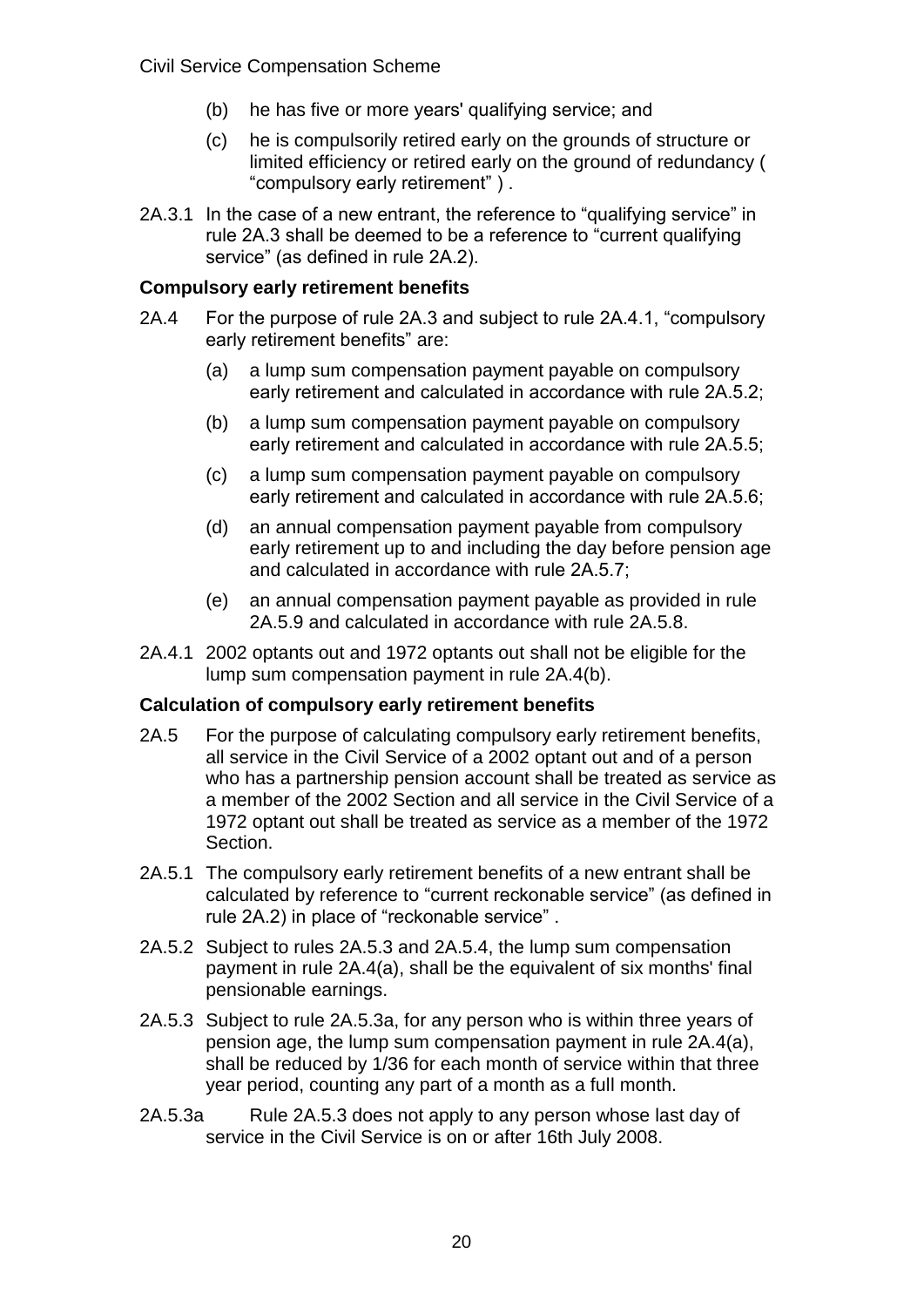- 2A.5.4 For the purpose of calculating the lump sum compensation payment referred to in rule 2A.4(a), "final pensionable earnings" shall be calculated as follows where the person has a period of part-time service to which paragraph (a) or (b) applies:
	- (a) in the case of a 1972 member or a 1972 optant out, where there is part-time service in the last three years of reckonable service, "final pensionable earnings" shall be calculated as "pensionable earnings" is calculated under rule 5.5 for the purposes of calculating the lump sum compensation payment under rule 2.3; and
	- (b) in the case of a person who is not a 1972 member or a 1972 optant out, where there is part-time service in the 12 months ending with the last day of the person's reckonable service or in the last two years ending during or at the same time as his active membership period of the 2002 Section, "final pensionable earnings" shall be calculated in accordance with rule A.4(2) of the 2002 Section without regard to rules A.4(3) and A.6 of the 2002 Section.
- 2A.5.5 The lump sum compensation payment in rule 2A.4(b) shall be calculated as follows:
	- R
	- S x
	- 3/
	- 80
	- x
	- F P
	- E
	- x
	- A
	- F
	- w he
	- re:
	- RS is the person's reckonable service
	- FPE is the person's final pensionable earnings
	- AF is a factor specified by the Scheme Actuary
- 2A.5.6 The lump sum compensation payment in rule 2A.4(c) shall be calculated as follows:
	- N
- E
	- R
	- S x
	- 3

21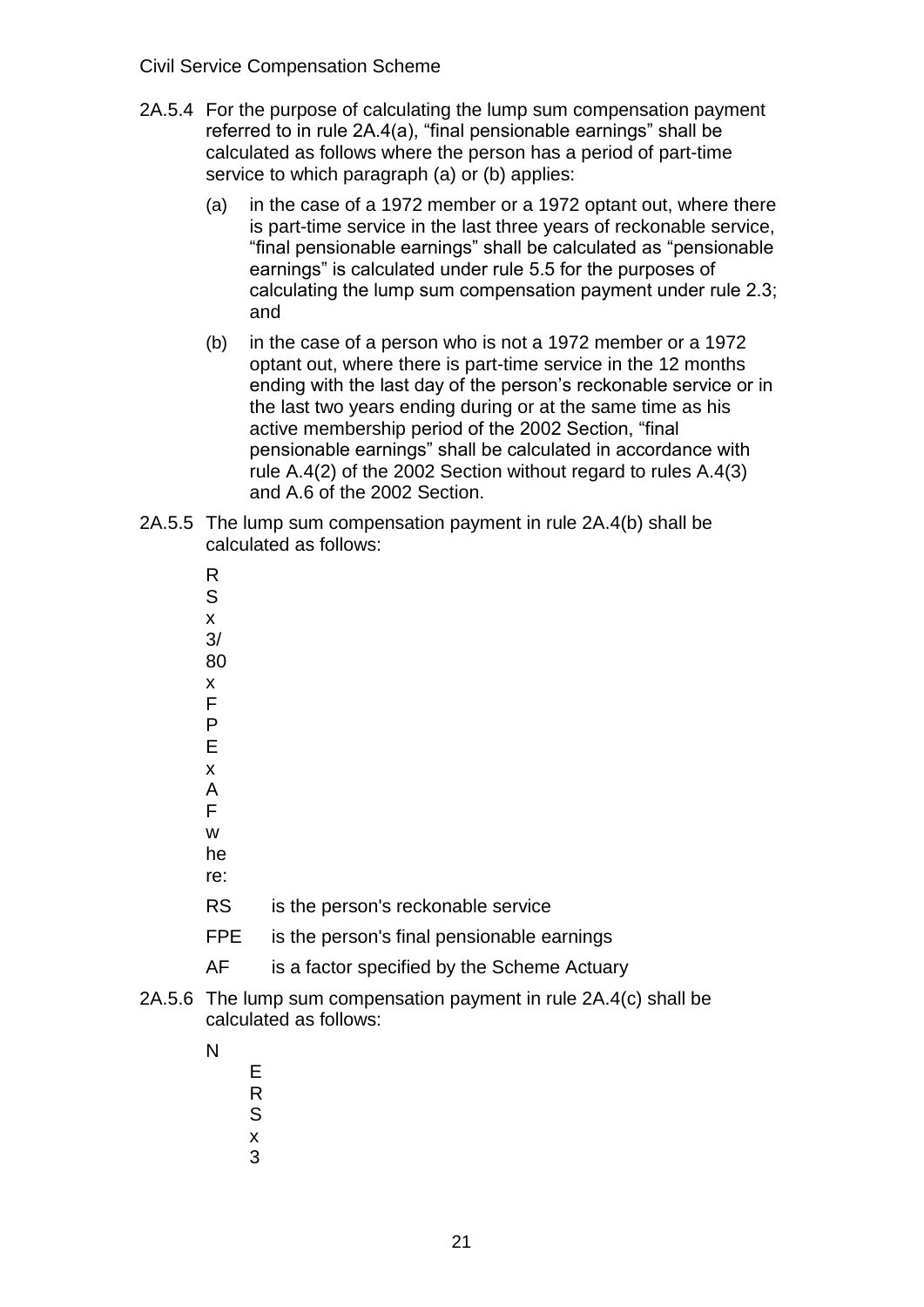/ 8  $\Omega$ x F P E

where:

- NERS is the notional enhancement of reckonable service calculated in accordance with rule 2A.5.10
- FPE is the person's final pensionable earnings
- 2A.5.7 The annual compensation payment in rule 2A.4(d) shall be calculated as follows:

(RS + NERS) x 1/80 x FPE

where:

- RS is the person's reckonable service
- NERS is the notional enhancement of reckonable service calculated in accordance with rule 2A.5.10
- FPE is the person's final pensionable earnings
- 2A.5.8 The annual compensation payment in rule 2A.4(e) shall be calculated as follows:

(NERS – PR) x 1/80 x FPE

where:

- NERS is the notional enhancement of reckonable service calculated in accordance with rule 2A.5.1
- PR is calculated as follows:

Where the person is re-employed in the Civil Service after compulsory early retirement and the period between the date of his compulsory early retirement and the date of his re-employment is less than the period represented by the notional enhancement of his reckonable service in accordance with rule 2A.5.10. PR is the aggregate of each re-employment period. For the purposes of this rule, "re-employment period" means the period beginning with the date of re-employment in the Civil Service after compulsory early retirement to the end of the period represented by the notional enhancement of reckonable service calculated in accordance with rule 2A.5.10 or, if it occurs earlier, the end of that period of re-employment.

FPE is the person's final pensionable earnings from the employment in respect of which he is taking compulsory early retirement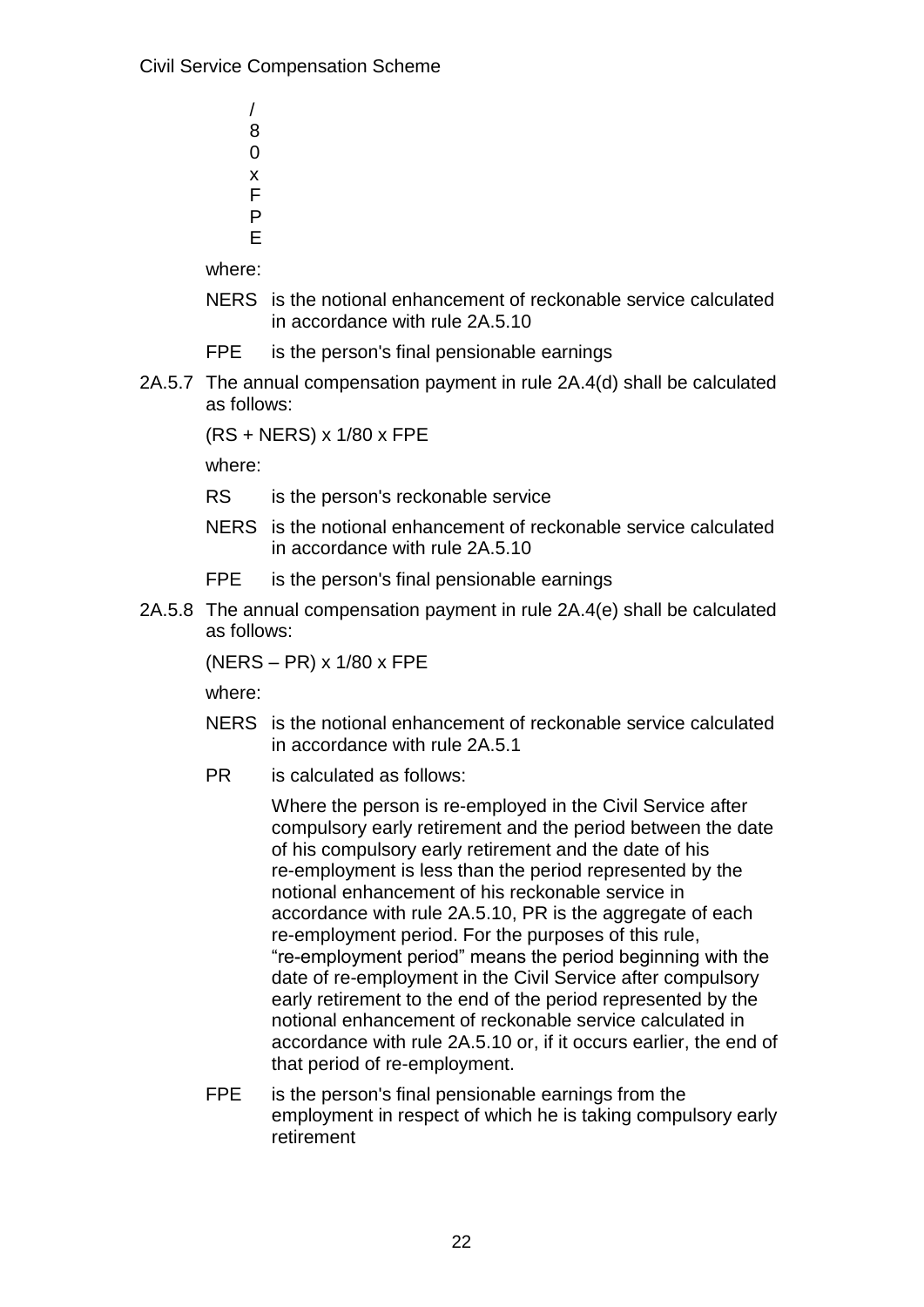2A.5.9 A member of the 2002 Section or 1972 member may opt to exchange all of the annual compensation payment in rule 2A.4(e) which he would otherwise receive for a lump sum which shall be determined by the Minister after consultation with the Scheme Actuary. The option must be exercised by notice in writing to the scheme administrator in such form as the Minister requires before this annual compensation payment comes into payment on reaching pension age. If the option is not exercised, the annual compensation payment will be paid from pension age for life.

In the case of 2002 optants out, 1972 optants out and persons who have a partnership pension account, the annual compensation payment in rule 2A.4(e) will be automatically exchanged for a lump sum which shall be determined by the Minister after consultation with the Scheme Actuary and shall be paid on reaching pension age.

- 2A.5.10(a) Subject to paragraph (b) below and to rules 2A.5.11 to 2A.5.13, the notional enhancement of reckonable service for the purposes of rules 2A.5.6 to 2A.5.8 shall be 6⅔ years subject to the limit that the resulting annual compensation payment in rule 2A.4(d) may not exceed the notional annual compensation payment as defined in rule 2A.5.11.
	- (b) For the purpose of determining the notional enhancement of reckonable service in paragraph (a) above, the resulting annual compensation payment in rule 2A.4(d) shall be calculated using final pensionable earnings as defined in rule A.4(2) of the 2002 Section (which rule, for the avoidance of doubt, shall apply subject to rule A.6 of the 2002 Section). This paragraph does not apply to a 1972 Section member or a 1972 optant out.
- 2A.5.11 The "notional annual compensation payment" shall be calculated as follows:

(RS + PRS) x 1/80 x PPE

where:

- RS is the person's reckonable service as at the date of compulsory early retirement
- PRS means projected reckonable service and is the reckonable service which would have accrued from the day after the date of compulsory early retirement to the day before the person attained pension age if the person had remained in full-time employment instead of being retired early except that no account shall be taken of any added years or contributed pension which would have been bought in this period
- PPE means projected pensionable earnings and is what the person's final pensionable earnings would have been if he had remained in full-time employment to pension age instead of being retired early. For the purpose of calculating this amount:
	- (a) no account shall be taken of any increase in the elements which make up final pensionable earnings other than: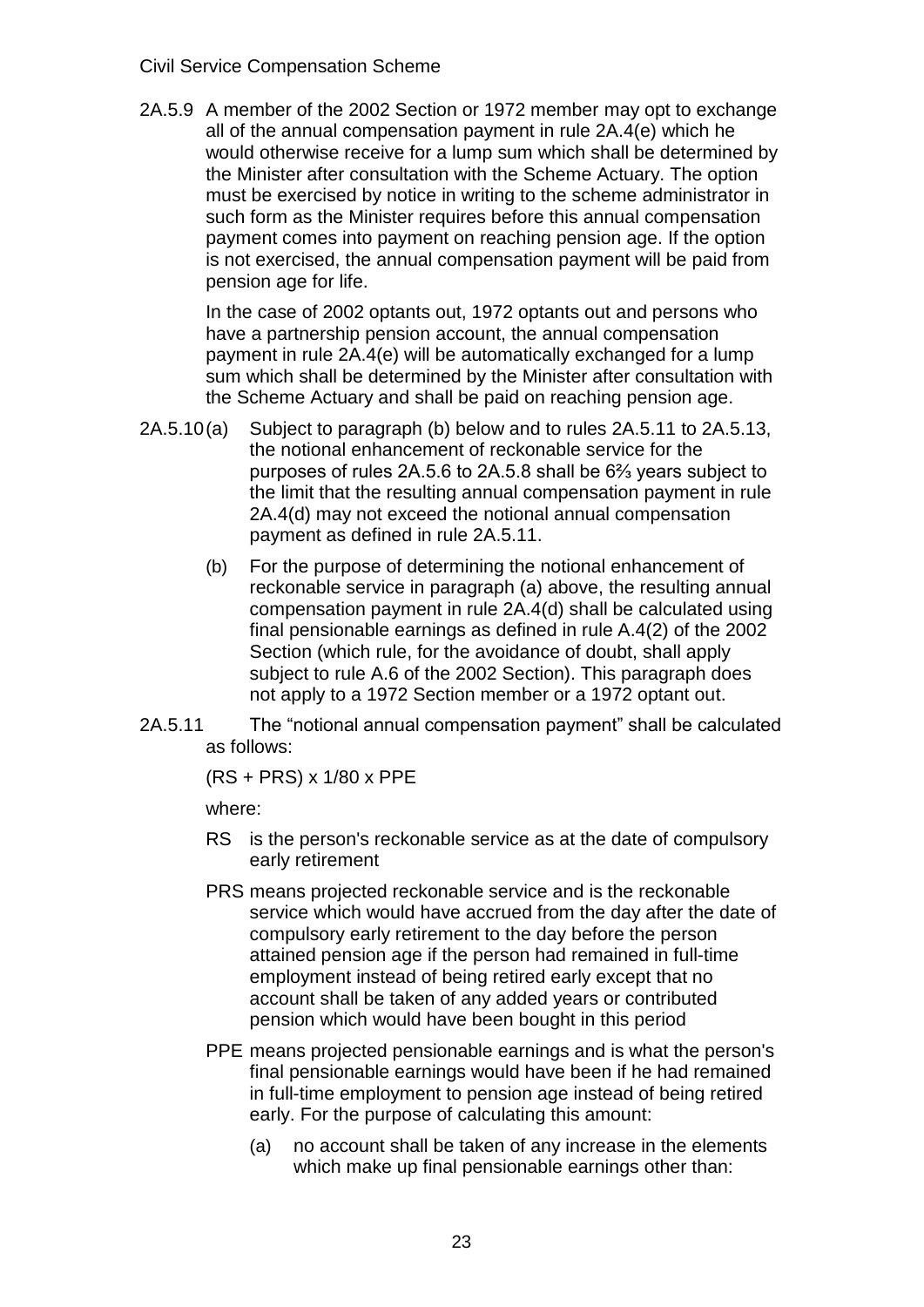- (i) an increase which would have been due under assimilation arrangements provided that such arrangements have been promulgated at the date of the compulsory early retirement; and
- (ii) an increase in the elements that make up final pensionable earnings which has been promulgated at the time of the compulsory early retirement, notwithstanding that it is not due to be brought into payment at that time;
- (b) earnings from a grade or pay band held on temporary promotion or from a grade or pay band in which the person was substituting or deputising for an absentee shall be taken into account if the department in which the person was so employed is of the opinion that, if the person had not been retired early, it would have expected such temporary promotion, substitution or deputising to have continued until the person reached pension age or until a date within the last two complete scheme years ending during or at the same time as the period from the day after compulsory early retirement to the day before the person reached pension age.
- 2A.5.12 The notional enhancement of reckonable service shall not exceed the length of reckonable service as at the date of compulsory early retirement.
- 2A.5.13 For persons who work part time, the notional enhancement of reckonable service of 6⅔ years in rule 2A.5.10 shall be reduced in the same proportion that the person's actual reckonable service bears to what it would have been had the service been given in a full-time capacity. For the purpose of calculating the notional annual compensation payment, "PRS" will be assessed on the basis that the employment would have been in a full-time capacity and then reduced in the same proportion as the notional enhancement of 6⅔ years was reduced.

# **Compulsory retirement benefits for civil servants who have reached pension age**

- 2A.5a If a person to whom this section applies—
	- (a) is, after 31st March 2009, compulsorily retired on the grounds of structure or limited efficiency or retired on the ground of redundancy;
	- (b) has reached pension age on the date of compulsory retirement; and
	- (c) has—
		- (i) in the case of a new entrant, five or more years' current qualifying service; or
		- (ii) otherwise, five or more years' qualifying service,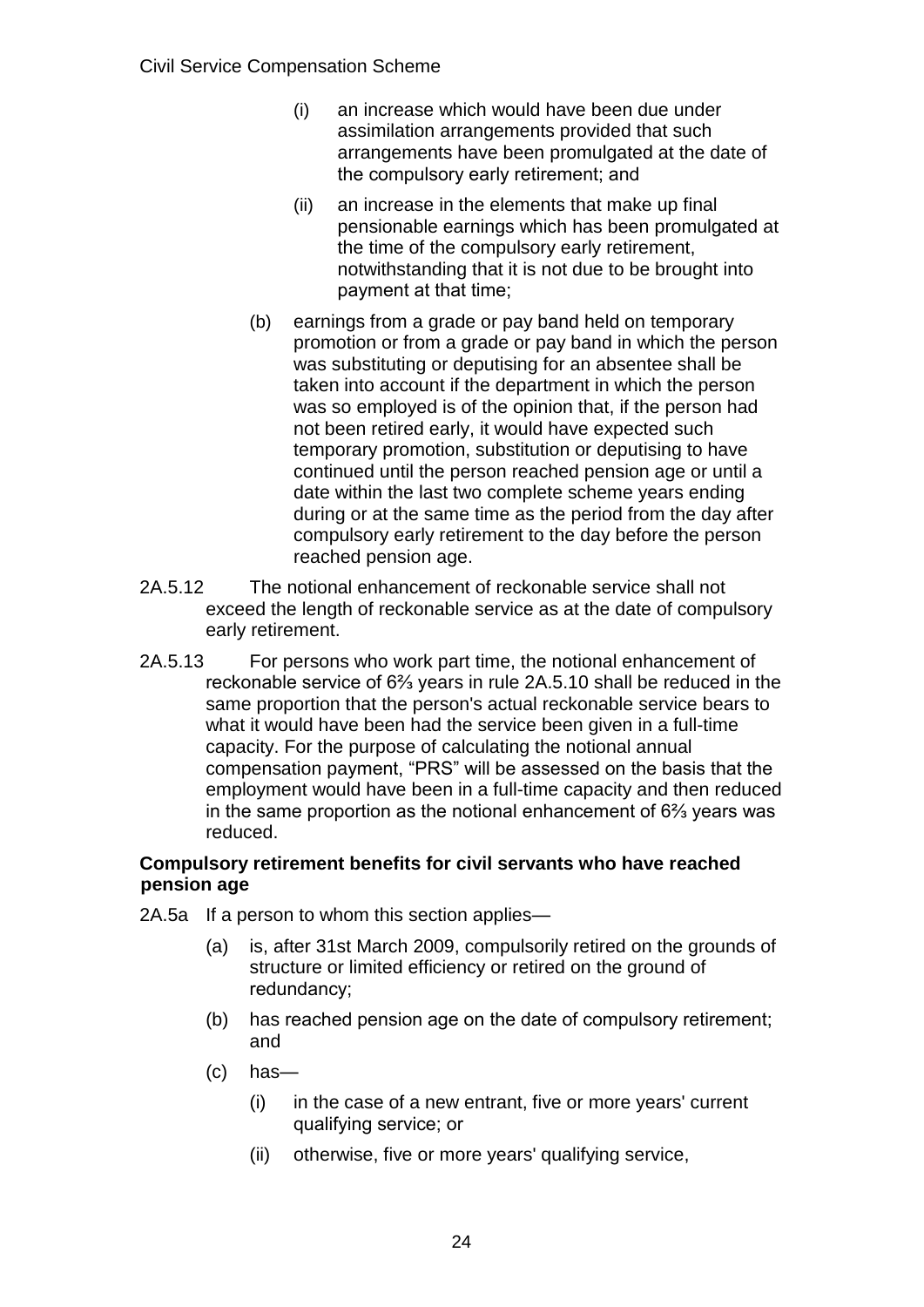the person is eligible for a lump sum compensation payment which is the equivalent of six months' final pensionable earnings.

- 2A.5b For the purpose of calculating the lump sum compensation payment referred to in rule 2A.5a, "final pensionable earnings" is calculated in accordance with rule 2A.5.4 where the person has a period of part-time service to which paragraph (a) or (b) of rule 2A.5.4 applies.
- 2A.5c A person shall not be regarded as compulsorily retired for the purposes of rule 2A.5a on ceasing to be in the Civil Service if the person is re-employed in the Civil Service after not more than 28 days.

#### **Compulsory Early Severance — Eligibility for compulsory early severance benefit**

- 2A.6 Subject to rule 2A.6.1, a person to whom this section applies shall be eligible for the compulsory early severance benefit specified in rule 2A.7 if:
	- (a) he has at least one year's qualifying service; and
	- (b) he is under the age of 50 or he has less than five years' qualifying service; and
	- (c) he is compulsorily retired early on the grounds of structure or limited efficiency or retired early on the ground of redundancy .
- 2A.6.1 In the case of a new entrant, the reference to "qualifying service" in rule 2A.6 shall be deemed to be a reference to "current qualifying service" (as defined in rule 2A.2).

# **Calculation of compulsory early severance benefit**

- 2A.7 For the purpose of rule 2A.6 , and subject to rules 2A.7.1 to 2A.7.4, "compulsory early severance benefit" means a compensation payment calculated as follows:
	- (a) one month's final pensionable earnings multiplied by the length of the person's reckonable service:
	- (b) one month's final pensionable earnings multiplied by the length of the reckonable service given after the later of:
		- (i) the date on which five years' qualifying service is completed; and
		- (ii) the person's 30th birthday; plus
	- (c) one month's final pensionable earnings multiplied by the length of the reckonable service given after the 35th birthday;

up to a maximum of three years' final pensionable earnings. The limit of three years' final pensionable earnings will not apply to a person who was serving in a mobile grade on 1 April 1987.

2A.7.1 For the purpose of calculating compulsory early severance benefit, all service in the Civil Service of a 2002 optant out and of a person who has a partnership pension account shall be treated as service as a member of the 2002 Section.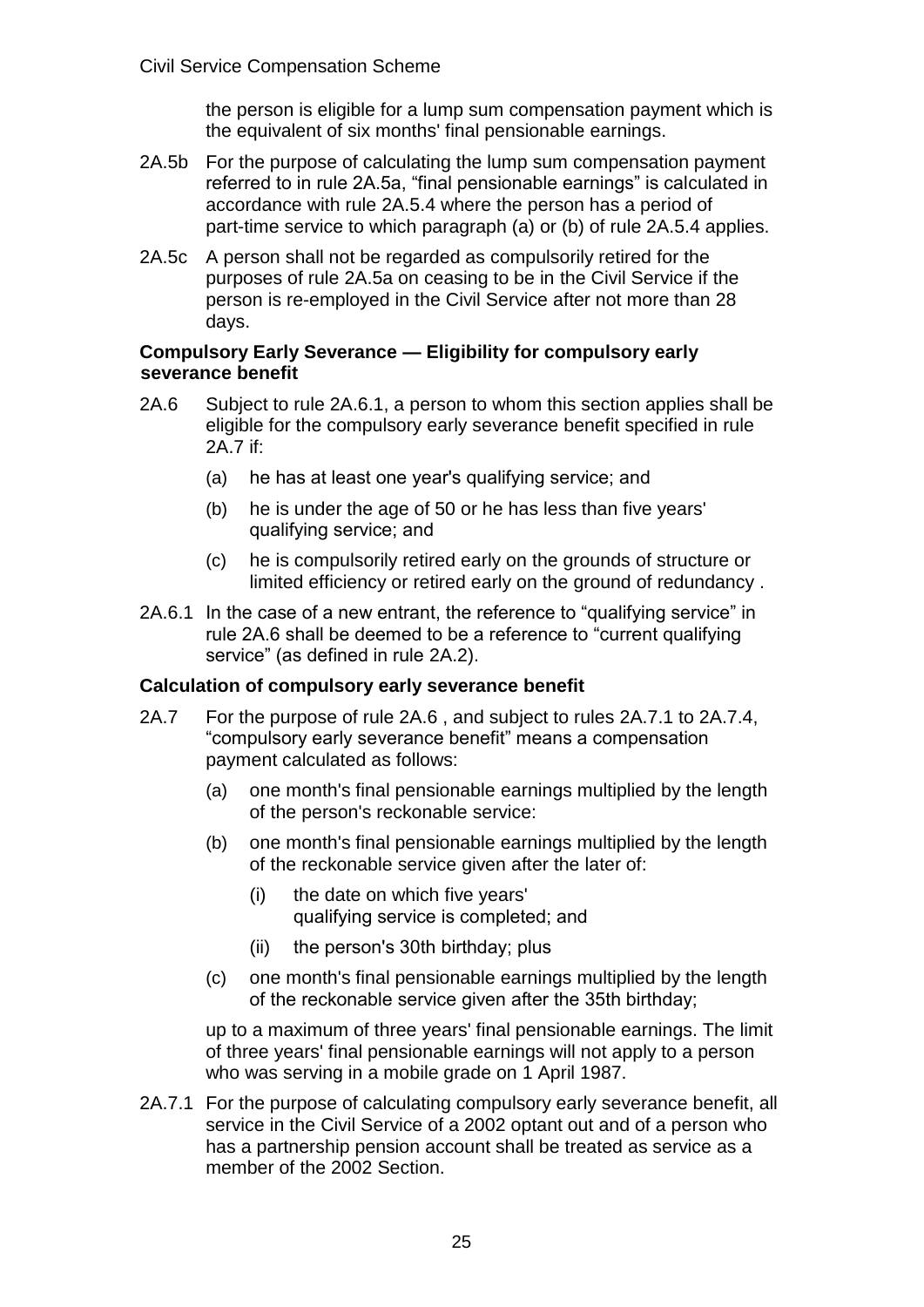- 2A.7.2 The compulsory early severance benefit of a new entrant shall be calculated by reference to "current reckonable service" and "current qualifying service" (each as defined in rule 2A.2) in place of "reckonable service" and "qualifying service" , respectively.
- 2A.7.3 For any person who is within three years of pension age, any compulsory severance benefit shall be reduced by 1/36 for each month of service within that three year period, counting any part of a month as a full month.
- 2A.7.4 Where there is part-time service in the 12 months ending with the last day of the person's reckonable service or in the last two complete scheme years ending during or at the same time as his active membership period of the 2002 Section, in calculating the maximum compulsory early severance benefit, "final pensionable earnings" will be the higher of:
	- (a) the person's final pensionable earnings calculated in accordance with rule A.4(2) of the 2002 Section without regard to rules A.4(3) and A.6 of the 2002 Section; or
	- (b) the person's final pensionable earnings calculated in accordance with rule A.4(2) of the 2002 Section without regard to rule A.6 of the 2002 Section and then multiplied by A/B where
		- (i) A is his reckonable service and
		- (ii) B is what his reckonable service would have been if he had worked full-time throughout the period of his service which reckons.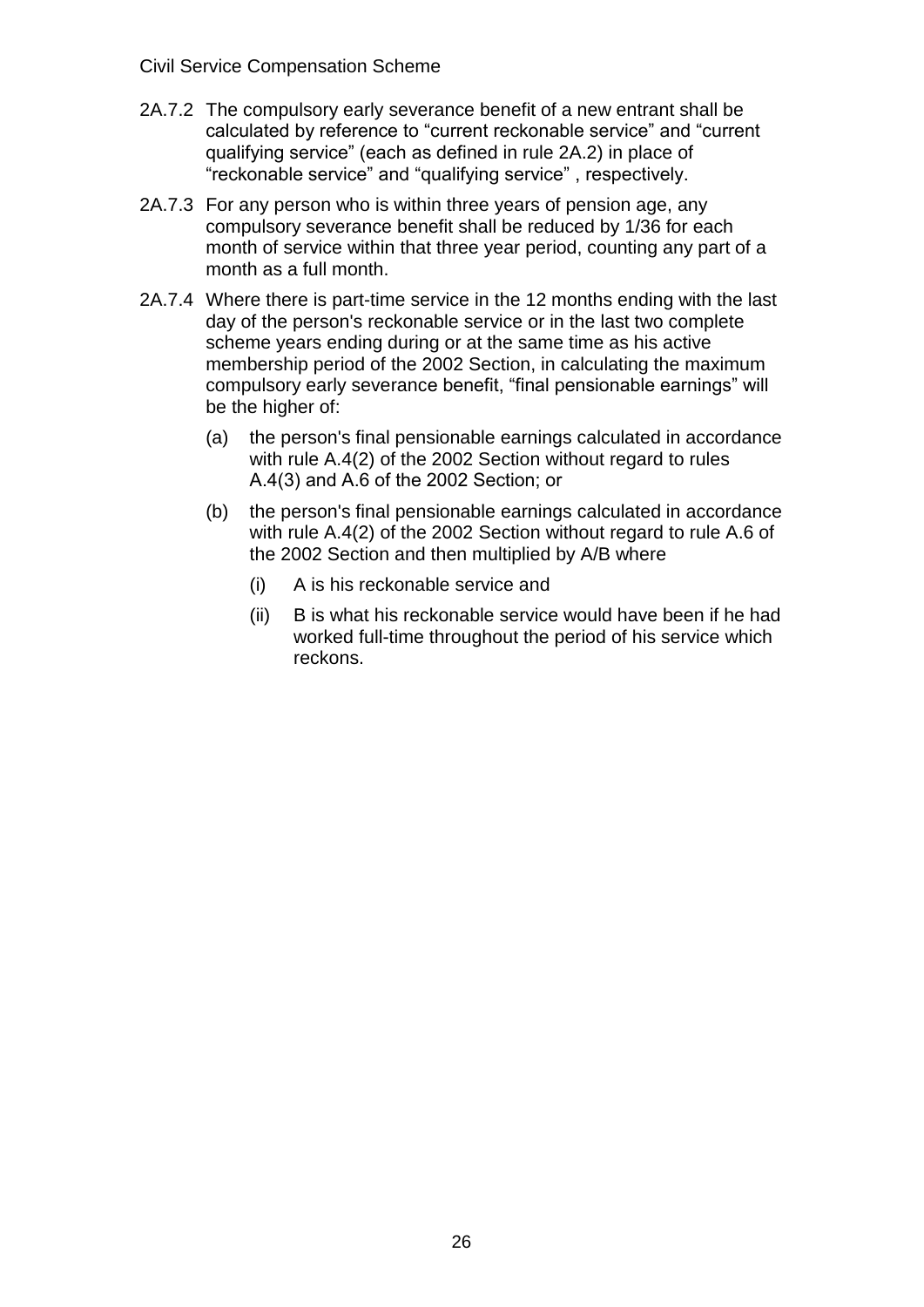# **Section 3 Flexible category (1972 Section members)**

- 3.za1 No person who ceases to be in the Civil Service after 21 December 2010 is eligible for benefits under this section, except for those whose loss of office or employment is the consequence of an agreement made or notice of dismissal given on or before that date.
- 3.a1 A person shall not be regarded as retired early for the purposes of this section on ceasing to be in the Civil Service if the person is re-employed in the Civil Service after not more than 28 days.

#### **Early retirement**

- 3.1 This rule applies where a civil servant:
	- (a) was in post on or before 31 March 1997;
	- (b) is retired early on or after 6 April 2006 under the Flexible category;
	- (c) is aged 50 or over;
	- (d) has five or more years' qualifying service;
	- (e) has not opted out of the 1972 Section; and
	- (f) has not opted in accordance with rule 3.5 to be treated under section 3A.

The civil servant will be eligible for a pension and lump sum payable under the PCSPS on the terms described in rule 2.2. If the civil servant's pension under rule 3.11 of the 1972 Section would have been higher if rule 1.6b of the 1972 Section were disregarded, he will also be eligible for an additional lump sum compensation payment under rule 2.3a.

3.2 A civil servant to whom rule 3.24a(ii) of the 1972 Section applies who is retired early under the Flexible category will be treated as set out in rules 2.5 and 2.6.

# **Early retirement for new entrants**

- 3.2a This rule applies where a new entrant:
	- (a) is retired early on or after 6 April 2006 under the Flexible category;
	- (b) is aged 50 or over or, in the case of a civil servant to whom rule 3.10aa of the 1972 Section applies, is aged 55 or over;
	- (c) has five or more years' current qualifying service;
	- (d) has not opted out of the 1972 Section; and
	- (e) has not opted in accordance with rule 3.5 to be treated under section 3A.

The new entrant will be eligible for the benefits described in rule 3.1 except: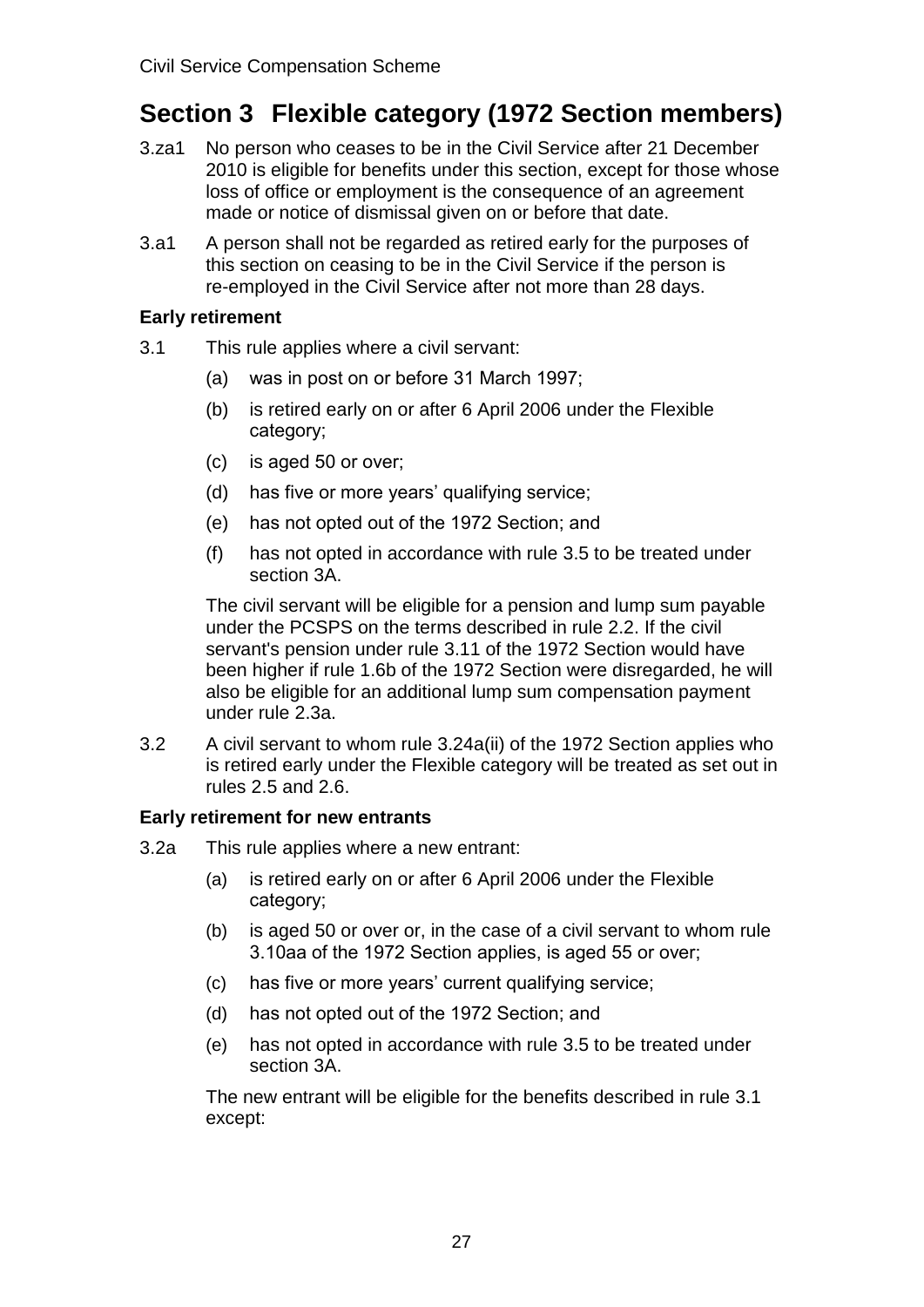- (i) the pension and lump sum payable under the PCSPS on the terms described in rule 2.2, shall be calculated by reference to current reckonable service in place of reckonable service; and
- (ii) if his reckonable service is greater than his current reckonable service , he will be eligible for an additional pension and lump sum payable under the PCSPS from pension age and calculated in accordance with rule 3.11 of the 1972 Section, except those benefits shall not be calculated by reference to all his reckonable service but by reference to the amount his reckonable service is in excess of his current reckonable service.

#### **Early severance (or leaving with less than 5 years' service)**

- 3.3 Subject to rule 3.4, where a civil servant who is retired early under the Flexible category has less than five years' qualifying service, or is under the age of 50, he or she is eligible for benefits under rule 2.7. In addition, and provided the civil servant has at least one year's qualifying service, a compensation payment may be paid, subject to rule 5.1, calculated as follows:
	- (a) two weeks' pensionable earnings for each of the first five years of reckonable service ; plus
	- (b) three weeks' pensionable earnings for each of the next five years of reckonable service ; plus
	- (c) four weeks' pensionable earnings for each year of reckonable service after the first ten years; plus
	- (d) two weeks' pensionable earnings for each year of reckonable service after the fortieth birthday;

up to a maximum of two years' pensionable earnings. In the case of a prison officer to whom rule 2.27 of the 1972 Section applies, reckonable service for the purposes of calculating compensation under this rule shall be reckonable service determined in accordance with that rule.

- 3.3a Where early severance takes place on or after 1 April 1998, the calculation in rule 3.3 shall be on the basis that:
	- (a) in (a), in place of the words "for each of the first five years of reckonable service" use: "for each year of reckonable service during the first five years of qualifying service" ;
	- (b) in (b), in place of the words "for each of the next five years of reckonable service" use: "for each year of reckonable service during the next five years of qualifying service" ;
	- (c) in (c), in place of the words "the first ten years" use: "the first ten years of qualifying service" ;
	- (d) for the purpose of (a), (b) and (c) above, qualifying service does not include service which would only qualify by virtue of rule 2.10a of the 1972 Section;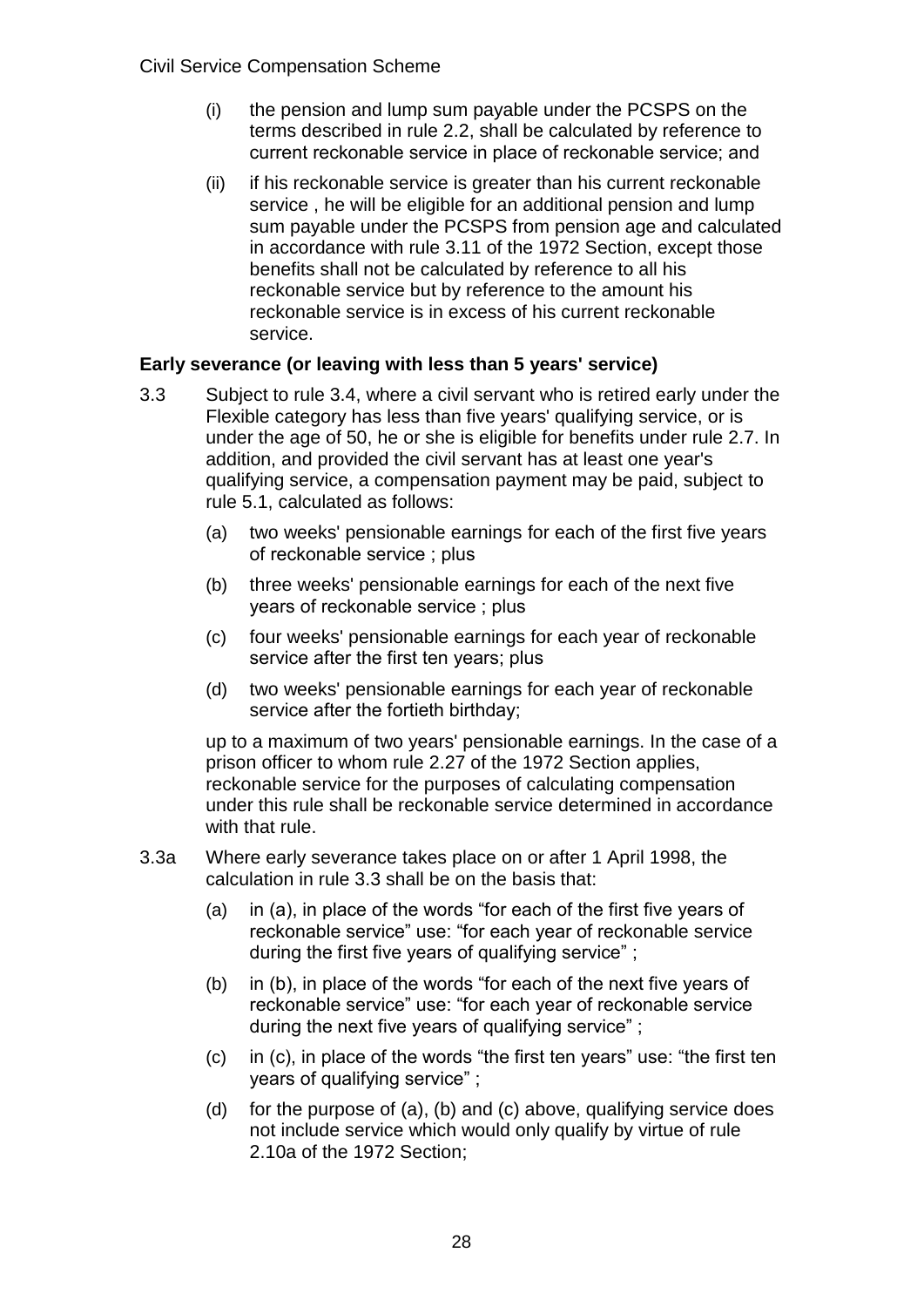(e) at the end of the rule, for the reference to a maximum of two years' pensionable earnings use the calculation of pensionable earnings in rule 5.5 .

#### **Early severance for optants out**

- 3.4 This rule applies where a person:
	- (a) has at any time opted out of the 1972 Section;
	- (b) is retired early under the Flexible category; and
	- (c) has less than five years' service that would have been qualifying service if he had not opted out of the 1972 Section or is under age 50.

The person to whom this rule applies will receive a lump sum compensation payment calculated under rule 3.3 with all service treated as service as a civil servant.

#### **Early severance for new entrants**

- 3.4a In the case of new entrants any award made under rules 3.3 (other than an award of pension benefits) or 3.4(b)(i) shall be calculated by reference to current reckonable service and to current qualifying service, and references in those rules to reckonable service and to qualifying service respectively shall be construed accordingly.
- 3.5 A civil servant who meets criteria (a) to (e) of rule 3.1 or criteria (a) to (d) of rule 3.2a may opt to be treated under section 3A. The option may only be exercised by notice in writing in such form as the Minister requires.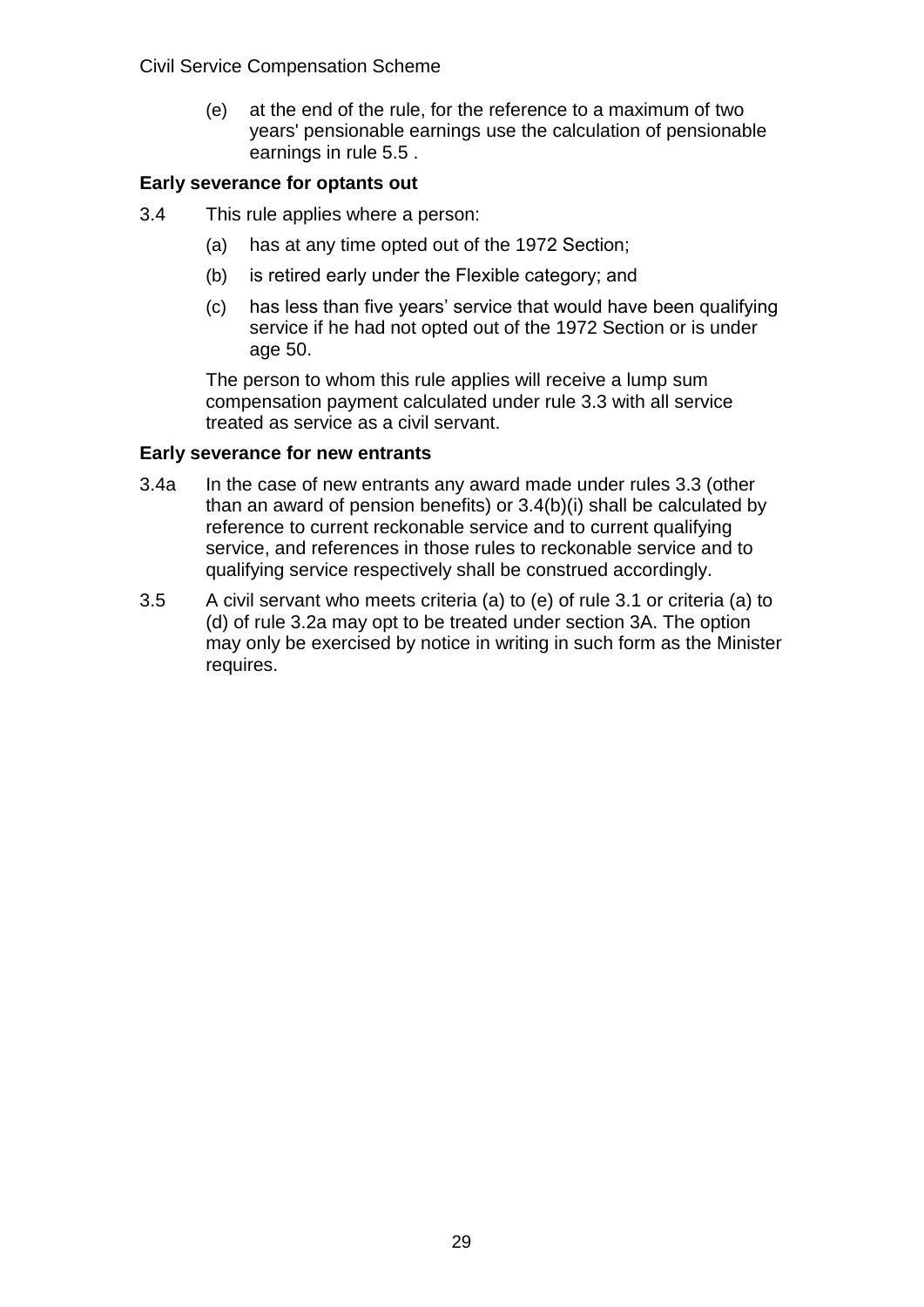# **Section 3A Flexible category**

# **Application**

- 3A.a1 No person who ceases to be in the Civil Service after 21 December 2010 is eligible for benefits under this section, except for those whose loss of office or employment is the consequence of an agreement made or notice of dismissal given on or before that date.
- 3A.1 (a) Subject to paragraph (b), this section applies to:
	- (i) members of the 2002 Section ;
	- (ii) persons who have opted out of the 2002 Section and who do not have a partnership pension account ( "2002 optants  $out"$  );
	- (iii) persons who have a partnership pension account;
	- (iv) persons who have opted out of the 1972 Section ( "1972 optants out" ); and
	- (v) members of the 1972 Section who have opted in accordance with rule 3.5 to be treated under this section or who would have been treated under rule 3.2a but for them being aged 50 or over and under age 55 ( "1972 members" ).
	- (b) This section does not apply to:
		- (i) persons who hold an appointment in the Civil Service for a fixed term; or
		- (ii) persons serving in the Civil Service whose terms of employment exclude them from the provisions of this scheme.
	- (c) A person shall not be regarded as retired early for the purposes of this section on ceasing to be in the Civil Service if the person is re-employed in the Civil Service after not more than 28 days.

# **Interpretation**

3A.2 Rule 2A.2 applies to this section.

#### **Flexible Early Retirement — Eligibility for flexible early retirement benefits**

- 3A.3 Subject to rule 3A.3.1, a person to whom this section applies shall be eligible for the flexible early retirement benefits specified in rule 3A.4 if:
	- (a) he is aged 50 or over;
	- (b) he has five or more years' qualifying service; and
	- (c) he is retired early under the flexible category ( "flexible early retirement" ) .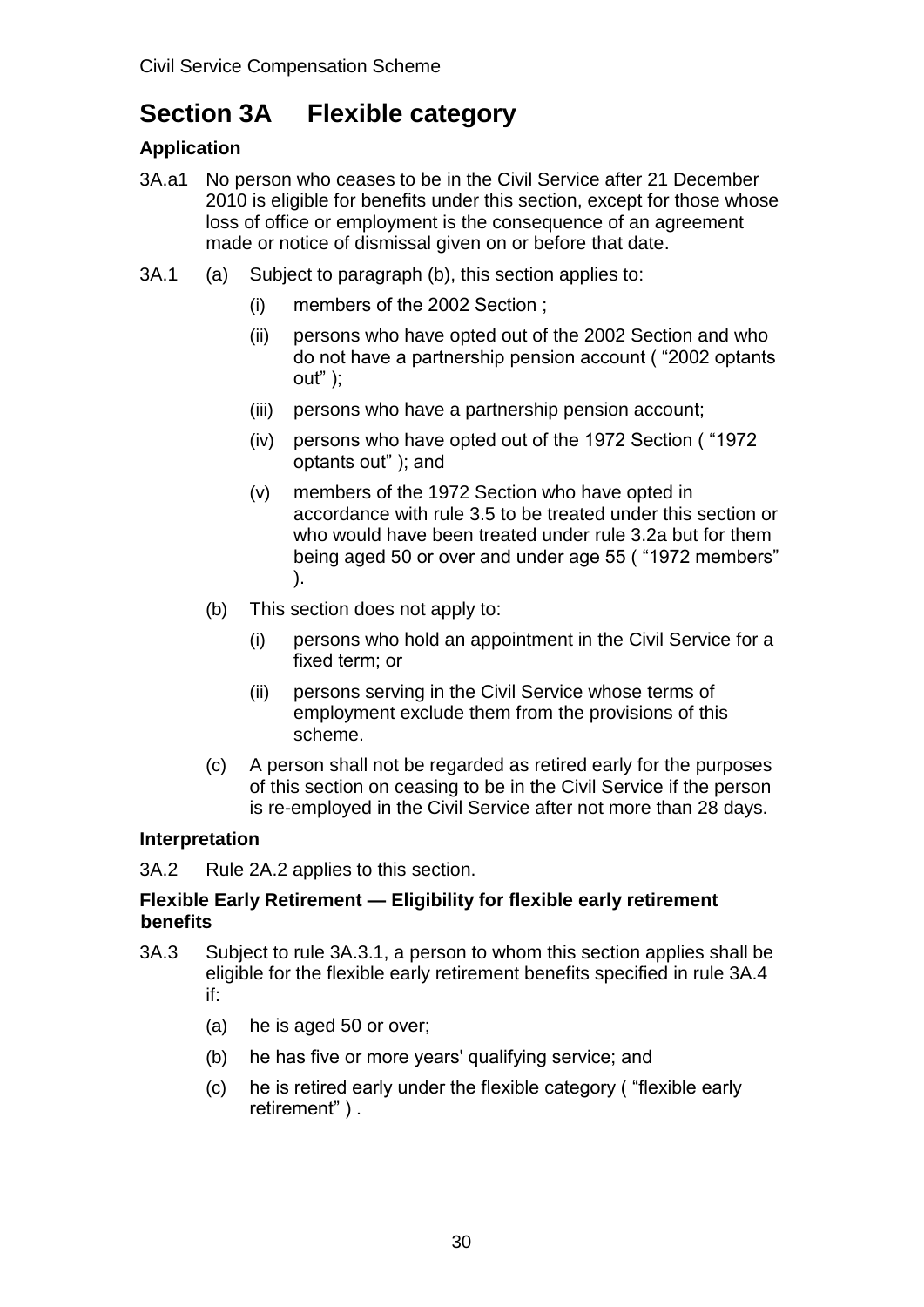3A.3.1 In the case of a new entrant, the reference to "qualifying service" in rule 3A.3 shall be deemed to be a reference to "current qualifying service" (as defined in rule 2A.2 ).

# **Flexible early retirement benefits**

- 3A.4 For the purpose of rule 3A.3 and subject to rule 3A.4.1, "flexible early retirement benefits" are those set out in rules 2A.4(b) to 2A.4(e). For the purpose of calculating flexible early retirement benefits, references in section 2A to compulsory early retirement benefits and compulsory early retirement shall be read as references to flexible early retirement benefits and flexible early retirement, respectively.
- 3A.4.1 2002 optants out and 1972 optants out shall not be eligible for the lump sum compensation payment in rule 2A.4(b).

# **Calculation of flexible early retirement benefits**

- 3A.5 For the purpose of calculating flexible early retirement benefits, all service in the Civil Service of a 2002 optant out and of a person who has a partnership pension account shall be treated as service as a member of the 2002 Section and all service in the Civil Service of a 1972 optant out shall be treated as service as a member of the 1972 Section.
- 3A.5.1 The flexible early retirement benefits of a new entrant shall be calculated by reference to "current reckonable service" (as defined in rule 2A.2) in place of "reckonable service".

# **Flexible Early Severance — Eligibility for flexible early severance benefit**

- 3A.6 Subject to rule 3A.6.1, a person to whom this section applies shall be eligible for the flexible early severance benefit specified in rule 3A.7 if:
	- (a) he has at least one year's qualifying service; and
	- (b) he is under the age of 50 or he has less than five years' qualifying service; and
	- (c) he is retired early under the flexible category.
- 3A.6.1 In the case of a new entrant, the reference to "qualifying service" in rule 3A.6 shall be deemed to be a reference to "current qualifying service" (as defined in rule 2A.2).

# **Calculation of flexible early severance benefit**

- 3A.7 For the purpose of rule 3A.6 and subject to rules 3A.7.1 to 3A.7.4, "flexible early severance benefit" means a compensation payment calculated as follows:
	- (a) two weeks' final pensionable earnings for each year of reckonable service during the first five years of qualifying service; plus
	- (b) three weeks' final pensionable earnings for each year of reckonable service during the next five years of qualifying service; plus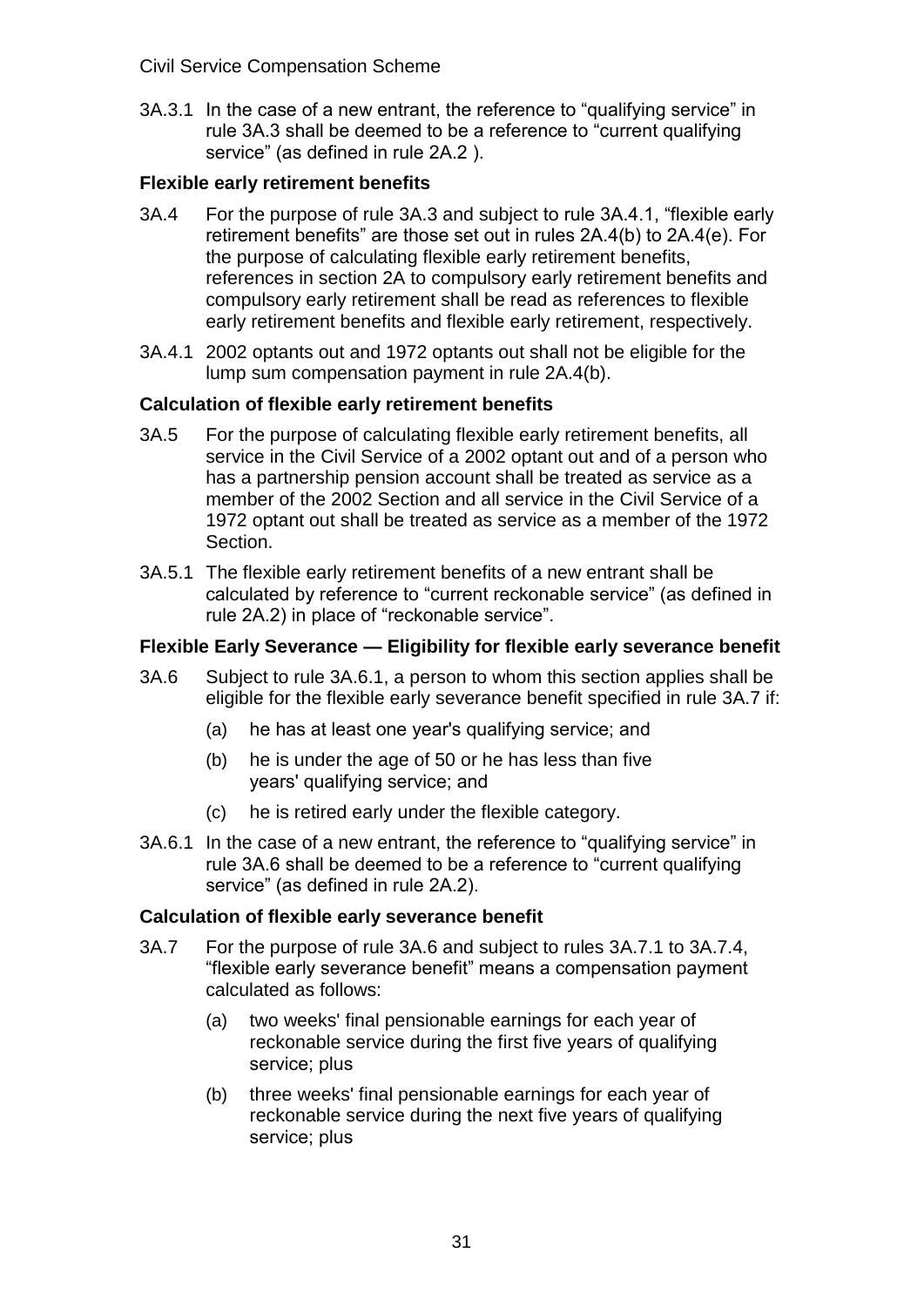- (c) four weeks' final pensionable earnings for each year of reckonable service after the first ten years of qualifying service; plus
- (d) two weeks' final pensionable earnings for each year of reckonable service after the fortieth birthday,

up to a maximum of two years' final pensionable earnings.

- 3A.7.1 For the purpose of calculating flexible early severance benefit, all service in the Civil Service of a 2002 optant out and of a person who has a partnership pension account shall be treated as service as a member of the 2002 Section.
- 3A.7.2 The flexible early severance benefit of a new entrant shall be calculated by reference to "current reckonable service" and "current qualifying service" (each as defined in rule 2A.2) in place of "reckonable service" and "qualifying service", respectively.
- 3A.7.3 For any person who is within three years of pension age, any flexible early severance benefit shall be reduced by 1/36 for each month of service within that three year period, counting any part of a month as a full month.
- 3A.7.4 Where there is part-time service in the 12 months ending with the last day of the person's reckonable service or in the last two complete scheme years ending during or at the same time as his active membership period of the 2002 Section, in calculating the maximum flexible early severance benefit, "final pensionable earnings" will be the higher of:
	- (a) the person's final pensionable earnings calculated in accordance with rule A.4(2) of the 2002 Section without regard to rules A.4(3) and A.6 of the 2002 Section; or
	- (b) the person's final pensionable earnings calculated in accordance with rule A.4(2) of the 2002 Section without regard to rule A.6 of the 2002 Section and then multiplied by A/B where
		- (i) A is his reckonable service and
		- (ii) B is what his reckonable service would have been if he had worked full-time throughout the period of his service which reckons.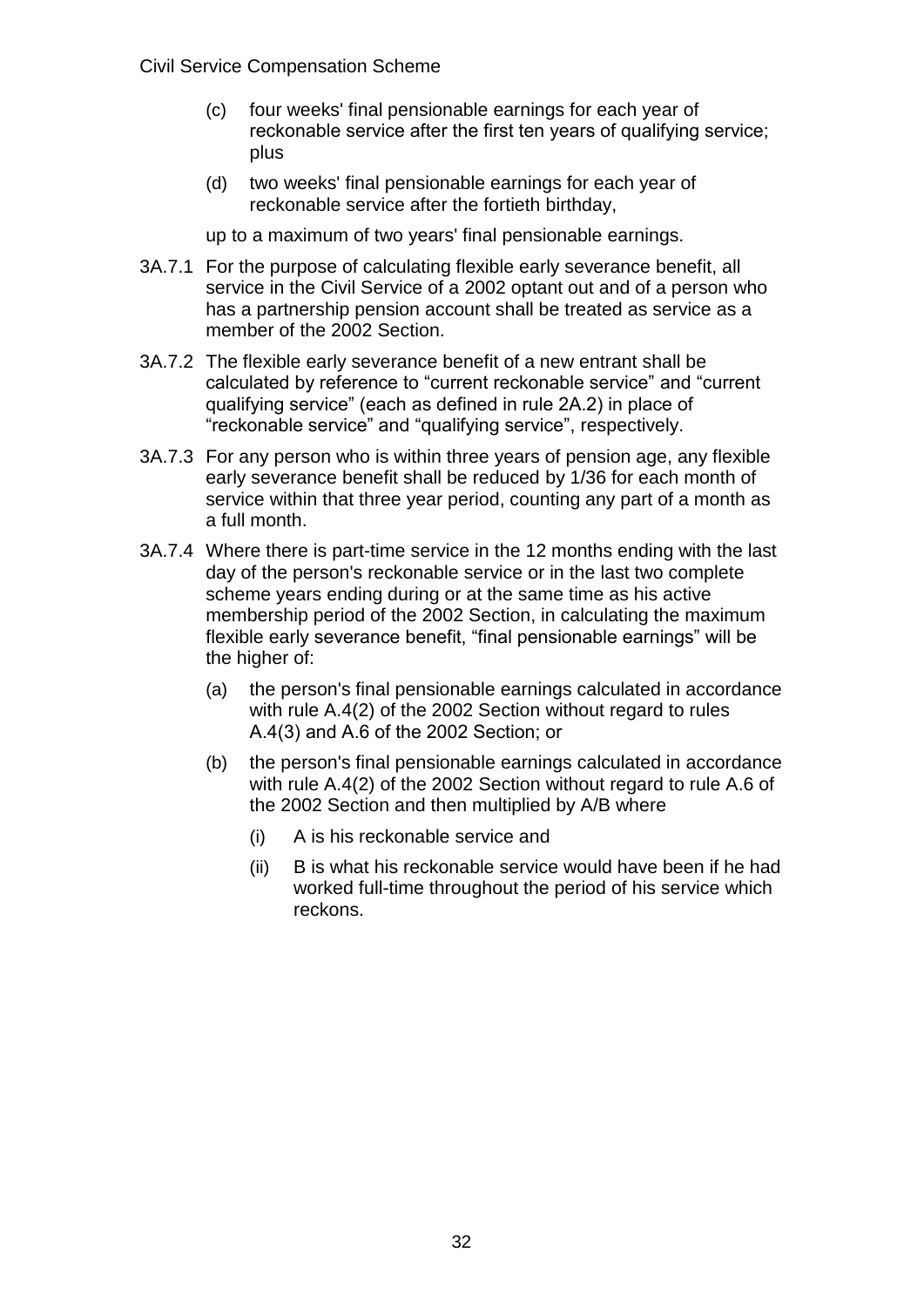# **Section 4 Approved category**

- 4.a1 No person who ceases to be in the Civil Service after 21 December 2010 is eligible for benefits under this section, except for those whose loss of office or employment is the consequence of an agreement made or notice of dismissal given on or before that date.
- 4.1 A civil servant aged 50 or over with five or more years' qualifying service who is retired under the Approved category, will receive a preserved pension and lump sum under rule 3.11 of the 1972 Section which may, notwithstanding that rule, be brought into payment immediately under the PCSPS rather than at the pension age. The civil servant may elect, before the benefits come into payment, to make an election under the provisions of rule 3.1a of the 1972 Section.
- 4.1.1 Where the civil servant is aged 55 or over and has earlier service which ended with a preserved pension and lump sum under rule 3.11 of the 1972 Section which is taken into account for the purposes of meeting the 25 years' qualifying service criterion for certain retirements under the Approved category, the earlier award will be cancelled and the service counted with current service for a single pension award based on pensionable earnings at final retirement.
- 4.2.1 Where a person who has been awarded a pension under rule 3.24a(ii) of the 1972 Section opts out of the scheme and is then retired under the Approved category, he or she will receive a pension under rule 3.24a(ii) of the 1972 Section (subject to rule 3.24c of the 1972 Section) and, where applicable, a pension under rule 3.11 of the 1972 Section (subject to rule 3.24a(iii) of the 1972 Section), with all service since the move to the lower grade treated as service as a civil servant.
- 4.2.2 The pensions in rules 4.2 and 4.2.1 may, notwithstanding rule 3.11 of the 1972 Section, be brought into payment immediately, but will cease at pension age without prejudice to any preserved pension under rules 3.11 and 3.24a(ii) of the 1972 Section based on actual service as a civil servant. In addition the person may, notwithstanding rules 3.11 and 3.24a(ii) of the 1972 Section, receive immediate payment of any preserved lump sum awarded under those rules which is based on actual service as a civil servant.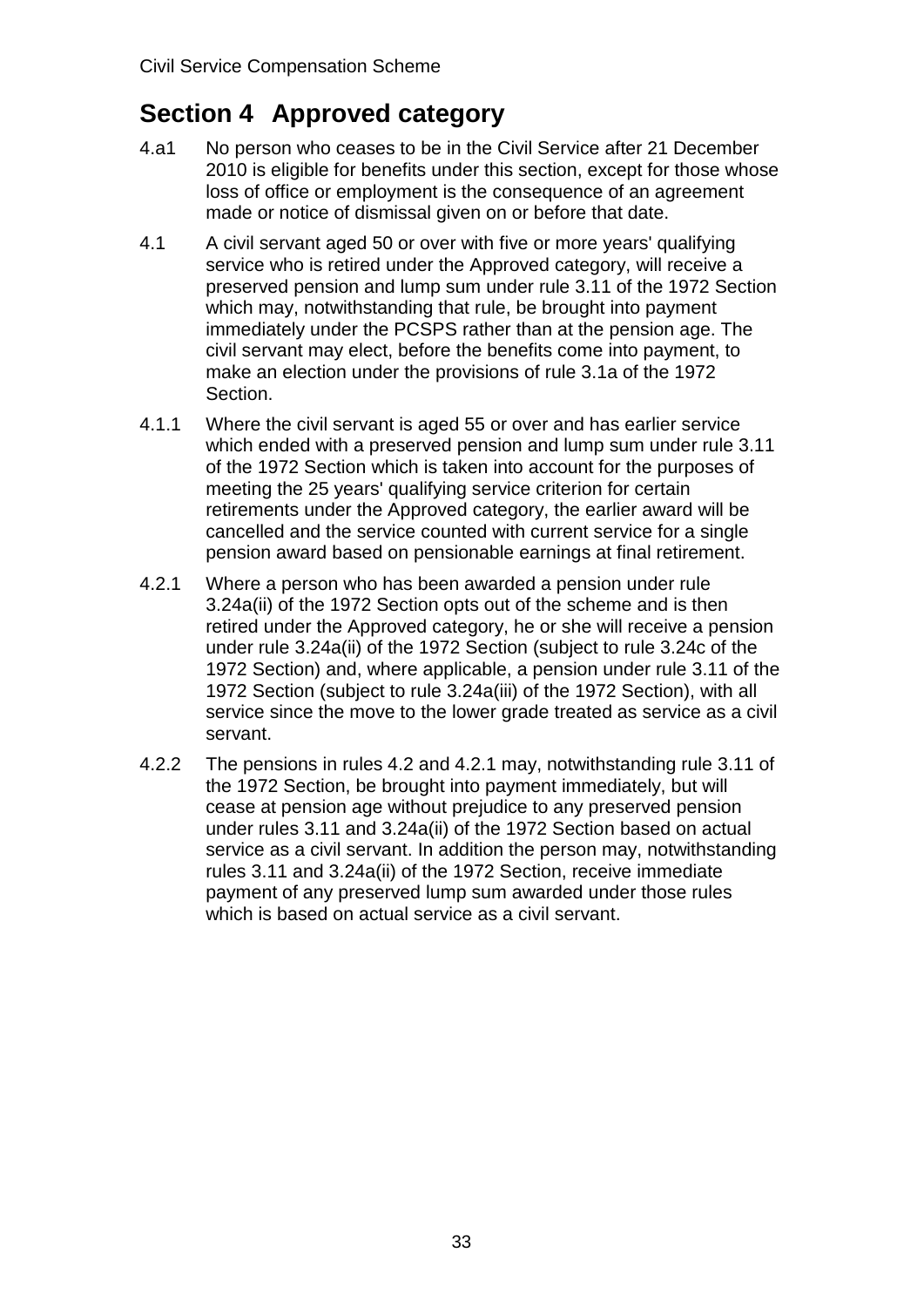# **Section 5 Further provisions**

# **Civil servants within 3 years of the pension age**

- 5.1 Subject to rule 5.1a, for a civil servant, or a person who at any time has opted out of the 1972 Section who is within three years of the pension age, the lump sum compensation payment under rule 2.3, 2.6a, 2.8, 3.2a, 3.3, 11.1 or 11.3 will be reduced by one thirty-sixth for each month of service within that three year period, counting any part of a month as a full month.
- 5.1a Rule 5.1 shall not apply to—
	- (a) a prison officer whose pension age is 55 under rule 2.27 of the 1972 Section if the lump sum compensation payment is made under rule 2.8, 2.9, 3.3, 3.4, 11.1 or 11.3; or
	- (b) a person whose last day of service in the Civil Service is on or after 16th July 2008 if the lump sum compensation payment is made under rule 2.3 or 2.6a.

# **Civil servants with service overseas**

- 5.2 A civil servant, or a person who at any time has opted out of the 1972 Section, who is retired early with benefits under the relevant rule (as defined in rule 5.2A)and who has service overseas to which rule 2.29 of the 1972 Section applies, may opt for that rule not to apply. If he or she so opts, an additional compensation payment may be paid of 3% of pensionable earnings for each year of such service, with fractions of a year reckoning pro rata.
- 5.2A For the purposes of rule 5.2 the relevant rule means:
	- (a) 2.2, 2.7, 3.1 or 3.3,
	- (b) in the case of a person who is a 1972 optant out or 1972 member for the purposes of section 2A, rule 2A.3, or
	- (c) in the case of a person who is a 1972 optant out or 1972 member for the purposes of section 3A, rule 3A.3.

# **Resettlement leave**

5.3 For the purposes of rules 2.1 to 2.9 and 3.1 to 3.4 where resettlement leave is granted, the period of leave will not count as reckonable service , and any annual compensation payment under these rules (or the lump sum resulting from the annual compensation payment being commuted under these rules or repackaged under rule 5.8 ) will not come into payment until the end of it.

# **Part-time service**

5.4 Other than as described in this rule and rule 5.5, benefits for part-time staff who are retired early will be determined in the same way as for full-time staff. In determining enhancement to reckonable service under rule 2.2, the enhancement of 6⅔ years will be reduced in the proportion that the officer's actual reckonable service bears to what it would have been had the service been given in a full-time capacity.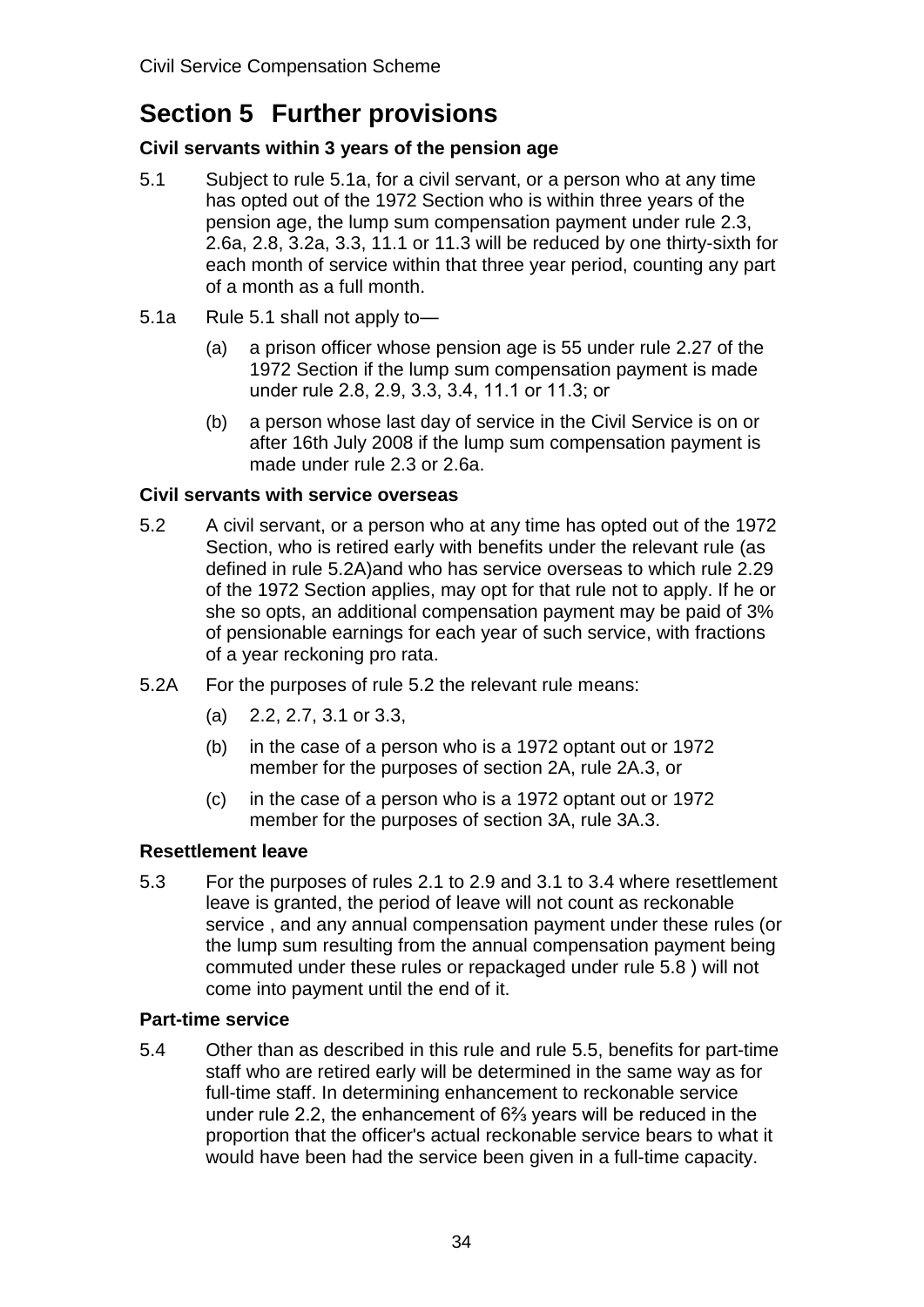For the purposes of limiting benefits to those which would have been earned had service continued to the pension age, the element of projected reckonable service will be assessed on the basis that the employment would have been in a full-time capacity and then reduced in the same proportion as the enhancement of 6⅔ years was reduced.

- 5.5 Where there is part-time service in the last three years of reckonable service, then:
	- (a) subject to (b) below, in calculating the lump sum compensation payment under rule 2.3 and the maximum additional compensation payment under rules 2.8a or 3.3a , "pensionable earnings" will be calculated by reference to the actual pay and pensionable emoluments in whichever of the last three years of reckonable service gives the highest figure, rather than by reference to the fulltime rate of pay;
	- (b) on or after 1st April 1998, in calculating the maximum additional compensation payment under rules 2.8a or 3.3a , "pensionable earnings" will be the greater of the civil servant's pensionable earnings calculated under (a) above and his pensionable earnings calculated under (c) below;
	- (c) under this sub-rule "pensionable earnings" will be the civil servant's pensionable earnings calculated apart from this rule 5.5 and then multiplied by A/B where:
		- A is his reckonable service, and
		- B is what his reckonable service would have been if he had worked full-time throughout the period of his service which reckons .

# **Widows' and dependants' benefits**

5.6 In rules 4.18, 4.23c and 4.50 of the 1972 Section, which define the length of reckonable service for which contributions are due for a widow's or invalidity pension, the amounts "A" and "B" will be taken to include any enhancement of reckonable service under rule 2.2, except in the case of enhancement under the provisions of rules 2.9 and 3.4.

# **Allocation**

5.7 Rule 5.1 of the 1972 Section which allows a person to allocate part of his or her pension in favour of a spouse or dependant, will apply to an annual compensation payment under rule 2.3 or 3.1 in the same way as to a pension under section 3 of the 1972 Section except where this is paid under rules 2.9 or 3.4. Where part of an annual compensation payment is allocated, the allocation will also apply to the preserved pension under section 3 of the 1972 Section which replaces the annual compensation payment at the pension age.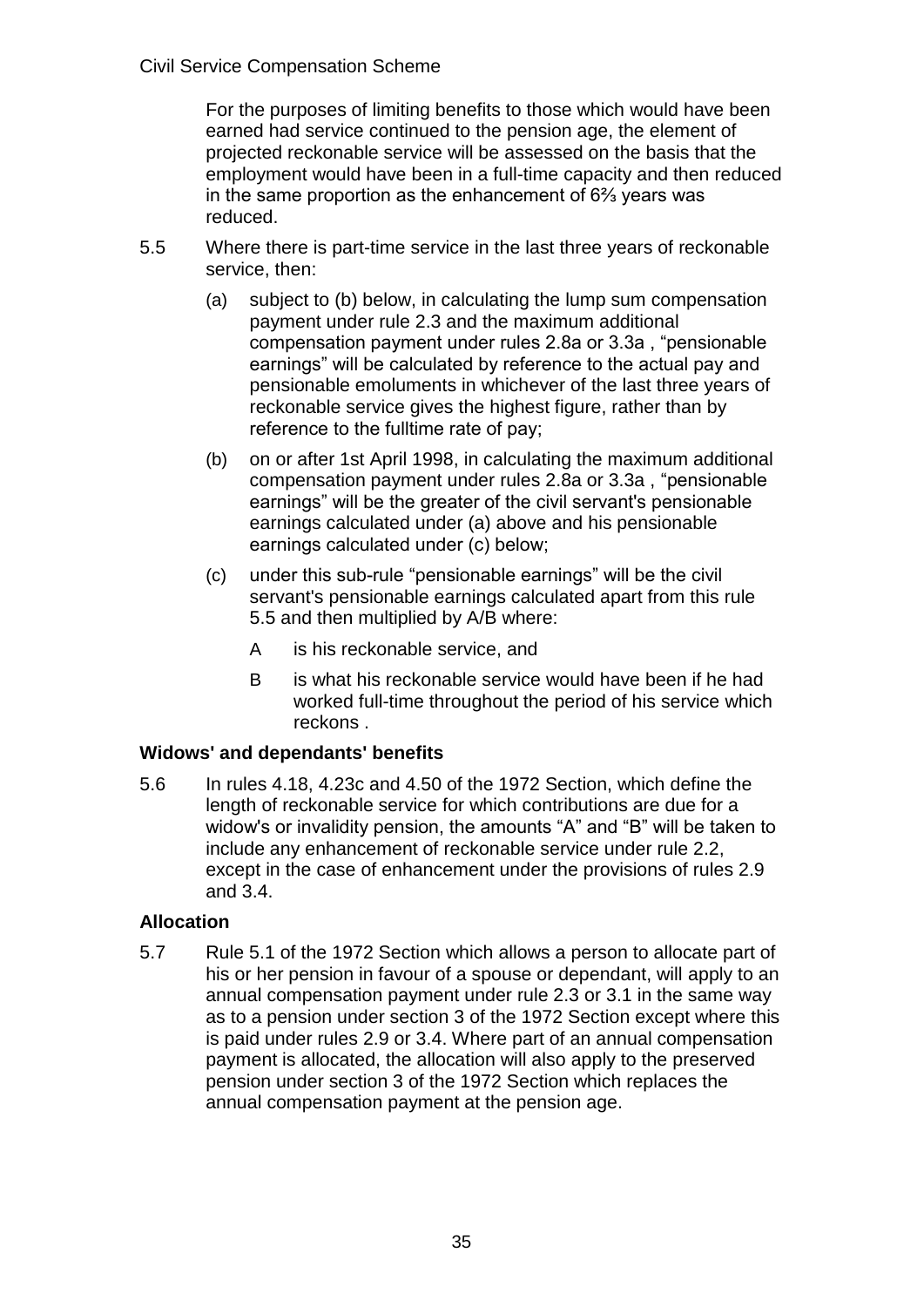# **Section 6 Re-employment**

- 6.1 Where a civil service pensioner to whom the former rules or the former section 10 rules or this scheme applied is re-employed in the Civil Service after the pension age, rules 3.26 to 3.33 of the 1972 Section will apply in the same way as to other civil service pensioners re-employed in these circumstances.
- 6.1a Where on or before 31 March 1997 a person has received benefits under:
	- i) rule 2.8
	- ii) rule  $2.9(b)$
	- iii) rule 3.3
	- $iv)$  rule  $3.4(b)$

or under any equivalent provision of the former rules or the former section 10 rules and is re-employed in the Civil Service on or before that date then

- a) for the purpose of calculating any further award of benefits under rules 2.8 or 2.9(b) or 3.3, other than an award of pension benefits, or 3.4(b), 11.1 or 11.3 made on or after 1 April 1997 no account shall be taken of any period of reckonable service employed in calculating the previous award other than that reckonable service attributable to the notional period represented by any part of a compensation payment repaid pursuant to rule 6.3; and
- b) for the purpose of calculating, on or after 1 April 1997, the limit contained in rule 2.2 the benefits that are deemed to have been earned under that rule shall be calculated as if service had begun on the date of re-employment.
- 6.2 Where a person in receipt of an annual compensation payment under rule 10.6 or 10.10 of the former section 10 rules or rule 2.3, or 2.6a, or 3.1, or 3.2a of this scheme is re-employed in the Civil Service, the annual payment will be abated under rule 3.26 of the 1972 Section in the same way as a pension under section 3 of the 1972 Section would be abated. If part or all of the annual payment was commuted into a lump sum, or an increase in the preserved pension under the provisions of rules  $5.8(a)$  (ii),  $5.8(a)$  (iii) or  $5.8.2(ii)$ , the maximum annual payment which may be paid under rule 3.26 of the 1972 Section will be reduced by the amount of annual payment commuted; and if the former amount is less than the latter amount, the difference will be deducted from the person's pay, with this deduction being ignored in the calculation of any revised pension award. Where an election has been made under rule 5.8(b), any increased element of the annual payment or preserved pension attributable to that election shall be ignored for the purposes of abatement under rule 3.26 of the 1972 Section.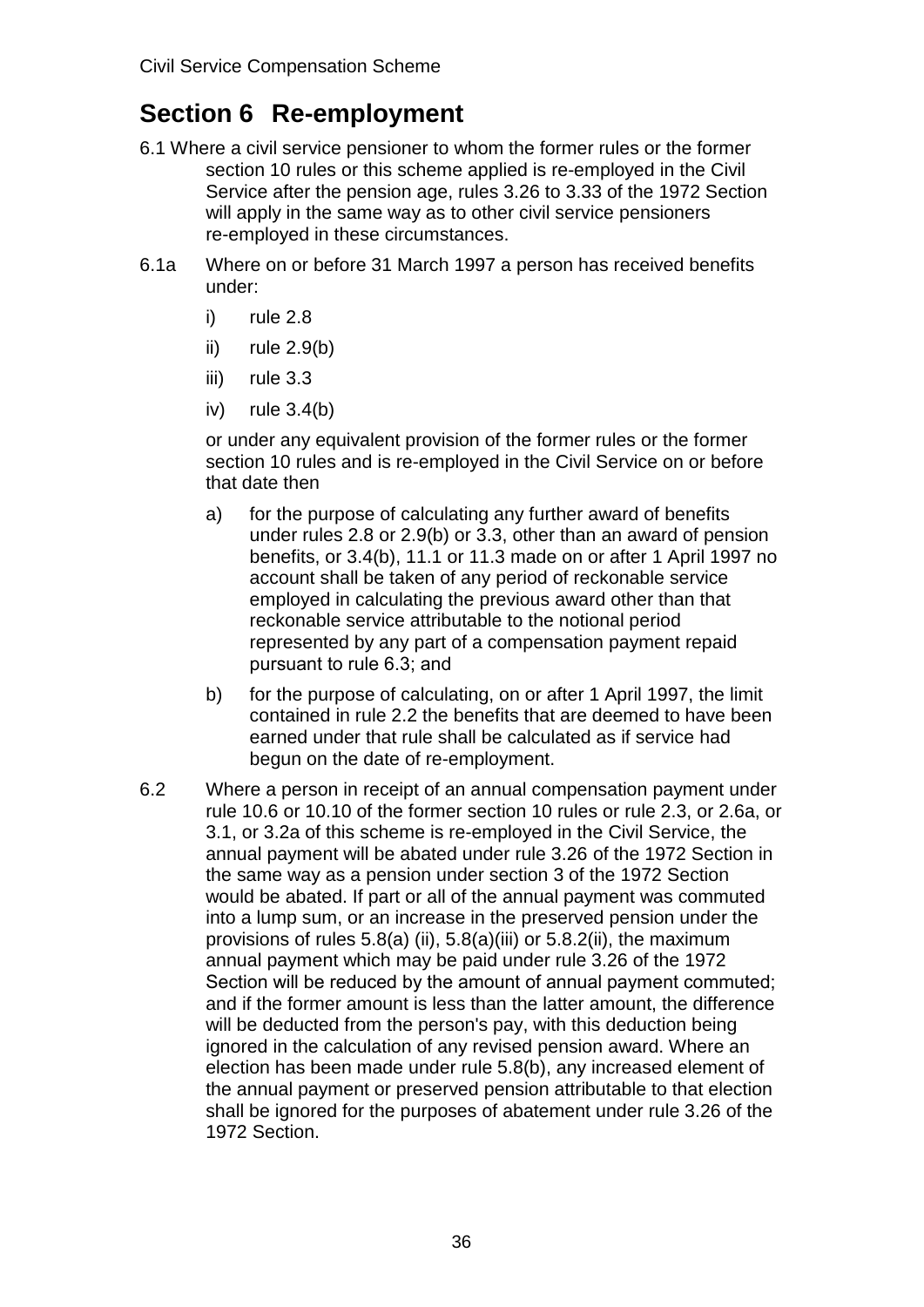#### Civil Service Compensation Scheme

- 6.3 Where a person who received a lump sum compensation payment under rules 10.6, 10.9 or 10.11 of the former section 10 rules or rule 2.3, 2.6a, 2.8, 2.10, 3.2a, 3.3, 11.1 or 11.3 of this scheme is reemployed in the Civil Service before 22 December 2010 , part of that payment will be repayable if:
	- (a) the period between the date of early retirement and the date of re-employment, is less than
	- (b) the notional period in terms of months or weeks of pensionable earnings represented by the compensation payment received.

This rule does not apply where re-employment is made on or after 1 April 1997 on merit on the basis of fair and open competition.

- 6.3.1 Repayment will be required only after the person has been re-employed for a period or periods totalling 15 days in any 91 day period. The amount to be repaid will be such part of the lump sum compensation payment as represents the excess of the notional period in paragraph (b) over the period in paragraph (a), except that the amount repayable will not exceed the aggregate of the amount earned by the person and any annual compensation payment or pension (including any increase under the Pensions (Increase) Act 1971 as amended) payable to the person between the commencement of such re-employment and the end of the notional period in paragraph (b), assuming this notional period begins on the day following the date of early retirement.
- 6.4 Subject to rule 6.5 where a person to whom the former section 10 rules or this scheme applies is re-employed as a civil servant before the pension age and rejoins the 1972 Section, the civil servant may opt, at the time specified in rule 6.4a , to be treated in one of two ways:
	- (a) the previous reckonable service (excluding any enhancement under rule 10.5 of the former section 10 rules or rule 2.2 of this scheme) is counted with the service during re-employment for a single award based on pensionable earnings at final retirement, with this service enhanced by the smaller of:
		- (i) the original enhancement (if any) under rule 10.5 of the former section 10 rules or rule 2.2 of this scheme;
		- (ii) the actual period between the earlier retirement and the date of re-employment.

The lump sum or short service payment paid at the earlier retirement will be deducted from the lump sum payable at final retirement.

(b) The person's earlier annual payment (if any) is retained, subject to abatement under rule 3.26 of the 1972 Section or rule 10.24 of the former section 10 rules or rule 6.2 of this scheme as appropriate, and the service during re-employment reckons towards a second pension . If, however, the enhancement of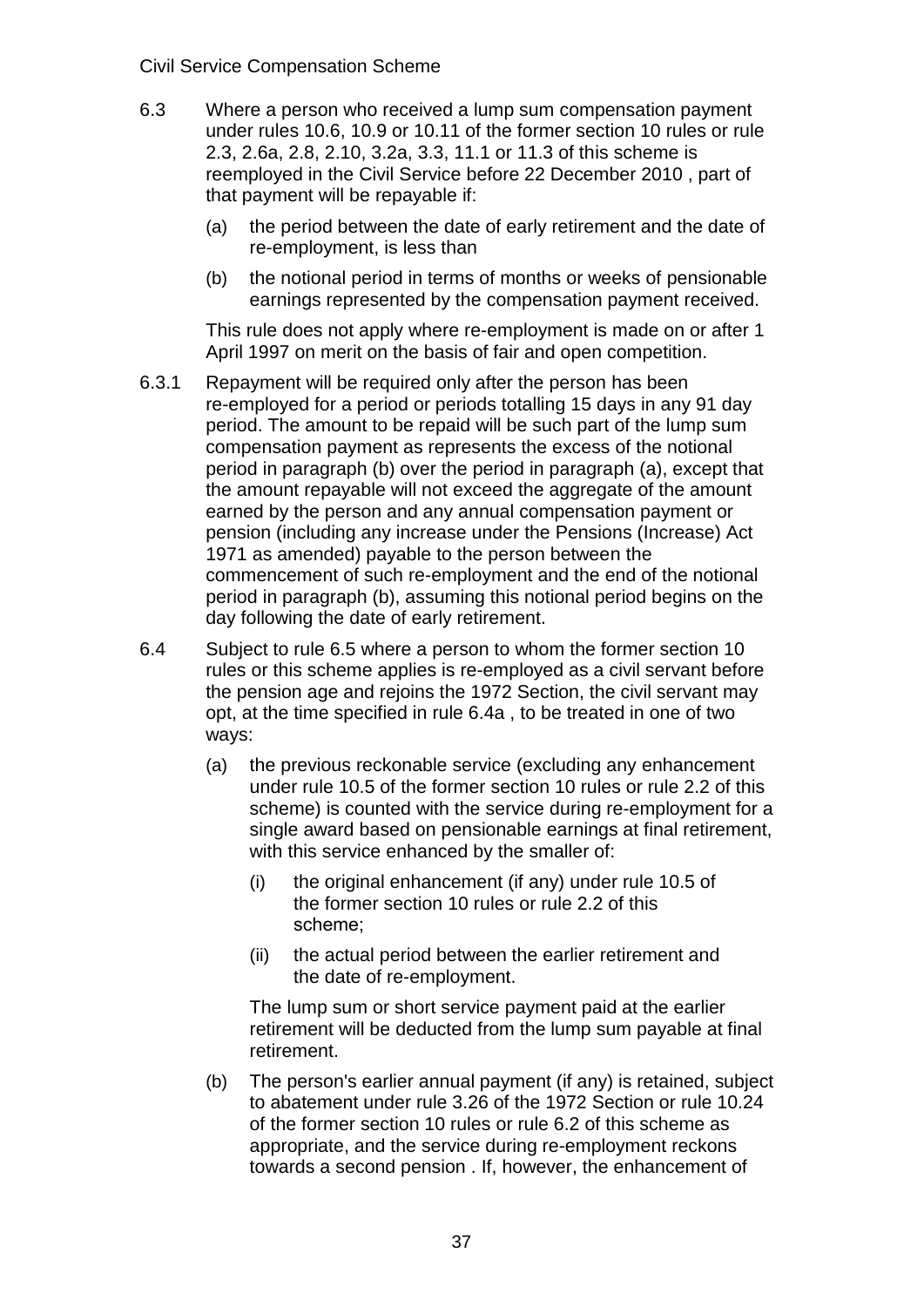reckonable service under rule 10.5 of the former section 10 rules or rule 2.2 of this scheme exceeds the period between the date of early retirement and the date of re-employment, the reckonable (but not the qualifying) service in the second period of employment will be reduced by the amount of excess . The previous qualifying service will be counted with the service during re-employment as qualifying service for the purposes of an award based on re-employed service;

except that if the pension has already come into payment option (a) is not available. If death occurs during the period of re-employment, the civil servant will be treated in whichever of these two ways produces (or would produce) the larger widow's pension under section 4 of the 1972 Section.

- 6.4a The time when a person may exercise an option under rule 6.4 is:
	- (a) if the person is re-employed before 1 January 2007, at the time of final retirement, or (if earlier) at the time when the pension is due to come into payment;
	- (b) if the person is re-employed after 31 December 2006, during the first year of his reemployment.
- 6.5 Where a person to whom this scheme applies is re-employed as a civil servant before pension age, having been a person who had been opted out of the 1972 Section at the end of the previous period of employment, the option in paragraph (a) of rule 6.4 is not available. The person must be treated in accordance with rule 6.4 (b) of this scheme.
- 6.6 (a) This paragraph has been deleted.
	- (b) Where a civil servant, whose benefits under this scheme or former section 10 rules have been calculated under rule 3.1b of the 1972 Section is re-employed as a civil servant before the pension age and he or she opts to be treated under rule 6.4(a) of this scheme, he or she will be treated in the following way:
		- (i) he or she may exercise that option only in relation to service rendered other than in a designated appointment; and
		- (ii) the pension in respect of any designated appointment will fall to be paid at the same time as the re-calculated pension.
	- (c) Where under paragraph (b) above the pensionable earnings relating to re-employed service (not being a designated appointment) exceeds the pensionable earnings on the last day of the last designated appointment in respect of which a preserved pension under the 1972 Section has been awarded (increased by the proportion by which a pension of that amount beginning on the following day would have been increased under the Pensions (Increase) Act 1971 as amended), the civil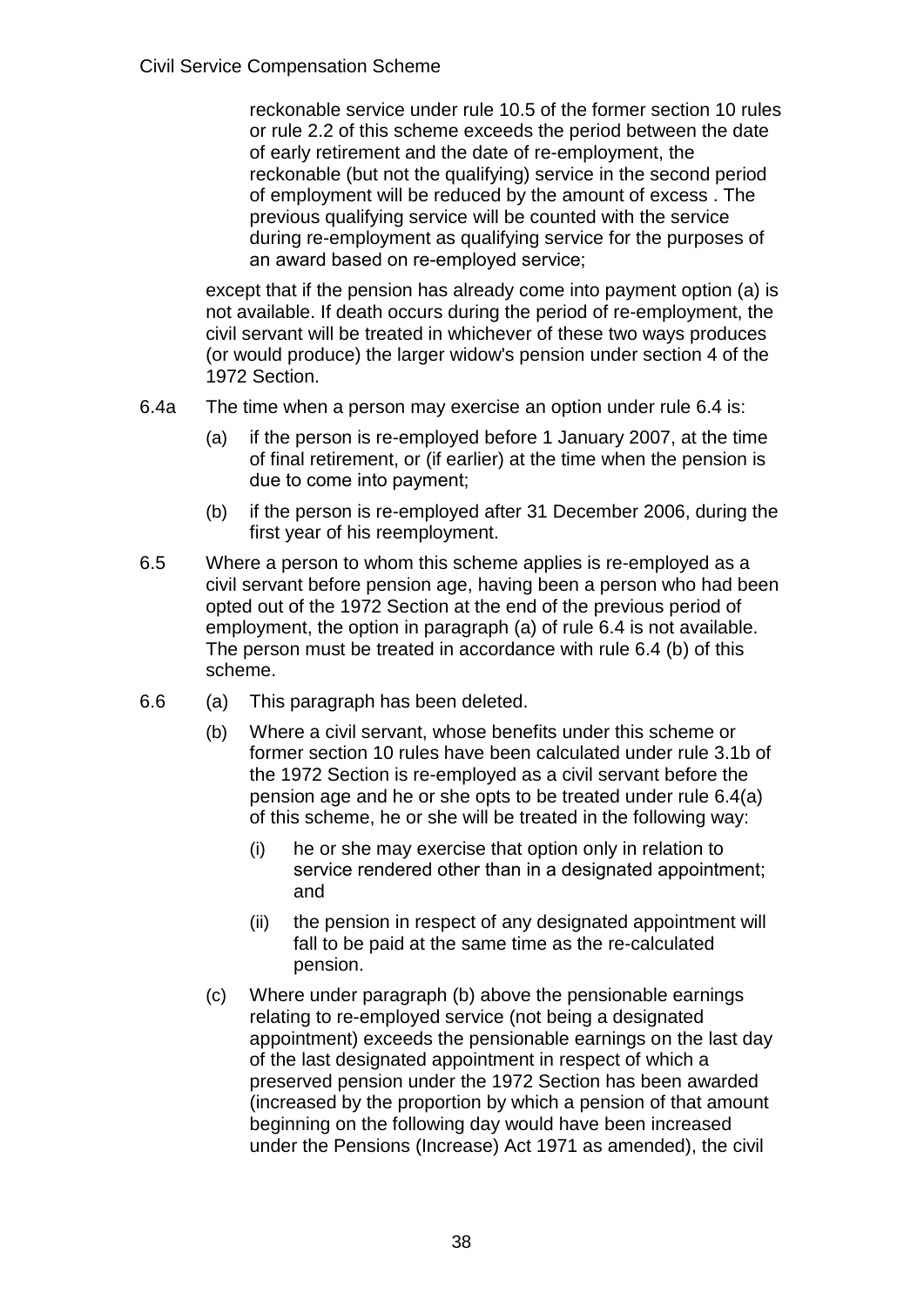servant may exercise the option in rule 6.4(a) in relation to the whole of the pension benefits.

- (d) This paragraph has been deleted.
- (e) Where a civil servant to whom this rule applies is re-employed after a break not exceeding 6 months, the civil servant's employment will not be treated as having ceased to be contracted out employment and the benefits will be calculated under rule 3.1b of the 1972 Section.
- 6.7 The application of rules 6.1 to 6.6 will extend to a person re-employed as a civil servant on a period appointment and the application of rules 6.1 to 6.3 will extend to a person whose re-employment in the Civil Service falls within one of the categories specified in rule 1.4(i) to (vi) of the 1972 Section or who opts out of the 1972 Section.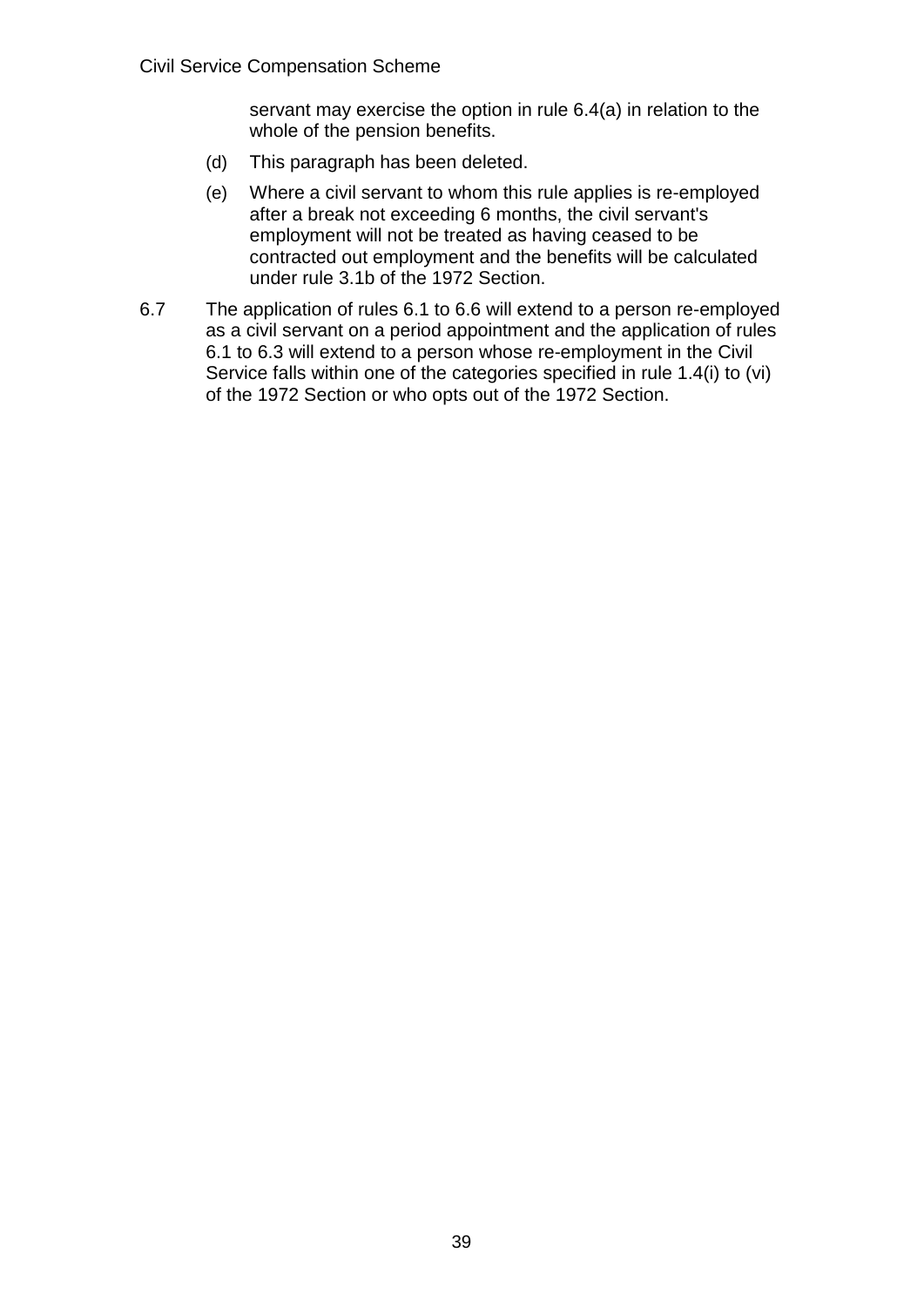# **Section 6A Re-employment after receiving benefits under Section 2A, section 3A or rule 11.5 of this scheme**

6A.1 Subject to section 7 and section 12, this section applies to persons re-employed in the Civil Service after receiving benefits under section 2A, section 3A or rule 11.5 of this scheme.

## **Part A — Abatement of annual compensation payment**

- 6A.2 This Part applies where a person in receipt of an annual compensation payment as described in rule 2A.4(d) of this scheme (and payable under rule 2A.3 or rule 3A.3) is re-employed in the Civil Service before pension age (whether or not he is a member of the PCSPS in that employment).
- 6A.2.1 In this Part—
	- (a) a person to whom this Part applies is referred to as a "re-employed person",
	- (b) the service in the employment that has terminated and in respect of which the annual compensation payment is payable and the service that he enters on re-employment are referred to respectively as the "old service" and the "new service" ,
	- (c) "permanent pensionable earnings" has the meaning given in rule A.2(2) of the 2002 Section.
- 6A.2.1A In the case of a re-employed person whose old service ends before 1st April 2007 and who has not exercised an option in accordance with rule 6A.2.1B(b), in this section—
	- (a) "the old rate" means the amount of the annual rate of basic pay payable to the re-employed person as at the last day of his old service; and
	- (b) "the new rate" means the amount of the annual rate of the basic pay payable to him at the time he enters the new service.
- 6A.2.1B Rule 6A.2.1C applies to a re-employed person—
	- (a) whose old service ends after 31st March 2007; or
	- (b) (i) whose old service ends before 1st April 2007 and
		- (ii) who has opted by notice in writing in such form and at such time as the Minister requires for rule 6A.2.1C to apply to him.
- 6A.2.1C In the case of a re-employed person to whom this rule applies, in this section—
	- (a) "the old rate" has the meaning
		- (i) in the case of a person receiving an annual compensation payment under section 2A or 3A as a 1972 member or a 1972 optant out, that the term "pensionable earnings" has for the purposes of determining lump sum death in service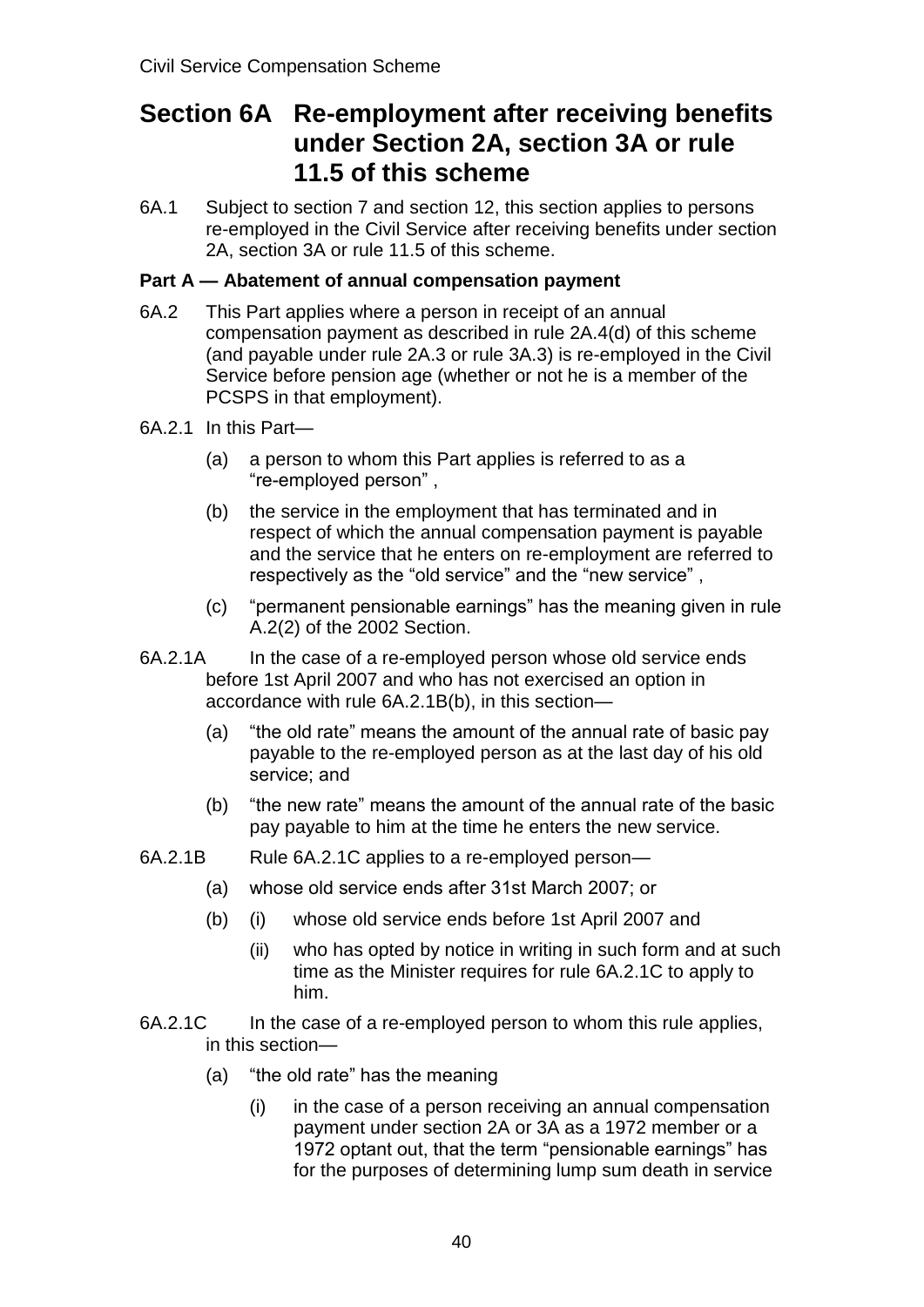benefits under rule 3.8 of the 1972 Section, but with the amount calculated as at the last day of the person's old service and without applying rule 1.6b (permitted maximum) of the 1972 Section,

- (ii) in all other cases, that the term "final pensionable earnings" has for the purposes of calculating lump sum death in service benefits under rule E.15 of the 2002 Section, but with the amount calculated as at the last day of the person's old service and without applying rule A.6 (permitted maximum) of the 2002 Section; and
- (b) "the new rate" means the amount of the annual rate of his permanent pensionable earnings payable to him at the time he enters the new service.
- 6A.2.2 This Part does not apply if the new service is
	- (a) for a period of less than 15 days in any 91 day period, or
	- (b) for periods totalling in aggregate less than 15 days in any 91 day period.

#### **Abatement of annual compensation payment on re-employment: general rules**

6A.3 If—

- (a) in respect of a re-employed person , the old rate exceeds the new rate, and
- (b) the annual rate of the annual compensation payment to which he is entitled at the time of reemployment is greater than the amount of that excess,

the annual rate of the annual compensation payment as at that time is reduced by such amount ( "the reduction amount" ) as is necessary so that it is equal to the amount of that excess as at that time.

In the case of a person who is re-employed on a fee-paid basis, references in this Part to the annual rate of the basic pay or permanent pensionable earnings payable to him at the time he enters the new service include references to the fees payable to him, expressed as an annual rate.

- 6A.3.1 If the new rate equals or exceeds the old rate, the re-employed person is not entitled to payment of the annual compensation payment during the new service.
- 6A.3.2 Where rule 6A.3 applies, the annual rate of the annual compensation payment continues to be reduced by the reduction amount, regardless of any subsequent increase in the annual rate of the annual compensation payment under the Pensions (Increase) Act 1971 after the time when the member is re-employed.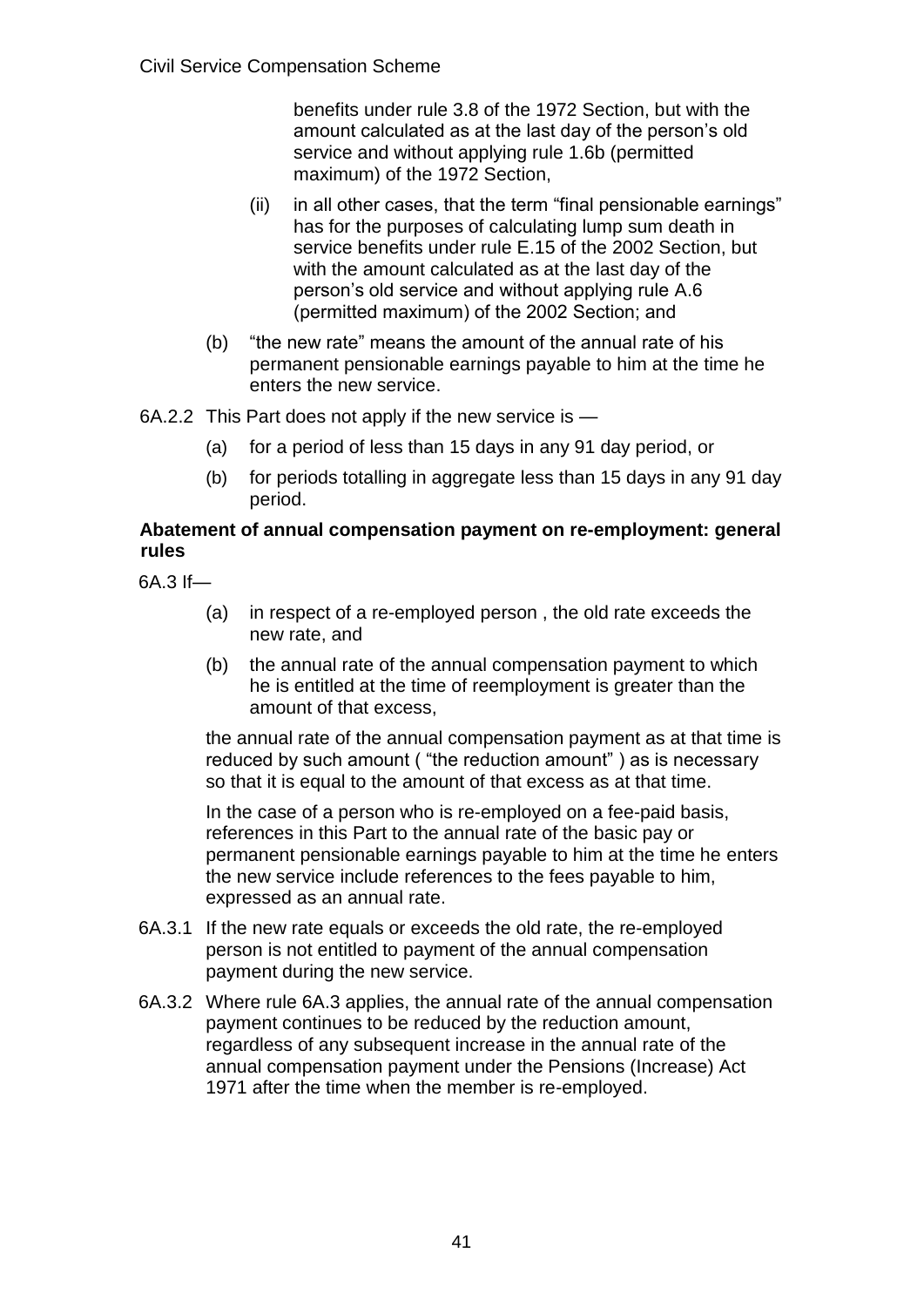#### **Abatement of annual compensation payment: effect of changes after re-employment**

- 6A.4 This rule applies where after the re-employed person enters the new service any of the following changes occurs—
	- (a) the number of hours the re-employed person is required to work in his new service alters,
	- (b) the re-employed person is re-employed in another post or his post is regraded.
	- (c) the reemployed person's basic pay, or, in the case of a person to whom rule 6A.2.1C applies, permanent pensionable earnings, changes as a result of being on, or returning from, sick leave, or
	- (d) in the case of a re-employed person to whom rule 6A.2.1C applies, the person starts, or ceases, to receive a permanent allowance that is treated as permanent pensionable earnings under rule A.2(2)(b) of the 2002 Section.
- 6A.4.1 Rules 6A.3 to 6A.3.2 apply from the time of the change as if the re-employed person were being re-employed at the time of the change, and the service before the change is disregarded.

#### **Special rules in cases of entitlement to two or more annual compensation payments**

6A.5 This rule applies where the re-employed person is entitled, or apart from this Part would be entitled, to the payment of more than one annual compensation payment in respect of old service. For the purposes of rules 6A.3 to 6A.3.2 and rules 6A.4 and 6A.4.1, the old rate is taken to be whichever of the old rates is the greater or greatest.

## **Minister's power to modify Part A of Section 6A**

- 6A.6 This rule applies if the Minister considers that in any case or class of cases there are special circumstances which call for exceptional treatment under this Part.
- 6A.6.1 The Minister may direct that in the case or class of cases in question rule 6A.3 or 6A.3.1 or 6A.4.1 is not to apply or is only to apply to the extent that the Minister directs.

## **Adjustment of old rate**

- 6A.7 If the re-employed person's new service does not begin immediately after the old service ceases, the old rate is taken to be the adjusted old rate.
- 6A.7.1 In rule 6A.7 "the adjusted old rate" means the old rate, increased by the same amount, if any, as a pension would have been increased under the Pensions (Increase) Act 1971 by the day on which the new service began if—
	- (a) the amount payable was equal to the old rate,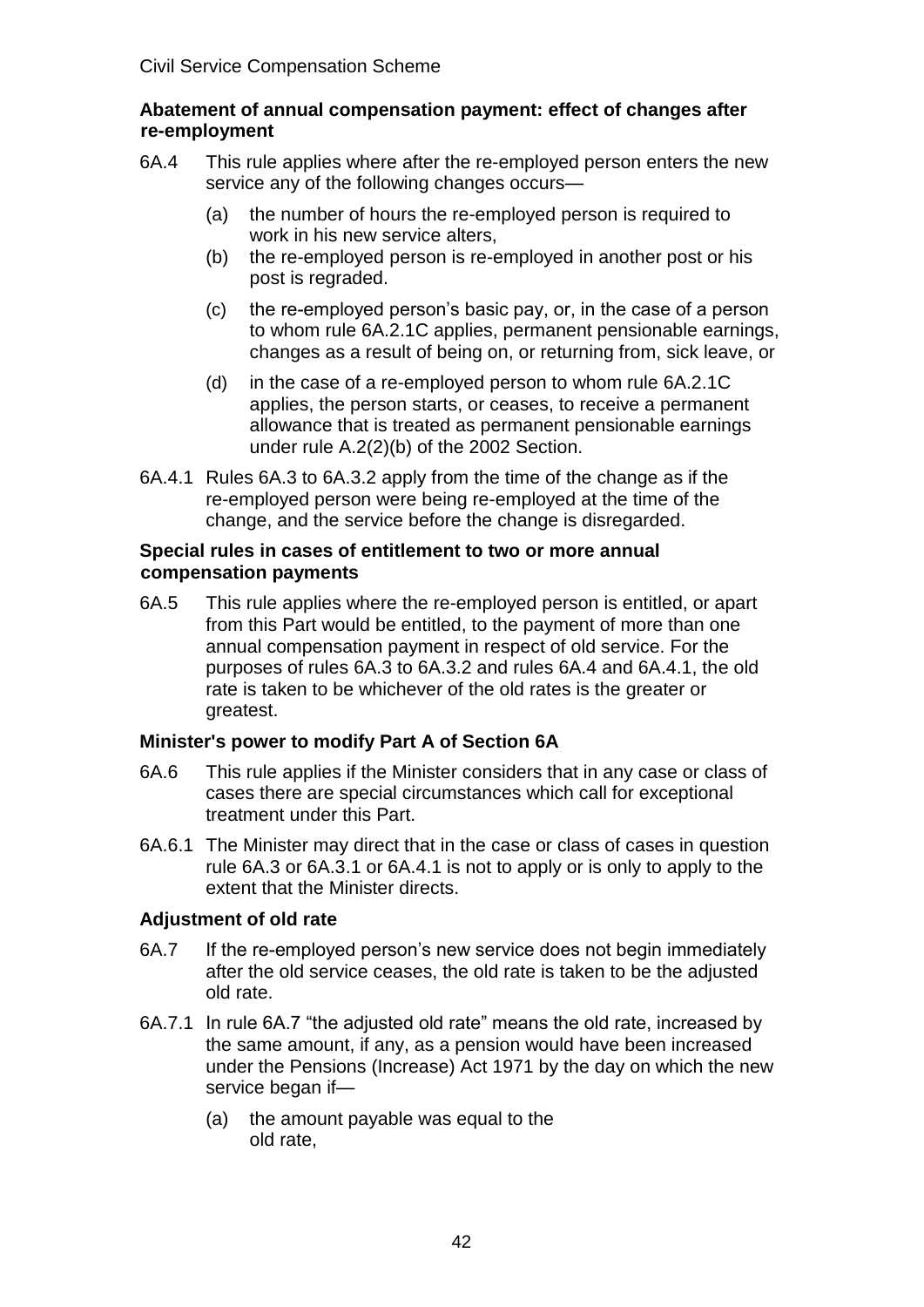- (b) it came into payment on the day after the old service ceased, and
- (c) it was eligible to be increased under that Act.

#### **Part B — Repayment of lump sum compensation payments**

6A.8 Where a person who received a lump sum compensation payment under rules 2A.7, 3A.7 or 11.5 of this scheme or as described in or rule 2A.5a of this scheme is re-employed in the Civil Service before 22 December 2010 , part of that payment will be repayable if the period between the date of early retirement and the date of re-employment is less than the notional period (as defined in rule 6A.10).

> This rule and rules 6A.9 and 6A.10 do not apply where re-employment is made on merit on the basis of fair and open competition.

- 6A.9 Repayment will be required only after the person has been re-employed for a period or periods totalling 15 days in any 91 day period. The amount to be repaid will be such part of the lump sum compensation payment as represents the excess of the notional period over the period between the date of early retirement and the date of re-employment, except that the amount repayable will not exceed the aggregate of the amount earned by the person and any annual compensation payment and any pension (including any increase made under the Pensions (Increase) Act 1971, as amended) payable to the person between the commencement of such re-employment and the end of the notional period, assuming this notional period begins on the day following the date of early retirement .
- 6A.10 In rule 6A.8 and rule 6A.9, "notional period" means the notional period in terms of months or weeks of final pensionable earnings represented by the lump sum compensation payment received.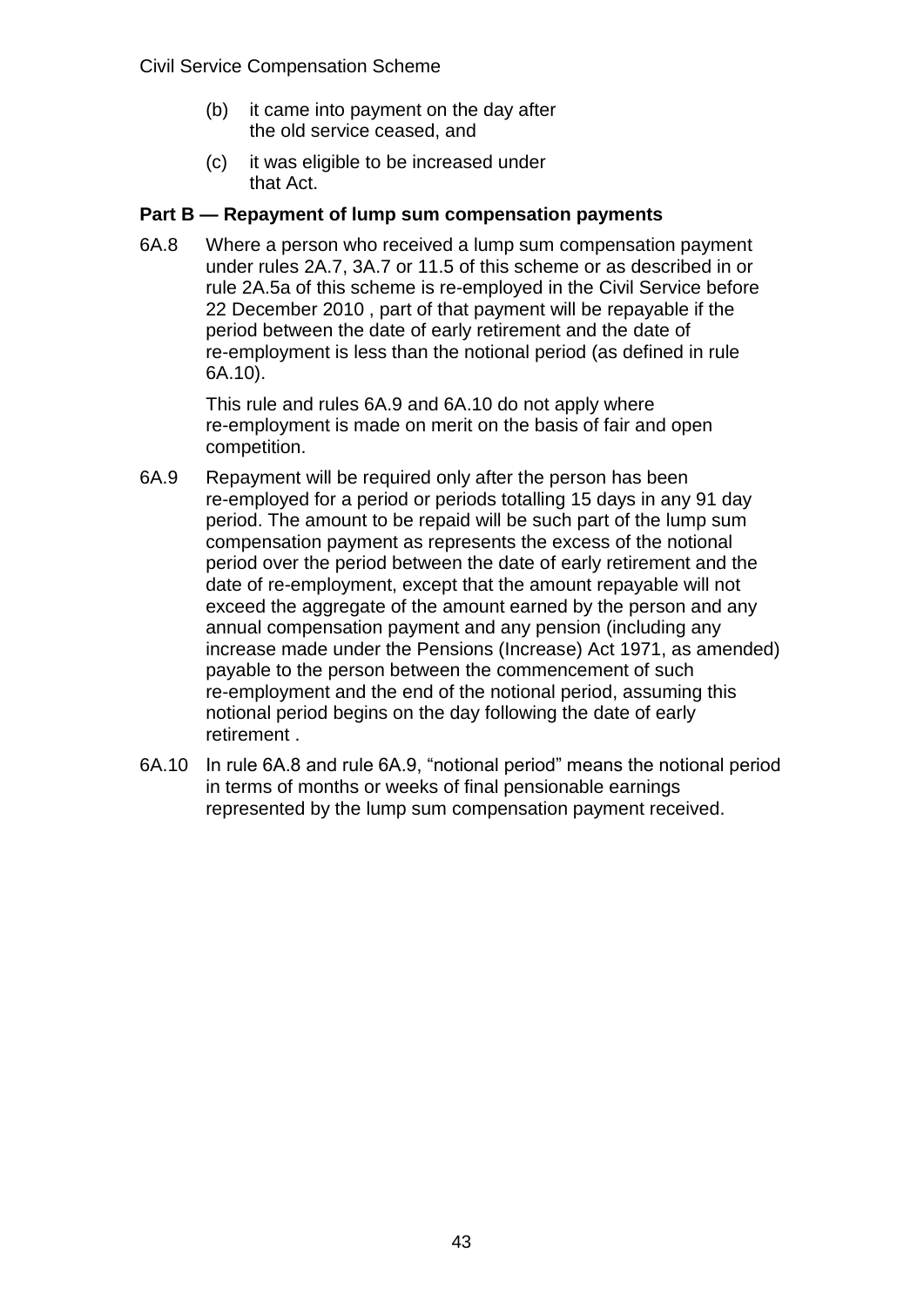# **Section 7 Interim arrangements**

- 7.a1 No person who ceases to be in the Civil Service after 21 December 2010, except for those whose loss of office or employment is the consequence of an agreement made or notice of dismissal given on or before that date, is eligible for benefits under this section other than in accordance with rule 12.2.2.
- 7.1 Section 7 of this scheme applies to persons serving in the Civil Service who are covered by rule 1.3(b) and to those who received benefits under the former rules and are subsequently re-employed.
- 7.1.1 When calculating benefits payable to prison officers under this section, for the purpose of calculating limits in accordance with former rule 10.4(i) or former section 10 rule 10.5, the following provisions shall apply:
	- (a) Where a prison officer who was in post on 30 September 1987 retires early on or after 1 January 1996 and on or before 31 December 2000, or leaves after 31 December 2000 under a scheme of early retirement announced on or before 31 December 2000, reckonable service shall be eligible for doubling in accordance with rule 2.27 of the 1972 Section, up to a maximum of 6⅔ years.
	- (b) Where a prison officer who was in post on 30 September 1987 retires early on or after 1 January 2001 or on or before 31 December 1995 no account shall be taken of any doubling of reckonable service under rule 2.27 of the 1972 Section.
	- (c) The former rules and the former section 10 rules shall be construed in accordance with subparagraphs (a) and (b) above and as if this rule 7.1.1 had applied since 1 June 1972 or 1 April 1987 as the case may be.
- 7.1a A person shall not be regarded as having left a post under any category for which compensation is payable under this section if the person is re-employed in the Civil Service after not more than 28 days.

# **Under age 40 on 1 April 1987**

- 7.2 Subject to rules 7.3 and 7.3a, a civil servant under age 40 and serving in a mobile grade on 1 April 1987 who leaves a post in a mobile grade at age 40 or over but under age 50 under the Compulsory and Redundancy Early Severance category will receive the following benefits:
	- (a) a preserved pension and lump sum under rule 3.11 of the 1972 Section if he or she has two or more years' qualifying service; plus
	- (b) a compensation payment calculated under rule 2.8; plus, for those with five or more years' qualifying service
	- (c) an additional compensation payment which, when added to the benefits payable under (a) and (b) above, would provide for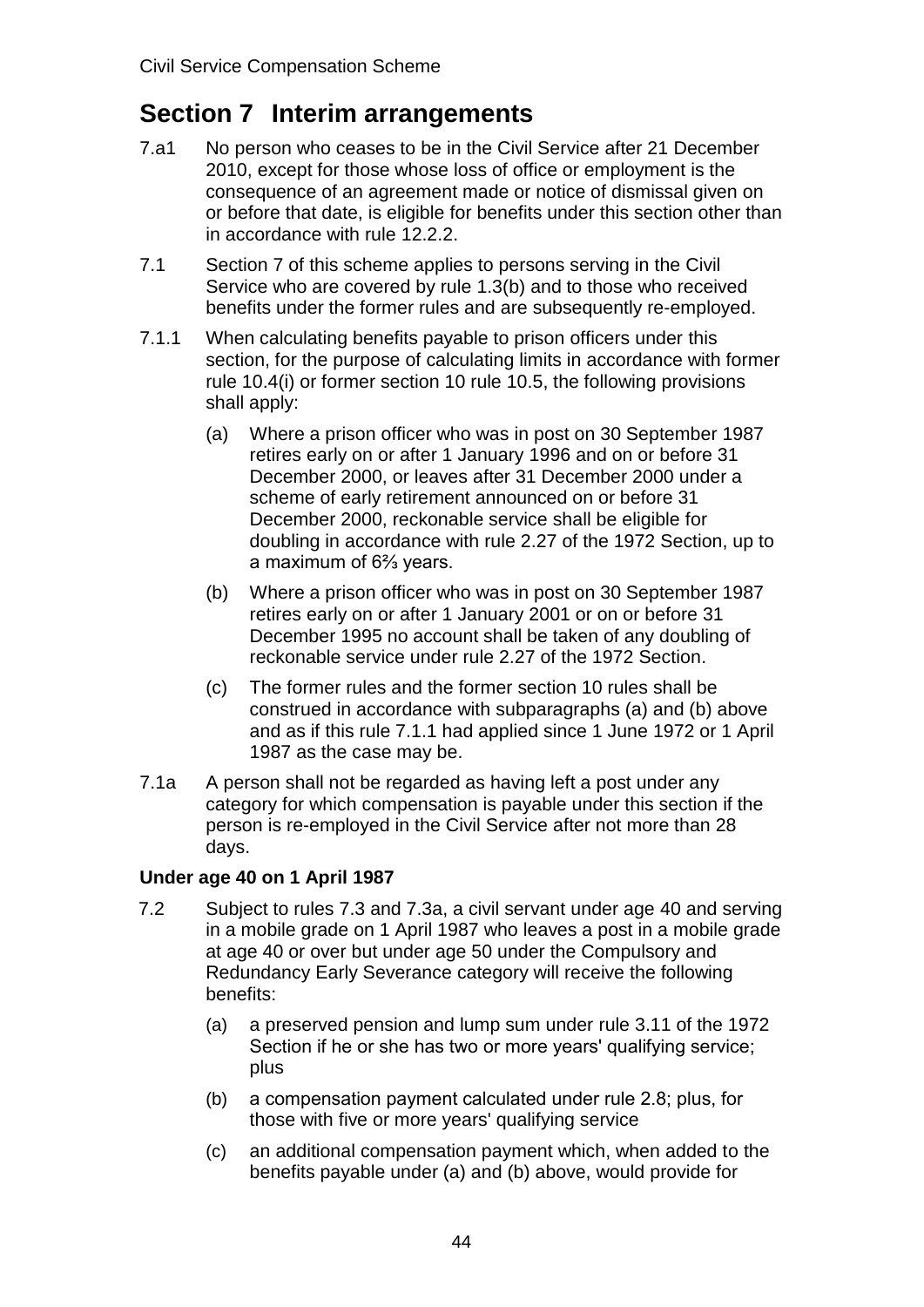benefits as a whole equivalent in value to those which would have been paid under the former rules had they been operative at the date of severance.

- 7.2.1 For the purposes of (c) above the value of the benefits under rule 7.2(a) and (b) and under the former rules 10.3 and 10.6 shall be assessed using factors provided by the Scheme Actuary.
- 7.2.2 Rule 7.2.2 has been deleted.
- 7.2.3 Former rules 10.14, 10.16 and 10.20 may apply as appropriate.
- 7.2a Subject to rule 7.3a , a person serving in the Civil Service who is a member of the 2002 Section and who was under age 40 and serving in a mobile grade on 1 April 1987 and who leaves a post in a mobile grade at age 40 or over but under 50 under the Compulsory and Redundancy category will receive the following benefits:
	- (a) a compensation payment calculated under rule 2A.7; plus for those with five or more years' qualifying service (as defined in rule 2A.2 )
	- (b) an additional compensation payment which, when added to the benefits payable under (a) above and the notional preserved pension and lump sum, would provide for benefits as a whole equivalent in value to those which would have been paid under the former rules had they been operative at the date of severance.

"Notional preserved pension and lump sum" means the preserved pension and lump sum which he or she would have been eligible for under rule 3.11 of the 1972 Section if he or she was a member of the 1972 Section and all his or her service in the Civil Service was in the 1972 Section. For the purpose of calculating the notional preserved pension and lump sum, "final pensionable earnings" (as defined in rule 2A.2) shall be used in place of " pensionable earnings" .

- 7.2a.1 For the purposes of (b) above the value of the notional preserved pension and lump sum and the value of the benefits under rule 7.2a(a) and under the former rules 10.3 and 10.6 shall be assessed using factors provided by the Scheme Actuary.
- 7.2a.2 Former rules 10.14, 10.16 and 10.20 may apply as appropriate.
- 7.3 A person who was under age 40 and serving in a mobile grade on 1 April 1987 but has since at any time opted out of the 1972 Section and who leaves a post in a mobile grade at age 40 or over but under age 50 under the Compulsory and Redundancy Early Severance category will receive the following compensation:
	- (a) a compensation payment calculated under rule 2.9; plus
	- (b) if he or she has 5 or more years' qualifying service (including service in the Civil Service while opted out of the 1972 Section), an additional compensation payment which when added to the compensation payable under (a) above would provide compensation as a whole equivalent in value to that which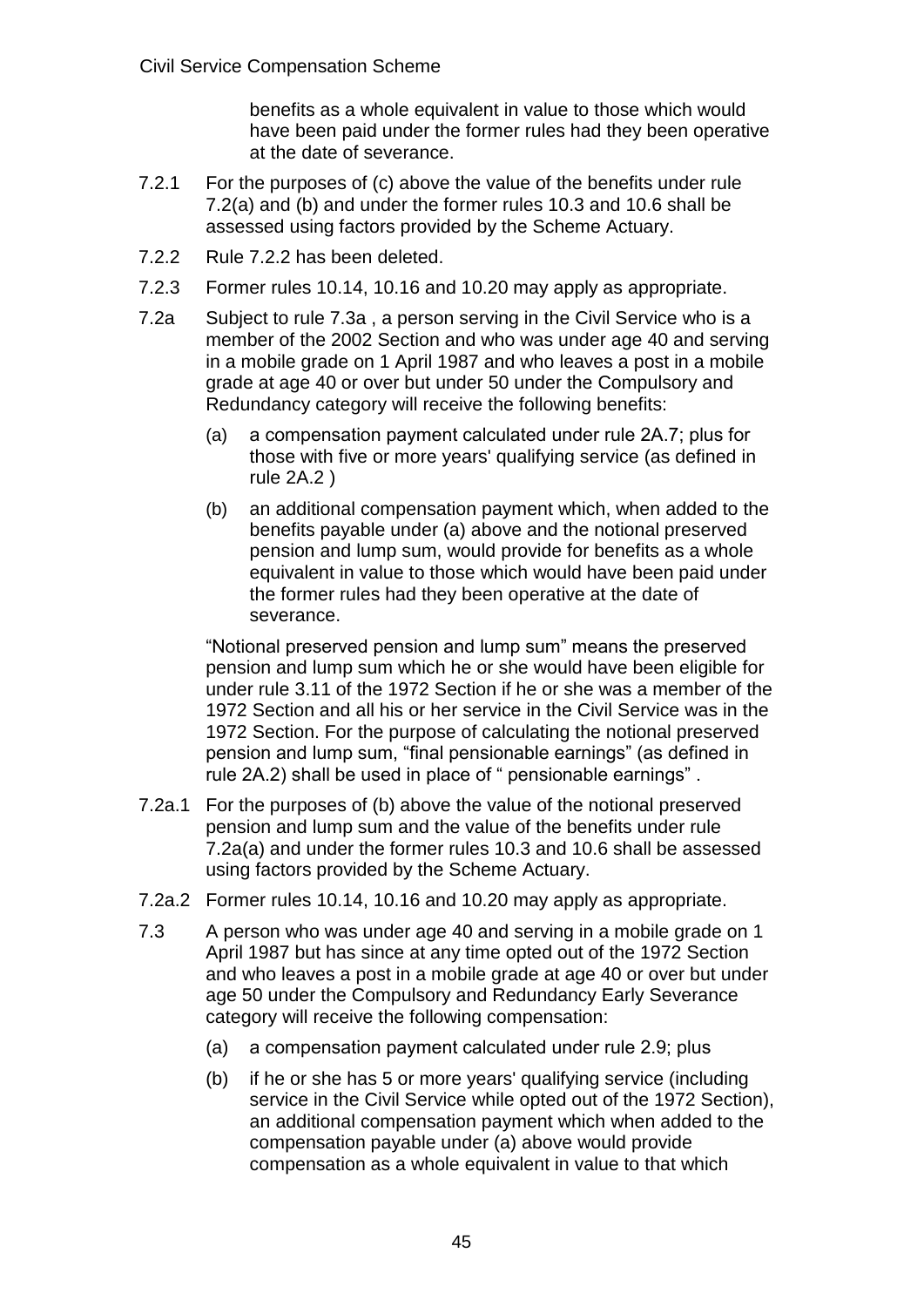would have been paid under the former rules had they been operative at the date of severance.

- 7.3.1 For the purposes of (b) above the value of benefits under rule 7.3(a) and under the former rules 10.3 and 10.6 shall be assessed:
	- (a) using factors provided by the Scheme Actuary, and
	- (b) with all service being treated as service as a civil servant.
- 7.3.2 Rule 7.3.2 has been deleted.
- 7.3.3 Former rules 10.14, 10.16 and 10.20 may apply as appropriate.
- 7.3a A person who was under age 40 and serving in a mobile grade on 1 April 1987 and who has at any time since 1 October 2002 opted out of the 2002 Section and who leaves a post in a mobile grade at age 40 or over but under age 50 under the Compulsory and Redundancy category will receive the following compensation:
	- (a) a compensation payment calculated under rule 2A.7; plus
	- (b) if he or she has 5 or more years' service that would qualify for membership of the PCSPS whether or not he or she was a member of the PCSPS, an additional compensation payment which when added to the compensation payable under (a) above would provide compensation as a whole equivalent in value to that which would have been paid under the former rules had they been operative at the date of severance.
- 7.3a.1 For the purposes of (b) above the value of the benefits under rule 7.3a(a) and under the former rules 10.3 and 10.6 shall be assessed:
	- (a) using factors provided by the Scheme Actuary, and
	- (b) with all service in the Civil Service being treated as service as a member of the 2002 Section.
- 7.3a.2 Former rules 10.14, 10.16 and 10.20 may apply as appropriate.

## **Age 40 or over on 1 April 1987**

- 7.4 This rule has been deleted.
- 7.5 This rule has been deleted.

## **Re-employment**

- 7.6a Rules 7.6, 7.7 and 7.9 to 7.11 do not apply to persons re-employed in the Civil Service on or after 1 October 2002.
- 7.6 Where a civil servant left before 1 April 1987 with benefits determined under the former rules and is re-employed, the former rules 10.21 to 10.24a will apply as appropriate irrespective of the date of reemployment. Subject to rule 7.10 of this scheme, former rules 10.21 to 10.24a will also apply as appropriate to a person who leaves under rule 10.4 of the former section 10 rules with benefits determined in accordance with the former rules or who leaves on or after 1 April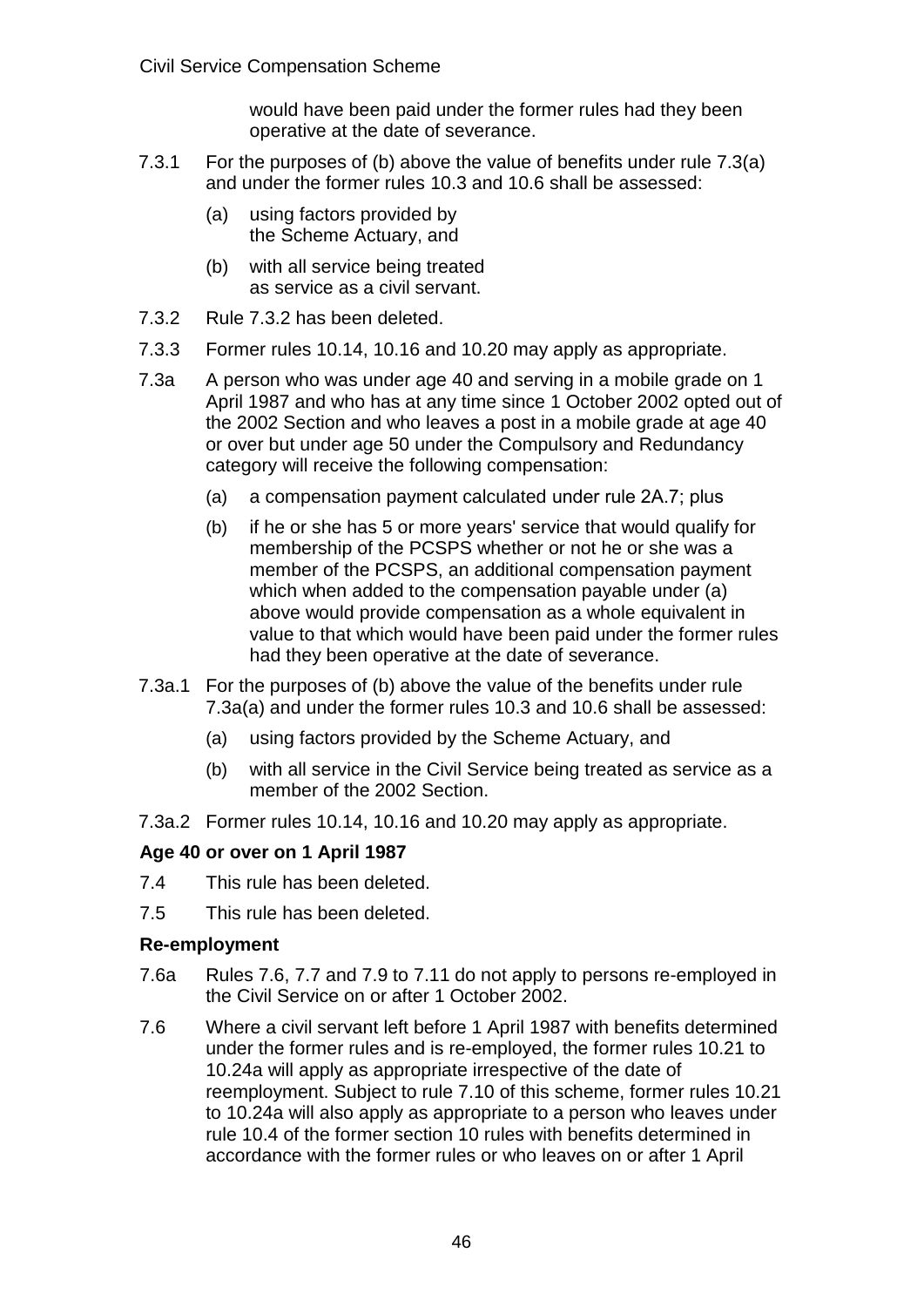1987 under rule 10.31 of the former section 10 rules or under rule 7.4 of this scheme.

- 7.7 Where a person left with benefits calculated under rule 10.30 or 10.30a of the former section 10 rules or rule 7.2 or 7.3 of this scheme and is re-employed after the pension age, rules 3.26 to 3.33 of the 1972 Section will apply in the same way as to other civil service pensioners re-employed in these circumstances.
- 7.8 Where a person with five or more years' qualifying service left with benefits calculated under rule 10.30 or 10.30a of the former section 10 rules or rule 7.2, 7.2a, 7.3 or 7.3a and is re-employed before the pension age, the notional annual compensation payment determined in the calculation at paragraph (a) of rule 10.30 or 10.30a of the former section 10 rules or rule 7.2(c) or 7.3(b) or rule 7.2a(b) or 7.3a(b) of this scheme will be deemed to be in payment and former rule 10.22 applied accordingly but with any reduction which would have applied to the notional annual compensation payment applied instead to the salary on re-employment. This deduction will be ignored in the calculation of any revised pension award. The value of the lump sum compensation payment assessed at paragraph (c) of rule 10.30 or 10.30a of the former section 10 rules or rule 7.2(c) or 7.3(b) or rule 7.2a(b) or 7.3a(b) of this scheme will be subject to the recovery provisions of former rule 10.23 except where reemployment is made on or after 1 April 1997 on merit on the basis of fair and open competition. Where, in a case where rule 7.2 or 7.3 applies, no payment falls to be made under rule 7.2(c) or 7.3(b), any person re-employed on or after 1 April 1997 will be treated under rule 6.3 and not under this rule. Where, in a case where rule 7.2a or 7.3a applies, no payment falls to be made under rule 7.2a(b) or 7.3a(b), any person re-employed on or after 1 October 2002 will be treated under rule 6A.8 and not under this rule. This rule does not apply if rule H.7 of the 2007 Section (Re-employment after ill-health pension awards and awards under the Civil Service Compensation Scheme) applies to the person.
- 7.8a In the case of any person re-employed on or after 1 April 1997, the effect of the application of rule 7.8 may be modified so that the notional annual compensation payment is deemed to be reduced by such amount as is considered appropriate having regard to quidelines at any time agreed by the Minister with representatives of persons who are likely to be affected; and former rule 10.22 shall be applied in accordance with any such modification.
- 7.9 Subject to rule 7.10 of this scheme, a civil servant to whom rule 10.30 of the former section 10 rules or rule 7.2 of this scheme applies may opt, at the end of the period of re-employment, to be treated in one of the following ways:
	- (a) the previous reckonable service (excluding any enhancement under former rule 10.4 taken into account in the determination of benefits under the previous arrangements) is counted with the service during re-employment for a single award based on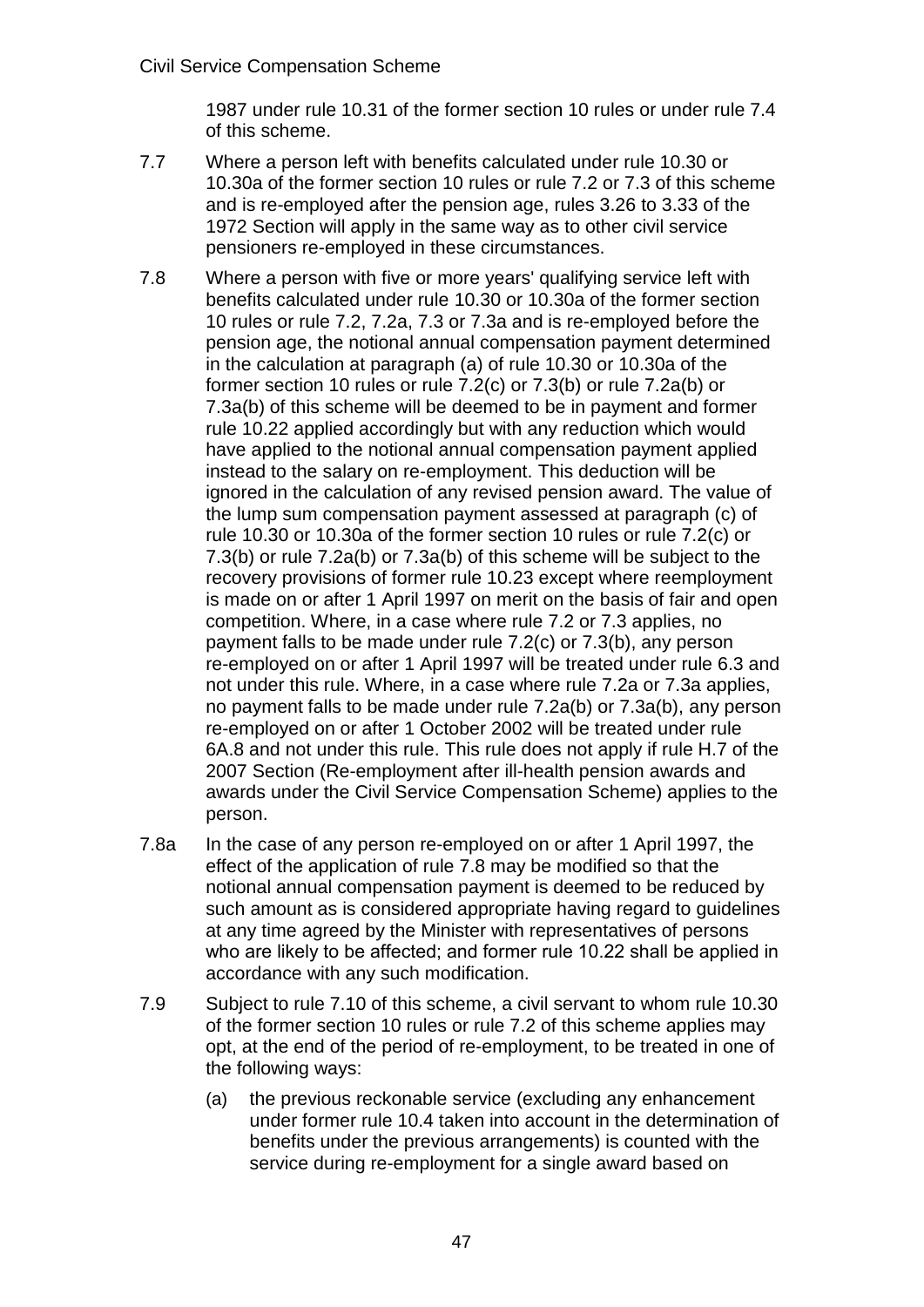pensionable earnings at the end of the period of re-employment, with this service enhanced by the smaller of:

- (i) the enhancement under former rule 10.4; and
- (ii) the actual period between the earlier retirement under rule 10.30 of the former section 10 rules or rule 7.2 of this scheme and the date of re-employment.

For those with five or more years' qualifying service at the time of earlier retirement under rule 10.30 of the former section 10 rules or rule 7.2 of this scheme the lump sum payable at final retirement will be reduced by the superannuation lump sum calculated at (b) of rule 10.30 of the former section 10 rules or rule 7.2(c) of this scheme. It will then be increased by the value of the superannuation lump sum preserved for payment at the pension age as calculated at (e) of rule 10.30 of the former section 10 rules or rule 7.2(c) of this scheme and reduced by the commuted value of the pension derived from the enhancement to reckonable service as calculated at (d) of rule 10.30 of the former section 10 rules or rule 7.2(c) of this scheme. For those with between two and five years' qualifying service at the time of retirement under rule 10.30 of the former section 10 rules, the lump sum payable at final retirement will be reduced by the short service payment paid at the earlier retirement.

- (b) The earlier benefits are retained and the service during re-employment reckons towards a second pension. If, however, the enhancement of reckonable service under former rule 10.4 used to determine the value of benefits under the previous arrangements exceeds the period between the date of early retirement and the date of re-employment, the reckonable (but not the qualifying) service in the second period of employment will be reduced by the amount of the excess.
- 7.9.1 The option in 7.9(b) is not available if the person is re-employed as a civil servant after a break not exceeding 6 months and he or she must be treated in accordance with 7.9(a). If death occurs during the period of re-employment, the civil servant will be treated in whichever of these two ways produces (or would produce) the larger widow's or widower's pension under section 4 of the 1972 Section.
- 7.10 Where a person to whom rule 10.30a or 10.31a of the former section 10 rules applies is reemployed as a civil servant before the pension age, having been a person who had been opted out of the 1972 Section at the end of the previous period of employment, the option in paragraph 1 of former rule 10.24 or paragraph 1 of rule 10.35 of the former section 10 rules will not be available. He or she must be treated in accordance with paragraph (ii) of these rules.
- 7.10.1 Where a person to whom rules 7.3 or 7.5 of this scheme applies is re-employed as a civil servant before the pension age, having been a person who had been opted out of the 1972 Section at the end of the previous period of employment, the option in rule 7.9(a) of this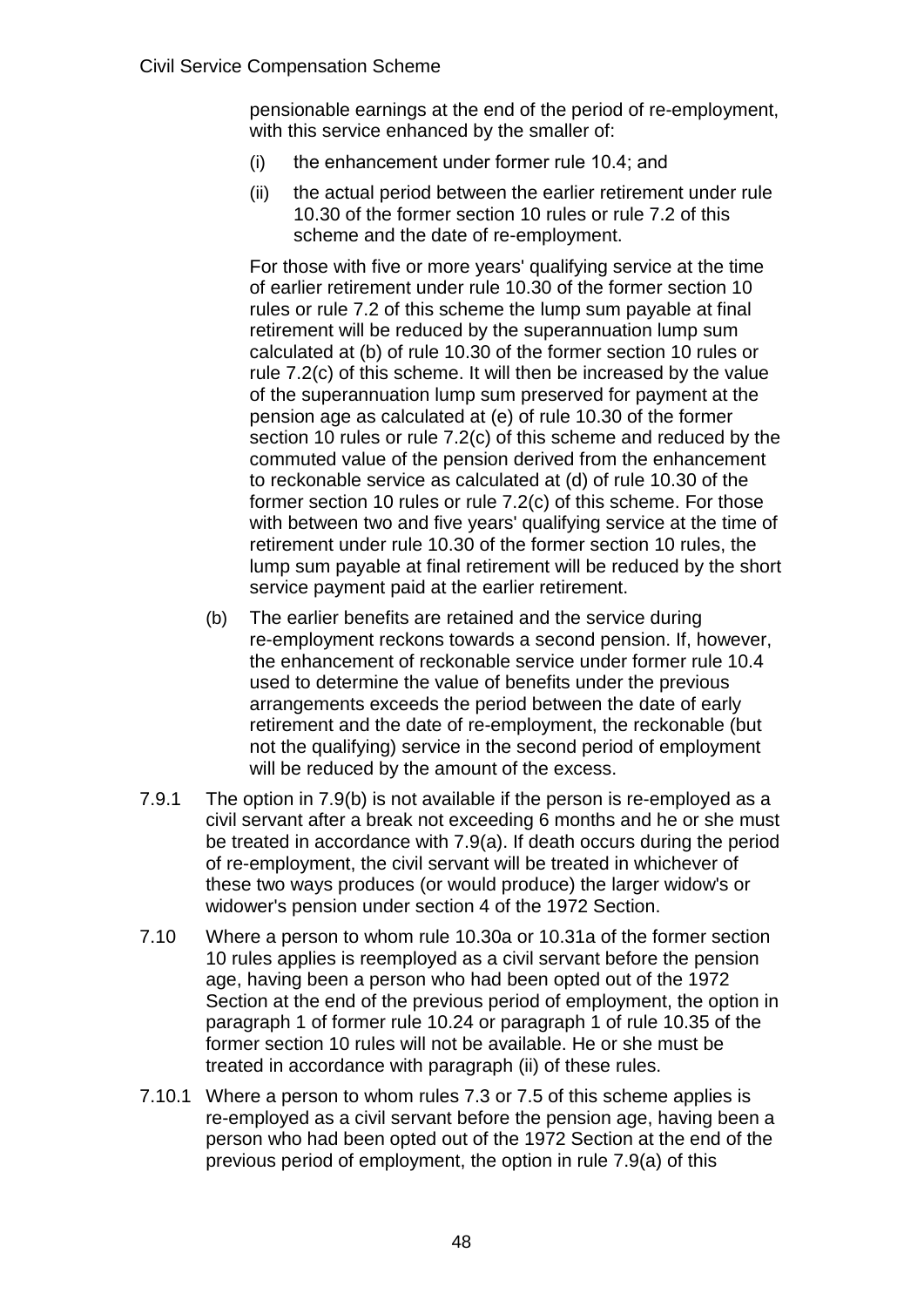scheme will not be available. He or she must be treated in accordance with rule 7.9(b).

7.11 On or after 1 January 1995 a person receiving an award under rule 7.2 above may opt for an award under whichever is applicable of either rule 7.9(b) above or former rule 10.24(ii), irrespective of the length of break. If he or she so opts, the previous qualifying service will be counted with the service during re-employment as qualifying service for the purpose of an award based on the re-employed service.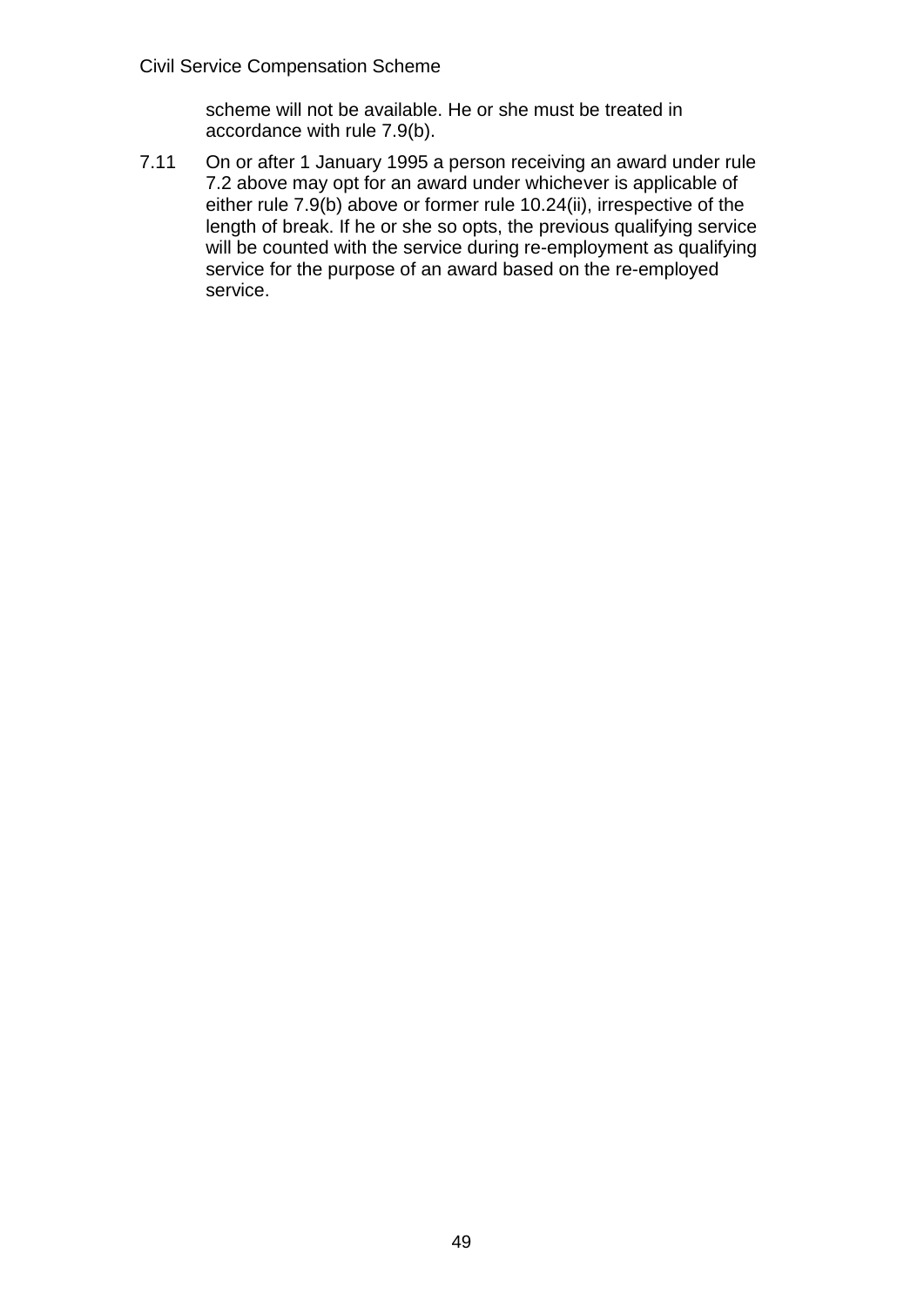# **Section 8 Fixed term appointments**

- 8.1 For the purposes of this section "civil servant" shall mean any person serving in full-time or parttime employment in the Civil Service.
- 8.2 An employing department may if in its opinion it is necessary for management reasons to do so and if it would be appropriate to do so make at its discretion a payment to a civil servant on a fixed term appointment which does not expressly provide that in practice notice will be given if his or her employment is terminated prior to the maximum period of employment if that appointment is terminated early by mutual consent.

This is subject to rule 12.2.1.(2).

8.3 The payment referred to in rule 8.2 above is by way of compensation for the unexpired period of the fixed term appointment and will be calculated as follows:

 $A - B - C + D = E$ 

where:

- A is the amount calculated for the loss of remuneration for the unexpired period of the contract;
- B is an amount representing the alternative remuneration the person concerned might reasonably be expected to earn during the unexpired period of the contract in other suitable employment;
- C is the deduction in respect of (a) early payment of remuneration for the unexpired period of thecontract based on a discounting rate specified from time to time by the Scheme Actuary; and (b) an actuarial assumption of the probability of death or retirement on health grounds taking place during the unexpired period of the contract;
- In the case of a civil servant who does not have a partnership pension account,
- D is the amount, adjusted to take account of the availability of tax relief to the civil servant, representing the capitalised value of (a) contributions or premium required to be paid in order to purchase superannuation benefits equivalent in value to those which would otherwise have been obtained in respect of the fixed term appointment; less (b) the contributions towards the cost of superannuation benefits which would have been paid by the member during the unexpired portion of the contract. A deduction is made for superannuation benefits expected to be obtained, allowing for member's contributions expected to be paid in the employment referred to in B.

In the case of a civil servant who has a partnership pension account, D is the amount of contributions that his employer would have paid in respect of his partnership pension account during the unexpired period of the contract. A deduction shall be made for superannuation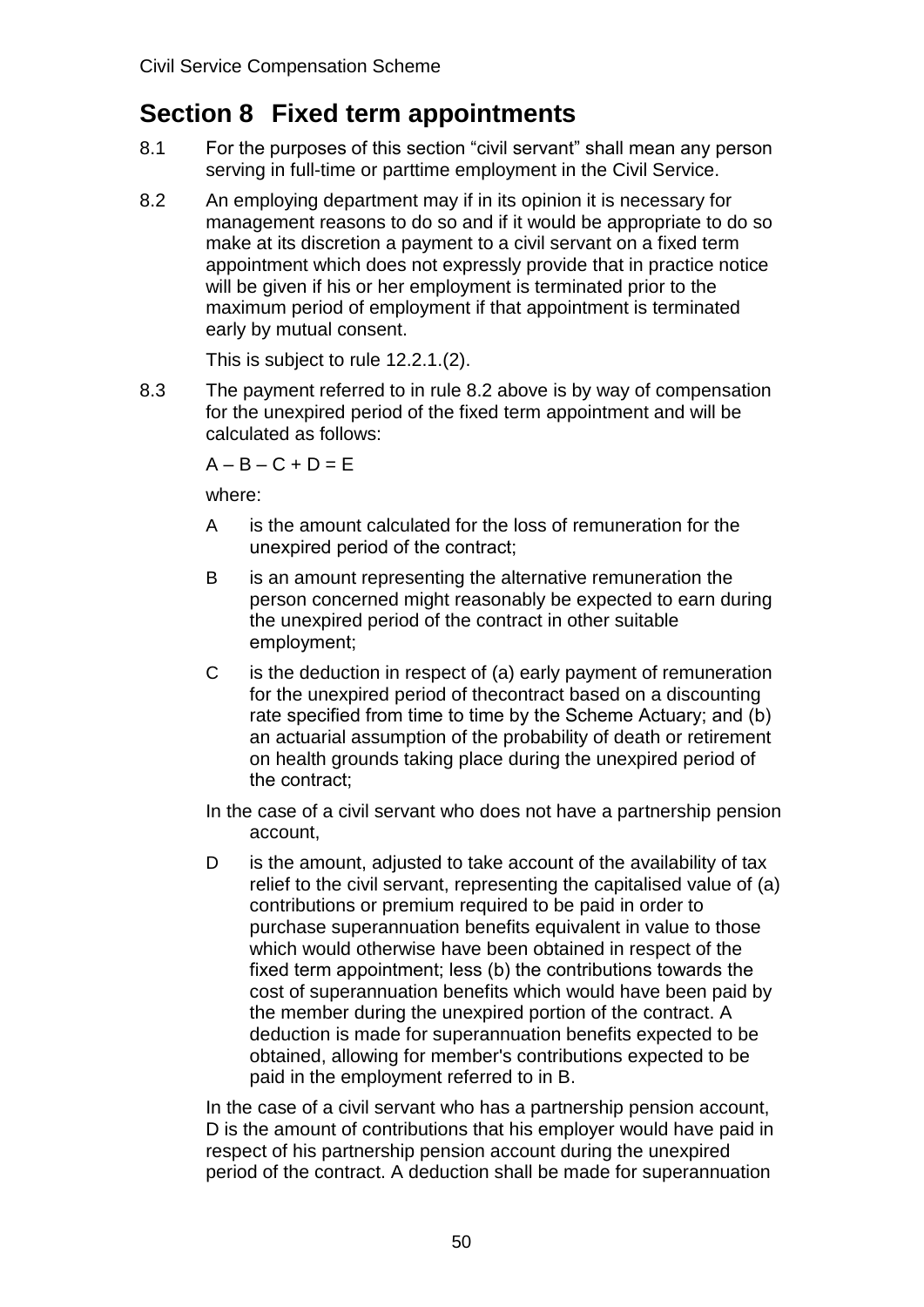benefits expected to be obtained, allowing for member's contributions expected to be paid during the unexpired period of the contract in the employment referred to in B above.

The amount payable is E, increased to allow for any tax which may be payable on amounts of compensation under sections 148 and 188 of the Income and Corporation Taxes Act 1988 after taking into account any relief available under section 188 of that Act.

- 8.3.1 For the purposes of A and B in this rule, "remuneration" shall include pay, any contractual entitlement to increases of pay and to the value of any additional benefits (including allowances) arising under the contract, but shall not include tax, employee's National Insurance contributions or occupational pension benefits.
- 8.4 A civil servant on a fixed term appointment which does not expressly provide that in practice notice will be given if his or her employment is terminated prior to the maximum period of employment, and who is retired early on the grounds of redundancy, may receive an amount calculated in accordance with rule 8.3.

This is subject to rule 12.2.1(2).

- 8.5 A civil servant on a fixed term appointment which does not expressly provide that in practice notice will be given if his or her employment is terminated prior to the maximum period of the employment, and who is constructively dismissed or whose employment is compulsorily terminated before the end of the maximum period, may receive an amount calculated in accordance with rule 8.3. This rule does not apply to such civil servants
	- (a) who are summarily dismissed as the result of disciplinary or inefficiency proceedings or otherwise justifiably at common law;
	- (b) who are retired on medical grounds;
	- (c) to whom a payment is made under rule 8.4; or
	- (d) to whom compensation is paid following dismissal for inefficiency.

This is subject to rule 12.2.1(2).

- 8.6 No payment shall be made under this section to any civil servant who is entitled under any other occupational pension or compensation scheme to compensation in respect of the same termination of employment except that, if that compensation is less than a payment calculated in accordance with rule 8.3, any difference may be paid.
- 8.7 Where a person who receives a lump sum compensation payment under this section is re-employed full or part-time in the Civil Service, part of that payment will be repayable if:
	- (a) the period between the date of leaving employment and the date of re-employment is less than
	- (b) the notional period represented by the compensation payment in terms of months or weeks of remuneration.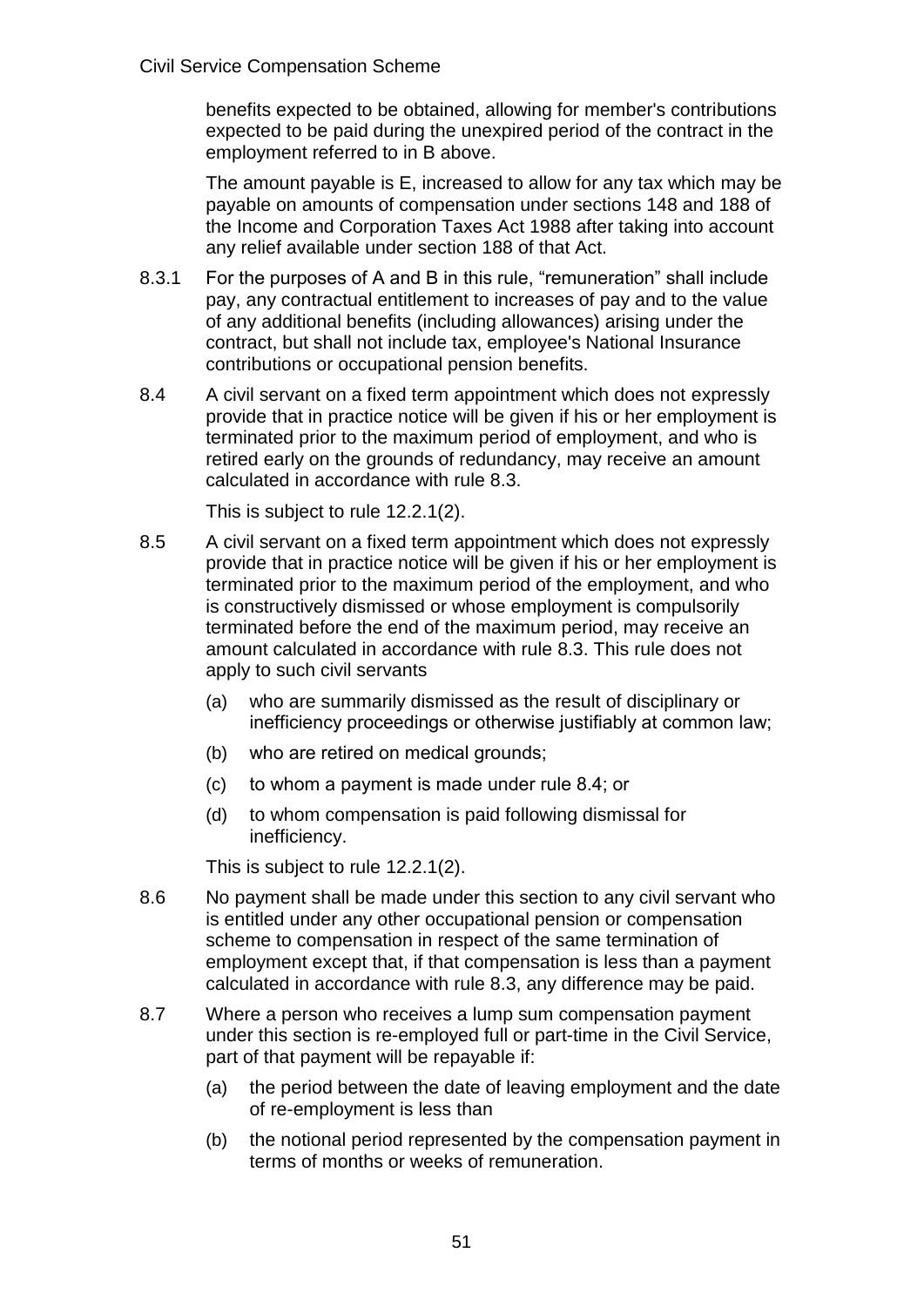#### Civil Service Compensation Scheme

8.7.1 Repayment will be required only after the person has been re-employed for a period or periods totalling 15 days in any 91 day period. The amount to be repaid will be such part of the lump sum compensation payment as represents the excess of the notional period in paragraph 8.7(b) over the period in paragraph 8.7(a), except that the amount repayable will not exceed the amount earned by the person between the commencement of re-employment and the end of the notional period in paragraph 8.7(b), assuming this notional period begins on the day following the date of leaving employed service.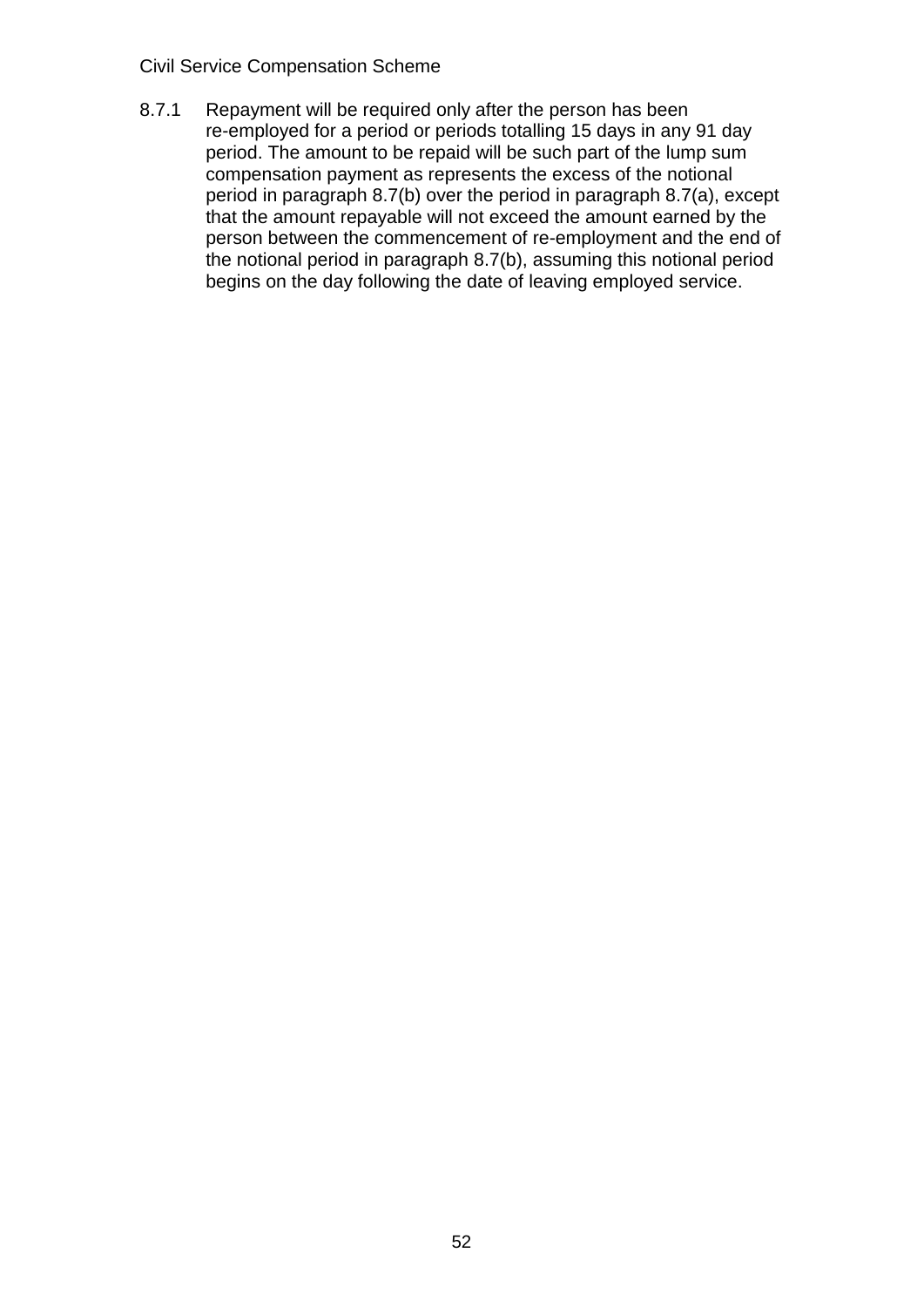# **Section 9 Payment on termination of employment without notice**

- 9.1 For the purposes of this section "civil servant" shall mean any person serving in full-time or parttime employment in the Civil Service.
- 9.2 Where a civil servant who is a servant of the Crown is dismissed without notice in circumstances where, in accordance with the notice provisions of the Civil Service Management Code, notice would normally in practice be given, he will receive a payment equivalent to the remuneration to which he would have been entitled, if he had been given the notice that would normally in practice be given by his department (referred to as "the notice period" ), calculated as below.
- 9.2.1 In the case of a civil servant whose last day of service falls in the period 1 April 1996 to 30 June 1996, the payment shall be an amount equal to his pay for the notice period, payable at the rate on the last day of service. An increase in the rate will be taken into account only if it is promulgated after the last day of service but takes effect before it.
- 9.2.2 In the case of a civil servant whose last day of service falls on or after 1 July 1996, the payment shall be an amount equal to the aggregate of the following:
	- (a) any salary, allowances and/or bonus to which the civil servant would have been contractually entitled, if he had remained in service during the notice period; and
	- (b) (i) in the case of a civil servant who is a member of the 1972 Section, an amount to compensate for loss of pension benefits calculated by reference to a specified percentage of pensionable earnings for the notice period. The specified percentages will be those provided from time to time by the Scheme Actuary and in force on the last day of service. For the purpose of this rule, "pensionable earnings" shall have the meaning in rule 1.6a of the 1972 Section;.
		- (ii) in the case of a civil servant who is a member of the 2002 Section, an amount to compensate for loss of pension under the 2002 Section calculated by reference to a specified percentage of final pensionable earnings for the notice period. The specified percentages will be those provided from time to time by the Scheme Actuary and in force on the last day of service. For the purpose of this rule, "final pensionable earnings" shall have the meaning in rule A.4(2) of the 2002 Section. Where the civil servant is leaving under the Compulsory and Redundancy category of the Flexible category and is eligible for the annual compensation payment described in rule 2A.4(e), for the purpose of calculating loss of pension under this rule, that payment shall be calculated as at the date of early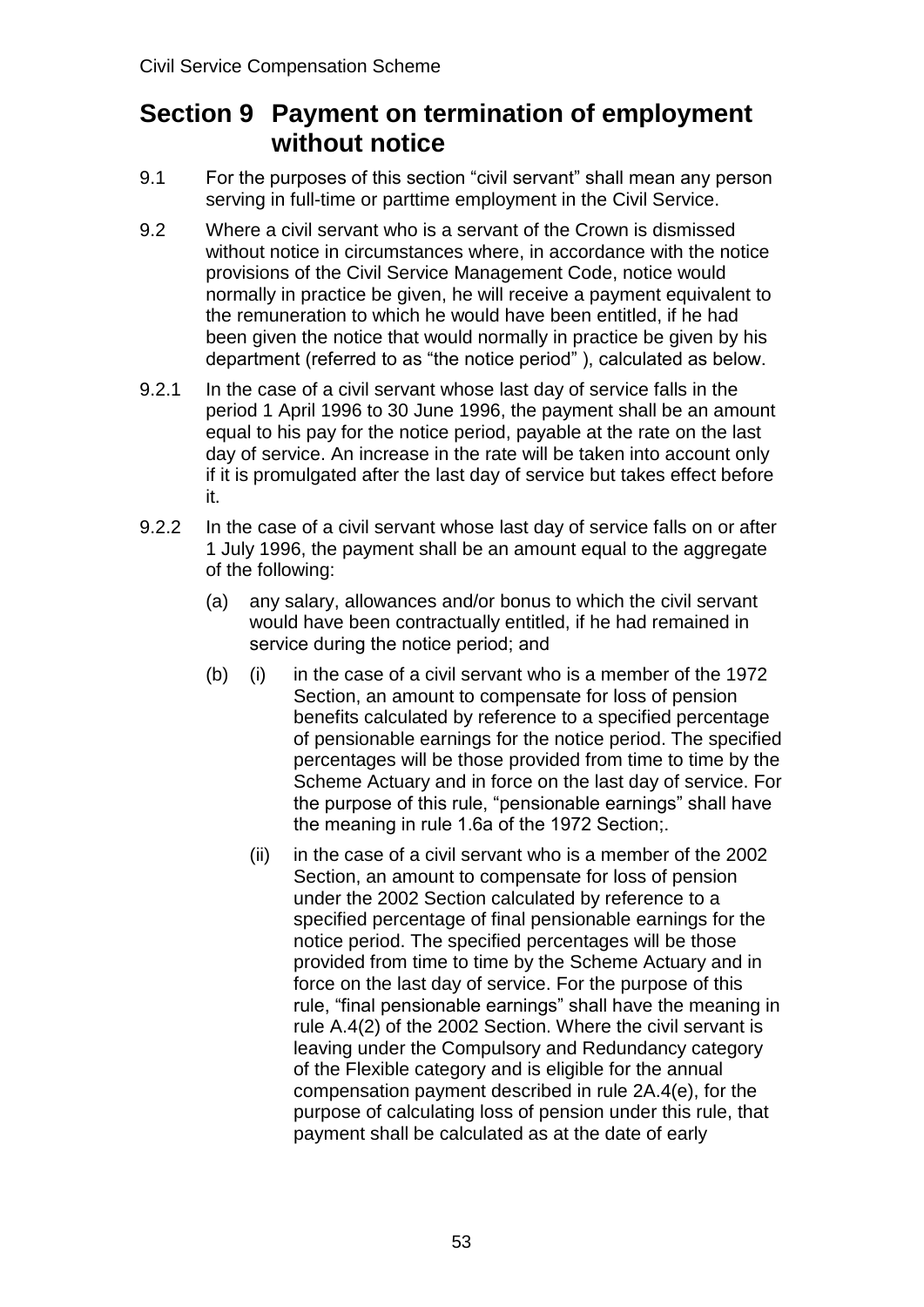retirement and shall be taken into account as pension under the 2002 Section;

- (iii) in the case of a civil servant who has a partnership pension account, an amount to compensate for the loss of employer's contributions in respect of his partnership pension account during the notice period ;
- (iv) in the case of a civil servant who is a member of the 2007 Section , an amount to compensate for loss of pension under the 2007 Section calculated by reference to a specified percentage of final pensionable earnings for the notice period. The specified percentages will be those provided from time to time by the Scheme Actuary and in force on the last day of service. For the purpose of this rule, "final pensionable earnings" shall have the meaning in rule A.4(2) of the 2002 Section.
- (v) in the case of a civil servant who is a member of the 2015 Scheme, an amount to compensate for the loss of pension under the 2015 Scheme, calculated by reference to a specified percentage of the civil servant's pensionable earnings for the notice period. The specified percentages will be those provided from time to time by the Scheme Actuary and in force on the last day of service. For the purpose of this sub-paragraph, "pensionable earnings" has the meaning in regulation 26 of the 2014 Regulations.
- 9.3 Where a civil servant who is not a servant of the Crown is dismissed without the notice to which, having regard to the reason for dismissal, he is entitled under his contract of employment, he will receive a payment calculated in accordance with rule 9.2.2, and for this purpose "the notice period" in that rule will be construed to refer to the period of notice to which he is entitled.
- 9.4 Where notice is given in respect of only a part of the notice period, the payment will be calculated by reference to the balance of the notice period.
- 9.4.1 Where a civil servant is given notice but leaves voluntarily before the end of the notice period, no payment will be made.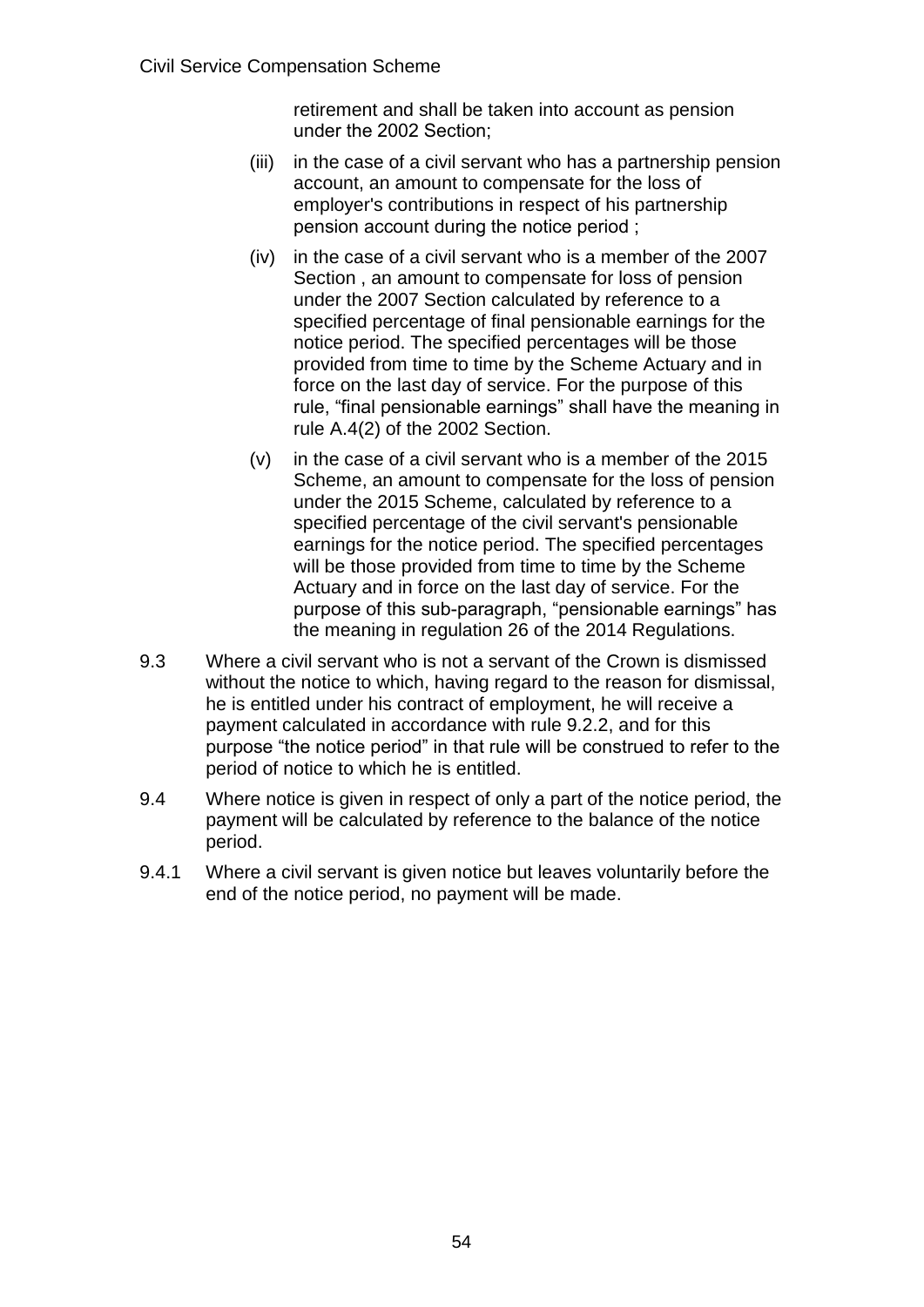# **Section 10Personal injury compensation**

- 10.1 In this section "qualifying injury" means an injury sustained by accident which results in:
	- (a) death;
	- (b) total and permanent loss of sight in one or both eyes or total and permanent loss of use of one or both hands or feet; or
	- (c) total and permanent disablement from engaging in paid employments or paid occupations of any kind.

#### **Application of section**

- 10.2 This section applies to:
	- (a) persons serving in full-time or part-time employment in the Civil Service (except a person in that service who is recruited and employed in a place outside the United Kingdom in which a satisfactory scheme of injury compensation is provided under local legislation which is applicable to, or the provisions of which will be applied to, such person);
	- (b) persons who, although not serving in employment in the Civil Service are employed in a civil capacity, whether temporarily or permanently and whether for reward or not, for the purposes of Her Majesty's Government in the United Kingdom; and
	- (c) persons holding office in Her Majesty's Government in the United Kingdom.

## **Qualifying conditions**

- 10.3 Benefits in accordance with the provisions of this section may be paid to any person to whom this section applies and who suffers a qualifying injury sustained:
	- (a) on or after 1 April 1997;
	- (b) while working away from his normal place of employment on business for which he would be authorised by his employer to make an overnight stay (whether or not he makes an overnight stay); and
	- (c) other than in the course of official duty.

For the purposes of (b) above, where a person is on a long-term tour of duty in the United Kingdom or abroad, he shall be regarded as working away from his normal place of employment.

#### **Benefits**

10.4 The benefits referred to in 10.3 are:

| death                                                                                                                    | E25,000 |
|--------------------------------------------------------------------------------------------------------------------------|---------|
| total and permanent loss of sight in one or both eyes or total and<br>permanent loss of use of one or both hands or feet | £15,000 |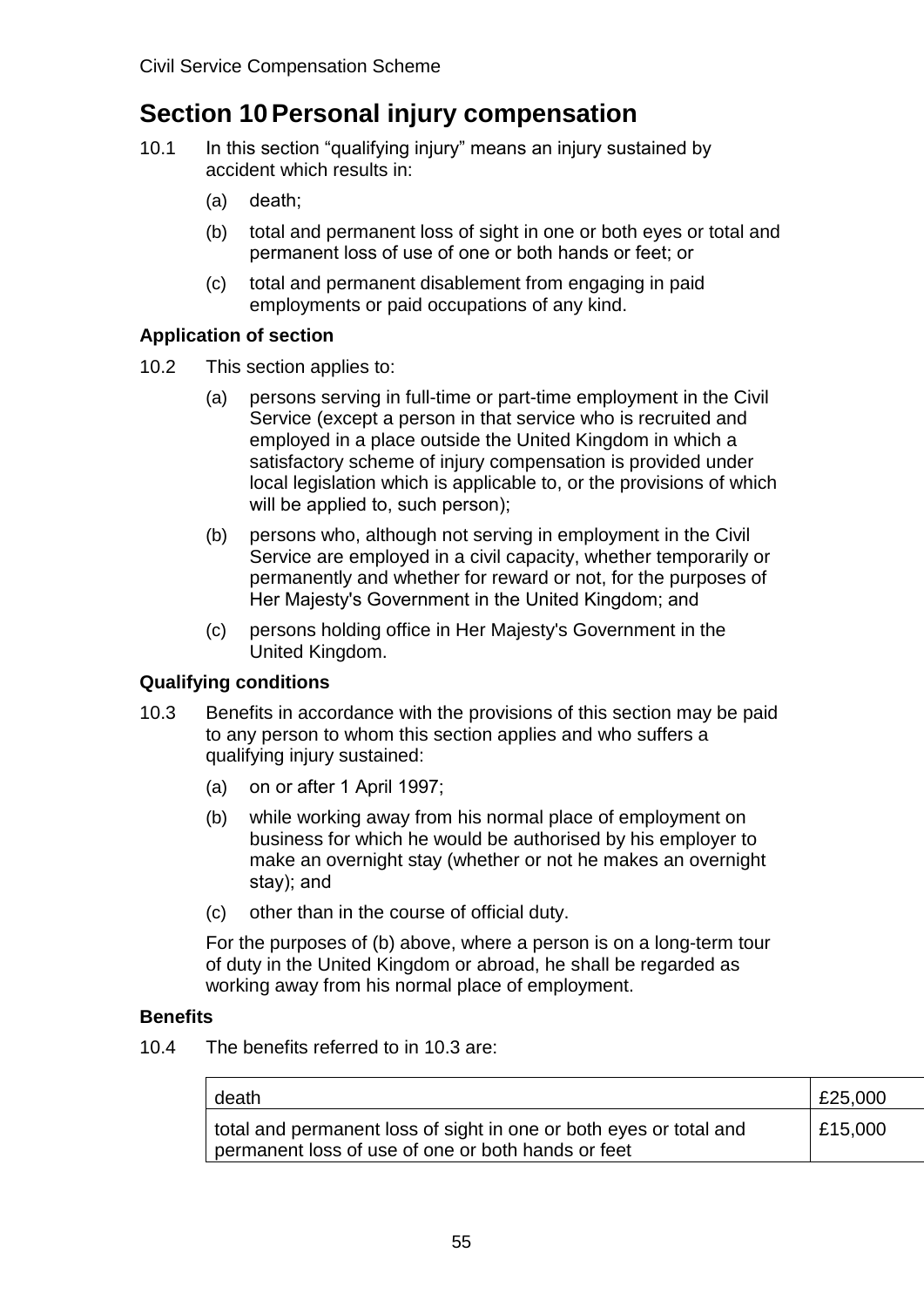total and permanent disablement from engaging in paid employments or paid occupations of any kind. £35,000

Where benefits under this section are taxable in the hands of the recipient, benefits may instead be paid in such amount as, after deduction of tax, equals the relevant figure in the above table.

#### **Exceptions**

- 10.5 Benefits under this section will not be payable in the case of death or injury:
	- (a) which qualifies for the payment of benefits under the Civil Service Injury Benefits Scheme;
	- (b) caused by or resulting from or attributable to pre-existing mental illness or instability or pre-existing disease, physical defect or infirmity;
	- (c) caused by or resulting from or attributable to suicide or attempted suicide or intentional self injury including use of alcohol or drugs or other toxic substances;
	- (d) caused by or resulting from or attributable to wilful exposure to danger (except in an attempt to save human life) or engaging in hazardous pursuits, whether sporting or otherwise; or
	- (e) where notification of death or injury is not made within two years of the occurrence of the death or injury.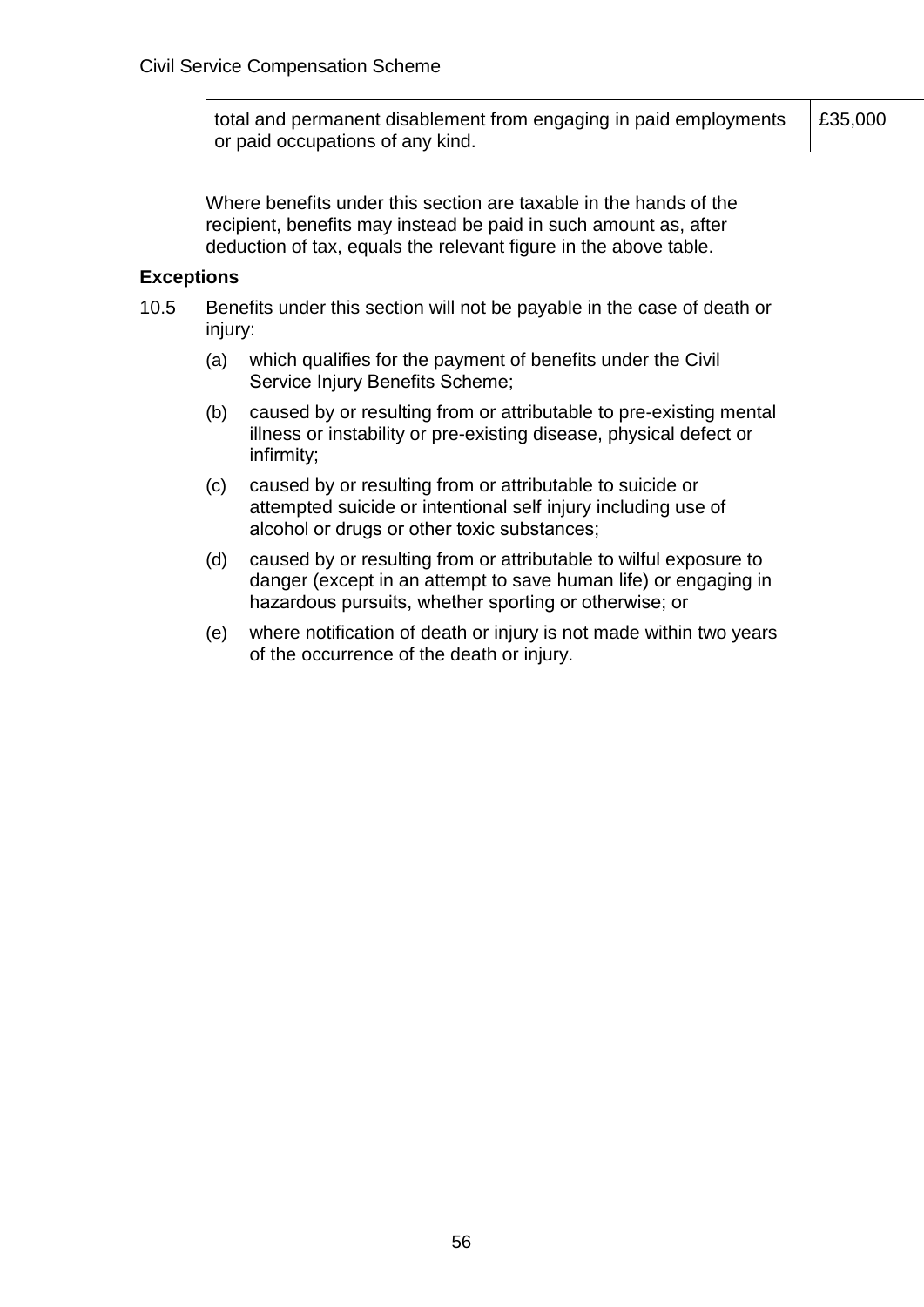# **Section 11 Dismissal for inefficiency**

- 11.a1 A person shall not be regarded as dismissed for the purposes of this section on ceasing to be in the Civil Service if the person is re-employed in the Civil Service after not more than 28 days.
- 11.1 If a civil servant is dismissed for inefficiency and:
	- (a) the employing department decides that payment of compensation would be appropriate; and
	- (b) the civil servant has served for at least one year,

#### then

- (i) if the dismissal occurs on or after 1 August 1988 and on or before 31 December 1994 the civil servant may be paid compensation calculated in accordance with former rule 10.11 of the 1972 Section as set out in Appendix 2 (subject to former rule 10.15 as set out in Appendix 2); or
- (ii) if the dismissal occurs on or after 1 January 1995 and before 1 April 1998 the civil servant may be paid compensation calculated in accordance with rule 3.3 of this scheme, subject to rule 5.1; or
- (iii) if the dismissal occurs on or after 1 April 1998 the maximum compensation which may be paid is that calculated in accordance with rule 3.3 of this scheme, subject to rule 5.1.

In any case where rule 3.24a of the 1972 Section applies, the reckonable service used for the purposes of calculating compensation is to be the total reckonable service before and after the move to the lower grade excluding any enhancement under rule 3.24a(ii).

- 11.2 f the person dismissed:
	- (a) is aged 55 or over, and
	- (b) is a civil servant for the purposes of the 1972 Section, and
	- (c) is entitled to a preserved award under rules 3.18a or 3.24a(ii) of that scheme,

then if his department or agency has determined that he should be paid the maximum compensation payable under rule 11.1 he may elect to forego that compensation and receive, instead, immediate payment of any preserved pension and lump sum under rules 3.18a and 3.24a(ii) as the case may be.

- 11.3 A person who has at any time opted out of the 1972 Section and who is dismissed for inefficiency may be paid compensation in accordance with rule 11.1 with all service treated as service as a civil servant.
- 11.4 In the case of new entrants and staff employed on a fixed term appointment any award made under rule 11.1 or rule 11.3 shall be calculated by reference to current reckonable service and to current qualifying service, and references in those rules to reckonable service and to qualifying service shall be construed accordingly.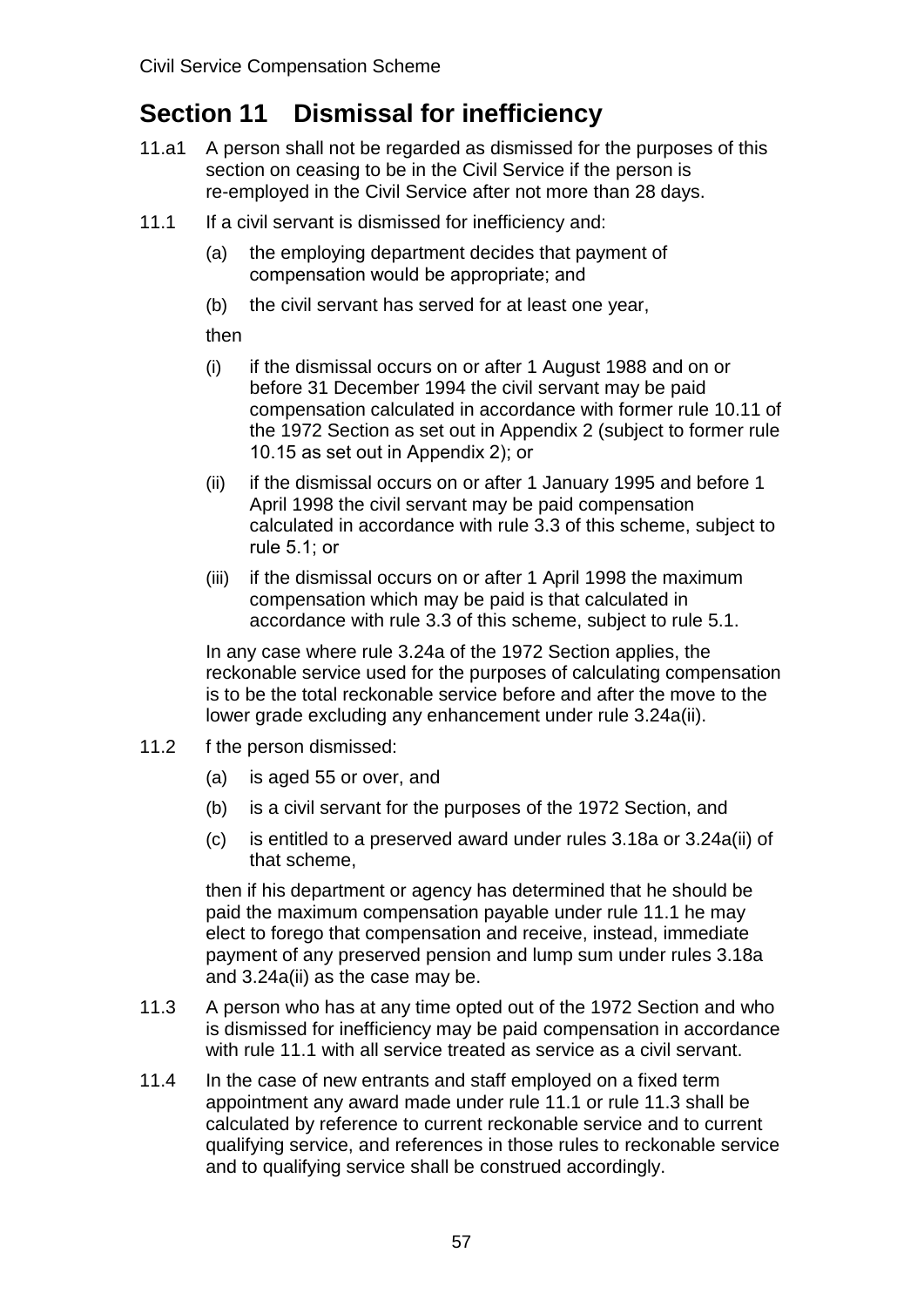- 11.5 If
	- (a) a member of the 2002 Section ;
	- (b) a person who has opted out of the 2002 Section; or
	- (c) a person who has a partnership pension account,

is dismissed for inefficiency and the conditions in paragraphs (a) and (b) of rule 11.1 are met, then the maximum compensation which may be paid is that calculated in accordance with rule 3A.7 subject to rules 3A.7.1 to 3A.7.4. In the case of new entrants and staff employed on a fixed term appointment, any award made under this rule shall be calculated by reference to current reckonable service and to current qualifying service (each as defined in rule 2A.2) and references to reckonable service and qualifying service shall be construed accordingly.

- 11.6 If the person dismissed is:
	- (a) aged 55 or over;
	- (b) a member of the 2002 Section ; and
	- (c) entitled to an award under rule D.1(3) of the 2002 Section,

then if his department or agency has determined that he should be paid the maximum compensation payment under rule 11.5, he may elect to forego that compensation and instead be treated as an approved early leaver under rule D.7 of the 2002 Section.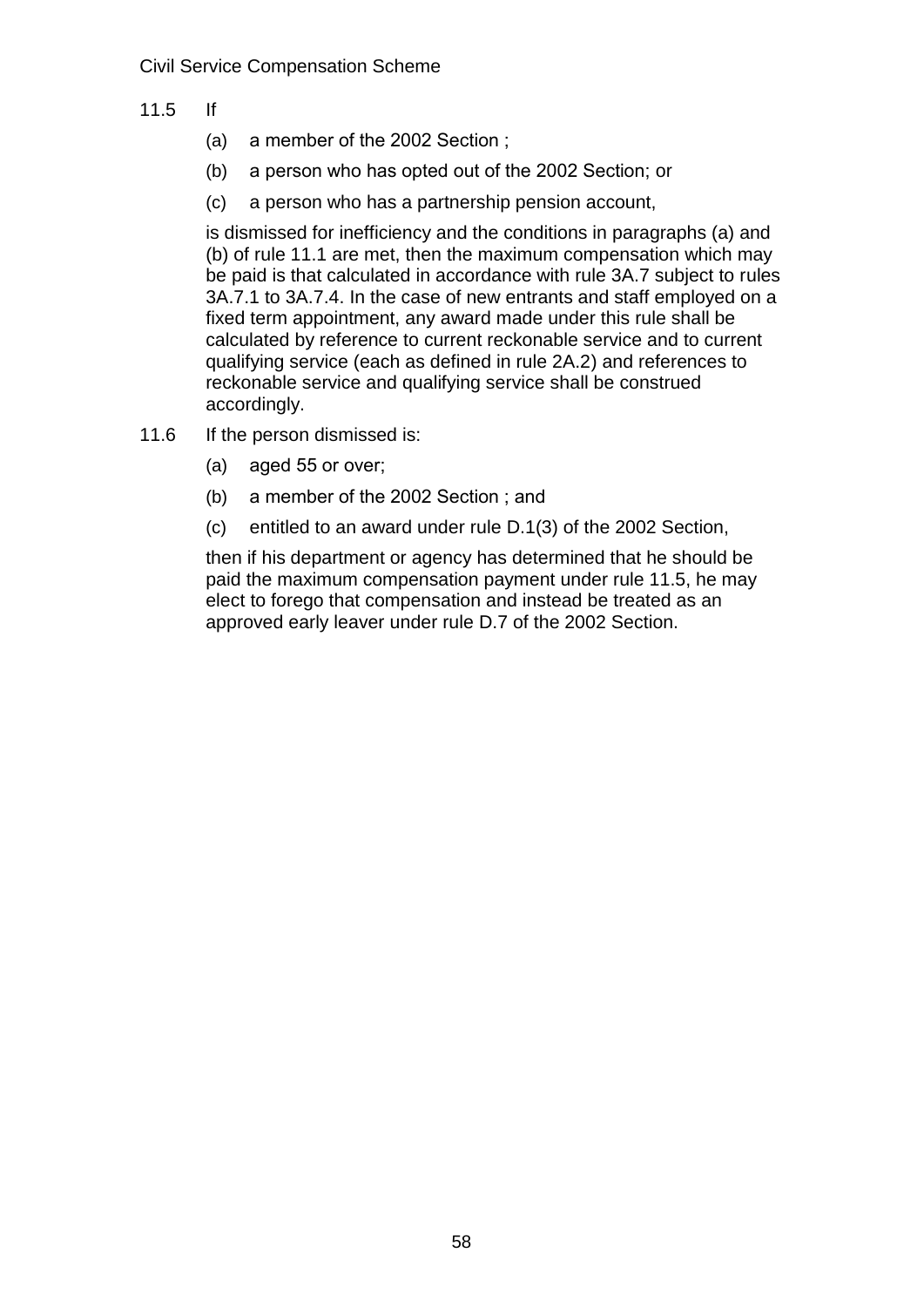# **Section 12 2010 Compensation Terms**

# **PART 12.1 DEFINITIONS**

12.1.1 In this section, unless otherwise stated—

"1972 Section" means Section II of the PCSPS;

"2002 Section" means Section I of the PCSPS;

"2007 Section" means Section III of the PCSPS;

"the 2014 Regulations" means the Public Service (Civil Servants and Others) Pensions Regulations 2014;

"the 2015 Scheme" means the scheme established by regulation 3 of the 2014 Regulations:

"Assumed Pay" has the meaning set out in rule 12.1.2(2);

"Compensation Lump Sum" has the meaning set out in rule 12.6.2 ;

"Compulsory Departure Maximum" has the meaning set out in rule 12.1.7 ;

"Compulsory Redundancy terms" apply in the circumstances set out in instructions issued by the Minister;

"Earned Pension" has the meaning set out in rules 12.3.12 and 12.4.8;

"Employer" in relation to a person to whom this Scheme applies means the department or other body employing that person in the employment to which this Scheme applies;

"employment to which this Scheme applies" means the employments and offices listed in rule 12.2.2(1) (subject to the provisions of that rule);

"Higher Tariff" has the meaning set out in rule 12.3.8 ;

"Normal Minimum Pension Age" has the same meaning as in Part 4 of the Finance Act 2004;

"Notional Severance Payment Period" has the meaning set out in rule 12.6.3;

"Part Time Tapering Sum" has the meaning set out in rule 12.1.9(3)(c);

"Pay" has the meaning set out in rule 12.1.2;

"PCSPS" means the Principal Civil Service Pension Scheme;

"Pension Age" means, for a person who is or is eligible to be an active member of the 2015 Scheme, the person's normal pension age under the 2015 Scheme as defined in regulation 2 of the 2014 Regulations; and in any other case means—

(a) in respect of a person whose Service commences on or after 30th July 2007 and who is not a member or eligible to be a member of the 2002 Section , age 65;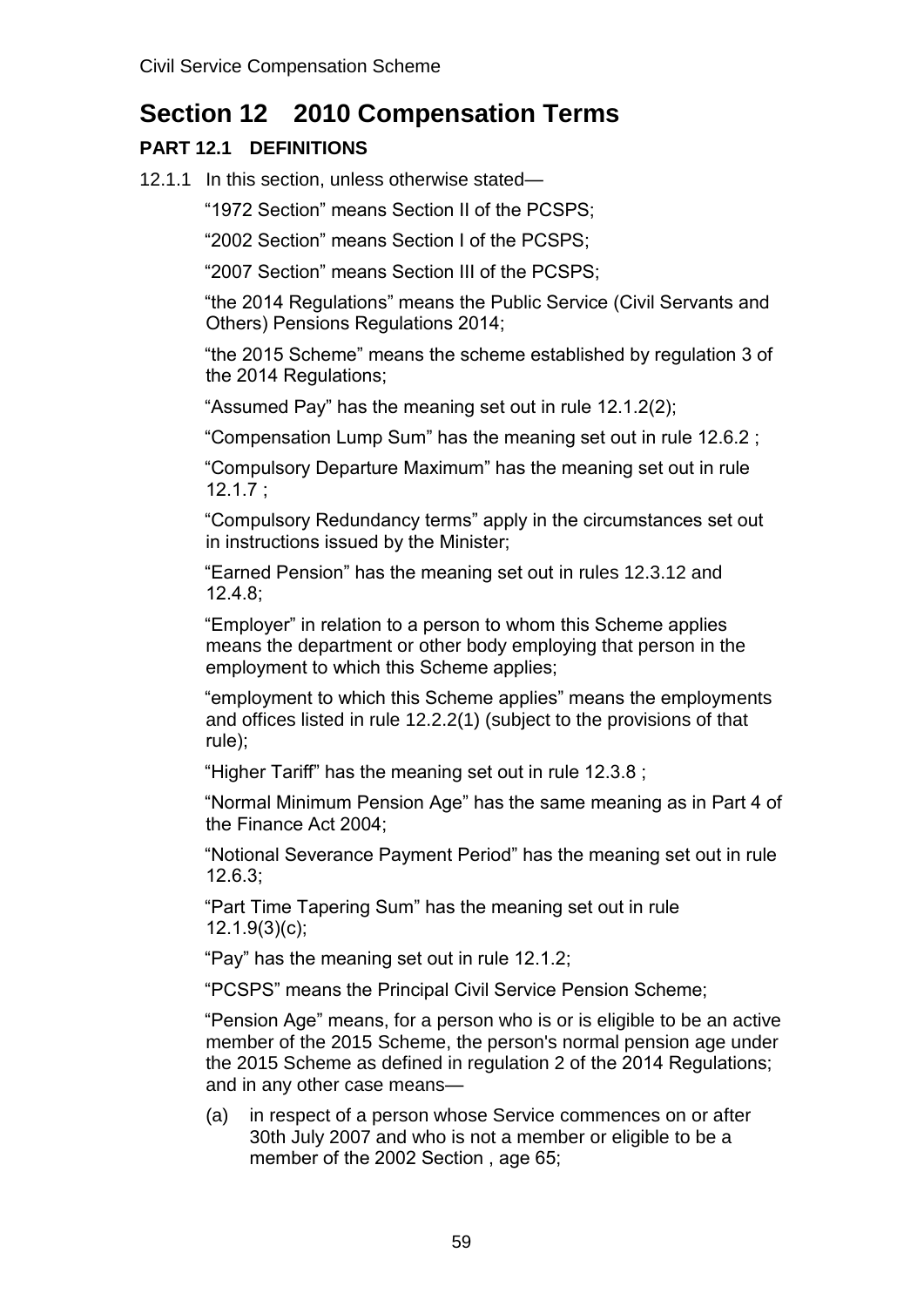- (b) in respect of a person whose Service commences on or after 30th July 2007 and who is a member or is eligible to be a member of the 1972 Section or the 2002 Section, age 60;
- (c) in respect of a person whose Service commences before 30th July 2007 and who is not a prison officer to whom rule 2.27 of the 1972 Section applies (pre-Fresh Start prison officers), age 60; and
- (d) in respect of a prison officer to whom rule 2.27 of the 1972 Section applies, age 55 except for the purposes of calculating the Tapering Sum under rule 12.1.9(2) , in which case it is age 60;
- (e) in respect of a person to whom rule 2.29 of the 1972 section applies (persons with service in certain places overseas), the age determined in accordance with rule 2.31 of the 1972 section ;

"Pension Reduction" has the meaning set out in rules 12.3.12 and 12.4.8;

"Reckonable Service" has the meaning set out in rule 12.1.4 ;

"Relevant Scheme" has the meaning set out in rule 12.3.12 and 12.4.8;

"Scheme" means the Civil Service Compensation Scheme;

"Service" has the meaning set out in rule 12.1.3;

"Sick Pay at Pension Rate" has the meaning set out in rule 12.1.2(4);

"Standard Tariff" has the meaning set out in rule 12.3.6 ;

"Statutory Redundancy Payment" has the meaning set out in rule 12.6.9 ;

"Tapering Maximum" has the meaning set out in rule 12.1.9(1);

"Tapering Sum" has the meaning set out in rule 12.1.9(2) ;

"Voluntary Departure Maximum" has the meaning set out in rule 12.1.5 ;

"Voluntary Exit terms" apply in the circumstances set out in instructions issued by the Minister;

"Voluntary Redundancy terms" apply in the circumstances set out in instructions issued by the Minister.

- 12.1.2 (1) "Pay" in relation to a person ("P") means the total of
	- (a) P's annual rate of full time basic pay; and
	- (b) The annual full-time rate of allowances granted to P on a permanent basis to the extent, if any, that the Minister has determined that they are to be treated as Pay for the purpose of this rule,

for the service in respect of which this Scheme applies to P, as at the last day of Reckonable Service.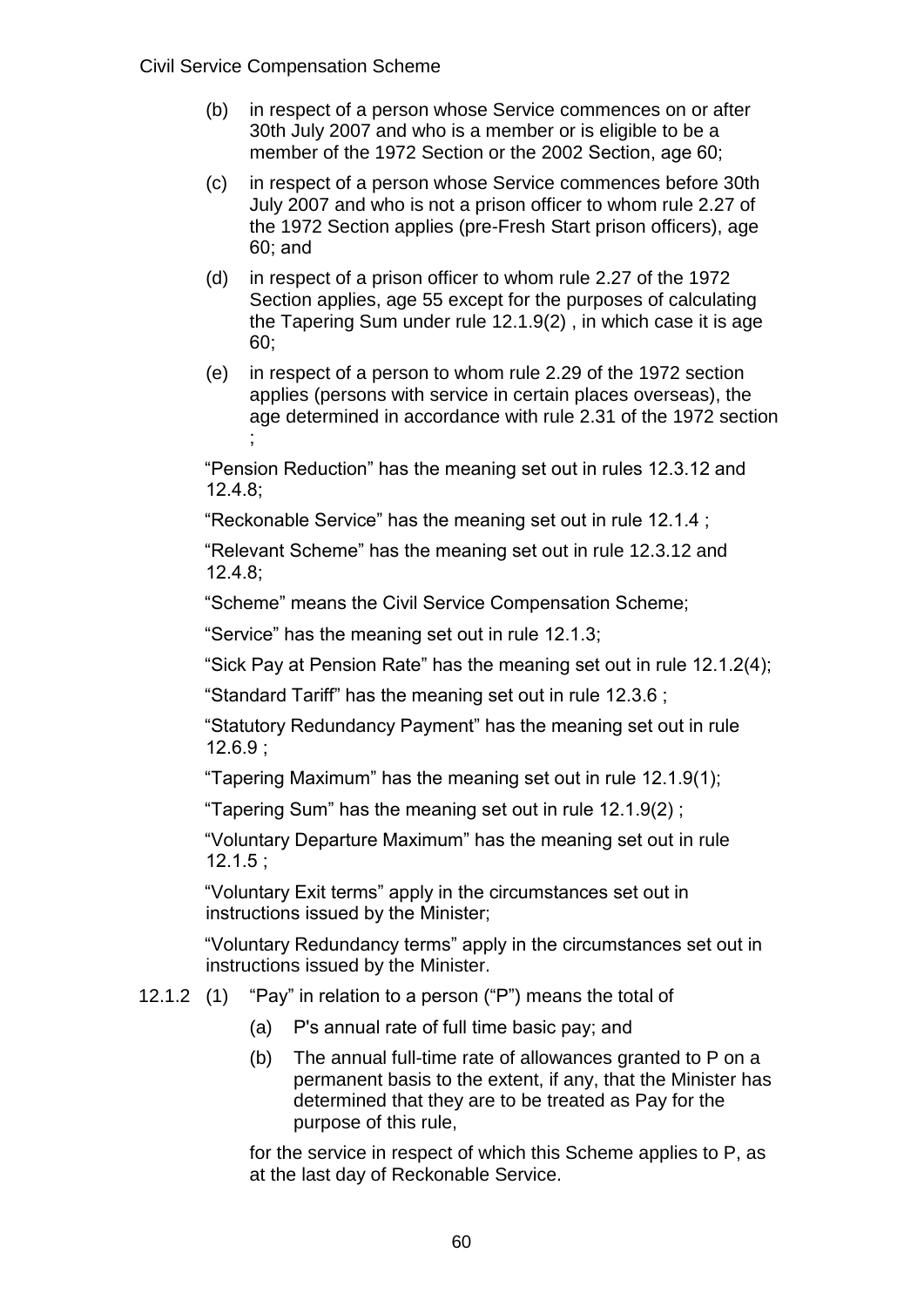This is subject to paragraphs (2) to (5).

- (2) If, on the last day of Reckonable Service, the circumstances specified in paragraph (3) apply, P is to be treated as receiving or as having received Pay of an amount equal to that which P would have received if those circumstances did not apply and in this Section the amounts that P is treated as receiving or as having received under this paragraph are referred to as "Assumed Pay" .
- (3) The circumstances are that P is—
	- (a) on secondment to a different employer under an arrangement which provides for the provisions of this Scheme to continue to apply in respect of P, although P is paid by that other employer;
	- (b) on sick leave on reduced pay;
	- (c) receiving statutory maternity pay;
	- (d) on ordinary maternity leave;
	- (e) on ordinary adoption leave;
	- (f) on paternity leave;
	- (g) absent from duty because of being called out or recalled for permanent service in the reserve forces or the regular forces in pursuance of a call-out order made under the Reserve Forces Act 1980 or the Reserve Forces Act 1996 or under an Order in Council made on 18th May 1982;
	- (h) receiving pay at a reduced rate in accordance with arrangements for P required by the Minister where P is entitled—
		- (i) to pension benefits under an occupational pension scheme other than the PCSPS or the 2015 Scheme, as applicable; or
		- (ii) to a payment under this Scheme,
		- in respect of an earlier period of service; or
	- (i) voluntarily surrendering Pay in whole or in part.
- (4) For the purposes of paragraph (3)(b), "sick leave on reduced pay" does not include a period of leave during which P receives "Sick Pay at Pension Rate" , that is P is paid at a rate which P's Employer has determined to be appropriate because it is equivalent to the rate of the ill-health pension or pensions to which P would be entitled under the PCSPS or the 2015 Scheme, as applicable if P had become entitled to such a pension or pensions on the day on which the leave paid at that rate began.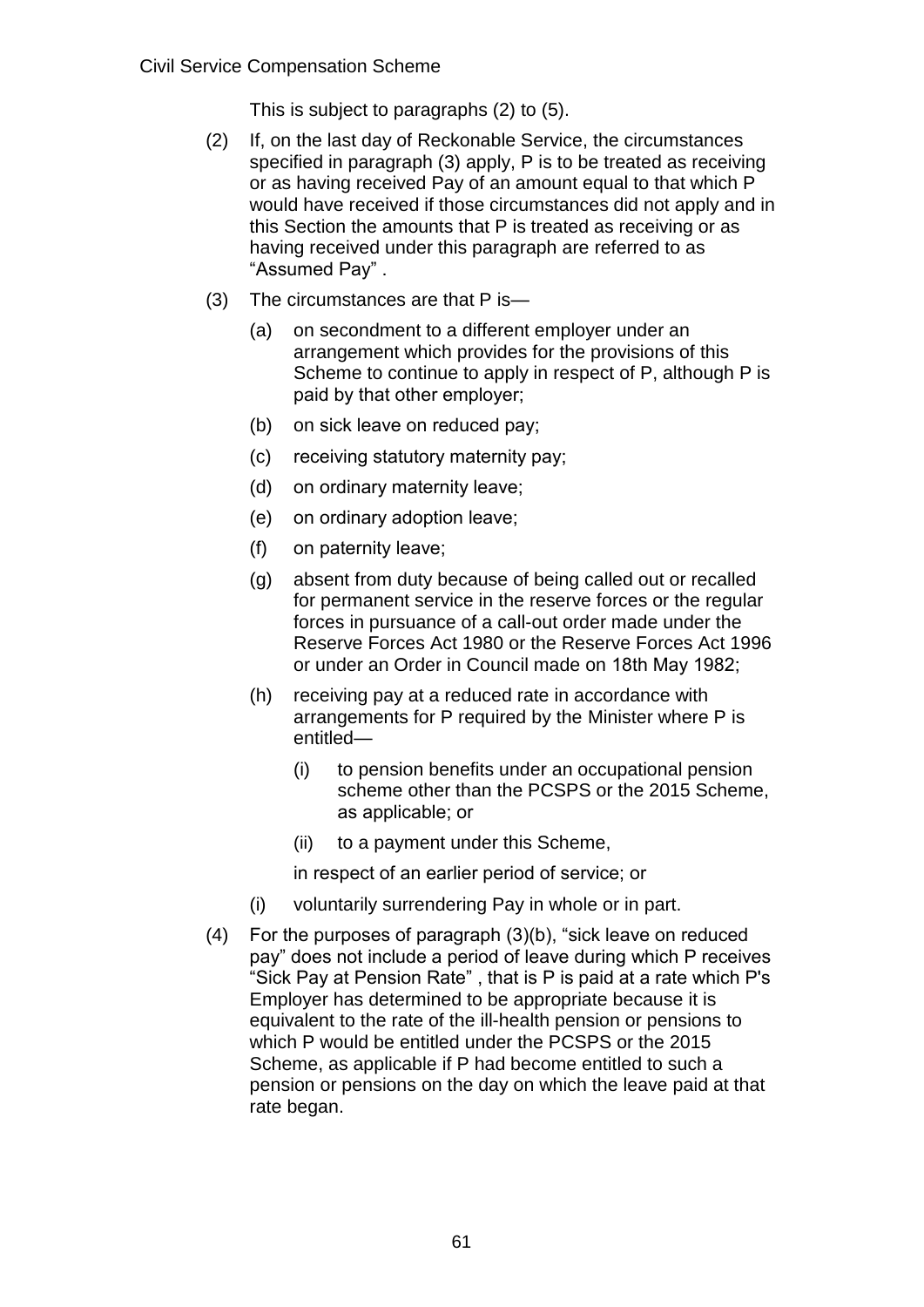Civil Service Compensation Scheme

- (5) If P is in part-time service on the last day of Reckonable Service , P's Pay will be calculated as if P received the full-time rate at that time.
- (6) Where P's Pay is less than the Deemed Minimum, P's Pay will—
	- (a) for the purposes of calculating P's lump sum in accordance with rules 12.4.3 or 12.5.2 ;
	- (b) where P's employer determines that this rule should apply, for the purposes of determining P's lump sum in accordance with rule 12.3.3,

be taken to be the Deemed Minimum.

- (7) The Deemed Minimum will be such amount, not being less than £23,000, as the Minister shall determine in accordance with instructions previously issued by him.
- (8) Where P's Pay is more than the Deemed Maximum, P's Pay will, for the purposes of calculating P's lump sum in accordance with rules 12.3.3, 12.4.3 or 12.5.2 be taken to be the Deemed Maximum.
- (9) The Deemed Maximum will be such amount as the Minister shall determine in accordance with instructions previously issued by him.
- 12.1.3 (1) "Service" in relation to a person ( "P" ) means the current period of continuous service in employment to which this Scheme applies, including any period of that service during which P is treated as having received Assumed Pay, any period of unpaid leave, any period of unpaid sick absence and any period during which P receives Sick Pay at Pension Rate.

This is subject to paragraphs (1A), (2), (3) and (4).

- (1A) P does not leave Service so long as P remains in an employment to which this Scheme applies.
- (2) Any previous periods of service in such employment do not count towards P's Service (this is subject to rule 12.1.4(3)).
- (3) The following periods do not count towards P's Service but do not result in that period of Service coming to an end—
	- (a) any unauthorised absence; and
	- (b) any break in P's Service which lasts no more than 28 days.
- (4) The following periods do not count towards P's Service
	- (a) any service which reckons under the PCSPS or the 2015 Scheme which results from a credit of reckonable service pursuant to a transfer from another pension scheme (this is subject to rule 12.1.4(3)); and
	- (b) any service which reckons under the PCSPS attributable to a purchase of added years by P or P's employer.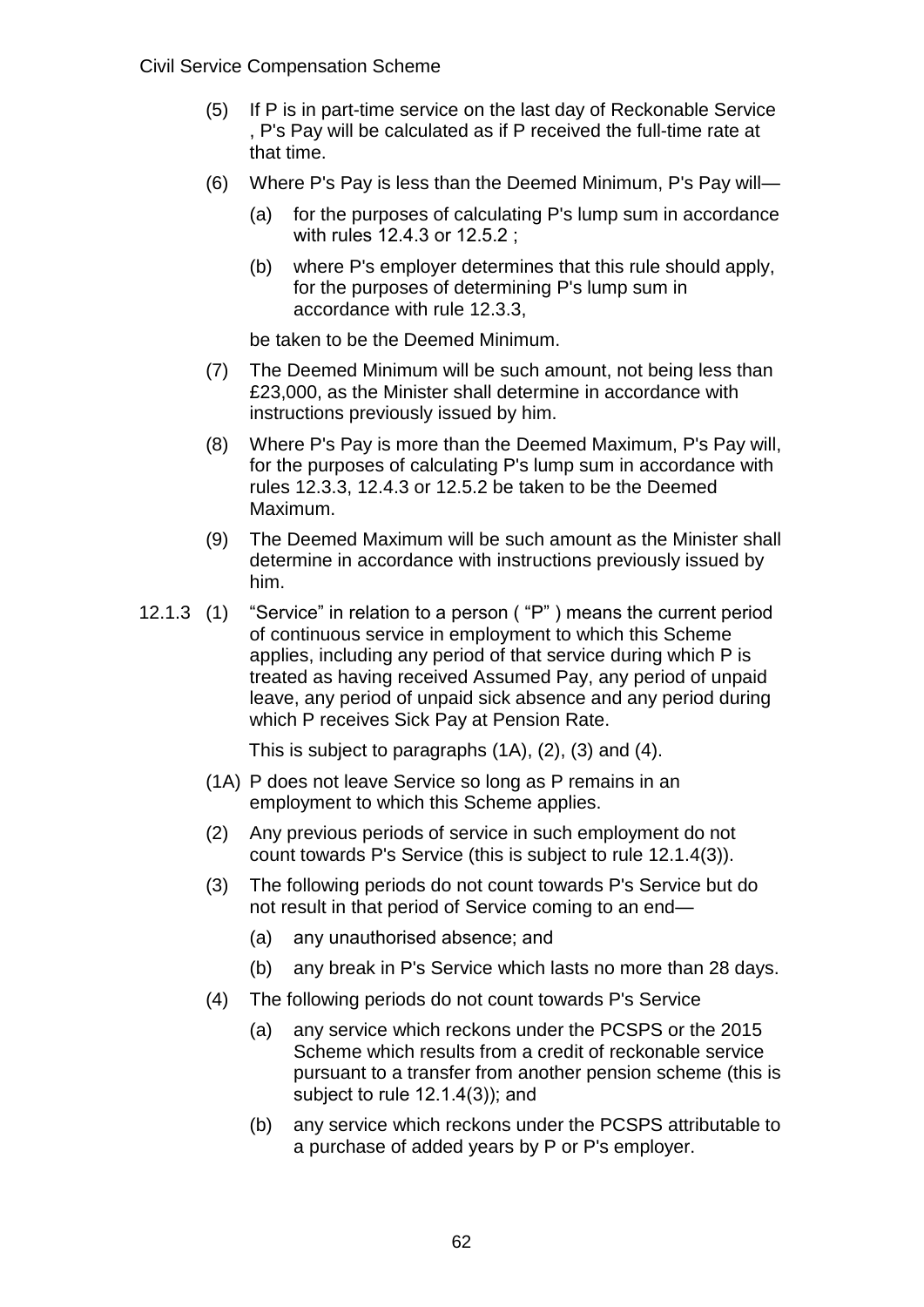#### Civil Service Compensation Scheme

- 12.1.4 (1) "Reckonable Service" in relation to a person ( "P" ) has the same meaning as P's Service except as provided for in paragraphs (2) and (4).
	- (2) The following periods do not count towards P's Reckonable Service but do not result in that period of Reckonable Service coming to an end—
		- (a) any period of unpaid leave;
		- (b) any period of unpaid sick absence;
		- (c) any period during which P receives Sick Pay at Pension Rate.
	- (3) If the Minister has so determined, following a request from P's Employer , all or any part of a period of service—
		- (a) in an employment to which this Scheme does not apply; or
		- (b) prior to a person's current period of service in an employment to which this Scheme applies,

may count as P's Service or Reckonable Service.

- (4) If P has been in part-time Service at any time during the period referred to in paragraph (1)—
	- (a) the period of Reckonable Service in respect of each period during which P has been in part-time Service is calculated as follows—

period during which P has been in part-time Service = A/(N x 52.2) years, using the result to four decimal places

- A is the number of hours of P's part-time Service in the period in question, including meal breaks if they are paid for part-time staff, and
- N is the number of weekly full-time conditioned hours for a person in P's grade, (excluding meal breaks unless they are paid for part-time staff);
- (b) If the number of those weekly full-time conditioned hours varies during the period in question, the calculation referred to in paragraph (4)(a) must be made separately for each period within the period of part-time Service in question during which that number remains the same.
- (5) (a) For the purposes of this Section, Service and Reckonable Service are, subject to paragraph (7), to be expressed in complete years and days, with any part day rounded up to a full day.
	- (b) Where periods of part-time Service calculated in accordance with paragraph (4) are to be expressed in complete years and days, the periods of part-time Service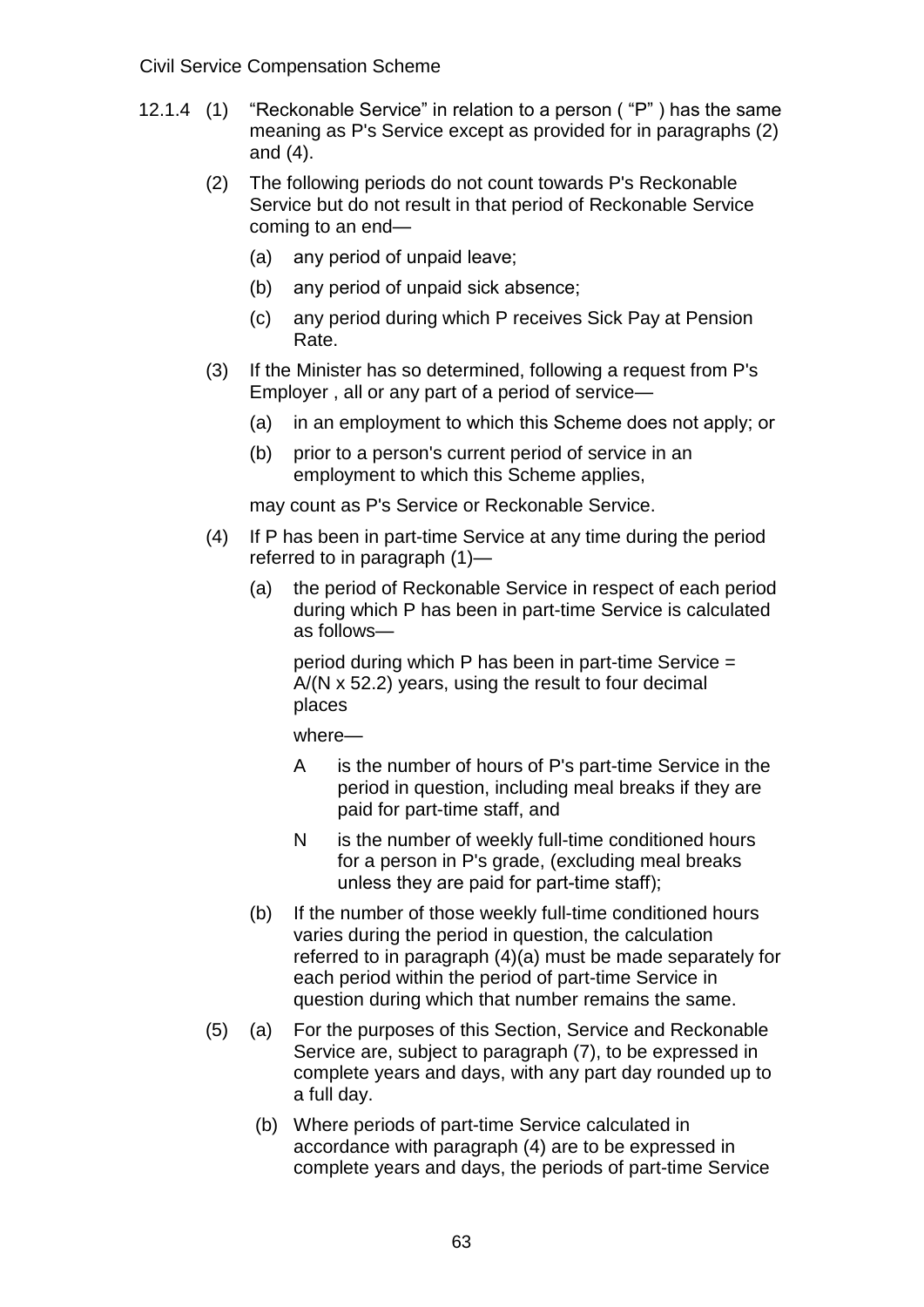calculated in accordance with paragraph (4) are first added together and the resulting number is then expressed in complete years and days, with any part day rounded up to a full day.

- (6) Where Service or Reckonable Service are referred to in years, the days referred to in paragraphs (5) (a) and (5) (b) are converted into years by dividing the number of days in excess of the period of whole years by 365, and using the result to four decimal places.
- (7) If a period of Service or Reckonable Service is less than one year, this rule applies as if the words complete years and, wherever they occur, were omitted from paragraph (5) and the words in excess of the period of whole years were omitted from paragraph (6).
- 12.1.5 For the purposes of rules 12.3.6(b), 12.3.8(b) and rule 12.4.3(b), the "Voluntary Departure Maximum" in respect of a person ("P") is—
	- (a) where P is below Pension Age on P's last day of Service, the lesser of
		- (i) the amount calculated by multiplying one-twelfth of P's Pay by 21; and
		- (ii) the Tapering Maximum;
	- (b) where P is at or above Pension Age on P's last day of Service, half of P's Pay.

This is subject to rule 12.1.6.

- 12.1.6 If P has been in part-time Service at any time during the last 3 years of P's Reckonable Service, the "Voluntary Departure Maximum" in respect of P is—
	- (a) where P is below Pension Age on P's last day of Service, the lesser of
		- (i) the amount calculated by multiplying one-twelfth of P's Pay by A/B by 21;
		- (ii) the amount calculated by multiplying one-twelfth of P's Pay by the length of P's Reckonable Service in years; and
		- (iii) the Tapering Maximum;
	- (b) where P is at or above Pension Age on P's last day of Service, half of P's Pay multiplied by A/B

- A is the length of P's Reckonable Service in years; and
- B is what would have been the length of P's Reckonable Service in years if P had worked full time throughout the period of P's Service which reckons.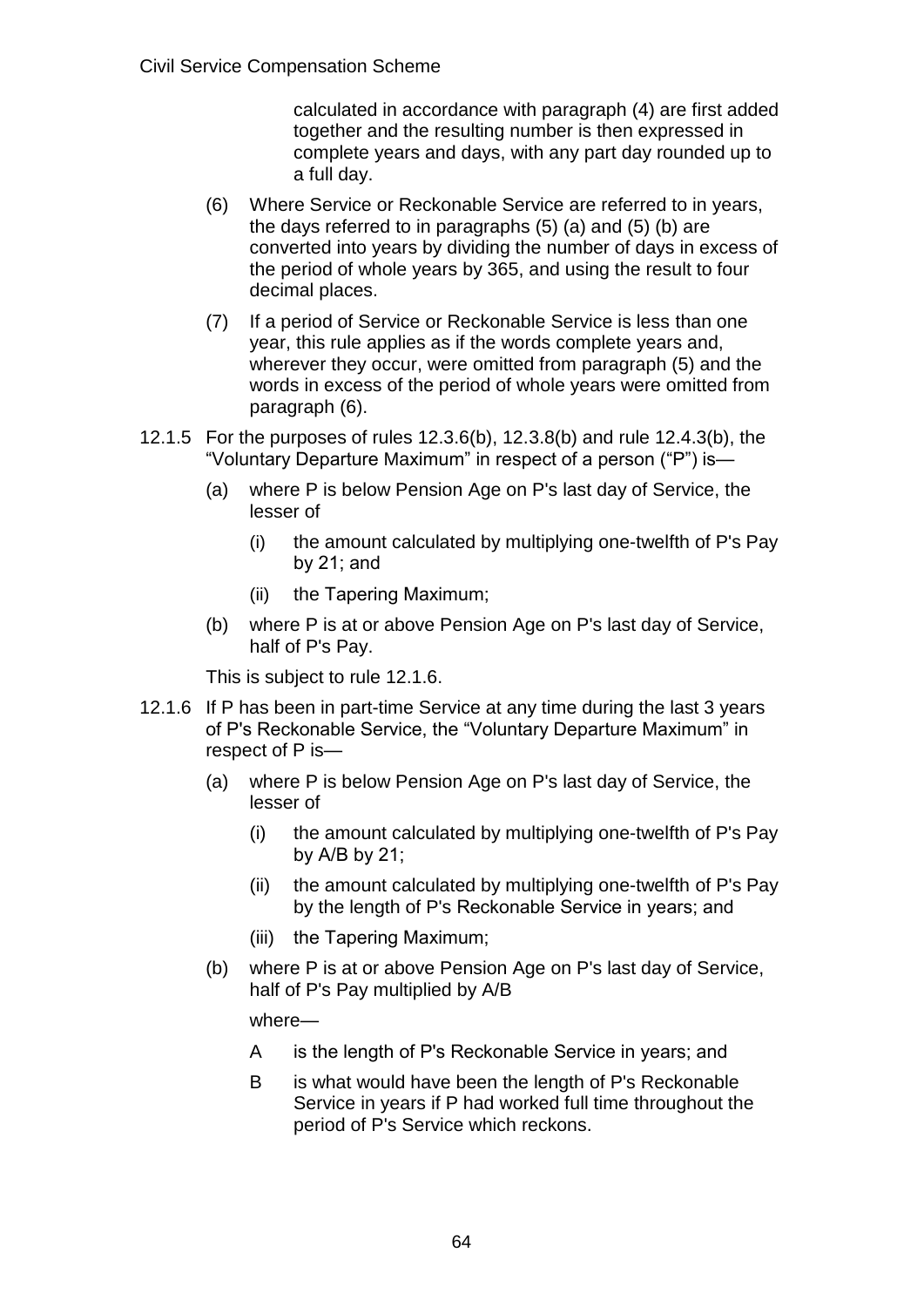Civil Service Compensation Scheme

- 12.1.7 For the purposes of rule 12.5.2(b), the "Compulsory Departure Maximum" in relation to a person ("P") is—
	- (a) where P is below Pension Age on P's last day of Service the lesser of
		- (i) P's Pay; and
		- (ii) the Tapering Maximum;
	- (b) where P is at or above Pension Age on P's last day of Service, half of P's Pay;

This is subject to rule 12.1.8.

- 12.1.8 If P has been in part-time Service at any time during the last 3 years of P's Reckonable Service, the "Compulsory Departure Maximum" in respect of P is—
	- (a) where P is below Pension Age on P's last day of Service, the lesser of
		- (i) the amount calculated by multiplying P's Pay by A/B;
		- (ii) the amount calculated by multiplying one-twelfth of P's Pay by the length of P's Reckonable Service in years; and
		- (iii) the Tapering Maximum;
	- (b) where P is at or above Pension Age on P's last day of Service, half of P's Pay multiplied by A/B

- A is the length of P's Reckonable Service in years; and
- B is what would have been the length of P's Reckonable Service in years if P had worked full time throughout the period of P's Service which reckons.
- 12.1.9 (1) The "Tapering Maximum" in relation to a person ( "P" ) is calculated by multiplying one-twelfth of P's Pay by the Tapering Sum.
	- (2) For the purposes of paragraph (1), the "Tapering Sum" is (subject to paragraph 3) 6 plus the number of months (rounded up or down to the nearest whole month in accordance with guidance issued by the Minister) starting on (and including) the day after P's last day of Service and finishing on (and including) the day before P reaches Pension Age.
	- (3) (a) If P is in part-time Service on P's last day of Reckonable Service, the Tapering Sum is the number of months (rounded up or down to the nearest whole month in accordance with guidance issued by the Minister) starting on (and including) the day after P's last day of Service and finishing on (and including) the day before P reaches Pension Age plus the Part Time Tapering Sum rounded up or down to the nearest whole number in accordance with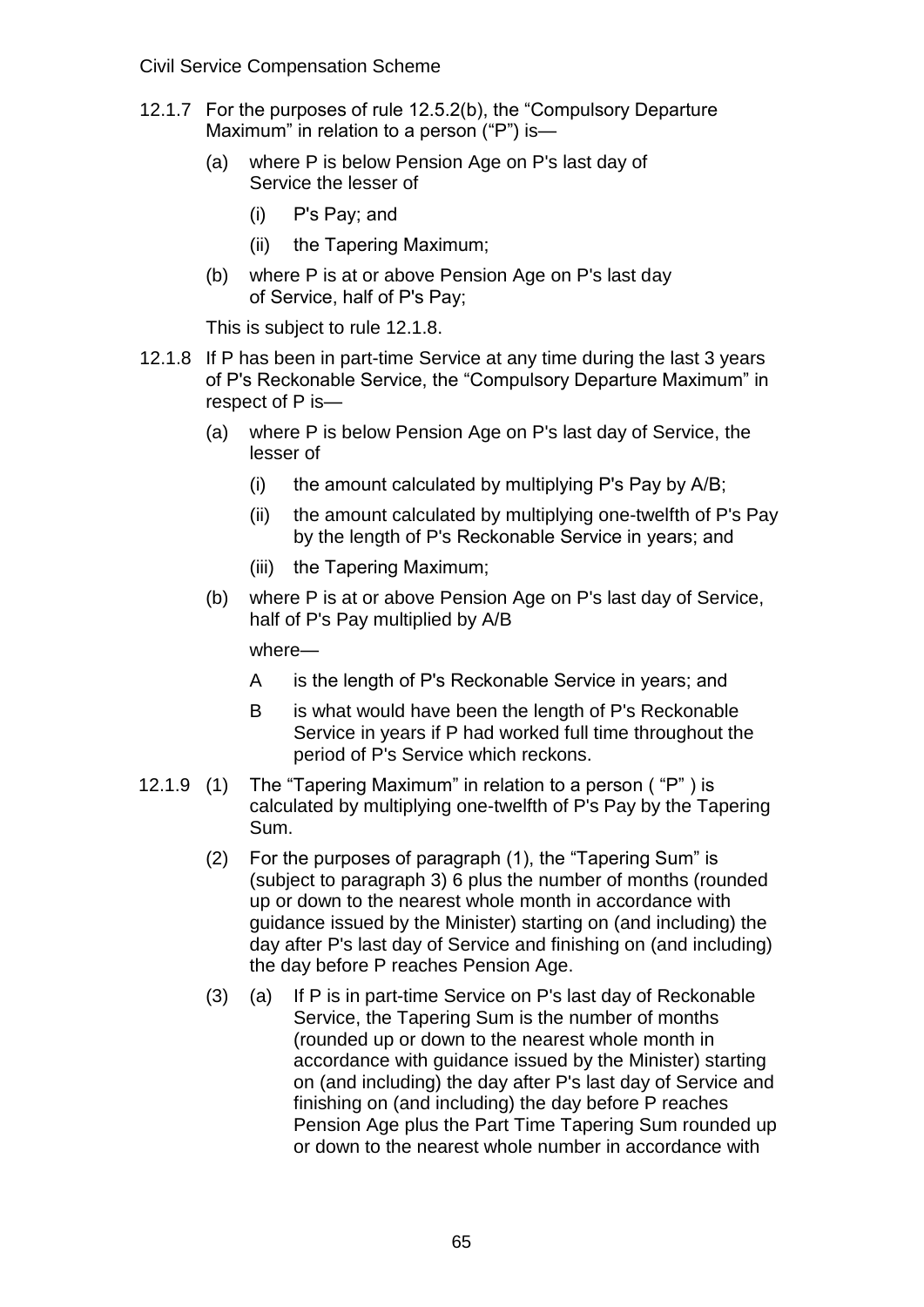guidance issued by the Minister. This is subject to paragraph 3(b).

- (b) Before being rounded up or down the number of months referred to in paragraph (3)(a) shall first be multiplied by the percentage of full time hours P's terms of service then require P to work.
- (c) The "Part Time Tapering Sum" is—

6 (A/B)

- A is the length of P's Reckonable Service in years; and
- B is what would have been the length of P's Reckonable Service in years if P had worked full time throughout the period of P's Service which reckons.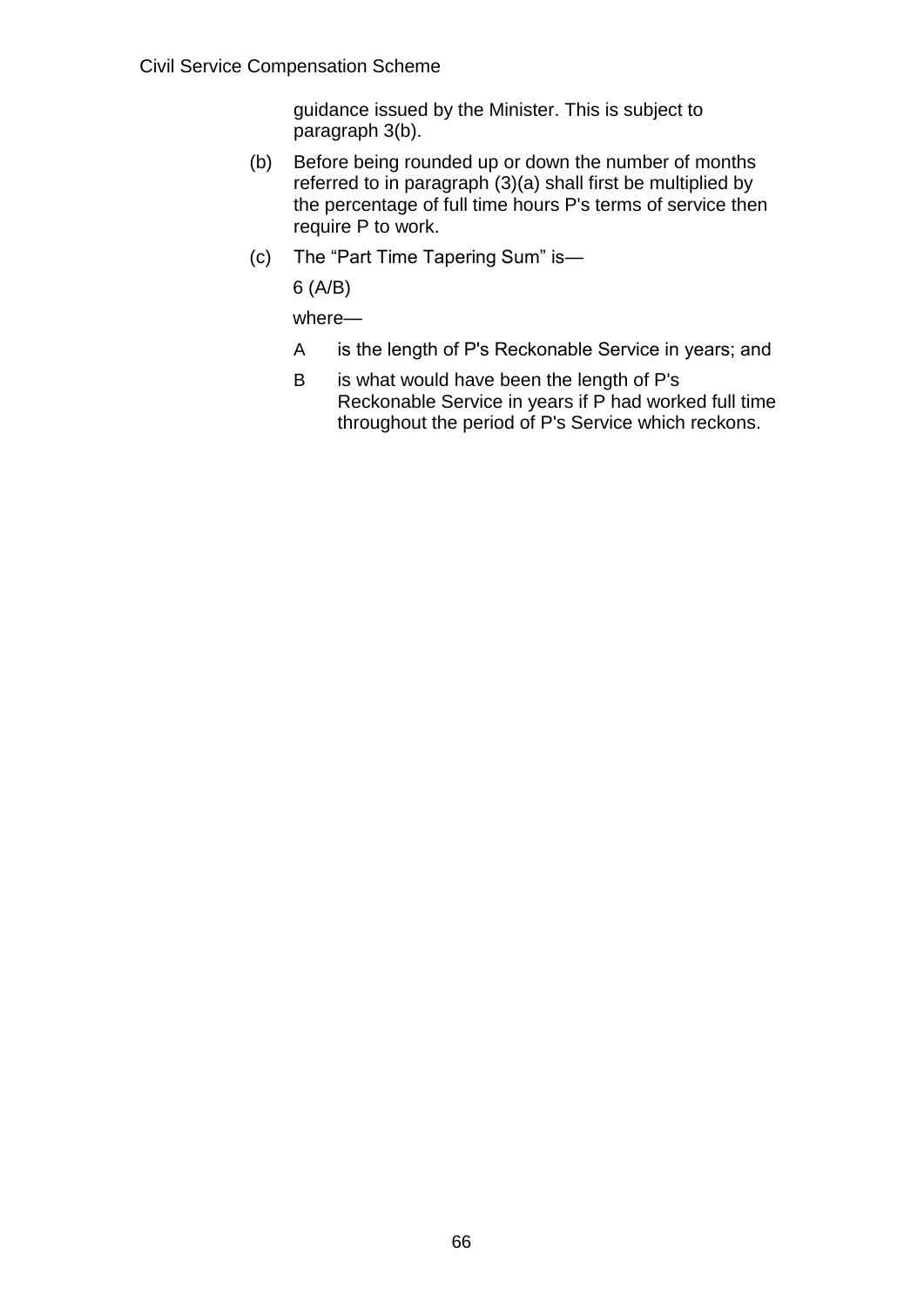## **PART 12.2 APPLICATION OF THE 2010 TERMS**

### **Persons to whom Parts 12.3, 12.4, 12.5 and 12.6 of this Section apply**

- 12.2.1 (1) Parts 12.3, 12.4, 12.5 and 12.6 of this Section apply to persons serving—
	- (a) in employment in the civil service of the State;
	- (b) in employment of any of the kinds listed in Schedule 1 to the Superannuation Act 1972;
	- (c) in an office listed in Schedule 1 to the Superannuation Act 1972, or
	- (d) in an employment held by a person (P) mentioned in regulation 3(2)(a) to (e) of the 2014 Regulations and to whom the 2015 Scheme relates by virtue of a determination under section 25(5) of the Public Service Pensions Act 2013, where the 2015 Scheme relates to P by virtue of service in that employment,

including those serving under a contract for a fixed term, except persons whose terms of appointment exclude them from the provisions of this Scheme (and subject to rule 12.2.2).

- (2) In relation to a person serving under a contract for a fixed term which has no provision for early termination, the amount of compensation payable will be the greater of that calculated under this Section or that calculated under Section 8.
- (3) The fact that a person ( "P" ) is partially retired in accordance with the provisions relating to partial retirement of the Section of the PCSPS applicable to P or, if P is a member of the 2015 Scheme, of that Scheme does not make any difference to the application to P of this Section.

- (a) P is in Service in a mobile grade and aged 40 or over but under age 50 on 22 December 2010;
- (b) P would have been entitled to benefits under Section 7 of this Scheme (Interim arrangements) if P had left a post under the Compulsory and Redundancy Early Severance Category on 21 December 2010;
- (c) P leaves Service in a mobile grade on or after 22 December 2010 in circumstances where Voluntary or Compulsory Redundancy terms apply;
- (d) P is aged 40 or over but under age 50 on the date when P leaves Service in accordance with paragraph (c); and
- (e) P has no break in Service from (and including) 22 December 2010 to (and including) the date when he leaves Service in accordance with paragraph (c);

<sup>12.2.2</sup> (1) If—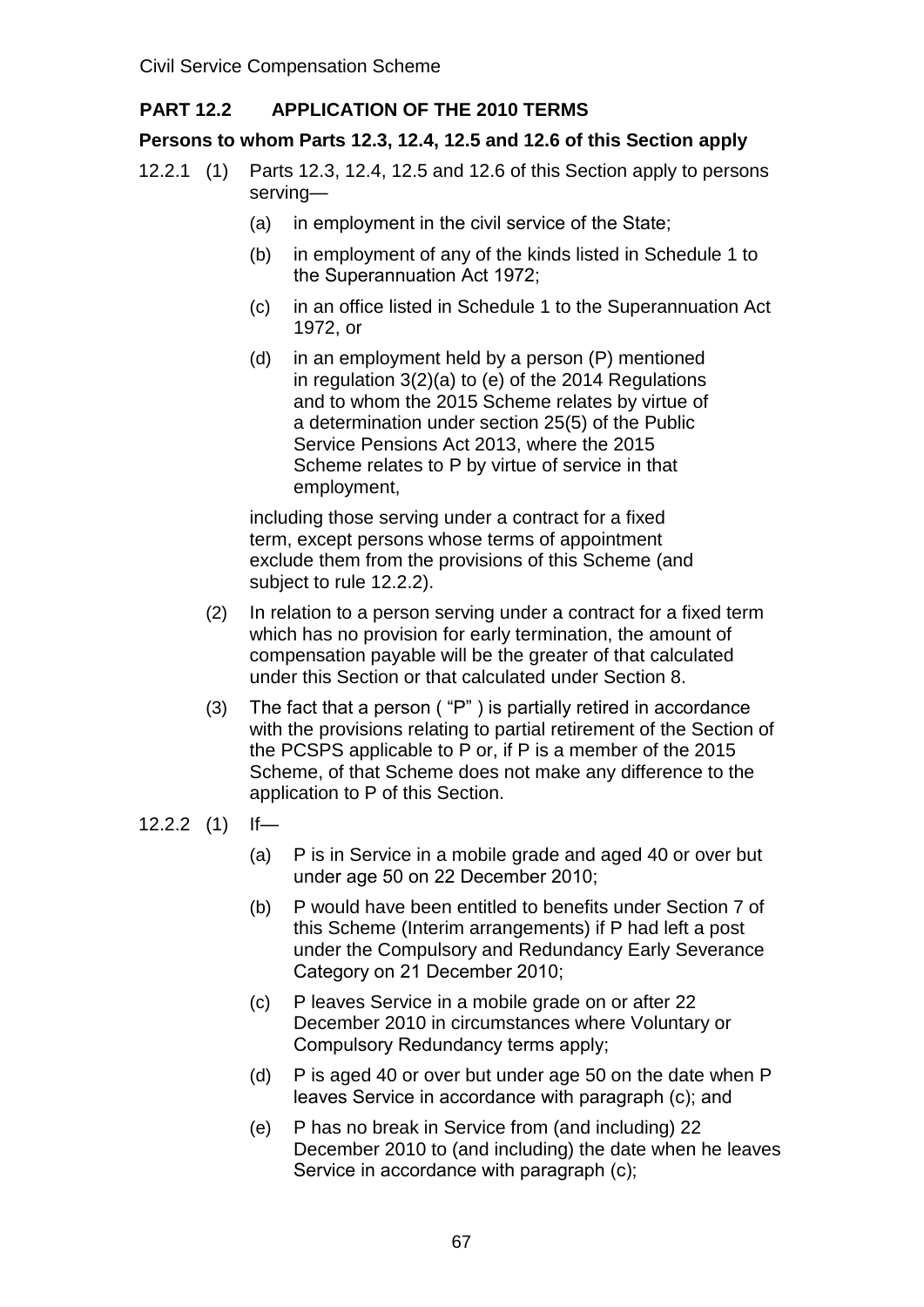P will, in the circumstances set out in paragraph (2), be entitled to receive benefits under Section 7, but adjusted in accordance with rule 12.2.3, instead of the lump sum payable under Parts 12.4 and 12.5.

- (2) The circumstances are where the amount of the benefits under Section 7 adjusted in accordance with paragraph 12.2.3 is greater than the amount of the lump sum that would be payable to P under Part 12.4 or 12.5 as applicable.
- 12.2.3 (1) The adjustments to be made to the benefits under Section 7 are, that the total amount of the compensation payment and the additional compensation payment payable to P under Section 7 calculated as if P had left Service on 21 December 2010 must be reduced as follows—
	- (a) where P leaves during the period of 1 year starting on 22 December 2010, by 40%;
	- (b) where P leaves during the period of 1 year starting on the day after the period referred to in paragraph (a), by 50%;
	- (c) where P leaves after the period referred to in paragraph (b), by 60%.
	- (2) Before the benefits are reduced under paragraph (1) they must first be adjusted for inflation by increasing them by the amount equal to the amount (if any) by which an annual pension of that amount, which came into payment on 22 December 2010, would have been increased under the Pensions (Increase) Act 1971 (if it were eligible to be increased under that Act) by the date on which P left Service.

#### **Persons who are entitled to benefits from another scheme or arrangement when they leave Service**

- 12.2.4 If—
	- (a) any benefit becomes payable to a person ( "P" ) under this Section; and
	- (b) P also receives a benefit from another scheme or arrangement as a result of P leaving Service in the circumstances that qualify P to receive a benefit under this Section,

the benefit payable to P under this Section must be reduced by an amount determined by the Minister as being appropriate to represent the amount of the benefit received by P from the other scheme or arrangement.

## **No Benefits payable following re-employment within 28 days**

12.2.5 No benefits are payable to a person ( "P" ) under this Section if P is re-employed in an employment or office to which this Section applies 28 days or less after the date on which P leaves Service in circumstances where Voluntary Exit Terms, Voluntary Redundancy Terms or Compulsory Redundancy Terms apply.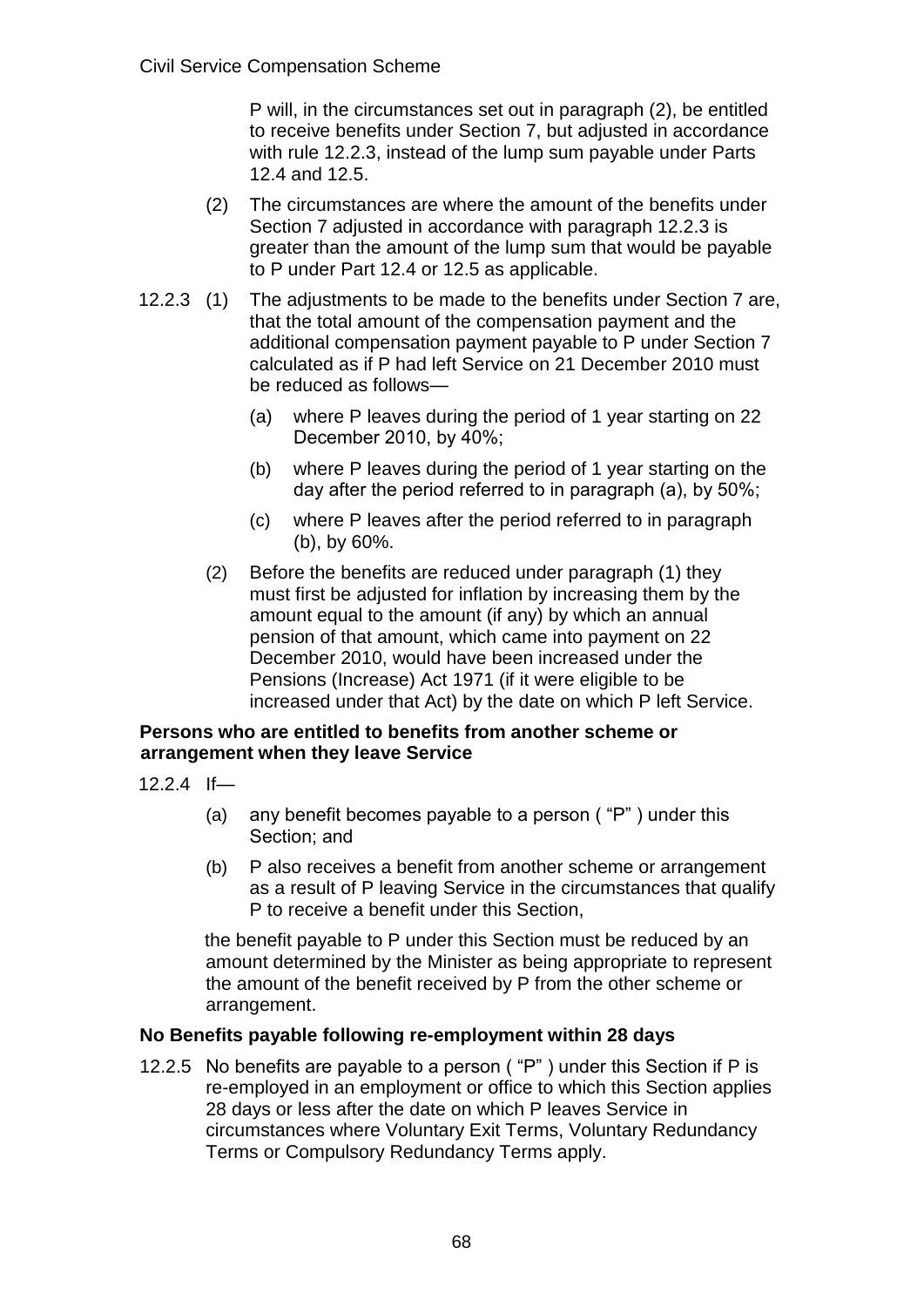## **Discretionary nature of benefits payable under this Section**

12.2.6 The benefits provided by Parts 12.3, 12.4 and 12.5 of this Section will be paid at the discretion of the Minister and nothing in this Scheme will extend or be construed to extend to give any person an absolute right to them.

#### **Benefits payable in respect of a civil servant not covered by Parts 12.3, 12.4 and 12.5 of this Section**

- 12.2.7 If—
	- (a) a person ("P") is serving in an employment or office described in rule 12.2.1(1)(a), (b) or (c);
	- (b) P's terms of appointment exclude P from the provisions of this Scheme; and
	- (c) P leaves Service in circumstances that would entitle P to a redundancy payment under the Employment Rights Act 1996, but for section 159 of that Act,

P is eligible for a lump sum of an amount equal to the redundancy payment that would be payable to P under the Employment Rights Act 1996, but for section 159 of that Act.

#### **Questions arising in relation to this Section**

12.2.8 Any question arising in relation to this Section shall be determined by the Minister, whose decision on it shall be final.

#### **Option to modify terms following a transfer of employment**

- 12.2.9 Where, in consequence of any transfer of employment, a person becomes entitled to benefits under this Section, the Minister may apply the rules of this Section to that person with any modifications which may be necessary to reflect—
	- (a) the terms and conditions of employment relating to compensation for early retirement or severance transferred with such person; or
	- (b) any undertaking by a Minister of the Crown given about compensation payments for early retirement or severance payable to such person.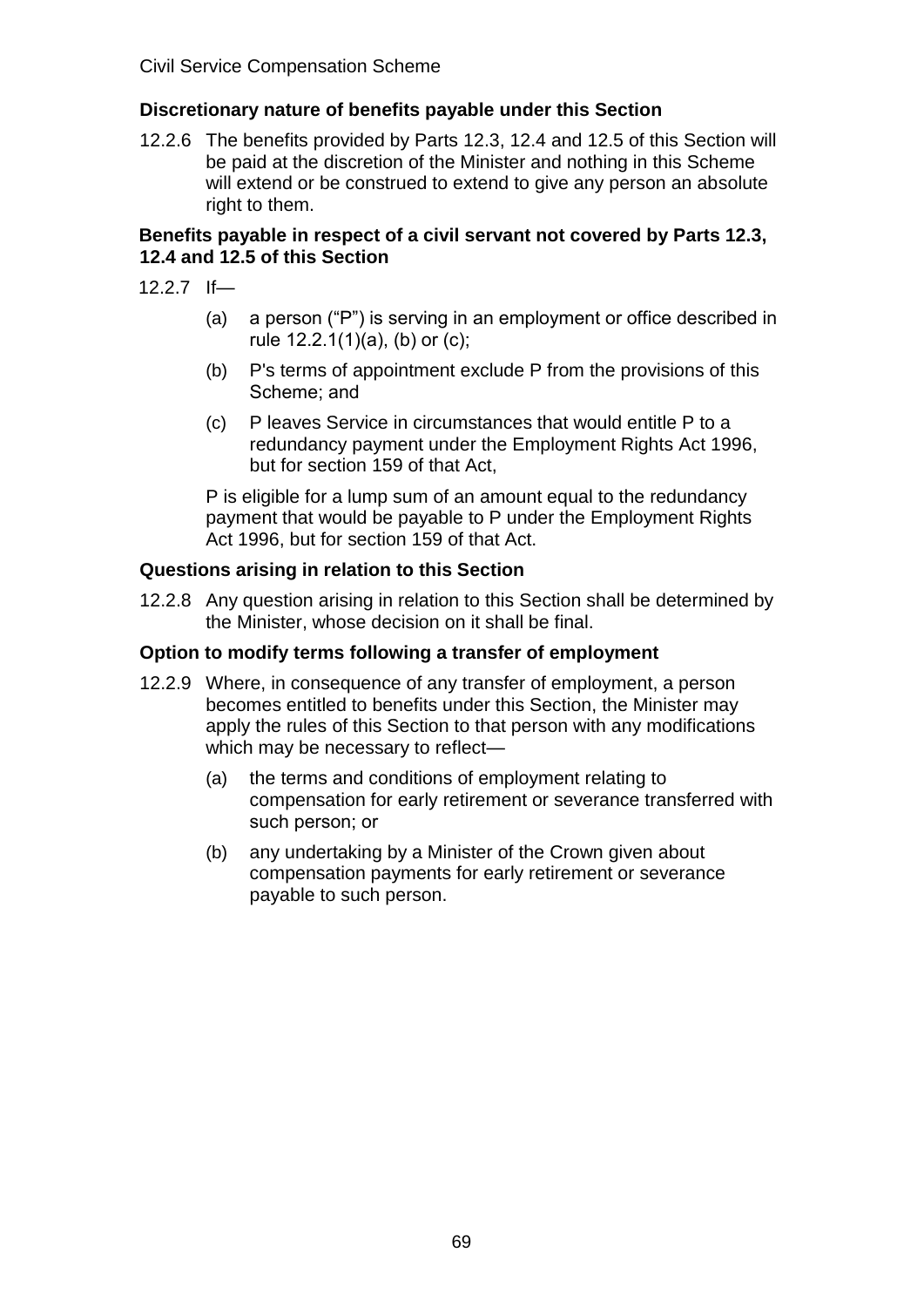# **PART 12.3 VOLUNTARY EXIT TERMS**

- 12.3.1 This Part applies to a person ("P") if P—
	- (a) has at least 2 years Service; and
	- (b) leaves Service in circumstances where Voluntary Exit terms apply.

This is subject to rule 12.3.2.

- 12.3.2 P's Employer may at his discretion waive or reduce the requirement in rule 12.3.1(a).
- 12.3.3 If this Part applies to P, P's Employer may offer P a lump sum of an amount determined by P's Employer that meets the requirements of rule 12.3.5 or rule 12.3.7.
- 12.3.4 If the amount that would be calculated under section 162 of the Employment Rights Act 1996 if—
	- (a) P had a right to a redundancy payment under section 135 of that Act; and
	- (b) section 159 of that Act did not apply,

is greater than the lump sum determined in accordance with rule 12.3.3, the lump sum must be increased to that amount.

- 12.3.5 A lump sum meets the requirements of this rule if it does not exceed the Standard Tariff.
- 12.3.6 The "Standard Tariff" applicable to P is the lesser of—
	- (a) an amount calculated by—
		- (i) determining the length of P's Reckonable Service in years; and
		- (ii) multiplying one-twelfth of P's Pay by the length of P's Reckonable Service; and
	- (b) the Voluntary Departure Maximum.
- 12.3.7 A lump sum meets the requirements of this rule if
	- (a) it exceeds the Standard Tariff but does not exceed the Higher Tariff; and
	- (b) it complies with the Higher Tariff Approval Requirements.
- 12.3.8 The "Higher Tariff" applicable to P is the lesser of—
	- (a) two times the Standard Tariff applicable to P; and
	- (b) the Voluntary Departure Maximum.
- 12.3.9 A lump sum complies with the Higher Tariff Approval Requirements if the amount of the lump sum to be offered to P has been approved by the Minister in writing before it is offered to P.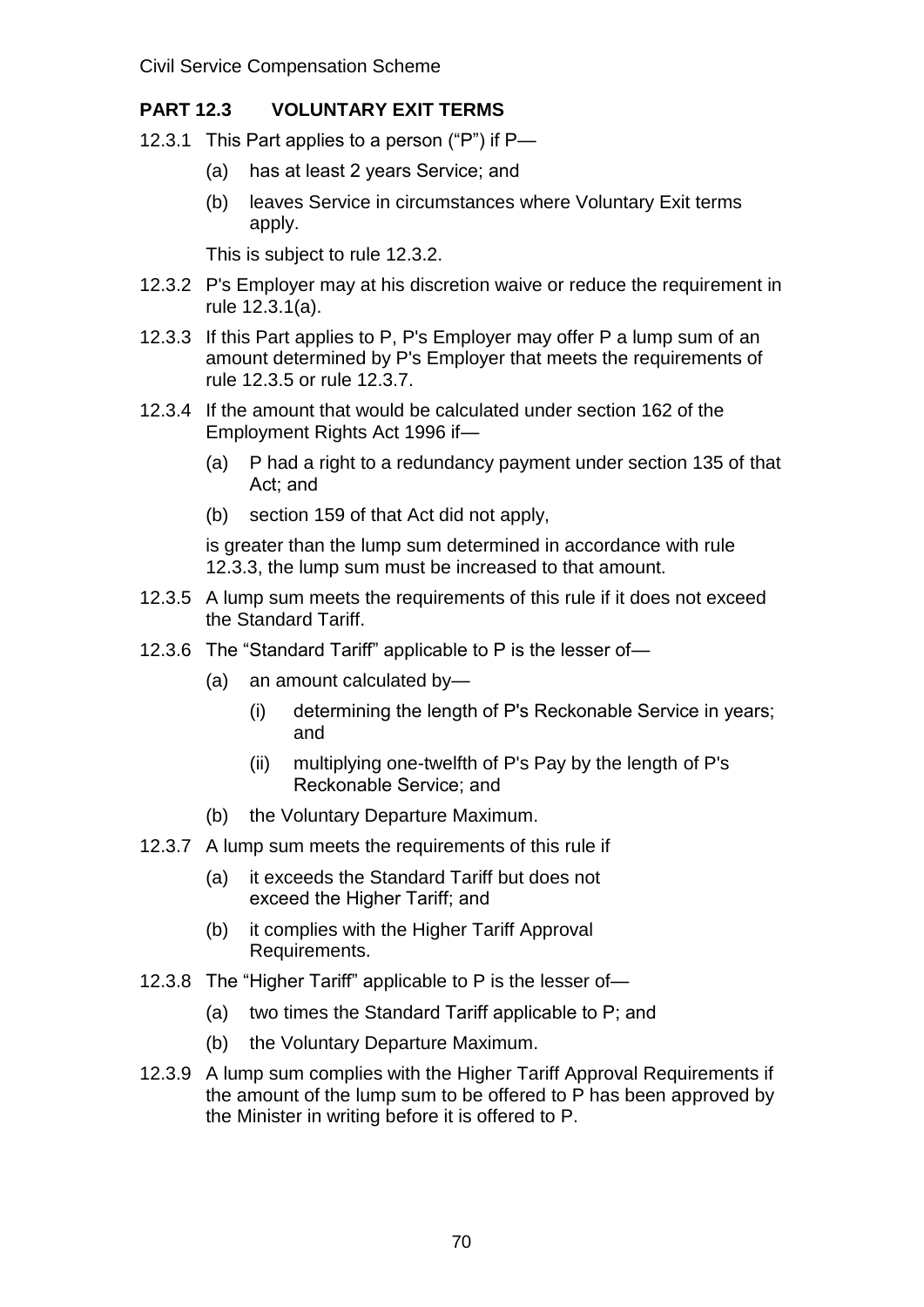- 12.3.10 (1) Rule 12.3.11 applies if—
	- (a) P is an active member of the PCSPS or the 2015 Scheme at the time P exercises the options under sub-paragraphs (c) and (d) and continuously from that time to the time that P leaves Service in the circumstances as a result of which this Part applies to P;
	- (b) at the time that P leaves Service in the circumstances as a result of which this Part applies to P, P has reached P's Normal Minimum Pension Age in the scheme or Section of the scheme under which P is accruing pension benefits immediately before P leaves Service;
	- (c) P opts to take an immediate Earned Pension under the rules of the Relevant Scheme applicable to P when P leaves Service;
	- (d) P opts for the lump sum payable to P under this Part to be paid by P's Employer to the Relevant Scheme applicable to P to buy out P's Pension Reduction in the Relevant Scheme; and
	- (e) the lump sum payable to P under this Part is not sufficient to buy out P's Pension Reduction in the Relevant Scheme applicable to P in full.
	- (2) In paragraph (1)(a), "continuously" means without a gap in service of any period.
- 12.3.10A (1) Subject to a determination by the Minister under rule 12.1.4(3) , rule 12.3.11 only applies to P's relevant pension and lump sum.
	- (2) In paragraph (1), P's relevant pension and lump sum means—
		- (a) where P is accruing pension benefits in the PCSPS at the time P leaves Service in the circumstances as a result of which this Part applies to P, pension and any lump sum payable in respect of P's current period of active membership of the PCSPS;
		- (b) where P is accruing pension benefits in the 2015 Scheme at the time P leaves Service in the circumstances as a result of which this Part applies to P and sub-paragraph (c) does not apply, pension payable in respect of P's current period of active membership of the 2015 Scheme; and
		- (c) where—
			- (i) P is accruing pension benefits in the 2015 Scheme at the time P leaves Service in the circumstances as a result of which this Part applies to P; and
			- (ii) P is a transition member within the meaning of Schedule 2 to the 2014 Regulations with continuity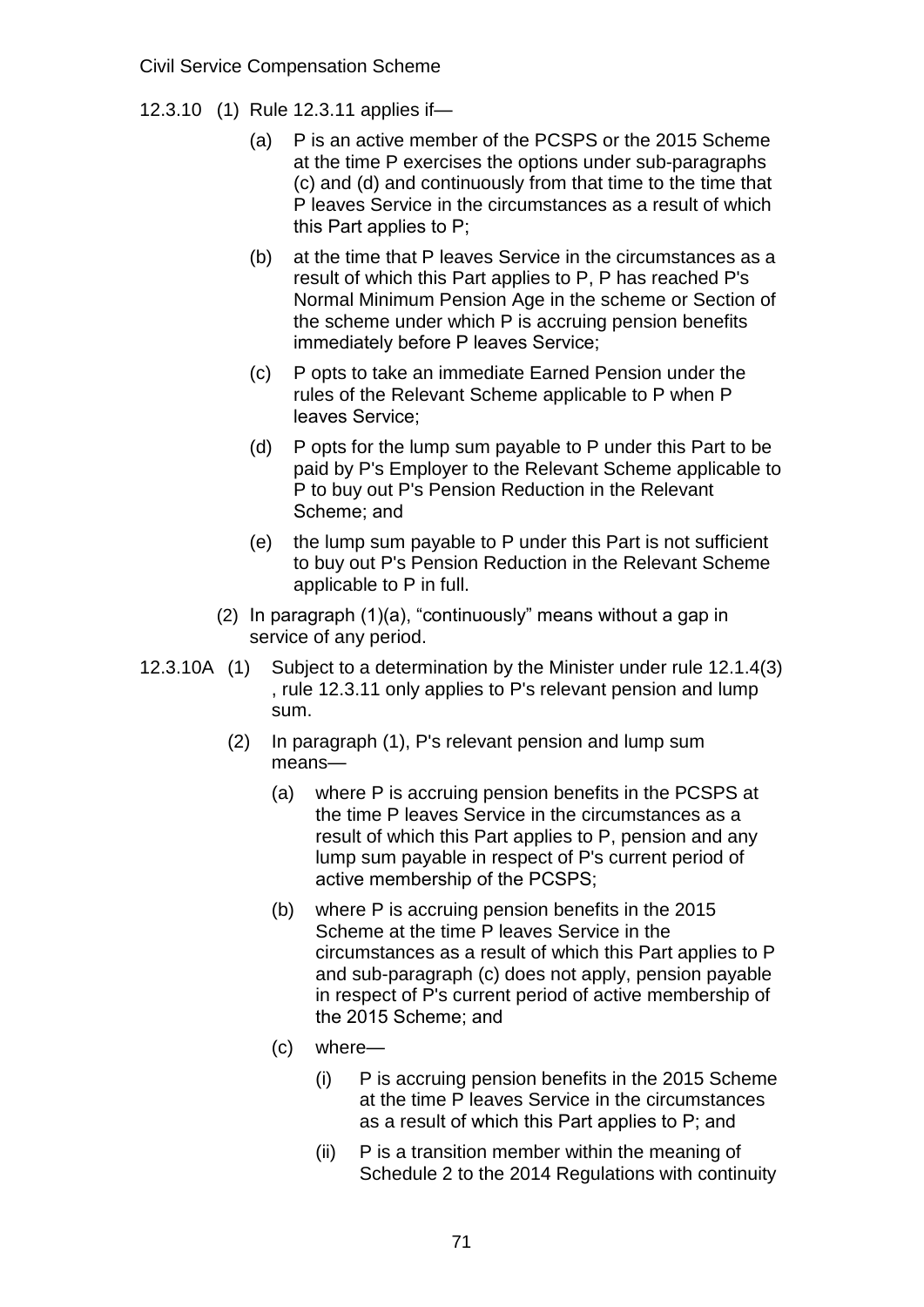of service between P's last period of pensionable service in the PCSPS and P's current period of pensionable service in the 2015 Scheme,

pension payable in respect of P's current period of active membership of the 2015 Scheme and pension and any lump sum payable in respect of P's last period of pensionable service in the PCSPS which is continuous with P's current period of active membership of the 2015 Scheme.

- (3) P's Employer cannot pay contributions under rule 12.3.11 to buy out a reduction to pension and any lump sum payable in respect of any period of active membership of the PCSPS or the 2015 Scheme before those referred to in paragraphs (2)(a) to (c), whether or not aggregation applies.
- (4) For the purposes of paragraph (2)(c), "continuity of service" means without a gap in service of more than 28 days; and service which is "continuous" is construed accordingly.

12.3.11 If this rule applies—

- (a) P's Employer may at his discretion pay such additional contributions to the Relevant Scheme applicable to P as the Minister may require, to account for the difference between the lump sum payable to P under this Part and the amount required to buy out all of P's Pension Reduction in the Relevant Scheme; and
- (b) if P's Employer chooses to exercise his discretion so as to pay additional contributions as referred to in paragraph (a), P is entitled to immediate payment of an unreduced Earned Pension under the Relevant Scheme applicable to P.
- 12.3.11A  $(1)$  Rule 12.3.11B applies where a person  $(P)$ 
	- (a) is an active member of the PCSPS or the 2015 Scheme at the time P exercises the options under sub-paragraphs (e) and (f) and continuously from that time to the time that P leaves Service in the circumstances as a result of which this Part applies to P;
	- (b) is, at the time P leaves Service in the circumstances as a result of which this Part applies to P, a transition member within the meaning of Schedule 2 to the 2014 Regulations with continuity of service between P's last period of pensionable service in the PCSPS and P's current period of pensionable service in the 2015 Scheme;
	- (c) has, at the time that P leaves Service in the circumstances as a result of which this Part applies to P, reached Normal Minimum Pension Age for the purposes of the Section of the PCSPS under which P was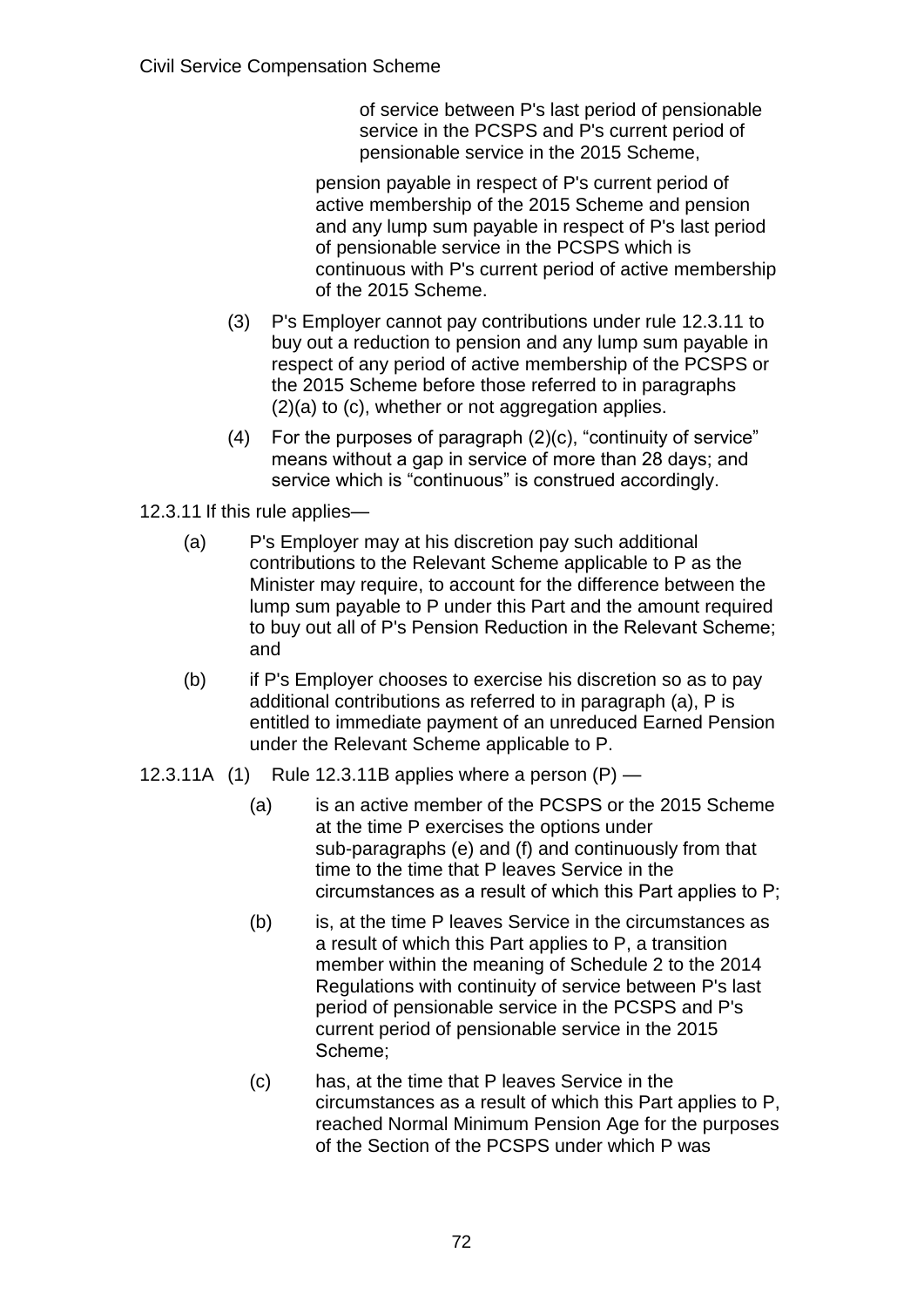accruing benefits before P became an active member of the 2015 Scheme;

- (d) has not reached P's Normal Minimum Pension Age in the 2015 Scheme ;
- (e) opts to take an immediate Earned Pension under the rules of the Section of the PCSPS under which P was accruing benefits before P became an active member of the 2015 Scheme; and
- (f) opts for the lump sum payable to P under this Part to be paid by P's Employer to the PCSPS to buy out P's Pension Reduction under the PCSPS .
- $(2)$  In paragraph  $(1)(a)$ , "continuously" means without a gap in service of any period.
- $(3)$  In paragraph  $(1)(b)$ , "continuity of service" means without a gap in service of more than 28 days.
- 12.3.11B (1) Subject to a determination by the Minister under rule 12.1.4(3) , rule 12.3.11C only applies to pension and any lump sum payable in respect of P's last period of pensionable service in the PCSPS which is continuous with P's current period of active membership of the 2015 Scheme.
	- (2) P's Employer cannot pay contributions under rule 12.3.11C to buy out a reduction to pension and any lump sum payable in respect of any period of active membership of the PCSPS before that referred to in paragraph (1), whether or not aggregation applies.
	- (3) In paragraph (1), "continuous" means without a gap in service of more than 28 days.
- 12.3.11C If this rule applies, and the lump sum payable to P under this Part is not sufficient to buy out P's Pension Reduction under the PCSPS in full—
	- (a) P's Employer may at the Employer's discretion pay such additional contributions to the PCSPS as the Minister may require, to account for the difference between the lump sum payable to P under this Part and the amount required to buy out all of P's Pension Reduction under the PCSPS; and
	- (b) if P's Employer chooses to exercise discretion so as to pay additional contributions as referred to in paragraph (a), P is entitled to immediate payment of an unreduced Earned Pension under the PCSPS.
- 12.3.12 In rules 12.3.10 to 12.3.11C—

"Earned Pension" means—

(a) in the case of a member of the 1972 Section, a pension and lump sum calculated in the same way as the preserved pension and lump sum to which P would be entitled under rule 3.11 of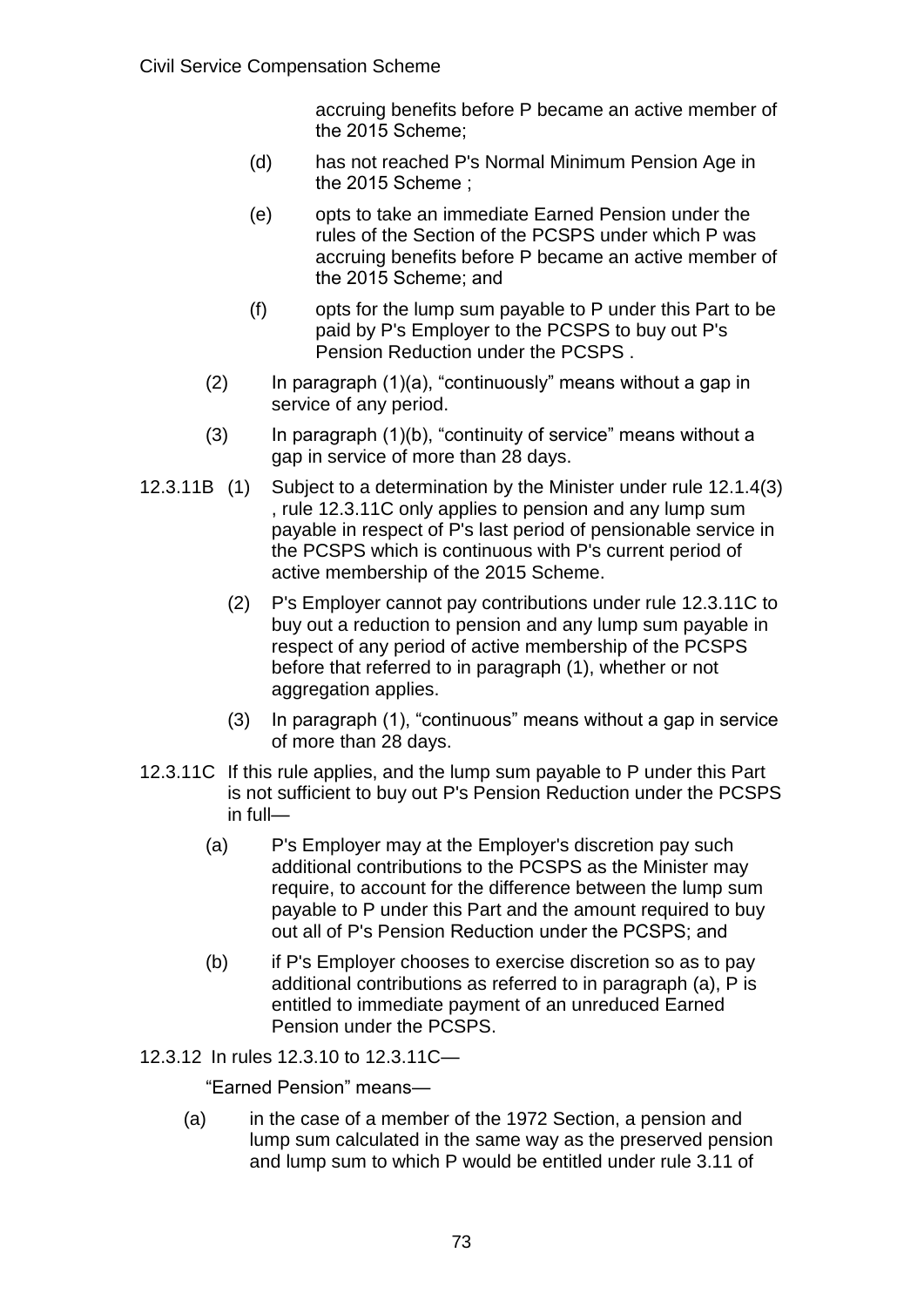the 1972 Section on ceasing to be a civil servant, except that those benefits must be calculated by reference to P's current reckonable service (as defined in rule 3.52(2) of the 1972 Section), rather than P's reckonable service ;

- (b) in the case of a member of the 2002 Section—
	- (i) a pension calculated in accordance with rule D.1(4) of the 2002 Section, except that the pension must be calculated by reference to P's current reckonable service (as defined in rule D.7(2) of the 2002 Section) rather than P's reckonable service; and
	- (ii) if Part L of the 2002 Section (Reserved joiners) applies, a lump sum calculated in accordance with rule L.10(3) of the 2002 Section, but by reference to the amount of P's old reckonable service (as defined in rule L.9(2) of the 2002 Section) which is also current reckonable service (as defined in rule D.7(2) of the 2002 Section);
- (c) in the case of a member of the 2007 Section, a pension calculated in accordance with rule E.2(2) of the 2007 Section subject, where P is entitled to count non-Club transferred pension under rule G.9(2) of the 2007 Section, to rule E.13C of the 2007 Section; and
- (d) in the case of a member of the 2015 Scheme, pension of a description set out in regulation 29(a) to (c) of the 2014 Regulations calculated in accordance with regulation 35 of the 2014 Regulations;

"P's Pension Reduction" means—

- (a) in the case of a member of the 1972 Section, the reduction that would otherwise apply to P's Earned Pension under rule 3.10a(i) of the 1972 Section;
- (b) in the case of a member of the 2002 Section, the reduction that would otherwise apply to P's Earned Pension under rule D.3(4) of the 2002 Section and, in the case of a member of the 2002 Section to whom Part L (Reserved joiners) applies, under rule L.11(2) of the 2002 Section;
- (c) in the case of a member of the 2007 Section, the reduction that would otherwise apply to P's Earned Pension under rule E.2(2)(b) of the 2007 Section ; and
	- (d) in the case of a member of the 2015 Scheme, the reduction that would otherwise apply to P's Earned Pension under regulation 61(2)(b) of the 2014 Regulations; and

"Relevant Scheme" , in relation to P, means—

(a) where P is accruing pension benefits in the PCSPS immediately before the time that P leaves Service in the circumstances which entitle P to compensation under this Scheme, the PCSPS;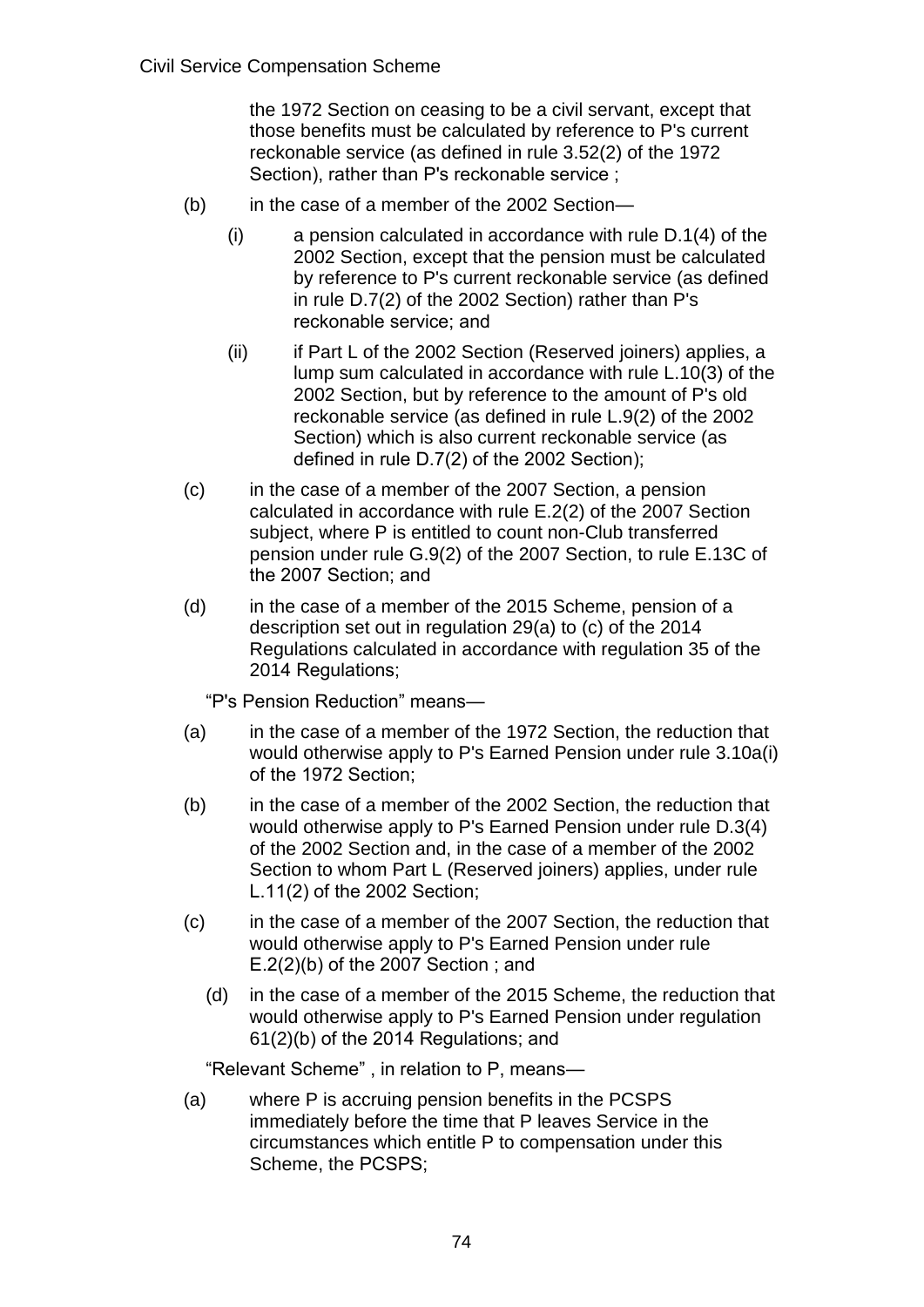- (b) where P is accruing pension benefits in the 2015 Scheme immediately before the time that P leaves Service in the circumstances which entitle P to compensation under this Scheme and sub-paragraph (c) does not apply, the 2015 Scheme; and
- (c) where—
	- (i) P is accruing pension benefits in the 2015 Scheme immediately before the time that P leaves Service in the circumstances which entitle P to compensation under this Scheme; and
	- (ii) P is a transition member within the meaning of Schedule 2 to the 2014 Regulations with continuity of service between P's last period of pensionable service in the PCSPS and P's current period of pensionable service in the 2015 Scheme,

both the PCSPS and the 2015 Scheme.

12.3.13 In rule 12.3.12, in paragraph (c)(ii) of the definition of "Relevant Scheme" , "continuity of service" means without a gap in service of more than 28 days.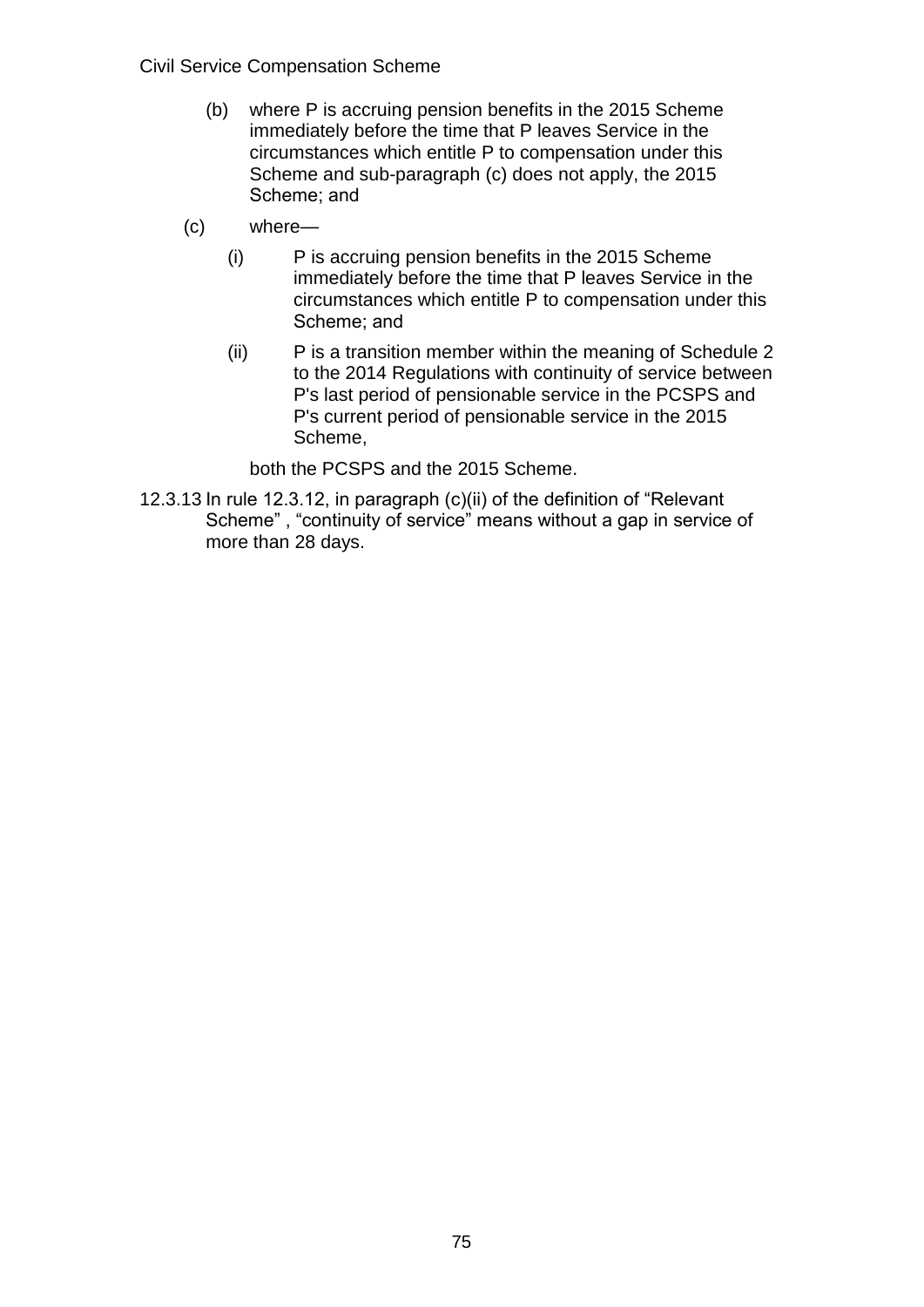# **PART 12.4 VOLUNTARY REDUNDANCY TERMS**

- 12.4.1 This Part applies to a person ("P") if P—
	- (a) has at least 2 years Service; and
	- (b) leaves Service in circumstances where Voluntary Redundancy terms apply.

This is subject to rule 12.4.2.

- 12.4.2 P's Employer may at his discretion waive or reduce the requirement in rule 12.4.1(a).
- 12.4.3 If this Part applies to P, P is eligible for a lump sum, which is the lesser of— (a) an amount calculated in accordance with rule 12.4.5; and (b) the Voluntary Departure Maximum.
- 12.4.4 If the amount that would be calculated under section 162 of the Employment Rights Act 1996 if—

(a) P had a right to a redundancy payment under section 135 of that Act; and

(b) section 159 of that Act did not apply,

is greater than the lump sum calculated in accordance with rule 12.4.3, the lump sum must be increased to that amount.

- 12.4.5 An amount is calculated under this rule by—
	- (a) determining the length of P's Reckonable Service in years; and
	- (b) multiplying one-twelfth of P's Pay by the length of P's Reckonable Service.
- 12.4.6 (1) Rule 12.4.7 applies if—

(a) P is an active member of the PCSPS or the 2015 Scheme at the time P exercises the options under sub-paragraphs (c) and (d) and continuously from that time to the time that P leaves Service in the circumstances as a result of which this Part applies to P;

(b) at the time that P leaves Service in the circumstances as a result of which this Part applies to P, P has reached P's Normal Minimum Pension Age in the scheme or Section of the scheme under which P is accruing pension benefits immediately before P leaves Service;

(c) P opts to take an immediate Earned Pension under the rules of the Relevant Scheme applicable to P when P leaves Service;

(d) P opts for the lump sum payable to P under this Part to be paid by P's Employer to the Relevant Scheme applicable to P to buy out P's Pension Reduction in the Relevant Scheme; and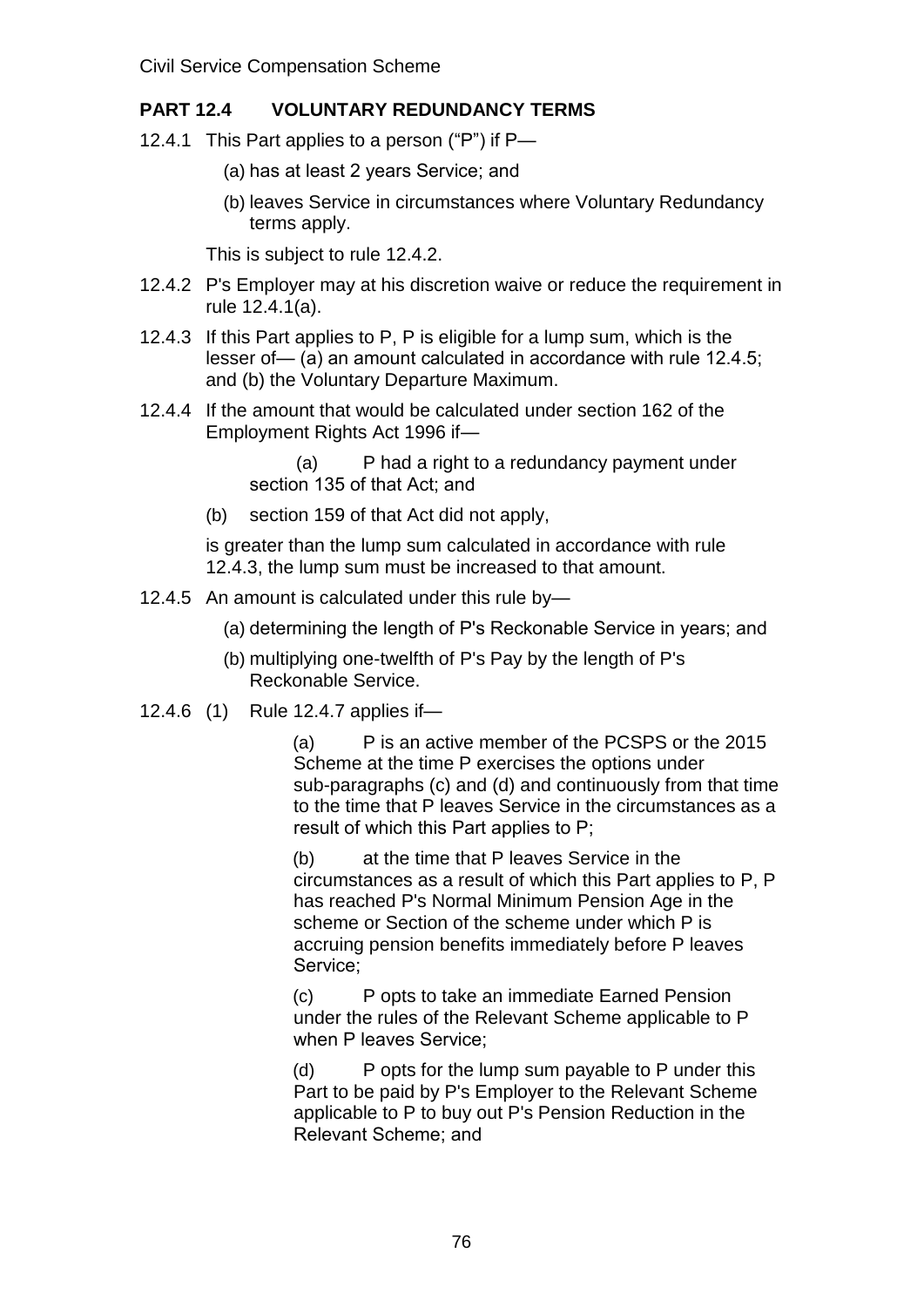(e) the lump sum payable to P under this Part is not sufficient to buy out P's Pension Reduction in the Relevant Scheme applicable to P in full.

- (2) In paragraph (1)(a), "continuously" means without a gap in service of any period.
- 12.4.6A (1) Subject to a determination by the Minister under rule 12.1.4(3) , rule 12.4.7 only applies to P's relevant pension and lump sum.
	- (2) In paragraph (1), P's relevant pension and lump sum means—
		- (a) where P is accruing pension benefits in the PCSPS at the time P leaves Service in the circumstances as a result of which this Part applies to P, pension and any lump sum payable in respect of P's current period of active membership of the PCSPS;
		- (b) where P is accruing pension benefits in the 2015 Scheme at the time P leaves Service in the circumstances as a result of which this Part applies to P and sub-paragraph (c) does not apply, pension payable in respect of P's current period of active membership of the 2015 Scheme; and
		- (c) where—

(i) P is accruing pension benefits in the 2015 Scheme at the time P leaves Service in the circumstances as a result of which this Part applies to P; and

(ii) P is a transition member within the meaning of Schedule 2 to the 2014 Regulations with continuity of service between P's last period of pensionable service in the PCSPS and P's current period of pensionable service in the 2015 Scheme,

pension payable in respect of P's current period of active membership of the 2015 Scheme and pension and any lump sum payable in respect of P's last period of pensionable service in the PCSPS which is continuous with P's current period of active membership of the 2015 Scheme.

- (3) P's Employer cannot pay contributions under rule 12.4.7 to buy out a reduction to pension and any lump sum payable in respect of any period of active membership of the PCSPS or the 2015 Scheme before those referred to in paragraphs (2)(a) to (c), whether or not aggregation applies.
- (4) For the purposes of paragraph (2)(c), "continuity of service" means without a gap in service of more than 28 days; and service which is "continuous" is construed accordingly.

12.4.7 If this rule applies—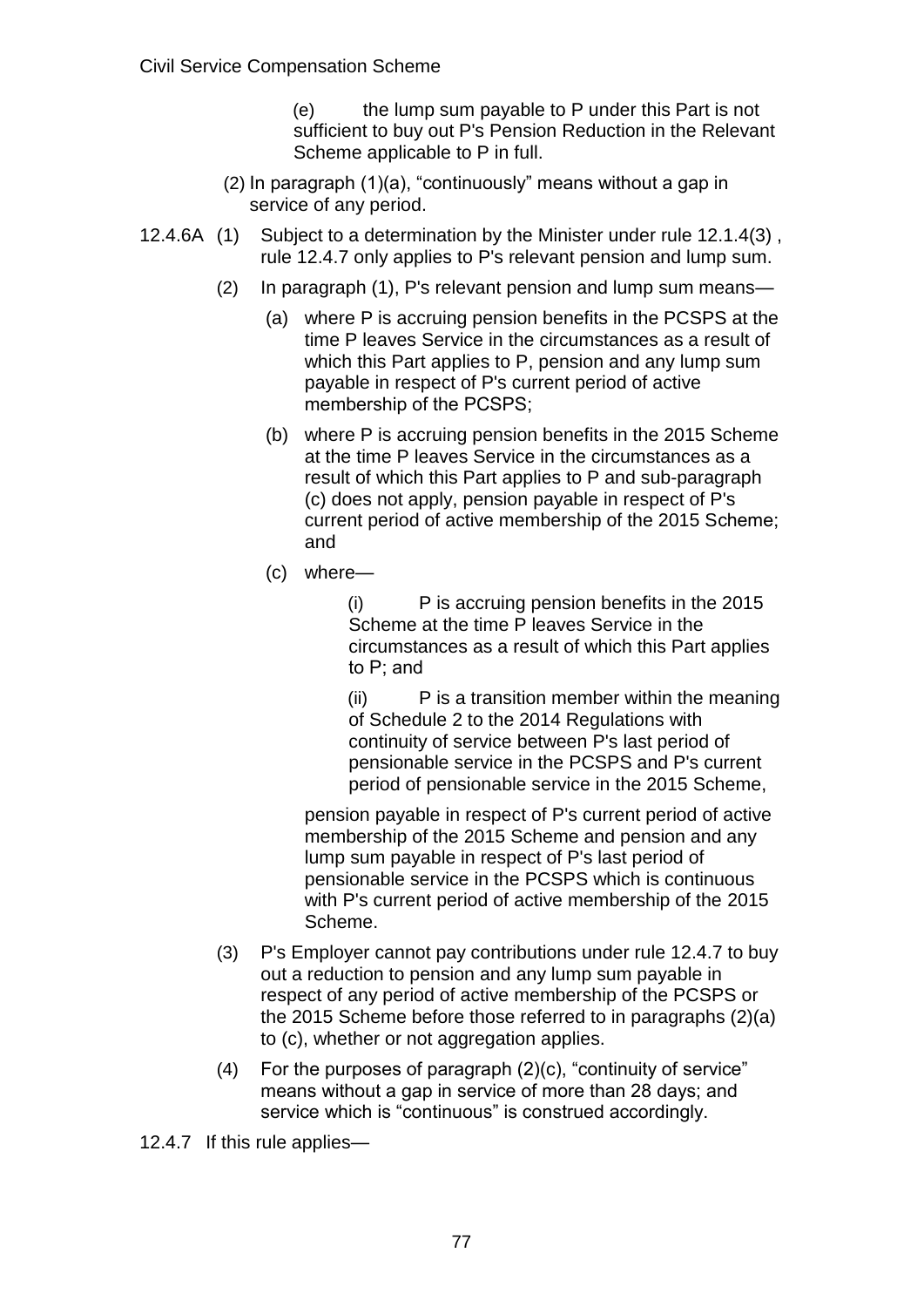(a) P's Employer must pay such additional contributions to the Relevant Scheme applicable to P as the Minister may require, to account for the difference between the lump sum payable to P under this Part and the amount required to buy out all of P's Pension Reduction in the Relevant Scheme; and

(b) P is entitled to immediate payment of an unreduced Earned Pension under the Relevant Scheme applicable to P.

- 12.4.7A (1) Rule 12.4.7C applies if P
	- (a) is an active member of the PCSPS or the 2015 Scheme at the time P exercises the options under sub-paragraphs (e) and (f) and continuously from that time to the time that P leaves Service in the circumstances as a result of which this Part applies to P;
	- (b) is, at the time P leaves Service in the circumstances as a result of which this Part applies to P, a transition member within the meaning of Schedule 2 to the 2014 Regulations with continuity of service between P's last period of pensionable service in the PCSPS and P's current period of pensionable service in the 2015 Scheme;

(c) has, at the time that P leaves Service in the circumstances as a result of which this Part applies to P, reached Normal Minimum Pension Age for the purposes of the Section of the PCSPS under which P was accruing benefits before P became an active member of the 2015 Scheme;

- (d) has not reached Normal Minimum Pension Age in the 2015 Scheme ;
- (e) opts to take an immediate Earned Pension under the rules of the Section of the PCSPS under which P was accruing benefits before P became an active member of the 2015 Scheme; and
- (f) opts for the lump sum payable to P under this Part to be paid by P's Employer to the PCSPS to buy out P's Pension Reduction under the PCSPS .
- (2) In paragraph (1)(a), "continuously" means without a gap in service of any period.
- (3) In paragraph (1)(b), "continuity of service" means without a gap in service of more than 28 days.
- 12.4.7B (1) Subject to a determination by the Minister under rule 12.1.4(3) , rule 12.4.7C only applies to pension and any lump sum payable in respect of P's last period of pensionable service in the PCSPS which is continuous with P's current period of active membership of the 2015 Scheme.
	- (2) P's Employer cannot pay contributions under rule 12.4.7C to buy out a reduction to pension and any lump sum payable in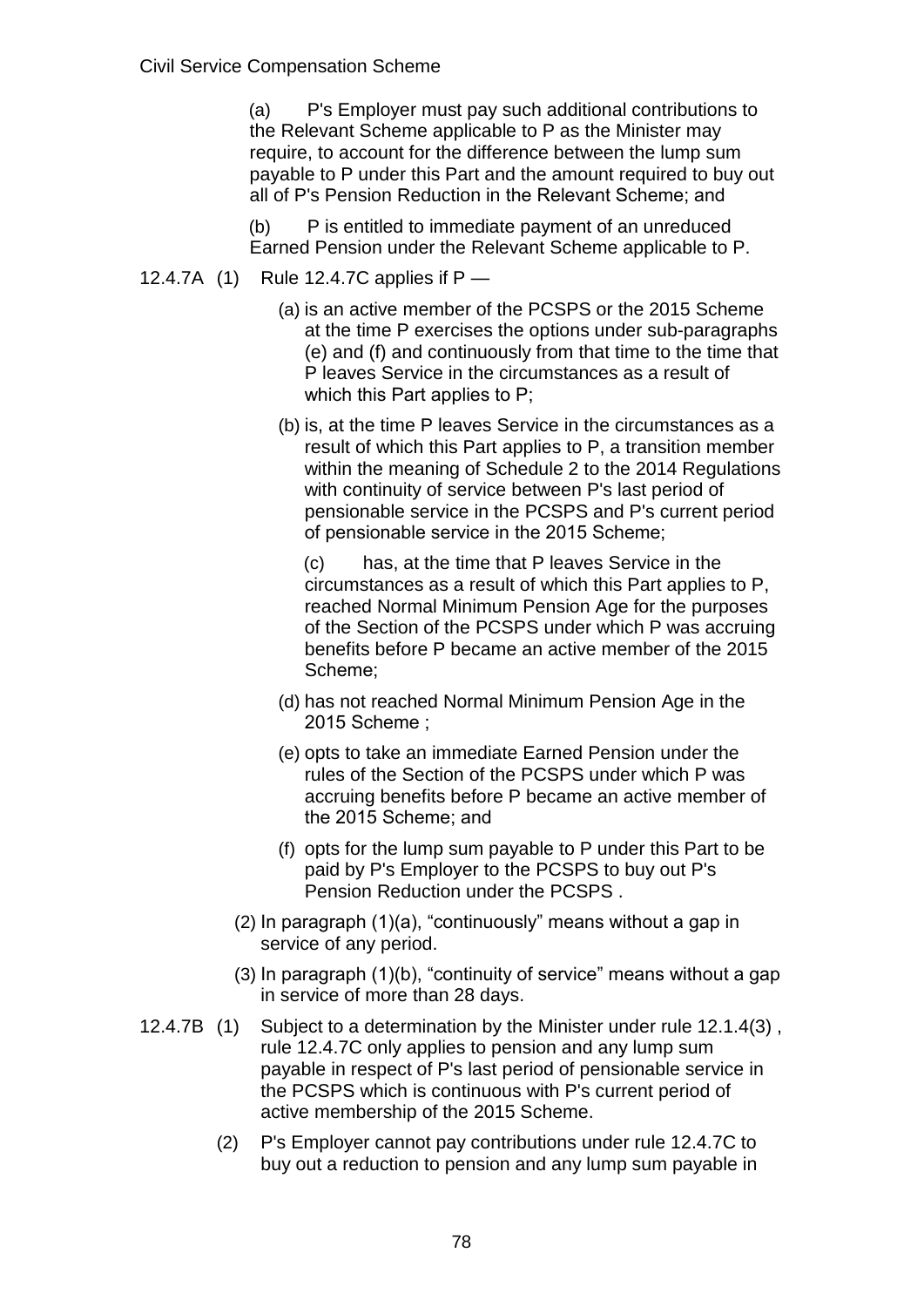respect of any period of active membership of the PCSPS before that referred to in paragraph (1), whether or not aggregation applies.

- (3) For the purposes of paragraph (1), "continuous" means without a gap in service of more than 28 days.
- 12.4.7C If this rule applies, and the lump sum payable to P under this Part is not sufficient to buy out P's Pension Reduction under the PCSPS in full—
	- (a) P's Employer must pay such additional contributions to the PCSPS as the Minister may require, to account for the difference between the lump sum payable to P under this Part and the amount required to buy out all of P's Pension Reduction under the PCSPS ; and
	- (b) P is entitled to immediate payment of an unreduced Earned Pension under the PCSPS.
- 12.4.8 In rules 12.4.6 to 12.4.7C—

"Earned Pension" means—

- (a) in the case of a member of the 1972 Section, a pension and lump sum calculated in the same way as the preserved pension and lump sum to which P would be entitled under rule 3.11 of the 1972 Section on ceasing to be a civil servant, except that those benefits must be calculated by reference to P's current reckonable service (as defined in rule 3.52(2) of the 1972 Section), rather than P's reckonable service ;
- (b) in the case of a member of the 2002 Section—

(i) a pension calculated in accordance with rule D.1(4) of the 2002 Section, except that the pension must be calculated by reference to P's current reckonable service (as defined in rule D.7(2) of the 2002 Section) rather than P's reckonable service; and

(ii) if Part L of the 2002 Section (Reserved joiners) applies, a lump sum calculated in accordance with rule L.10(3) of the 2002 Section, but by reference to the amount of P's old reckonable service (as defined in rule L.9(2) of the 2002 Section) which is also current reckonable service (as defined in rule D.7(2) of the 2002 Section);

(c) in the case of a member of the 2007 Section, a pension calculated in accordance with rule E.2(2) of the 2007 Section subject, where P is entitled to count non-Club transferred pension under rule G.9(2) of the 2007 Section, to rule E.13C of the 2007 Section; and

(d) in the case of a member of the 2015 Scheme, pension of a description set out in regulation 29(a) to (c) of the 2014 Regulations calculated in accordance with regulation 35 of the 2014 Regulations;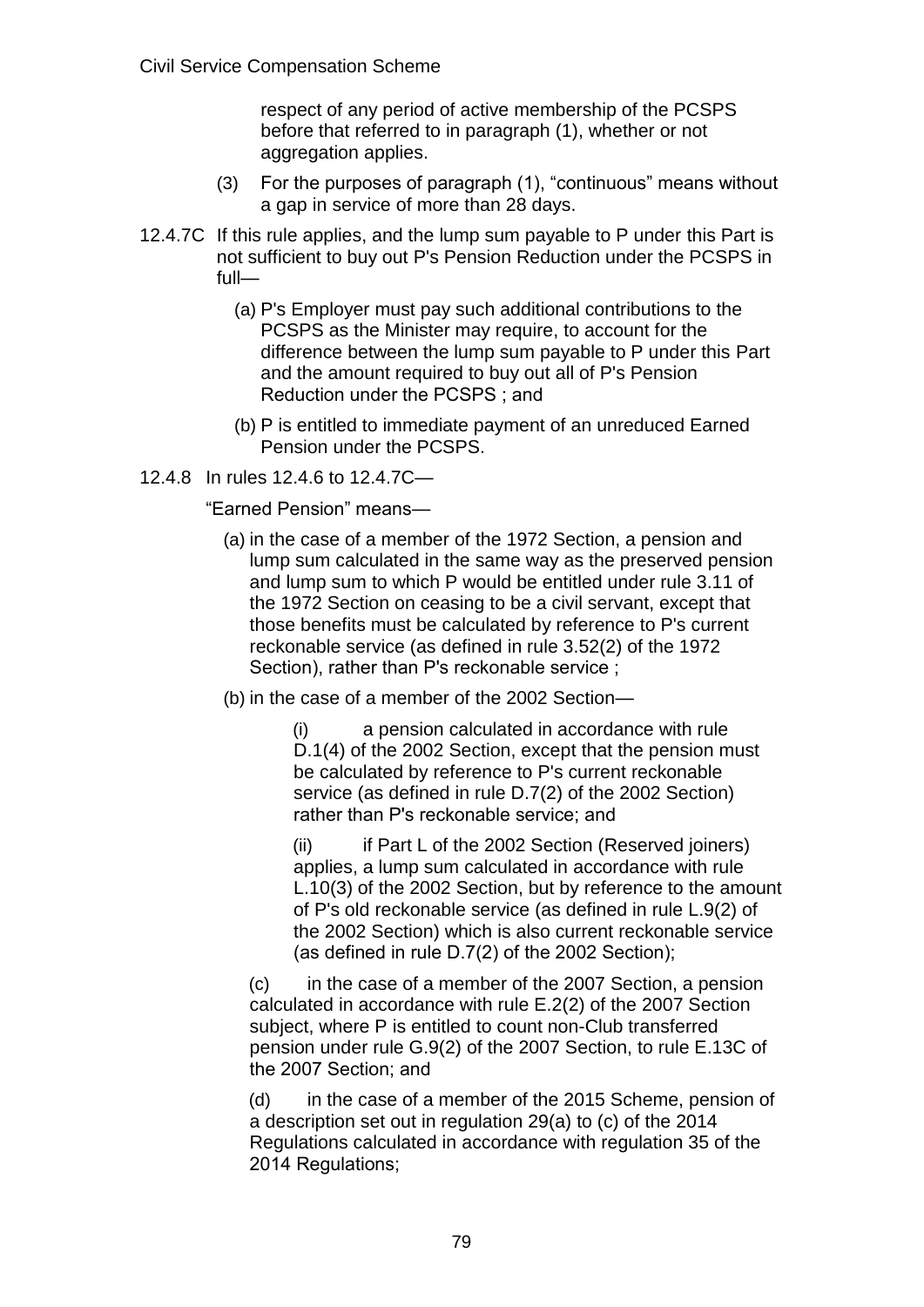"P's Pension Reduction" means—

(a) in the case of a member of the 1972 Section, the reduction that would otherwise apply to P's Earned Pension under rule 3.10a(i) of the 1972 Section;

(b) in the case of a member of the 2002 Section, the reduction that would otherwise apply to P's Earned Pension under rule D.3(4) of the 2002 Section and, in the case of a member of the 2002 Section to whom Part L (Reserved joiners) applies, under rule L.11(2) of the 2002 Section;

(c) in the case of a member of the 2007 Section, the reduction that would otherwise apply to P's Earned Pension under rule E.2(2)(b) of the 2007 Section ; and

(d) in the case of a member of the 2015 Scheme, the reduction that would otherwise apply to P's Earned Pension under regulation 61(2)(b) of the 2014 Regulations; and

"Relevant Scheme", in relation to P, means—

(a) where P is accruing pension benefits in the PCSPS immediately before the time that P leaves Service in the circumstances which entitle P to compensation under this Scheme, the PCSPS;

- (b) where P is accruing pension benefits in the 2015 Scheme immediately before the time that P leaves Service in the circumstances which entitle P to compensation under this Scheme and sub-paragraph (c) does not apply, the 2015 Scheme; and
	- (c) where—

(i) P is accruing pension benefits in the 2015 Scheme immediately before the time that P leaves Service in the circumstances which entitle P to compensation under this Scheme; and

(ii) P is a transition member within the meaning of Schedule 2 to the 2014 Regulations with continuity of service between P's last period of pensionable service in the PCSPS and P's current period of pensionable service in the 2015 Scheme,

both the PCSPS and the 2015 Scheme.

12.4.9 In rule 12.4.8, in paragraph (c)(ii) of the definition of "Relevant Scheme" , "continuity of service" means without a gap in service of more than 28 days.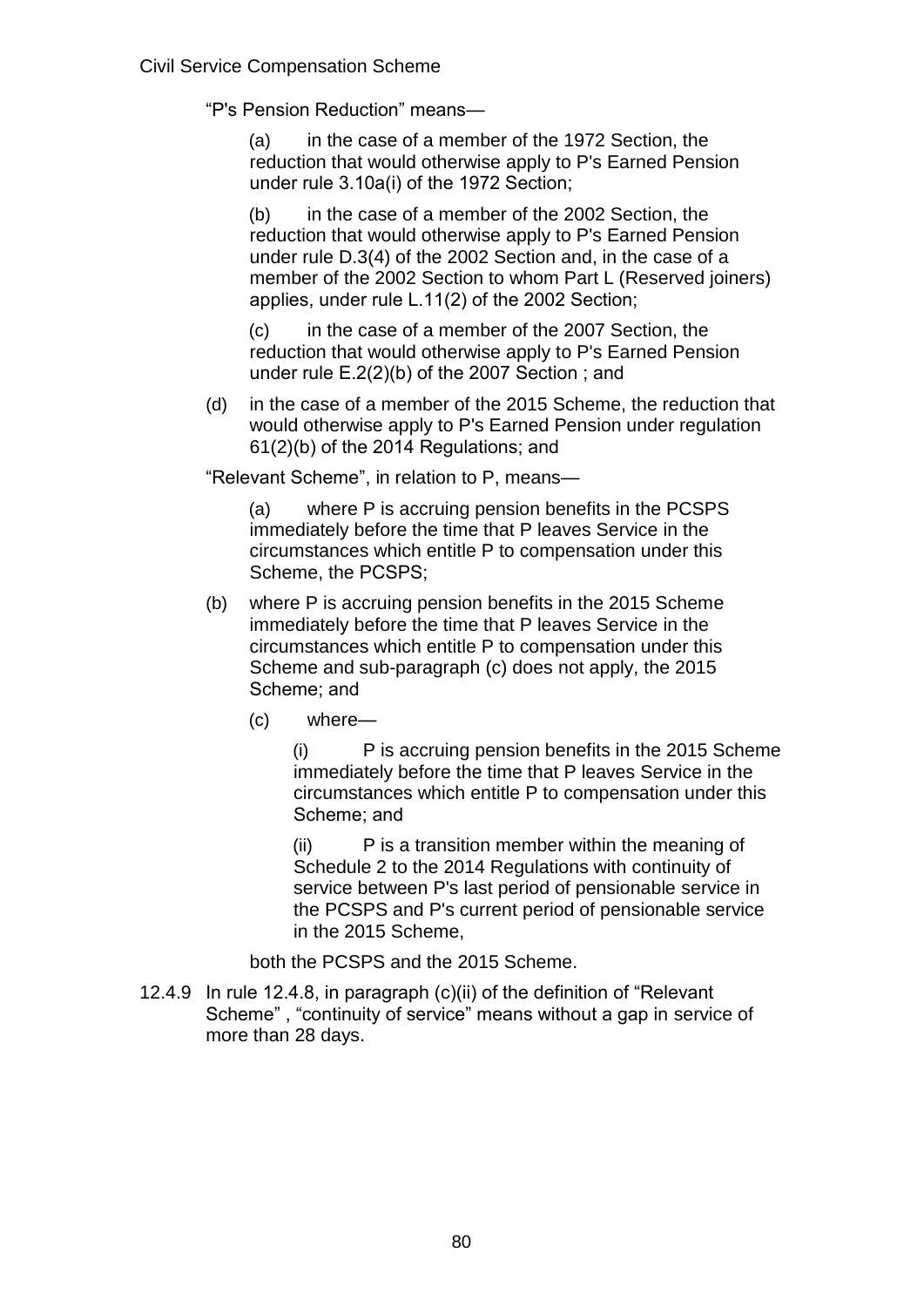# **PART 12.5 COMPULSORY REDUNDANCY TERMS**

- 12.5.1 This Part applies to a person ("P") if P—
	- (a) has at least 2 years Service; and
	- (b) leaves Service in circumstances where Compulsory Redundancy terms apply.
- 12.5.2 If this Part applies to P, P is eligible for a lump sum, which is the lesser of—
	- (a) an amount calculated in accordance with rule 12.5.4; and
	- (b) the Compulsory Departure Maximum .
- 12.5.3 If the amount that would be calculated under section 162 of the Employment Rights Act 1996 if—
	- (a) P had a right to a redundancy payment under section 135 of that Act; and
	- (b) section 159 of that Act did not apply, is greater than the lump sum calculated in accordance with rule 12.5.2, the lump sum must be increased to that amount.
- 12.5.4 An amount is calculated under this rule by—
	- (a) determining the length of P's Reckonable Service in years; and
	- (b) multiplying one-twelfth of P's Pay by the length of P's Reckonable Service.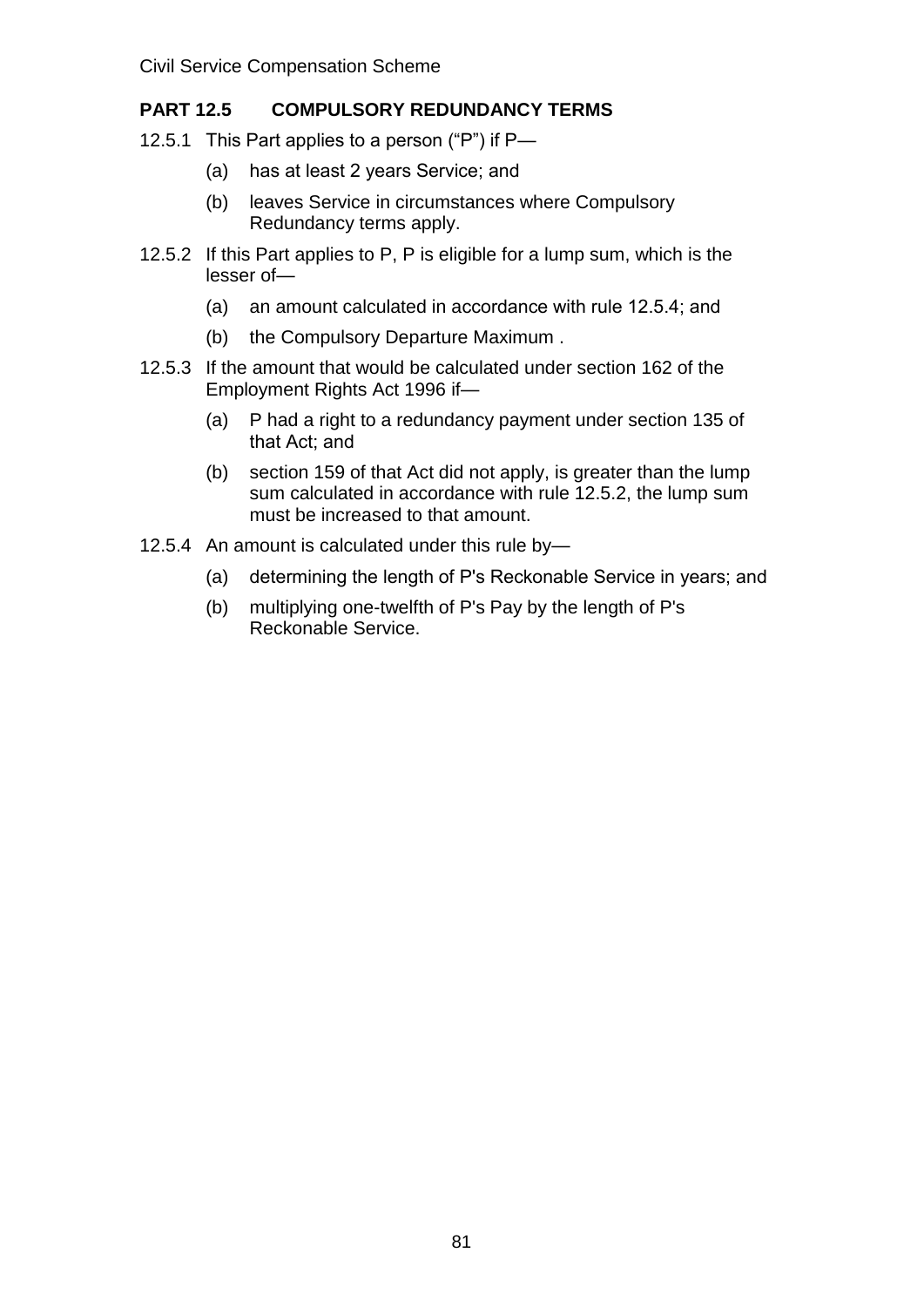### **12.6 RE-EMPLOYMENT AFTER RECEIVING BENEFITS UNDER THIS SCHEME**

- 12.6.1 This Part applies to a person ("P") if—
	- (a) a Compensation Lump Sum has been paid to P, or P has opted for the lump sum to be paid by P's employer to the PCSPS or the 2015 Scheme as applicable;
	- (b) after payment of the Compensation Lump Sum, P commences work in an employment or office to which this Section applies;
	- (c) the date on which P commences work as described in paragraph (b) is—
		- (i) before the last day of P's Notional Severance Payment Period; and
		- (ii) less than 6 months after the date on which P left Service; and
	- (d) the length of time for which P is in service in the work described in paragraph (b) is—
		- (i) at least 15 days in any 91 day period; or
		- (ii) for periods totalling in aggregate at least 15 days in any 91 day period.
- 12.6.2 A "Compensation Lump Sum" is a lump sum paid under rule 2.3, 2.6a(iii), 2.8, 2.10, 2A.4(a), 2A.5a, 2A.7, 3.3, 3A.7, 11.1, 11.3, 11.5, Section 7 and Parts 12.3, 12.4 or 12.5 of this Section.
- 12.6.3 (1) P's "Notional Severance Payment Period" is—
	- (a) where the Compensation Lump Sum is a lump sum paid under rule 2.3, 2.6a(iii), 2.8, 2.10, 3.3, 11.1 or 11.3, or under Section 7, the notional period in terms of months or weeks of pensionable earnings (as defined in rule 1.13 ) represented by the compensation payment received, expressed as a decimal number of years;
	- (b) where the Compensation Lump Sum is a lump sum paid under rule 2A.4(a), 2A.5a, 2A.7, 3A.7 or 11.5, the notional period in terms of months or weeks of final pensionable earnings (as defined in rule 2A.2(d)) represented by the compensation payment received, expressed as a decimal number of years; and
	- (c) where the Compensation Lump Sum is a lump sum paid under Part 12.3, 12.4 or 12.5 of this Section, the length of time, expressed as a decimal number of years, found by applying the following formula—

A/B

where—

A is the amount of the Compensation Lump Sum; and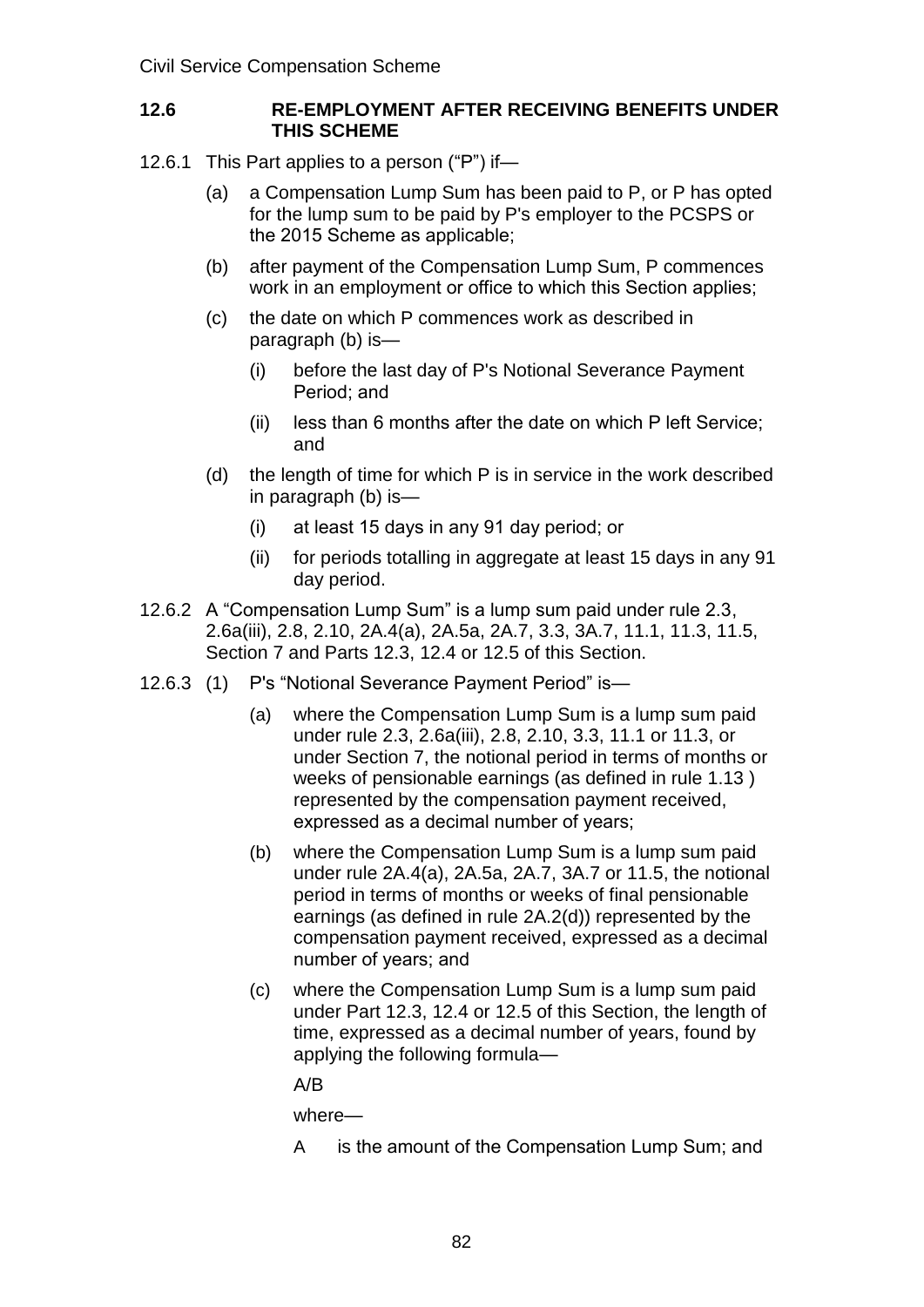B is P's Pay by reference to which the Compensation Lump Sum was calculated.

This is subject to paragraph (2).

(2) If P was in part-time service on P's last day of reckonable service, the Notional Severance Payment Period calculated in accordance with paragraph (1)(a), (b) or (c) is divided by (C/N)

where—

- C is the number of hours P was contracted to work each year; and
- N is the number of full-time hours per year for a person in P's grade.
- 12.6.4 If this Part applies, P must repay an amount of the Compensation Lump Sum calculated in accordance with the formula set out in rule 12.6.5 reduced, as necessary, in relation to 12.6.5(b), in accordance with rules 12.6.6, 12.6.7 and 12.6.8.
- 12.6.5 The amount that P must repay is
	- (a) where P commences work in an employment or office to which this Section applies less than 29 days after the date on which P left Service on terms which qualified P to receive the Compensation Lump Sum, the full amount of that Compensation Lump Sum;
	- (b) where P commences work in an employment or office to which this Section applies 29 or more days after the date on which P left Service on terms which qualified P to receive the Compensation Lump Sum,

 $C/D \times E$ 

where—

- C is P's Notional Severance Payment Period less the time (in years and days, expressed as a decimal number of years) between the date of P's leaving Service on terms which qualified P to receive the Compensation Lump Sum and the date of P's re-employment;
- D is P's Notional Severance Payment Period; and
- E is the amount of the Compensation Lump Sum.
- 12.6.6 If P agrees, the amount calculated under rule 12.6.5(b) is reduced, in accordance with guidance provided by the Minister, to take into account the income tax paid by P in relation to the Compensation Lump Sum.
- 12.6.7 If P's annual rate of basic pay and allowances granted on a permanent basis at the date of reemployment is less than P's Pay in relation to the service which P left on terms which qualified P to receive the Compensation Lump Sum, the amount calculated under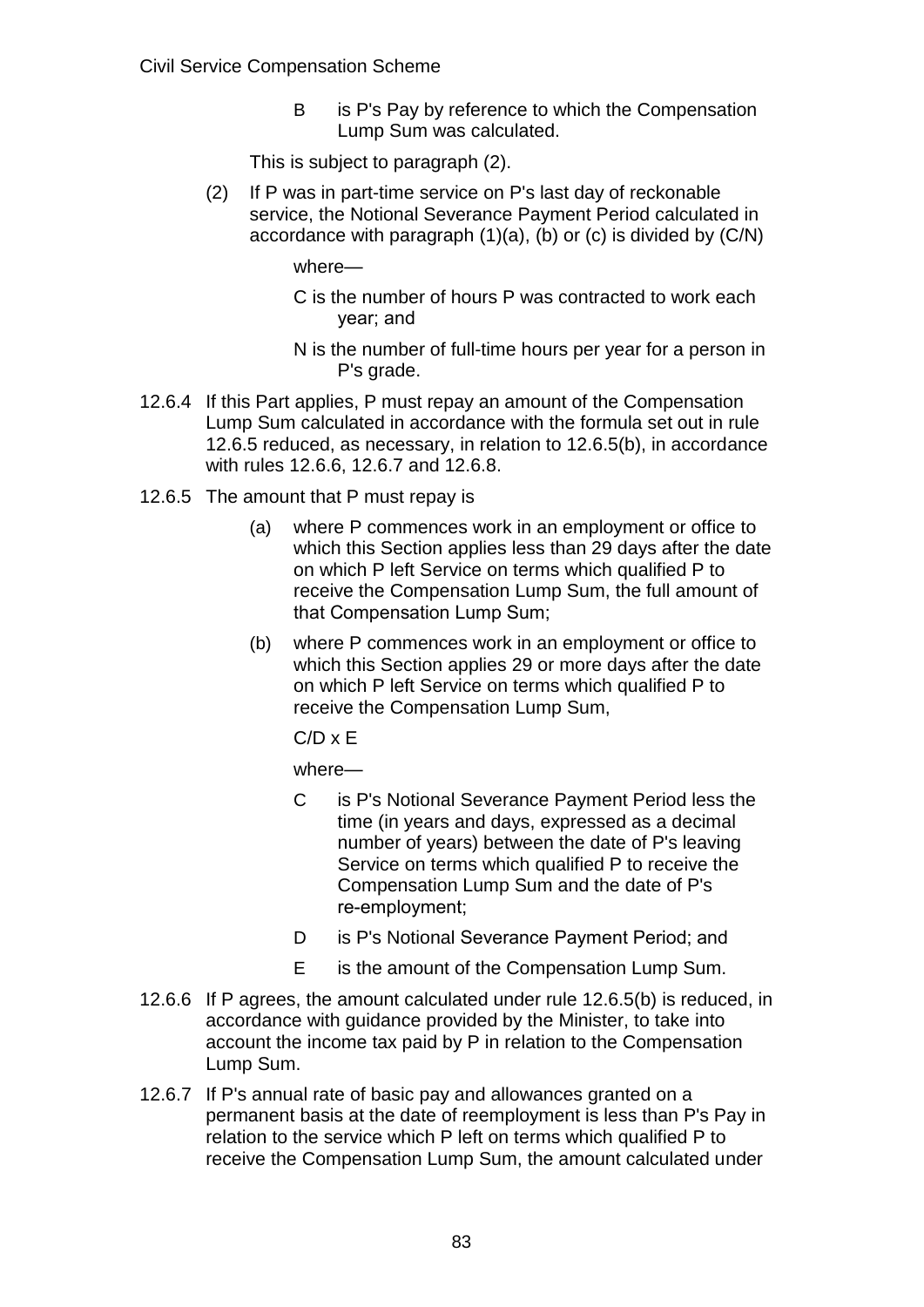rule 12.6.5(b), after applying rule 12.6.6 where relevant, is reduced to an amount calculated in accordance with the following formula—

F/G x H

where—

- F is P's Pay as defined in rule 12.1.2 except that it is as at the date of P's re-employment;
- G is P's Pay in relation to the service which P left on terms which qualified P to receive the Compensation Lump Sum; and
- H is the amount calculated under rule 12.6.5(b), after applying rule 12.6.6 where relevant.
- 12.6.8 If the difference between the Compensation Lump Sum and the amount that P is required to repay after applying rule 12.6.5(b) and, where relevant, rules 12.6.6 and 12.6.7, is less than P's Statutory Redundancy Payment, then the amount that P is required to repay must be reduced, or further reduced, so that the difference is equal to P's Statutory Redundancy Payment.
- 12.6.9 For the purpose of rule 12.6.8, "P's Statutory Redundancy Payment" is the amount that would be calculated under section 162 of the Employment Rights Act 1996 at the date when P left service on terms which qualified P to receive the Compensation Lump Sum if-
	- (a) P had a right to a redundancy payment under section 135 of that Act; and
	- (b) section 159 of that Act did not apply.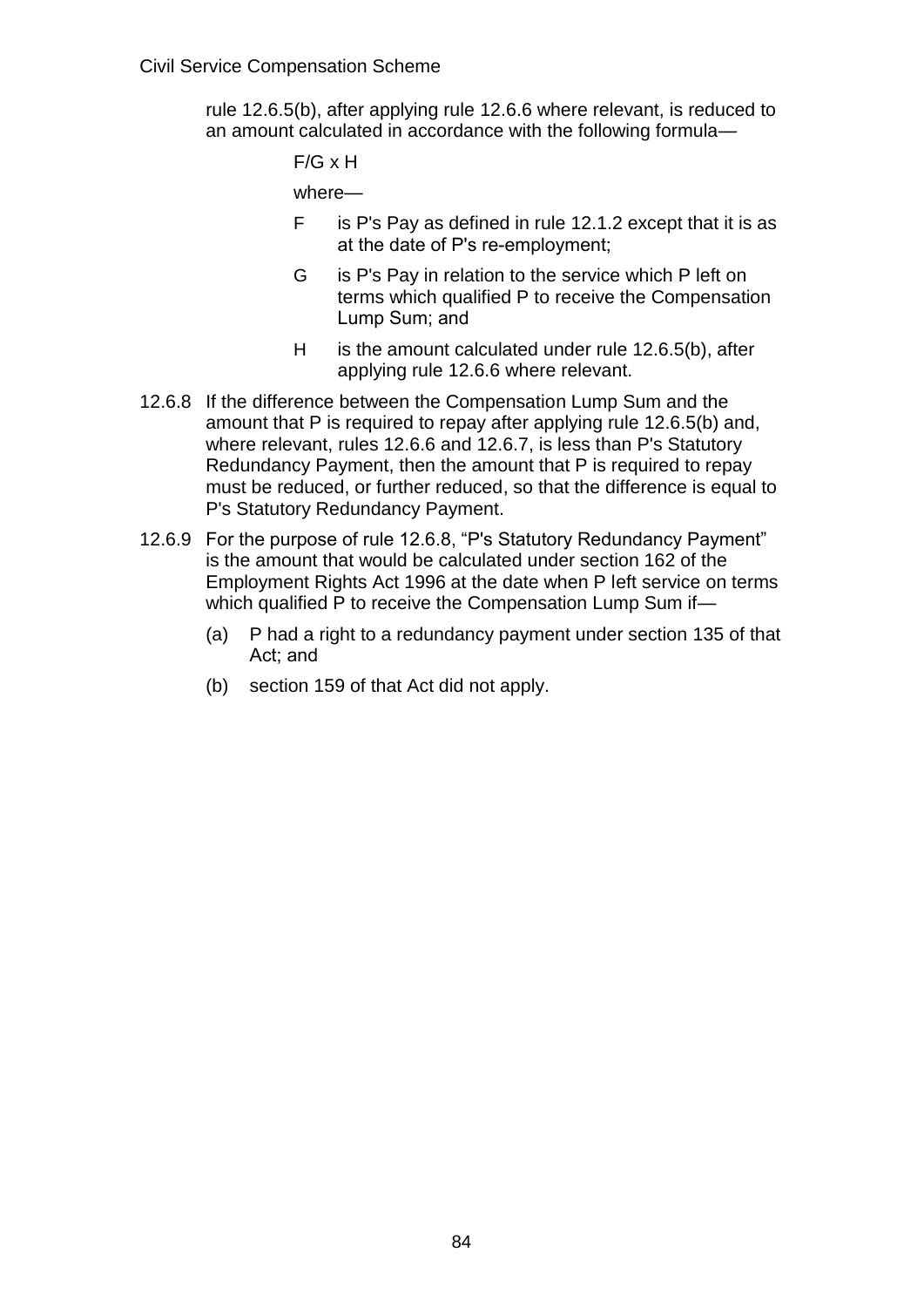# **Appendix 1 Rules applying before 1 April 1987**

This Appendix contains the `former rules' referred to in rule 1.1(f).

- 1. Rule 10.1 Subject to rule 10.24a this section does not apply to civil servants on period appointments (or, in accordance with rule 1.4, to civil servants specified in paragraphs (i) to (vi) of that rule).
- 2. Rule 10.2 In this section:
	- (i) `mobile civil servants' and `non mobile civil servants' mean civil servants in mobile and non mobile grades respectively;
	- (ii) `retirement in the public interest' means retirement before the pension age on grounds of redundancy, on structural grounds, or on grounds of limited efficiency.

# **Mobile civil servants retired in the public interest**

- 3. Rule 10.3 Subject to rule 10.4, a mobile civil servant retired in the public interest will receive the same superannuation benefits under section 3 as if he had resigned voluntarily. That is, he will be eligible for a preserved pension and lump sum under rule 3.11 if he has five or more years' qualifying service; if he has at least two but less than five years' qualifying service he may be paid a short service payment under rule 3.17.
- 4. Rule 10.4

Where the civil servant is aged 40 or over when he is retired in the public interest, for the purposes of calculating both the preserved pension and lump sum under rule 3.11 the following increase may be made in his reckonable service:

- (i) if he is aged 45 or over it may be increased by  $6\frac{2}{3}$ years, subject to the limit that the increased benefits may not exceed the benefits that he would have earned (assuming no increase in the elements that make up pensionable earnings apart from incremental increases due in his current grade) if he had stayed in service in a full time capacity until the pension age;
- (ii) if he is aged 44 it may be increased by 5⅔ years;
- (iii) if he is aged 43 it may be increased by 4 years;
- (iv) if he is aged 42 it may be increased by 2⅔ years;
- (v) if he is aged 41 it may be increased by 1⅓ years;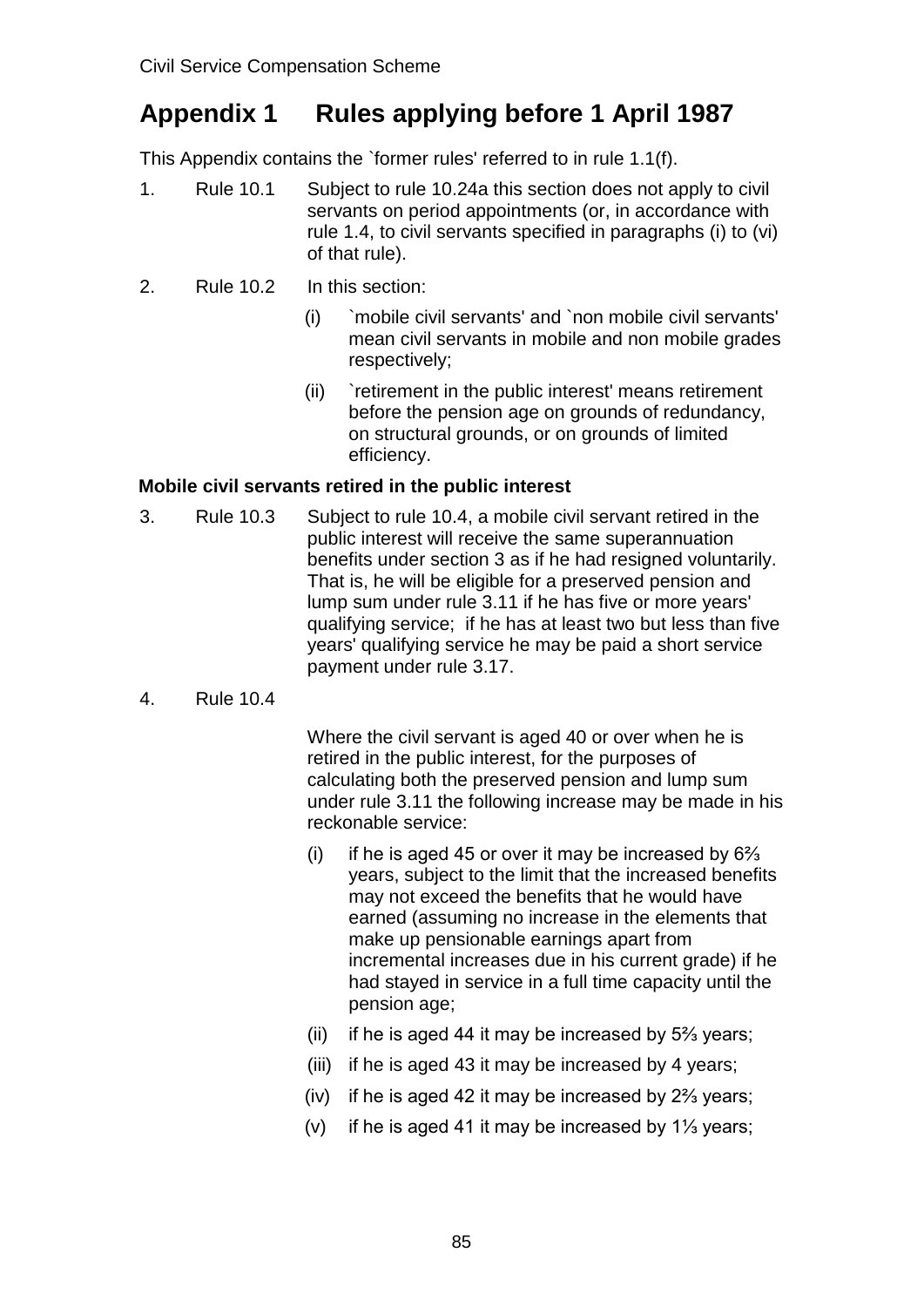except that in all cases reckonable service may not be increased to more than double its length.

For the purpose of calculating (i) above:

- (a) no account shall be taken of any added years, which would have been bought in the relevant period;
- (b) no account shall be taken of any increase in the elements that make up pensionable earnings promulgated but not due to be brought into payment at the date of the civil servant's retirement in the public interest including any increases which would have been due under assimilation arrangements.

Where the civil servant last entered the Civil Service before 6 April 1978 and is aged 40 or over when he is retired in the public interest or where the civil servant last entered the Civil Service on or after 6 April 1978 and is aged 50 or over when he is retired in the public interest the lump sum (increased to the extent specified above) may, notwithstanding rule 3.11, be paid immediately rather than when he reaches the pension age. Where the civil servant last entered the Civil Service on or after 6 April 1978 and is aged 40 or over but under 50 when he is retired in the public interest a proportion of the lump sum may be paid immediately, which proportion shall be calculated by multiplying the lump sum (increased to the extent specified above) by A/B, where

- (a) A is the increase in his reckonable service granted under paragraphs (i) to (v) above;
- (b) B is his total reckonable service including that increase.

The remainder of the lump sum will be preserved for payment when the civil servant attains the age of 55, unless he makes a request not later than 3 months after his 50th birthday that it should be paid to him at that time.

For the purposes of this rule `current grade' includes a grade held on temporary promotion or a grade in which a civil servant was substituting for an absentee if the department in which the civil servant was so employed is of the opinion that if the civil servant had not been prematurely retired it would have expected such temporary promotion or substitution to have continued until he reached pension age or until a date within the last three years of reckonable service before the pension age.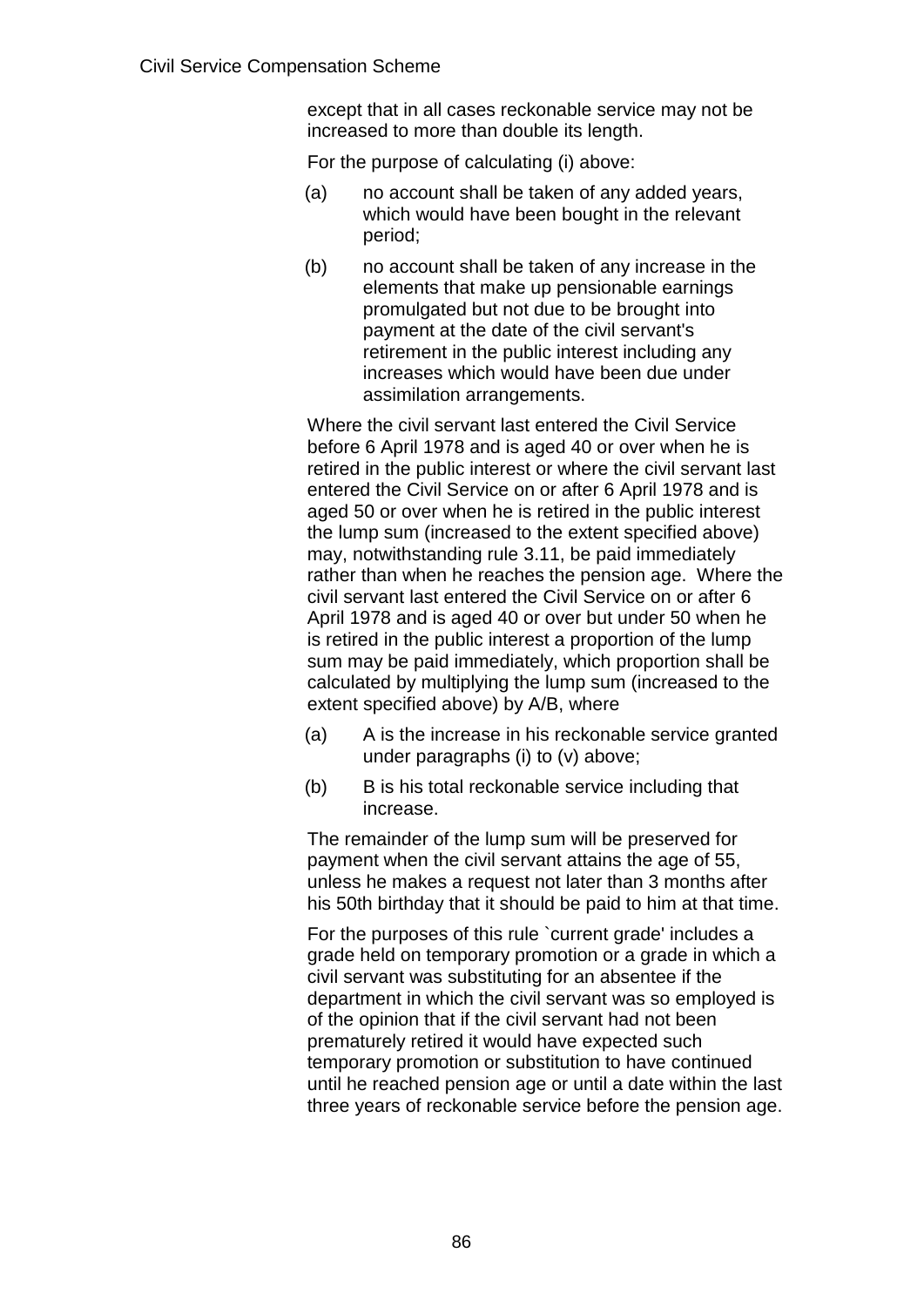- 5. Rule 10.5 In addition to the superannuation benefits described in rules 10.3 and 10.4, a mobile civil servant retired in the public interest may be paid the compensation payments described in rules 10.6 and 10.8.
- 6. Rule 10.6 If he has 5 or more years' qualifying service and is aged 40 or over, he may be paid an annual compensation payment equal to the preserved pension under rule 10.3. This will come into payment immediately and will continue until he reaches the pension age, when the preserved pension comes into payment. He may also (subject to rule 10.13) be paid a lump sum compensation payment of

6 months, pensionable earnings. He may opt to commute into a lump sum as much of the annual compensation payment as will give a total lump sum payment including the payment of 6 months' pensionable earnings and the lump sum under rule 10.4 and any lump sum compensation payment under rule 10.14 of 2 years' pensionable earnings; for the purposes of the commutation the appropriate table drawn up by the Government Actuary's Department will be used. If after commutation the annual compensation payment amounts to less than £52, this also must be commuted.

- 7. Rule 10.7 Where resettlement leave is granted to a mobile civil servant retired in the public interest, the period of the leave will not count as reckonable service, and an annual compensation payment under rule 10.6 will not come into payment until the end of it.
- 8. Rule 10.8 If he has at least one but less than five years' qualifying service, or has five or more vears' qualifying service and is under age 40, he may (subject to rule 10.13) be paid a compensation payment calculated as follows:
	- (i) one month's pensionable earnings multiplied by the length of his reckonable service; plus
	- (ii) one month's pensionable earnings multiplied by the length of his reckonable service given after the later of:
		- (a) the date on which he completes 5 years' reckonable service, and
		- (b) his 30th birthday; plus
	- (iii) one month's pensionable earnings multiplied by the length of his reckonable service given after his 35th birthday.

Where reckonable service includes earlier service which has been aggregated with the final period of service, the total reckonable service shall be treated as if it were a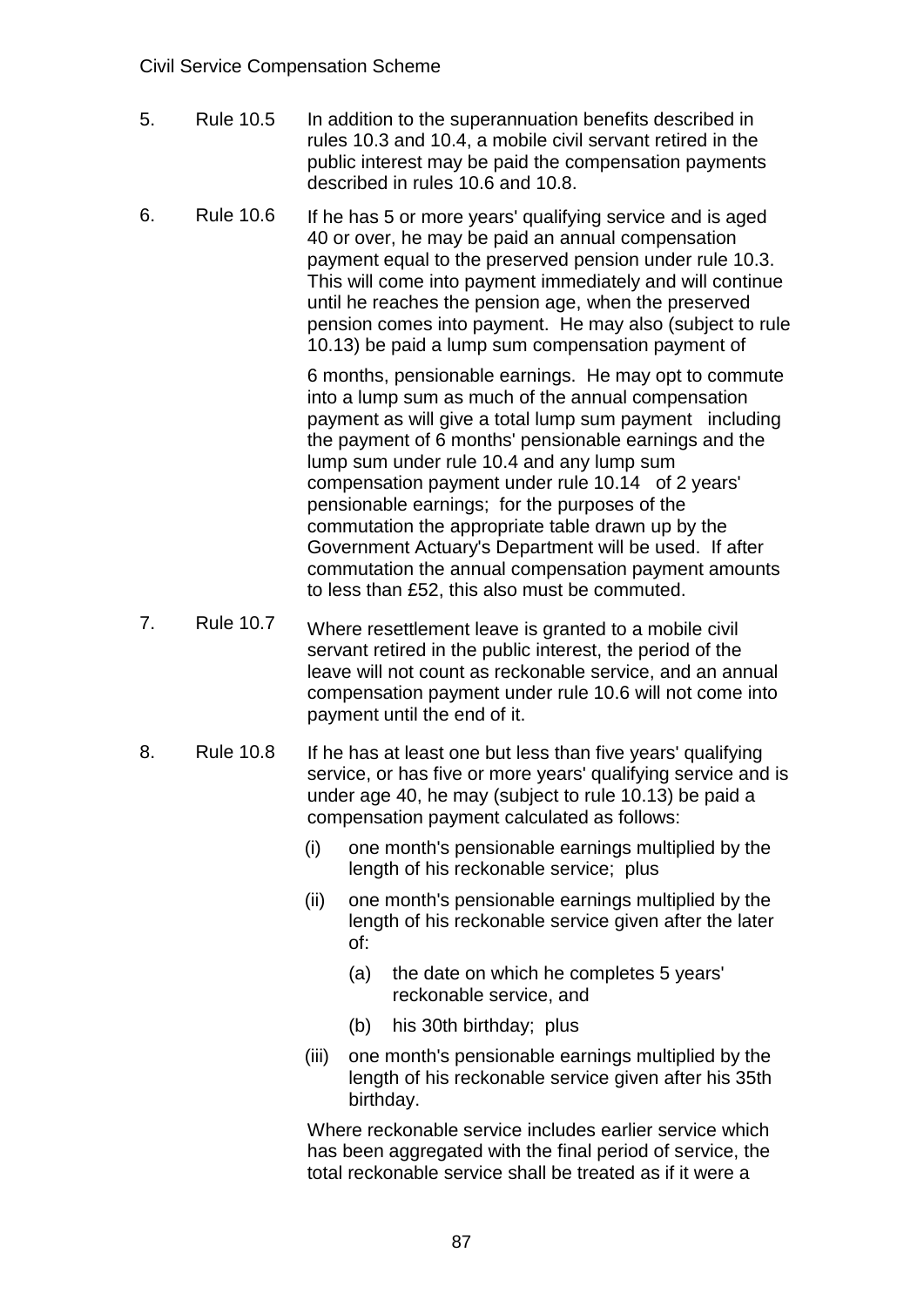period of continuous service which ended on the last day of the final period of service.

#### **Non mobile civil servants retired on redundancy or for inefficiency**

- 9. Rule 10.9 A non mobile civil servant retired on redundancy or for inefficiency will receive the same superannuation benefits under section 3 as if he had retired voluntarily. That is, he will be eligible for a preserved pension and lump sum under rule 3.11 if he has five or more years' qualifying service; if he has at least two but less than five years' qualifying service he may be paid a short service payment under rule 3.17.
- 10. Rule 10.10

In addition to these superannuation benefits, a non mobile civil servant retired on redundancy or for

inefficiency with at least one year's qualifying service may

(subject to rules 10.11 and 10.13) be paid a compensation payment calculated as follows:

- (i) two weeks' pensionable earnings for each of the first five years of reckonable service; plus
- (ii) three weeks' pensionable earnings for each of the next five years of reckonable service; plus
- (iii) four weeks' pensionable earnings for each year of reckonable service after the first ten years; plus
- (iv) two weeks' pensionable earnings for each year of reckonable service after the fortieth birthday;

up to a maximum of two years' pensionable earnings. For the purposes of this rule unestablished service before 14 July 1949 which would otherwise reckon at half its actual length will be treated as reckoning at its full length.

11. Rule 10.11 If he is aged 55 or over, and has five or more years' qualifying service, he may choose to forgo the compensation payment under rule 10.10, and instead receive immediate payment of the preserved pension and lump sum under rule 3.11.

#### **Mobile civil servants retired for inefficiency**

12. Rule 10.12 A mobile civil servant retired for inefficiency will be eligible for the same superannuation benefits and compensation payments as a non -mobile civil servant retired on redundancy or for inefficiency.

#### **Civil servants within three years of the pension age**

13. Rule 10.13 For a civil servant who is within three years of the pension age when he is prematurely retired the lump sum compensation payment under rule 10.6, 10.8, or 10.10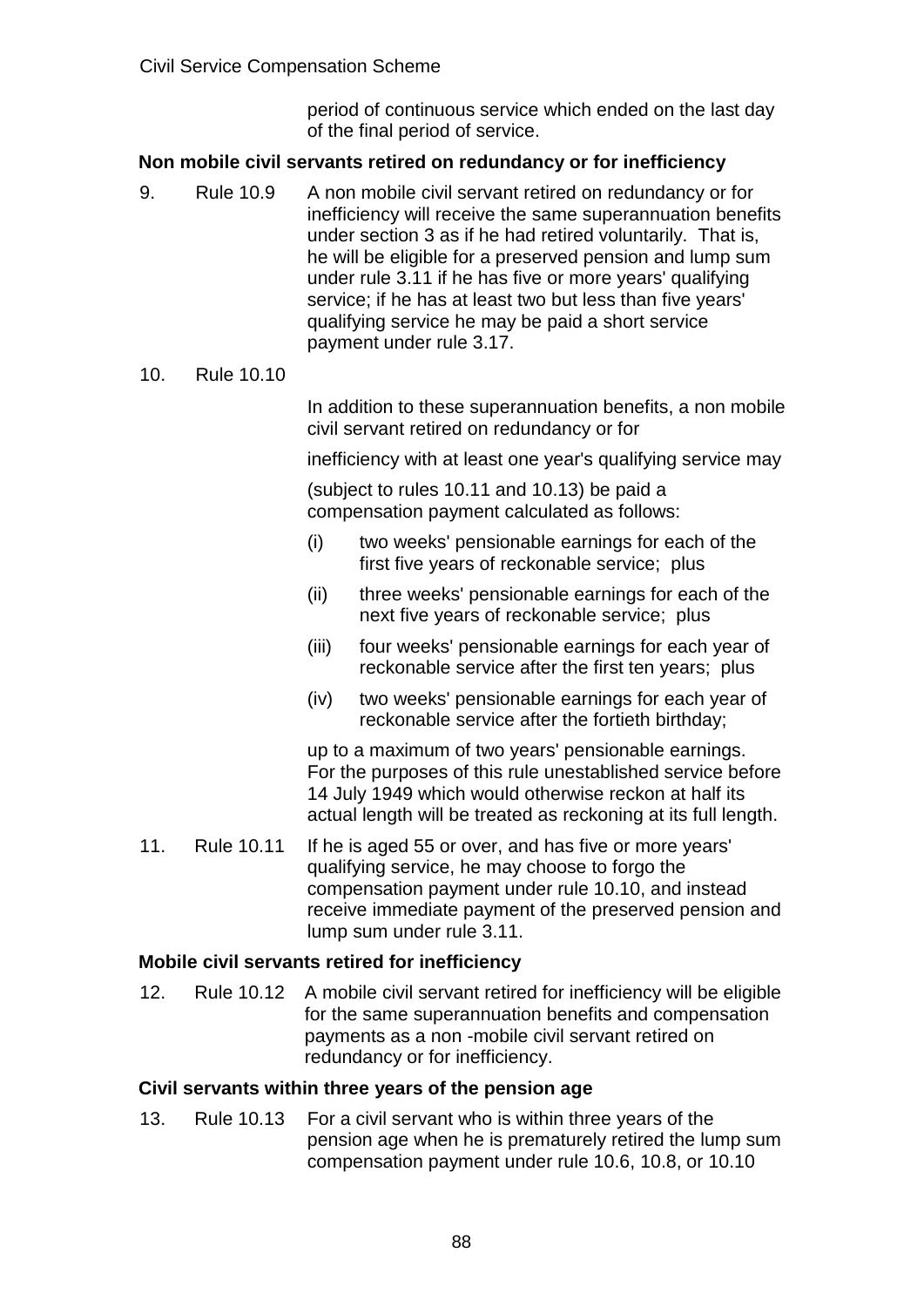(excluding any lump sum resulting from commutation of an annual payment) will be reduced:

- (i) if he is prematurely retired before 14 March 1983, by one sixth for each half year of service within three years of the pension age, counting any part of a half year as a full half year; or
- (ii) if he is prematurely retired on or after 14 March 1983, by one thirty sixth for each month of service within three years of the pension age, counting any part of a month as a full month.

## **Civil servants with service overseas**

14. Rule 10.14 A mobile or non-mobile civil servant who is retired in the public interest, and who has service overseas to which rule 2.29 applies, may opt for that rule not to apply. If he so opts, he may be paid an additional compensation payment of 3% of his pensionable earnings for each year of such service, with fractions of a year reckoning pro rata.

Rule 10.15 has been deleted.

# **Part time civil servants**

15. Rule 10.16 Where there is part time service in the last three years of reckonable service, then in calculating the lump sum compensation payment under rule 10.6 and the total lump sum allowable after commutation, `pensionable earnings', in that rule will be calculated by reference to the actual

> pay and pensionable emoluments in whichever of the last three years of reckonable service gives the highest figure rather than by reference to the full time rate of pay.

## **Widows' and dependants' benefits**

- 16. Rule 10.17 In rules 4.7a, 4.8(iv) and 4.30(ii), the reference to a civil servant's pension under the scheme will be taken to include a reference to an annual compensation payment under rule 10.6.
- 17. Rule 10.18 In rules 4.18, 4.23c and 4.50, which define the length of reckonable service for which contributions are due for a widow's or invalidity pension, the amounts `A' and `B' will be taken to include any enhancement of reckonable service under rule 10.4. (Where the increased pension is based, under rule 10.4(i), on pensionable earnings projected to the pension age, `pensionable earnings', in rules 4.18, 4.23c and 4.50 will be taken to be pensionable earnings similarly projected.)

## **Allocation**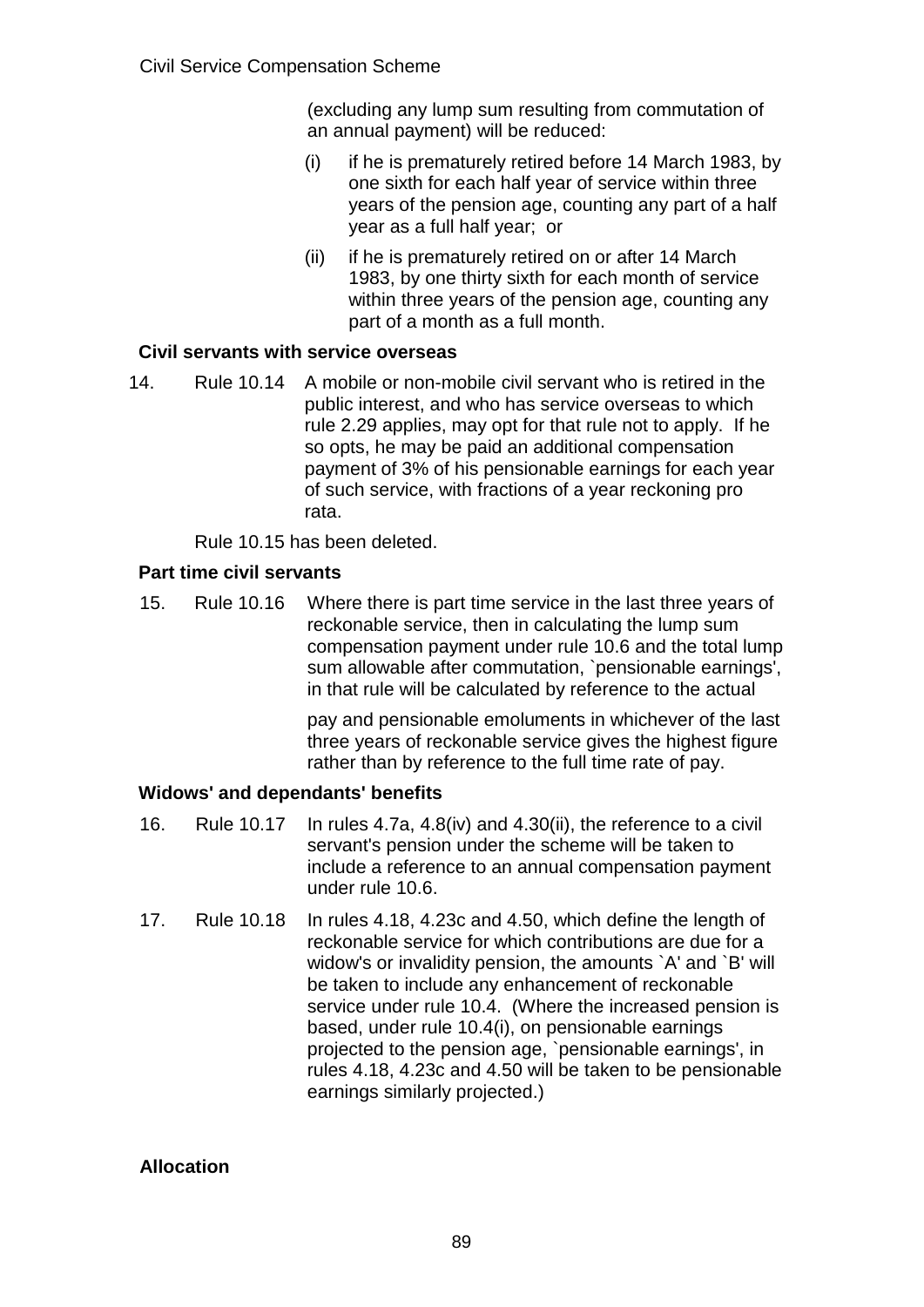18. Rule 10.19 Rule 5.1, which allows a civil servant to allocate part of his pension in favour of a spouse or dependant, will apply to an annual compensation payment under rule 10.6 in the same way as to a pension under section 3. Where part of an annual compensation payment is allocated, the allocation will also apply to the preserved pension under section 3 which replaces the annual compensation payment at the pension age.

# **Transfers**

19. Rule 10.20 A transfer value under section 6 may not be paid for a civil servant who receives an immediate annual pension or annual compensation payment under this section. Transfer values may be paid for other civil servants to whom this section applies; where such a payment is made, no preserved pension or lump sum under rule 3.11 or short service payment under rule 3.17 will be payable.

## **Re employment**

- 20. Rule 10.21 Where a civil service pensioner to whom this section applied is re-employed in the Civil Service after the pension age, rules 3.26 to 3.33 will apply in the same way as to other civil service pensioners re employed in these circumstances.
- 21. Rule 10.22 Where a person receiving an annual compensation payment under rule 10.6 is re-employed in the Civil Service, the annual payment will be abated under rule 3.26 in the same way as a pension under section 3 would be abated. If part or all of the annual payment was commuted into a lump sum, the maximum annual payment which may be paid under rule 3.26 will be reduced by the amount of annual payment commuted; and if the former amount is less than the latter amount, the difference will be deducted from the civil servant's pay, with this deduction being ignored in the calculation of any revised pension award.
- 22. Rule 10.23 Where a person who received a lump sum compensation payment under rule 10.6, 10.8 or 10.10 is re-employed in the Civil Service, part of that payment will be repayable if
	- (i) the period between the date of premature retirement and the date of re-employment is less than
	- (ii) the notional period represented by the compensation payment in terms of months or weeks of pensionable earnings.

Repayment will be required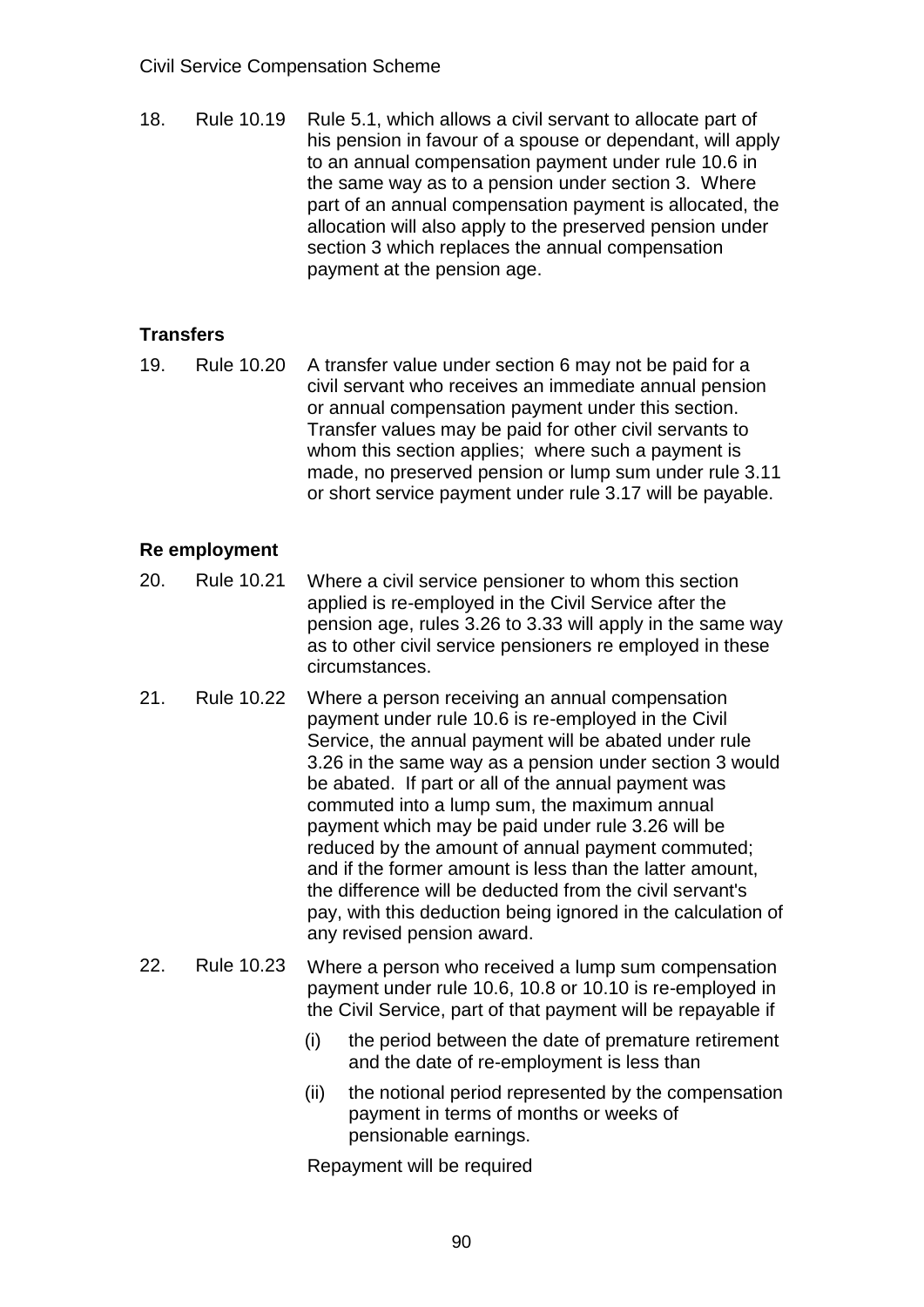- (a) upon the date of commencement of such re employment where the re employment commences before 1 December 1980; or
- (b) only after the person has been re employed for a period or periods totalling 15 days in any 91 day period, where such re employment commences on or after 1 December 1980.

The amount to be repaid will be such part of the lump sum compensation payment as represents the excess of the notional period in paragraph (ii) over the period in paragraph (i), except that where payment is made under paragraph (b) the amount repayable will not exceed the aggregate of the amount earned by the person and any annual compensation payment or pension (including any increase under the Pensions (Increase) Act 1971 as amended) payable to him between the commencement of such re employment and the end of the notional period in paragraph (ii), assuming this notional period begins on the day following the date of premature retirement.

- 23. Rule 10.24 Where a person to whom this section applied is re employed as a civil servant before the pension age, he may opt, at the time of his final retirement, or (if earlier) at the time when the pension is due to come into payment, to be treated in one of the following ways:
	- (i) his previous reckonable service (excluding any enhancement under rule 10.4) is counted with his service during re employment for a single award based on pensionable earnings at final retirement, with this service enhanced by the smaller of:
		- (a) the original enhancement (if any) under rule 10.4;
		- (b) the actual period between the earlier retirement and the date of re employment.

The lump sum or short service payment paid at his earlier retirement will be deducted from the lump sum payable at final retirement.

(ii) His earlier annual payment (if any) is retained, subject to abatement under rule 3.26 or 10.22 as appropriate, and his service during re employment reckons towards a second pension or short service payment. If, however, the enhancement of reckonable service under rule 10.4 exceeds the period between the date of premature retirement and the date of re employment, his reckonable (but not his qualifying) service in the second period of employment will be reduced by the amount of the excess;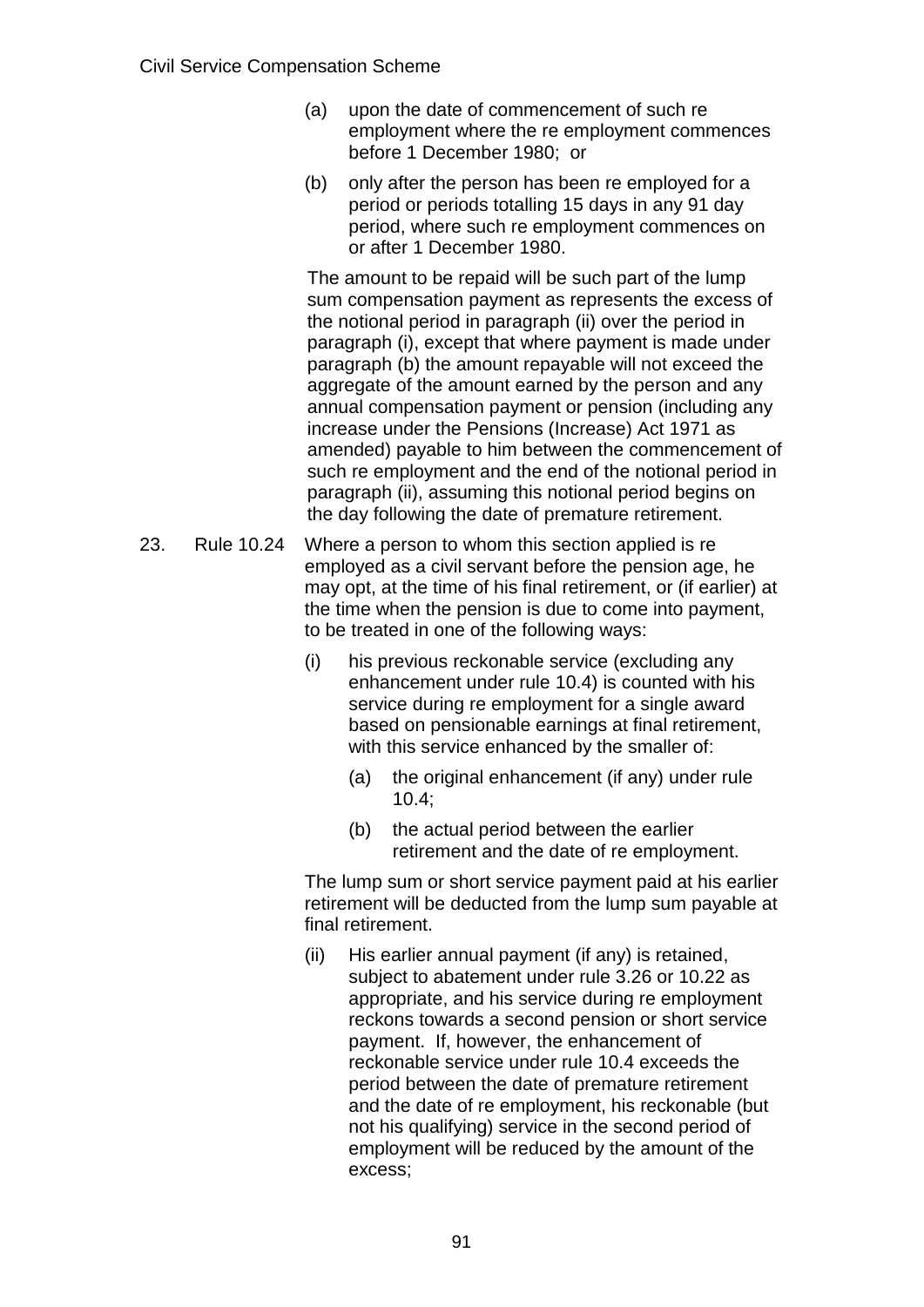except that where the civil servant is retired

- (a) on or after 6 April 1975 and is re-employed as a civil servant after a break not exceeding 31 days,
- (b) on or after 6 April 1978 and is re-employed as a civil servant after a break not exceeding 6 months,

the option in paragraph (ii) is not available and he must be treated in accordance with paragraph (i). If he dies during the period of re employment, he will be treated in whichever of these two ways produces (or would produce) the larger widow's pension under section 4.

24. Rule 10.24a The application of rules 10.21 to 10.24 will extend to a person re employed as a civil servant on a period appointment and the application of rules 10.21 to 10.23 will extend to a person whose re employment in the Civil Service falls within one of the categories specified in rule 1.4 (i) to (vi).

# **Redundancy Payments Act**

25. Rule 10.25 In all cases of civil servants retired on redundancy, the amount of superannuation benefit under section 3 and compensation under this section (after any recovery under rule 10.23) shall, if it is less in value than the redundancy payment which would, but for section 16(4) of the Redundancy Payments Act 1965, have been payable under that Act, be made up to that value.

## **Voluntary early retirement in the public interest**

26. Rule 10.26 Where a civil servant who has five or more years' qualifying service and who is aged 55 or over retires voluntarily under a scheme of voluntary early retirement in the public interest approved by the Treasury, the preserved pension and lump sum under rule 3.11 may (notwithstanding that rule) be brought into payment immediately rather than when he reaches the pension age.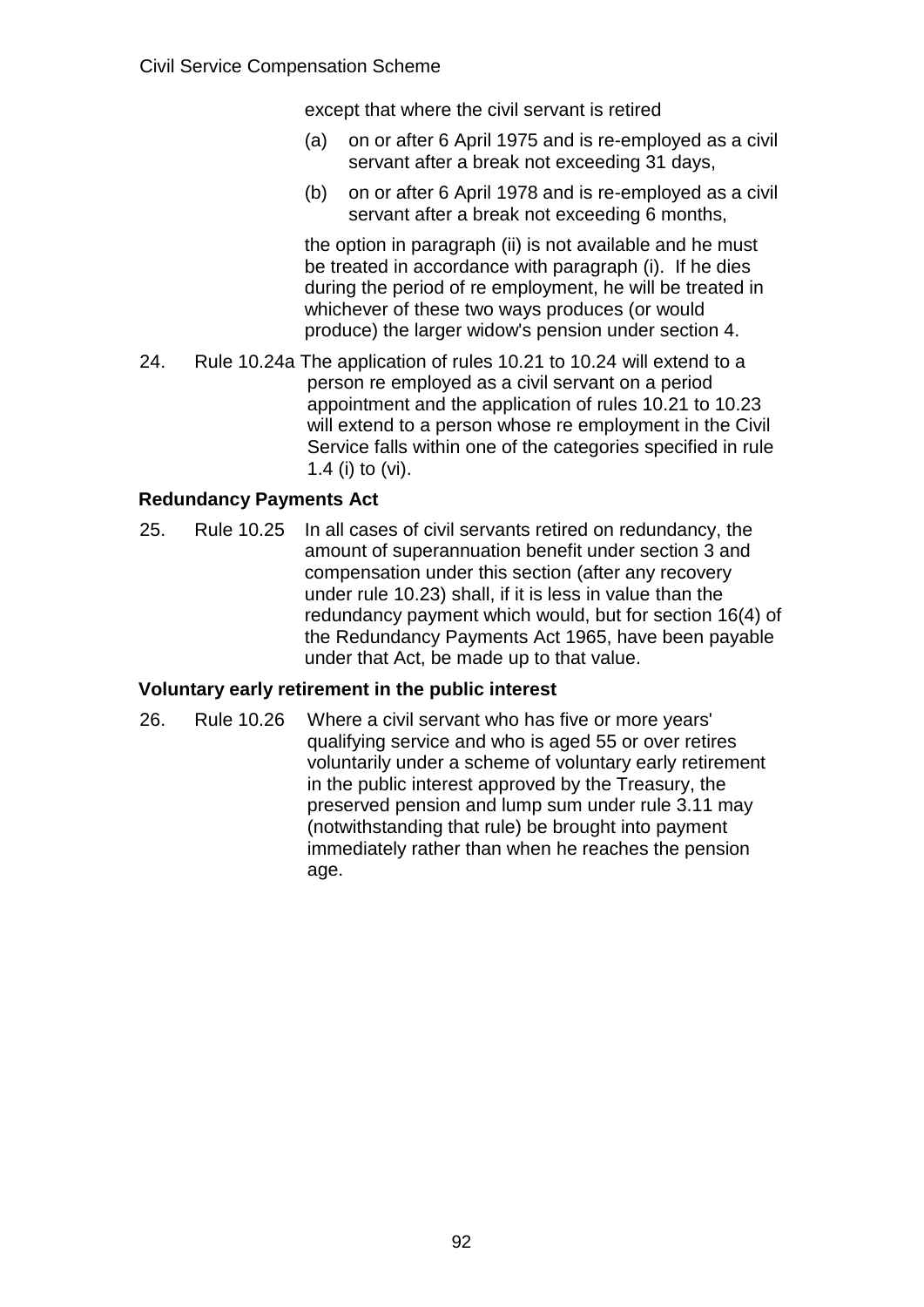# **Appendix 2 Rules applying on and between 1 April 1987 and 31 December 1994**

This Appendix contains the `former section 10 rules' referred to in rule 1.1(g). The provisions were previously set out in section 10 of the 1972 Section.

Part 1

Compulsory and Redundancy category

Flexible category

Approved category

Inefficiency

Civil servants within three years of the pension age

Civil servants with service overseas

Part-time service

Widows' and dependants' benefits

**Allocation** 

**Transfers** 

Re-employment

Employment Protection (Consolidation) Act 1978

Part 2: Interim arrangements

Re-employment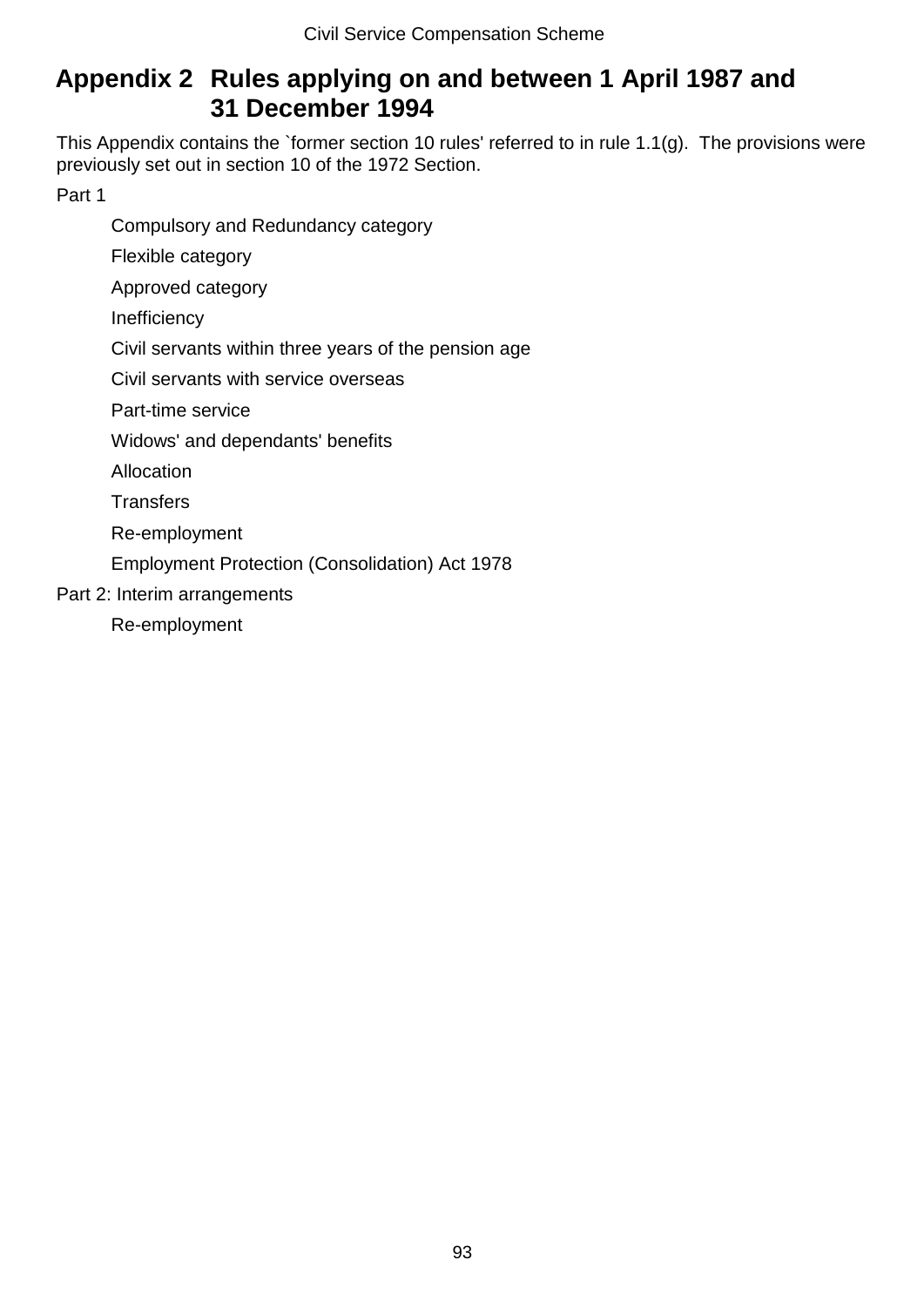# **Section 10: Early retirement**

# **Part 1**

- 10.1 This part of section 10 applies to all persons serving full-time or part-time in the Civil Service with the exception of:
	- (i) those serving on period appointments or as specified in paragraphs (i) to (vi) of rule 1.4 other than as provided by rule 10.27;
	- (ii) those serving in a mobile grade on 1 April 1987 who are subsequently retired early from a full-time mobile post on compulsory or redundancy grounds at age 40 or over but under age 50 with at least two years' qualifying service and for whom rule 10.30 or 10.31 will apply.
- 10.2 In this section:
	- (i) `mobile civil servants' and `non-mobile civil servants' mean civil servants in mobile and non-mobile grades respectively;
	- (ii) `early retirement' means retirement before the pension age under one of the categories of early retirement or early severance referred to below;
	- (iii) reference to a transitional redundancy scheme is to a scheme declared a transitional redundancy scheme on or after 2 December 1986 and before 1 April 1987;
	- (iv) `former rules' mean the rules applicable prior to 1 April 1987 as set out in Appendix 14.

# **Compulsory and Redundancy category**

- 10.3 Subject to rule 10.4, a civil servant who is compulsorily retired early on grounds of structure or limited efficiency, or retired early on grounds of redundancy, will receive the benefits as described in rules 10.5 to 10.9.
- 10.4 Where a redundancy scheme is declared a transitional redundancy scheme, benefits for a non-mobile civil servant will be determined in accordance with the rules in Part 1 of this section and benefits for a mobile civil servant in accordance with the former rules. Where a mobile or non-mobile civil servant was notified before 2 December 1986 of compulsory retirement on grounds of structure or limited efficiency or had received confirmation of his departure under a voluntary scheme of early retirement, benefits will be determined in accordance with the former rules irrespective of when reckonable service ceases.
- 10.5 Subject to rules 3.24d and 10.9a, where the civil servant is aged 50 or over with five or more years' qualifying service, he will be eligible for a preserved pension and lump sum under rule 3.11 but with his reckonable service increased by 6⅔ years, subject to the limit that the increased benefits may not exceed the benefits that he would have earned (assuming no increase in the elements that make up pensionable earnings apart from incremental increases due in his current grade) if he had stayed in service in a full-time capacity until the pension age.

For the purpose of calculating this limit:

- (a) no account shall be taken of any added years, which would have been bought in the relevant period;
- (b) no account shall be taken of any increase in the elements that make up pensionable earnings promulgated but not due to be brought into payment at the date of the early retirement, including any increase which would have been due under assimilation arrangements;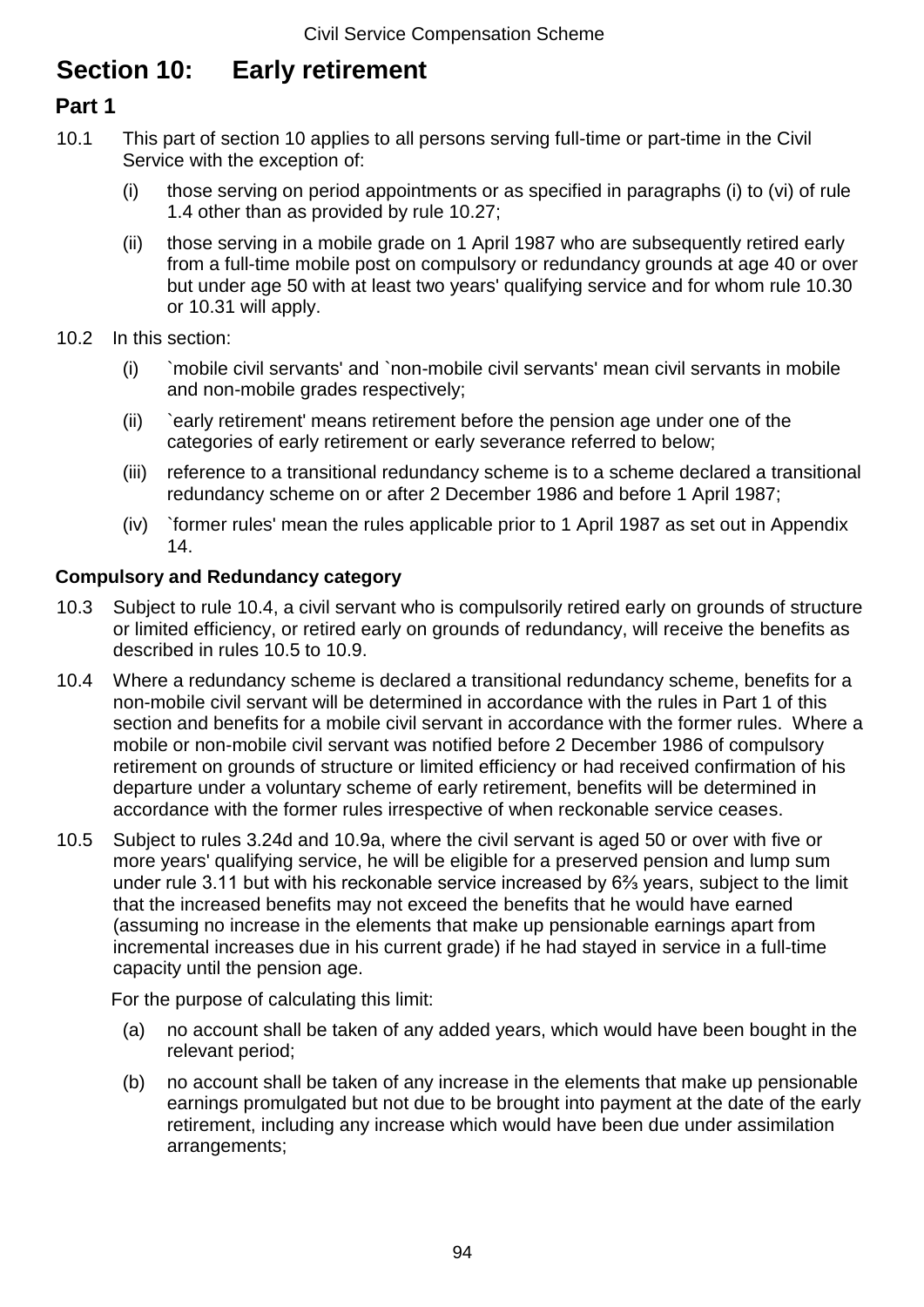- (c) in the case of a civil servant, who is retired early on or after 1 December 1989, no account shall be taken of any increase in the elements that make up pensionable earnings except:
	- (i) any incremental increase due under his current grade within the scale maximum;
	- (ii) any increase in excess of the scale maximum (or where appropriate, the single pay point for the grade) in the pay range for his current grade which is already in payment at the time of his early retirement;
	- (iii) any increase which would have been due under assimilation arrangements, provided that such arrangements have been promulgated at the date of his early retirement; and
	- (iv) any increase in the elements that make up pensionable earnings, which has been promulgated at the time of his early retirement, notwithstanding that it is not due to be brought into payment at that time.
- (d) where a civil servant is employed in a pay band in the service of Her Majesty's Stationery Office
	- (i) reference to `current grade' shall read `current pay band';
	- (ii) rule  $(c)(i)$  above shall read `any service increment due under his current pay band';
	- (iii) rule (c)(ii) above shall read `any performance pay which is already in payment at the time of his early retirement.'

In all cases, however, reckonable service may not be increased to more than double its length and benefits cannot be less than those which would have been paid under rule 3.11 without enhancement of reckonable service. The lump sum calculated under rule 3.11 (increased to the extent specified above) may, notwithstanding that rule, be paid immediately rather than when the civil servant reaches the pension age.

For the purpose of this rule `current grade' includes a grade held on temporary promotion or a grade in which a civil servant was substituting for an absentee if the department in which the civil servant was so employed is of the opinion that if the civil servant had not been retired early it would have expected such temporary promotion or substitution to have continued until he reached pension age or until a date within the last three years of reckonable service before the pension age.

Where a civil servant is employed in the service of Her Majesty's Stationery Office

- (i) references to `temporary promotion' shall read `temporary appointment';
- (ii) `substituting' shall read `deputising' and `substitution' shall be construed accordingly.
- 10.6 In addition, he may be paid an annual compensation payment equal to the preserved pension under rule 10.5. This will come into payment immediately and will continue until the pension age, when the preserved pension comes into payment. Subject to rule 10.15, he may also be paid a lump sum compensation payment of 6 months' pensionable earnings. The lump sum compensation payment will not, however, be payable to nonmobile civil servants aged 50 or over but under age 55 where the last day of service is before 1 April 1995.
- 10.7 He may opt to commute into a lump sum as much of the annual compensation payment as will give a total lump sum payment - including the payment of 6 months' pensionable earnings under rule 10.6 and the lump sum under 10.5 and any lump sum compensation payment under rule 10.16 - of 2 years' pensionable earnings; for the purposes of the commutation the appropriate table drawn up by the Government Actuary's Department will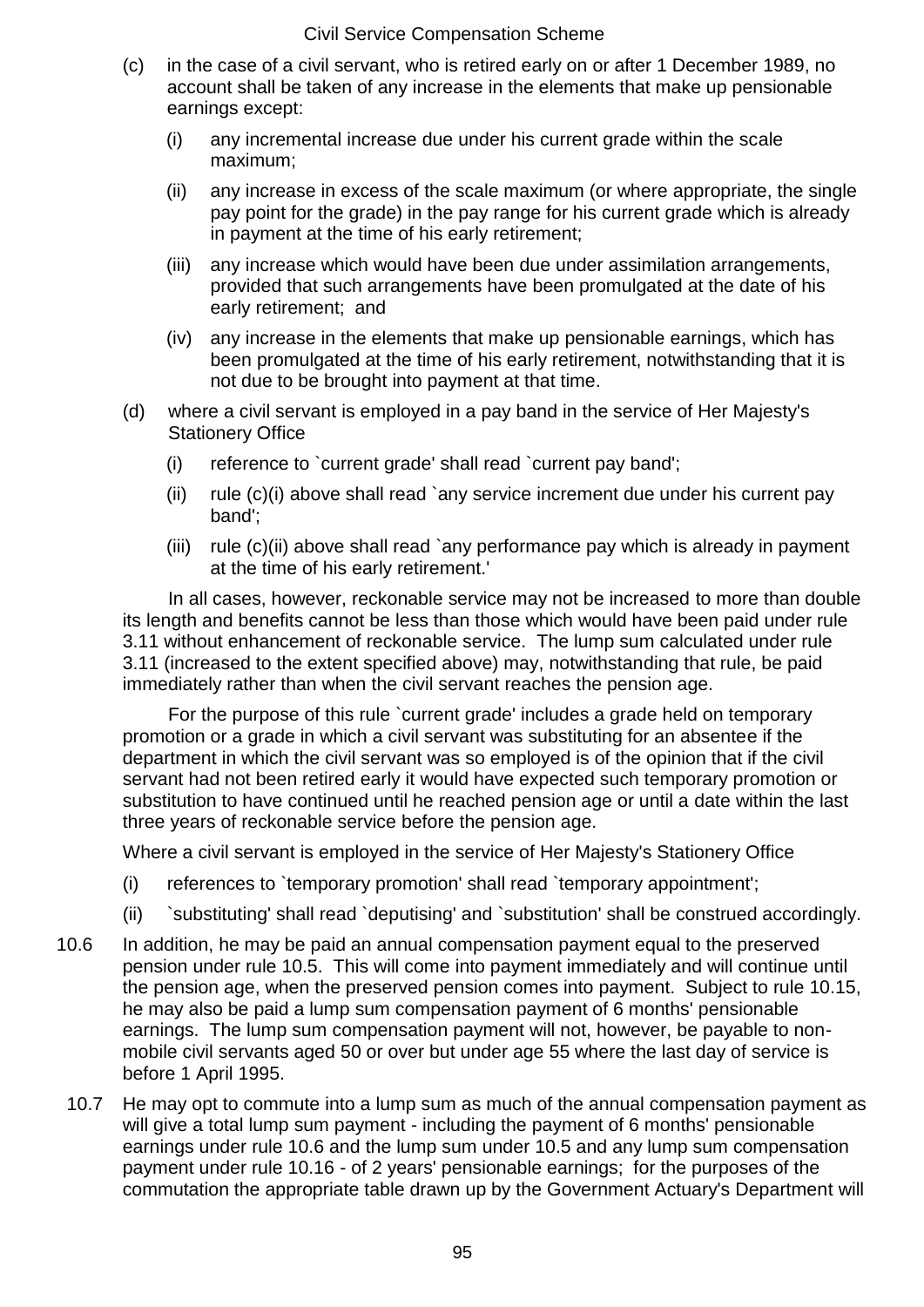be used. If after commutation the annual compensation payment amounts to less than £52, this must also be commuted.

- 10.8 Where the civil servant has less than five years' qualifying service or is under age 50, he is entitled to the same benefits (if any) as if he had resigned voluntarily.
- 10.9 In addition, provided he has at least one year's qualifying service, a civil servant to whom rule 10.8 applies, may be paid, subject to rule 10.15, a compensation payment calculated as follows:
	- (i) one month's pensionable earnings multiplied by the length of his reckonable service; plus
	- (ii) one month's pensionable earnings multiplied by the length of his reckonable service given after the later of:
		- (a) the date on which he completes five years' reckonable service, and
		- (b) his 30th birthday; plus
	- (iii) one month's pensionable earnings multiplied by the length of his reckonable service given after his 35th birthday;

up to a maximum of three years' pensionable earnings. The limit of three years' pensionable earnings will not, however, apply to a civil servant who was serving in a mobile grade on 1 April 1987.

Where reckonable service includes earlier service which has been aggregated with the final period of service, the total reckonable service shall be treated as if it were a period of continuous service which ended on the last day of the final period of service.

- 10.9a Where a person, who has at any time opted out of the scheme, is compulsorily retired early on grounds of structure or limited efficiency or is retired early on grounds of redundancy, he will receive the compensation calculated under rules 10.5 to 10.9 with all service treated as service as a civil servant. That is, he will receive:
	- (i) aged 50 or over with five or more years' qualifying service:
		- (a) an annual compensation payment (rule 10.6); plus
		- (b) immediate payment of that part of the lump sum derived from the enhancement of reckonable service (rule 10.5); plus
		- (c) a lump sum compensation payment (rule 10.6); plus
		- (d) any preserved lump sum calculated under rule 3.11 and, if appropriate, rule 3.24a(ii) which may, notwithstanding those rules, be paid immediately should the person so wish.

At pension age that part of the annual compensation payment derived from the enhancement of reckonable service will be paid as a pension together with the payment of any preserved pension awarded under rule 3.11 and, if appropriate, rule 3.24a(ii) based on actual service as a civil servant.

(ii) less than five years' qualifying service or under age 50:

a lump sum compensation payment (rule 10.9).

## **Flexible category**

10.10 A civil servant who is retired early under the Flexible category and aged 50 or over with five or more years' qualifying service will receive a preserved pension and lump sum calculated under rule 10.5. The lump sum (as increased under rule 10.5) will be payable immediately and in addition he may be paid an annual compensation payment under rule 10.6. He may opt to commute the annual compensation payment into a lump sum as provided for by rule 10.7.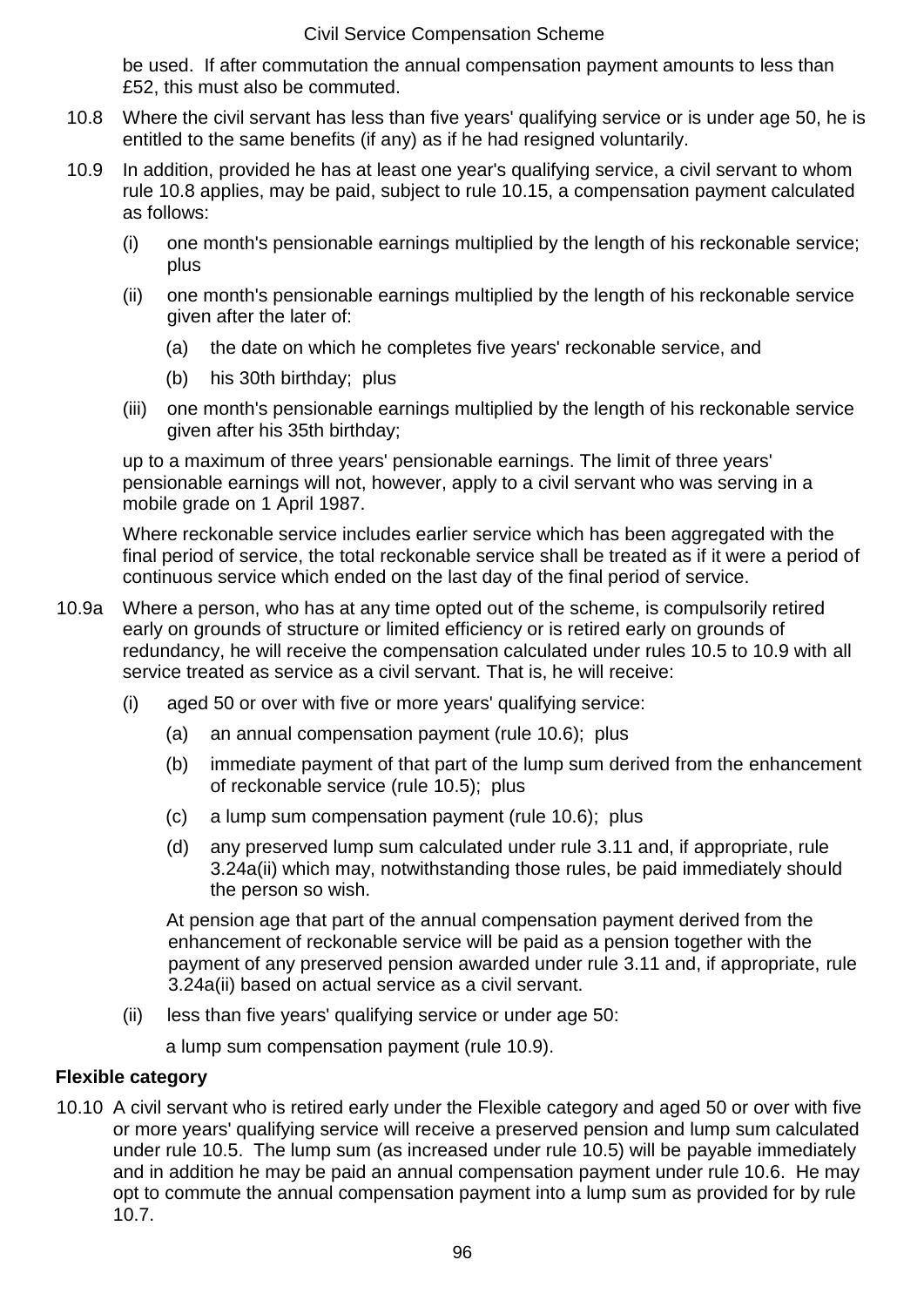- 10.11 Subject to rule 10.11a, where a civil servant has less than five years' qualifying service, or is under the age of 50, he is eligible for benefits under rule 10.8. In addition, and provided he has at least one year's qualifying service, he may be paid, subject to rule 10.15, a compensation payment calculated as follows:
	- (i) two weeks' pensionable earnings for each of the first five years of reckonable service; plus
	- (ii) three weeks' pensionable earnings for each of the next five years of reckonable service; plus
	- (iii) four weeks' pensionable earnings for each year of reckonable service after the first ten years; plus
	- (iv) two weeks' pensionable earnings for each year of reckonable service after the fortieth birthday;

up to a maximum of two years' pensionable earnings. For the purpose of this rule unestablished service before 14 July 1949 which would otherwise reckon at half its actual length will be treated as reckoning at its full length.

- 10.11a Where a person, who has at any time opted out of the scheme, is retired under the Flexible category, he will receive the compensation calculated under rules 10.10 or 10.11 with all service treated as service as a civil servant. That is, he will receive:
	- (i) aged 50 or over with five or more years' qualifying service:
		- (a) an annual compensation payment (rule 10.6); plus
		- (b) immediate payment of that part of the lump sum derived from the enhancement of reckonable service (rule 10.5); plus
		- (c) any preserved lump sum calculated under rule 3.11 and, if appropriate, rule 3.24a(ii) which may, notwithstanding those rules, be paid immediately should the person so wish.

At pension age that part of the annual compensation payment derived from the enhancement of reckonable service will be paid as a pension together with the payment of any preserved pension awarded under rule 3.11 and, if appropriate, rule 3.24a(ii), based on actual service as a civil servant.

(ii) less than five years' qualifying service or under age 50:

a lump sum compensation payment (rule 10.11).

10.12 For the purposes of rules 10.3 to 10.11a, where resettlement leave is granted, the period of the leave will not count as reckonable service, and an annual compensation payment under rule 10.6 will not come into payment until the end of it.

# **Approved category**

- 10.13 Subject to rule 10.13a, a civil servant aged 50 or over with five or more years' qualifying service who is retired under the Approved category will receive a preserved pension and lump sum under rule 3.11 which may, notwithstanding that rule, be brought into payment immediately rather than at the pension age. Where the civil servant is aged 55 or over and has earlier service which ended with a preserved pension and lump sum under rule 3.11 which is taken into account for the purposes of meeting the 25 years' qualifying service criterion for certain retirements under the Approved category, the earlier award will be cancelled and the service counted with current service for a single pension award based on pensionable earnings at final retirement.
- 10.13a A person who has at any time opted out of the scheme, and who is retired under the Approved category, at age 50 or over with 5 or more years' qualifying service, will receive a pension under rule 3.11 with all service treated as service as a civil servant. Where a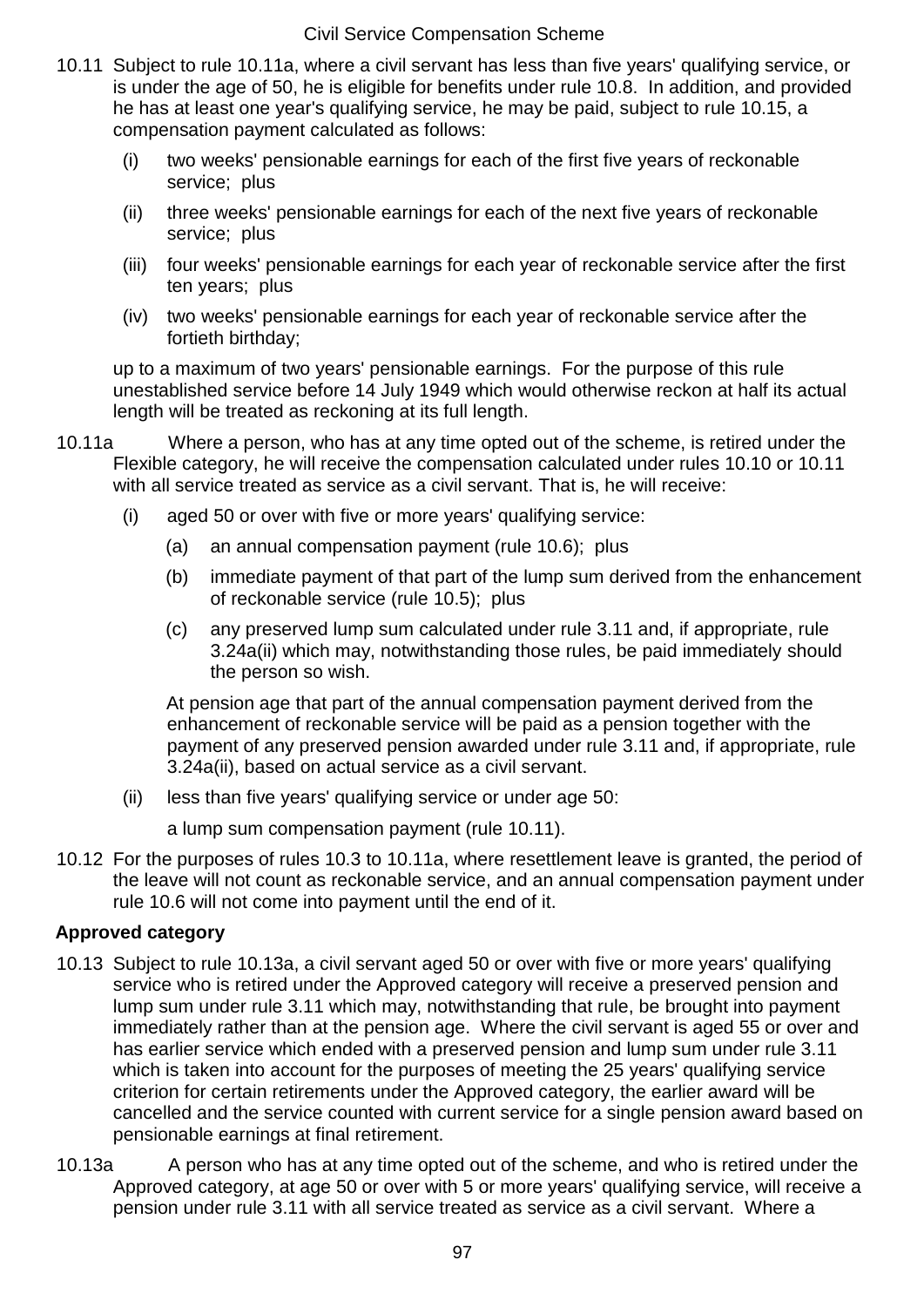person who has been awarded a pension under rule 3.24a(ii) opts out of the scheme, and is then retired under the Approved category, he will receive a pension under rule 3.24a(ii) (subject to rule 3.24c) and, where applicable, a pension under rule 3.11 (subject to rule 3.24a(iii)), with all service since the move to the lower grade treated as service as a civil servant. The pensions may, notwithstanding those rules, be brought into payment immediately, but cease at pension age without prejudice to any preserved pension under rules 3.11 and 3.24a(ii) based on actual service as a civil servant. In addition he may, notwithstanding rules 3.11 and 3.24a(ii), receive immediate payment of any preserved lump sum awarded under those rules which is based on actual service as a civil servant.

### **Inefficiency**

- 10.14 Subject to rules 10.14a and 10.14b, a civil servant who leaves on grounds of inefficiency will be entitled to the same benefits (if any) as if he had retired voluntarily. In addition, provided he has at least one year's qualifying service he may be paid, subject to rule 10.15, a compensation payment calculated under rule 10.11. If he is aged 55 or over, and is entitled to a preserved award under rule 3.11, he may choose to forgo the compensation payment under rule 10.11 and instead receive an immediate payment of the preserved pension and lump sum under rule 3.11.
- 10.14a Subject to rule 10.14b, a person, who has at any time opted out of the scheme, and who leaves on the grounds of inefficiency may, provided that he has at least one year's qualifying service and subject to rule 10.15, receive a compensation payment calculated under rule 10.11 with all service treated as service as a civil servant.
- 10.14b Rules 10.14 and 10.14a apply only to those leaving on grounds of inefficiency before 1 August 1988. A person dismissed on those grounds on or after that date is treated under rules 3.18a, 3.18b and 3.18c.

### **Civil servants within three years of the pension age**

10.15 For a civil servant, or a person who at any time has opted out of the scheme, who, at early retirement, is within three years of the pension age the lump sum compensation payment under rule 10.6, 10.9 or 10.11 (excluding any lump sum resulting from commutation of an annual payment) will be reduced by one thirty-sixth for each month of service within three years of the pension age, counting any part of a month as a full month.

#### **Civil servants with service overseas**

10.16 A civil servant, or a person who at any time has opted out of the scheme, who is retired early with benefits under rule 10.5, 10.8, 10.10 or 10.11 and who has service overseas to which rule 2.29 applies, may opt for that rule not to apply. If he so opts, he may be paid an additional compensation payment of 3% of his pensionable earnings

for each year of such service, with fractions of a year reckoning pro rata.

#### **Part-time service**

- 10.17 Other than as described in this rule and rule 10.18, benefits for part-time staff who are retired early will be determined in the same way as for full-time staff. In determining enhancement to reckonable service under rule 10.5, the enhancement of 6⅔ years will be reduced in the proportion that the officer's actual reckonable service bears to what it would have been had the service been given in a full-time capacity. For the purposes of limiting benefits to those which would have been earned had service continued to the pension age, the element of projected reckonable service will be assessed on the basis that employment would have been in a full-time capacity and then reduced in the same proportion as the enhancement of 6⅔ years was reduced.
- 10.18 Where there is part-time service in the last three years of reckonable service, then in calculating the lump sum compensation payment under rule 10.6 and the total lump sum allowable after commutation, `pensionable earnings' in that rule will be calculated by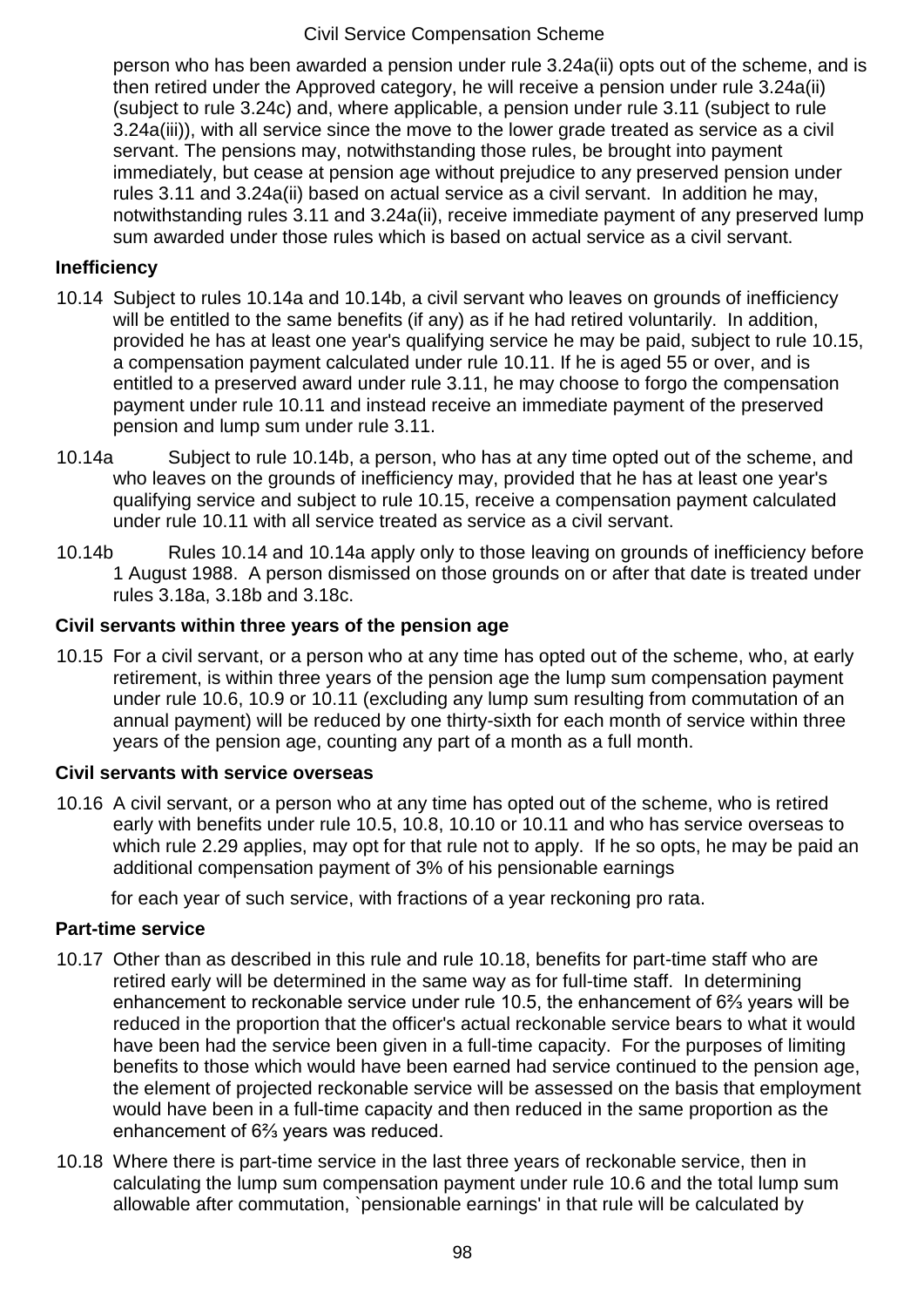reference to the actual pay and pensionable emoluments in whichever of the last three years of reckonable service gives the highest figure rather than by reference to the full-time rate of pay.

# **Widows' and dependants' benefits**

- 10.19 In rule 4.7a, 4.8(iv) and 4.30(ii), the reference to a civil servant's pension under the scheme will be taken to include a reference to an annual compensation payment under rule 10.6 or 10.10, except when the annual compensation payment is paid under rules 10.9a and 10.11a.
- 10.20 In rules 4.18, 4.23c and 4.50, which define the length of reckonable service for which contributions are due for a widow's or invalidity pension, the amounts `A' and `B' will be taken to include any enhancement of reckonable service under rule 10.5, except in the case of enhancement under the provisions of rules 10.9a and 10.11a. (Where the increased pension is based, under rule 10.5, on pensionable earnings projected to the pension age, `pensionable earnings' in rules 4.18, 4.23c and 4.50 will be taken to be pensionable earnings similarly projected).

## **Allocation**

10.21 Rule 5.1, which allows a person to allocate part of his pension in favour of a spouse or dependant, will apply to an annual compensation payment under rule 10.6 or 10.10 in the same way as to a pension under section 3 except where this is paid under rules 10.9a or 10.11a. Where part of an annual compensation payment is allocated, the allocation will also apply to the preserved pension under section 3 which replaces the annual compensation payment at the pension age.

### **Transfers**

10.22 A transfer value under section 6 may not be paid for a civil servant, or a person who at any time has opted out of the scheme, who receives an immediate annual pension or benefit in lieu of a pension or any part of it under this section. Transfer values may be paid for other civil servants to whom this section applies; where such a payment is made, no preserved pension or lump sum under rules 3.11 or 3.24a(ii), or short service payment under rule 3.17 will be payable.

## **Re-employment**

- 10.23 Where a civil service pensioner to whom this section applied is reemployed in the Civil Service after the pension age, rules 3.26 to 3.33 will apply in the same way as to other civil service pensioners reemployed in these circumstances.
- 10.24 Where a person in receipt of an annual compensation payment under rule 10.6 or 10.10 is re-employed in the Civil Service, the annual payment will be abated under rule 3.26 in the same way as a pension under section 3 would be abated. If part or all of the annual payment was commuted into a lump sum, the maximum annual payment which may be paid under rule 3.26 will be reduced by the amount of annual payment commuted; and if the former amount is less than the latter amount, the difference will be deducted from the person's pay, with this deduction being ignored in the calculation of any revised pension award.
- 10.25 Where a person who received a lump sum compensation payment under rule 10.6, 10.9 or 10.11 is re-employed in the Civil Service, part of that payment will be repayable if:
	- (i) the period between the date of early retirement and the date of re-employment is less than
	- (ii) the notional period represented by the compensation payment in terms of months or weeks of pensionable earnings.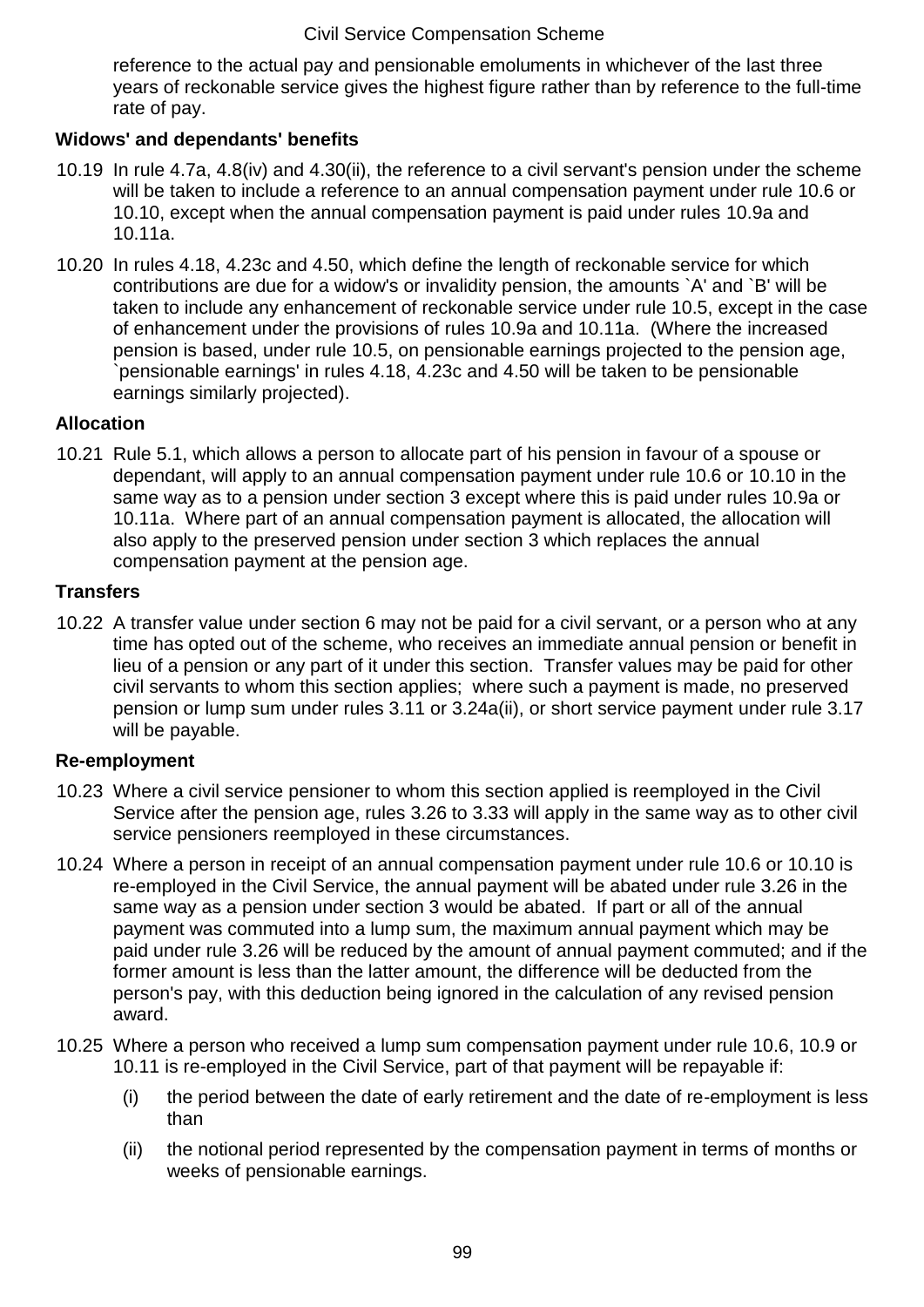Repayment will be required only after the person has been reemployed for a period or periods totalling 15 days in any 91 day period. The amount to be repaid will be such part of the lump sum compensation payment as represents the excess of the notional period in paragraph (ii) over the period in paragraph (i), except that the amount repayable will not exceed the aggregate of the amount earned by the person and any annual compensation payment or pension (including any increase under the Pensions (Increase) Act 1971 as amended) payable to him between the commencement of such re-employment and the end of the notional period in paragraph (ii), assuming this notional period begins on the day following the date of early retirement.

- 10.26 Subject to rule 10.26a, where a person to whom this section applies is re-employed as a civil servant before the pension age, he may opt, at the time of his final retirement, or (if earlier) at the time when the pension is due to come into payment, to be treated in one of two ways:
	- (i) his previous reckonable service (excluding any enhancement under rule 10.5) is counted with his service during reemployment for a single award based on pensionable earnings at final retirement, with this service enhanced by the smaller of:
		- (a) the original enhancement (if any) under rule 10.5;
		- (b) the actual period between the earlier retirement and the date of re-employment.

The lump sum or short service payment paid at his earlier retirement will be deducted from the lump sum payable at final retirement.

(ii) His earlier annual payment (if any) is retained, subject to abatement under rule 3.26 or 10.24 as appropriate, and his service during re-employment reckons towards a second pension or short service payment. If, however, the enhancement of reckonable service under rule 10.5 exceeds the period between the date of early retirement and the date of reemployment, his reckonable (but not his qualifying) service in the second period of employment will be reduced by the amount of excess;

except that if he is re-employed as a civil servant after a break not exceeding 6 months, the option in paragraph (ii) is not available and he must be treated in accordance with paragraph (i). If he dies during the period of re-employment, he will be treated in whichever of these two ways produces (or would produce) the larger widow's pension under section 4.

- 10.26a Where a person to whom this section applies is re-employed as a civil servant before pension age, having been a person who had been opted out of the scheme at the end of the previous period of employment, the option in paragraph (i) of rule 10.26 is not available. He must be treated in accordance with paragraph (ii) of that rule.
- 10.26b (i) Where a civil servant to whom this section or Appendix 14 applies is re-employed as a civil servant before the pension age on a designated appointment, he will not have the option in rule 10.26 but will be treated under paragraph 10.26(ii). If, however, the enhancement of reckonable service under rule 10.5 exceeds the period between the date of early retirement and the date of re employment, his enhancement will at the end of the period of re employment be reduced by the amount of the excess, and his earlier award will be revised. Any part of the lump sum paid which is attributable to the excess will be deducted from the lump sum in respect of the second period of service.
	- (ii) Where a civil servant whose section 10 benefits have been calculated under rule 3.1(ii) is re-employed as a civil servant before the pension age and he opts to be treated under rule 10.26(i), he will be treated in the following way:
		- he may exercise that option only in relation to service rendered other than in a designated appointment and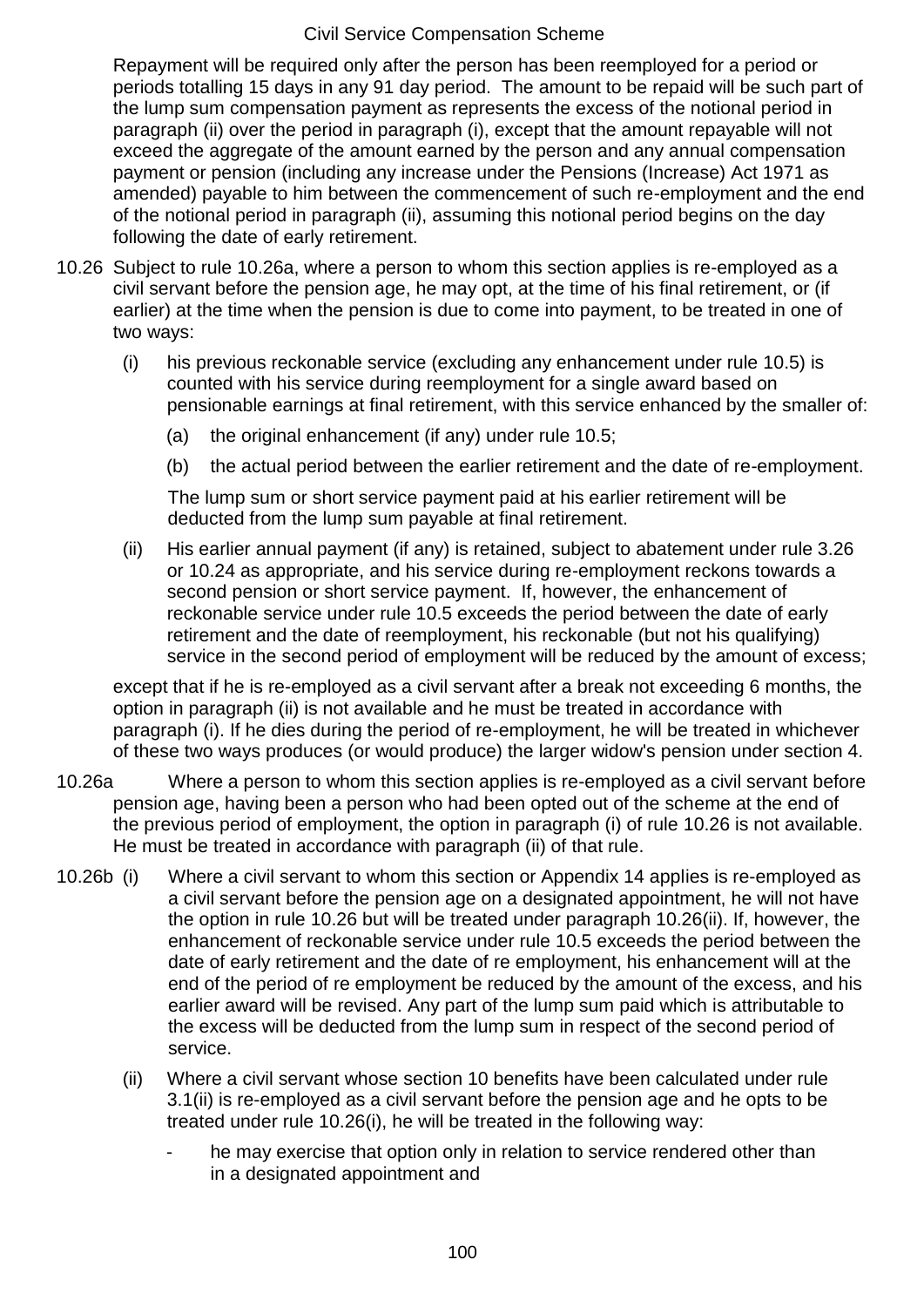- his pension in respect of any designated appointment will fall to be paid at the same time as his re-calculated pension.
- (iii) Where under (ii) above the pensionable earnings relating to reemployed service (not being a designated appointment) exceeds the pensionable earnings on the last day of the last designated appointment in respect of which a preserved pension has been awarded (increased by the proportion by which a pension of that amount beginning on the following day would have been increased under the Pensions (Increase) Act 1971 as amended), the civil servant may exercise the option in rule 10.26(i) in relation to the whole of his pension benefits.
- (iv) Where a civil servant has opted at the time when the pension is due to come into payment to be treated under rule 10.26(i) and subsequently takes up a designated appointment, that option will apply only in relation to service rendered other than in a designated appointment.
- (v) Where a civil servant to whom this rule applies is re-employed after a break not exceeding 6 months, his employment will not be treated as having ceased to be contracted out employment and his benefits will be calculated under rule 3.1b.
- 10.27 The application of rules 10.23 to 10.26 will extend to a person reemployed as a civil servant on a period appointment and the application of rules 10.23 to 10.25 will extend to a person whose reemployment in the Civil Service falls within one of the categories specified in rule 1.4(i) to (vi), or who opts out of the scheme.

# **Employment Protection (Consolidation) Act 1978**

10.28 In all cases of civil servants, or persons who at any time have opted out of the scheme, retired on redundancy, the amount of superannuation benefit under section 3 and compensation under this section (after any recovery under rule 10.25) shall, if it is less in value than the redundancy payment which would, but for Part VI section 99(1) of the Employment Protection (Consolidation) Act 1978, have been payable under that Act, be made up to that value.

# **Part 2: Interim arrangements**

- 10.29 This part of section 10 applies to civil servants, or persons who at any time have opted out of the scheme, covered by rule 10.1(ii) and those who received benefits under the former rules (as set out in Appendix 14) and are subsequently re-employed.
- 10.30 Subject to rule 10.30a, a civil servant under age 40 and serving in a mobile grade on 1 April 1987 who leaves a full-time mobile post at age 40 or over but under age 50 under the Compulsory or Redundancy Early Severance category will receive the following benefits:
	- (i) if he leaves before 6 April 1988, a preserved pension and lump sum under rule 3.11 if he has five or more years' qualifying service, or a short service payment under rule 3.17 if he has at least two but less than five years' qualifying service; or
	- (ii) if he leaves on or after 6 April 1988, a preserved pension and lump sum under rule 3.11 if he has two or more years' qualifying service; plus
	- (iii) a compensation payment calculated under rule 10.9 in Part 1; plus, for those with five or more years' qualifying service
	- (iv) an additional compensation payment which, when added to the benefits payable under (i) or (ii) and (iii) above, would provide for benefits as a whole equivalent in value to those which would have been paid under the former rules (as set out in Appendix 14) had they been operative at the date of severance.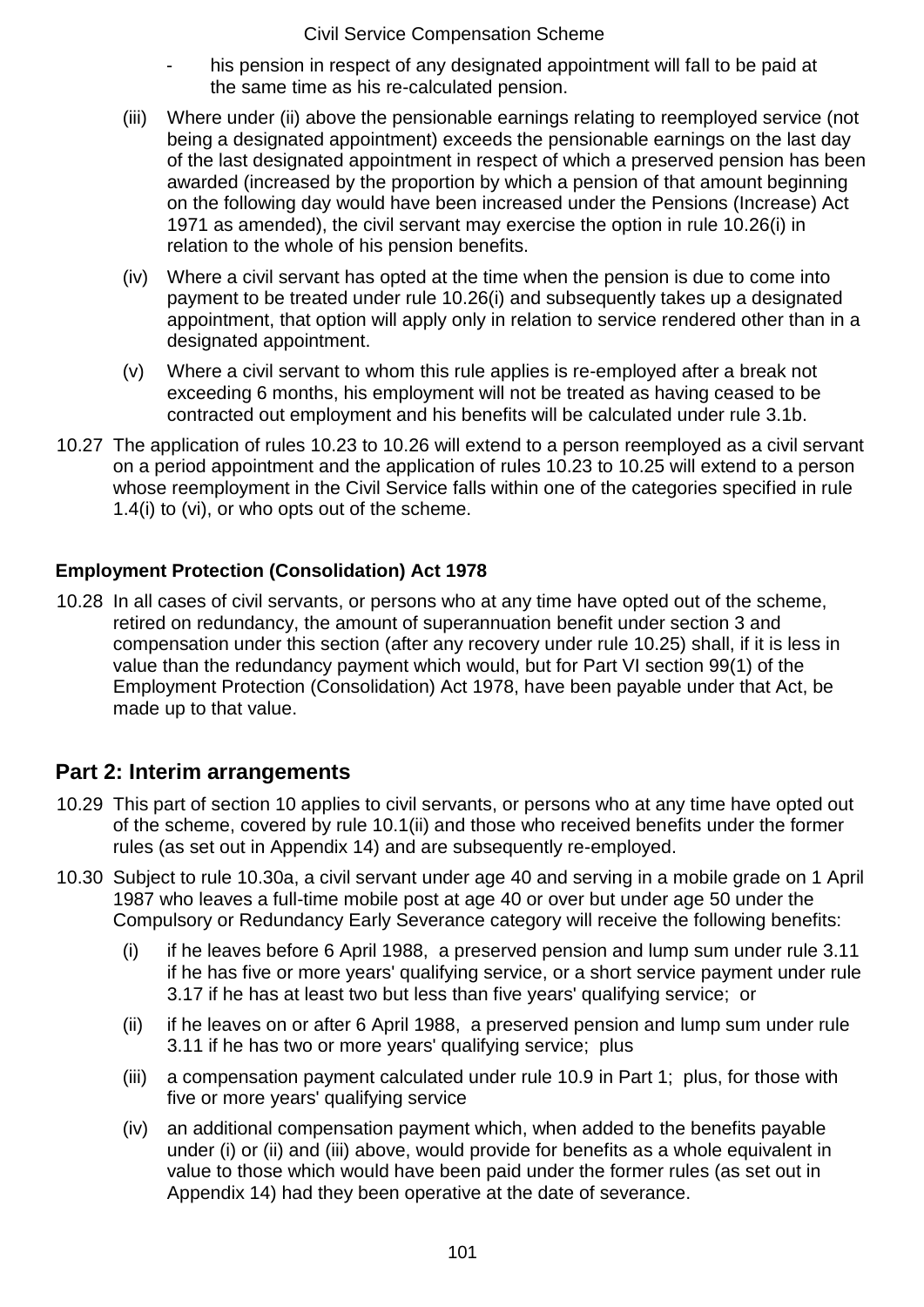For the purposes of (iv) above, the value of the benefits under the former rules (as set out in Appendix 14) 10.3 to 10.6 will be assessed as:

- (a) commuted value of the annual compensation payment; plus
- (b) superannuation lump sum; plus
- (c) lump sum compensation payment; plus
- (d) commuted value of the pension from the pension age as derived from the enhancement to reckonable service; less
- (e) value of superannuation lump sum preserved for payment at the pension age under 10.30(i) of this rule after application of factors provided by the Government Actuary's Department.

For the purposes of the commutation calculations at (a) and (d), the appropriate tables drawn up by the Government Actuary's Department will be used.

Former rules 10.14, 10.16 and 10.20 may apply as appropriate.

- 10.30a A person who was under age 40 and serving in a mobile grade on 1 April 1987 but has since at any time opted out of the scheme and who leaves a full-time mobile post at age 40 or over but under age 50 and under the Compulsory or Redundancy Early Severance category will receive the following compensation:
	- (i) a compensation payment calculated under rule 10.9a in Part 1; plus
	- (ii) if he has 5 or more years' qualifying service (including service in the Civil Service while opted out of the scheme), an additional compensation payment which when added to the compensation payable under (i) above would provide compensation as a whole equivalent in value to that which would have been paid under the former rules (as set out in Appendix 14) had they been operative at the date of severance.

For the purposes of (ii) above, the value of the compensation under the former rules 10.3 to 10.6 will be assessed as:

- (a) commuted value of the annual compensation payment; plus
- (b) value of the lump sum derived from the enhancement of reckonable service; plus
- (c) lump sum compensation payment; plus
- (d) commuted value of the pension from pension age as derived from the enhancement to reckonable service

with all service being treated as service as a civil servant for the purposes of these calculations.

For the purposes of the commutation calculations at (a) and (d) the appropriate tables drawn up by the Government Actuary's Department will be used.

Former rules 10.14, 10.16 and 10.20 may apply as appropriate.

- 10.31 Subject to rule 10.31a, a civil servant aged 40 or over and serving in a mobile grade on 1 April 1987 who leaves a full-time mobile post under the Compulsory or Redundancy Early Severance category before age 50 with five or more years' qualifying service will receive benefits determined in accordance with the former rules (as set out in Appendix 14).
- 10.31a This rule applies to a person who
	- (a) was aged 40 or over and serving in a mobile grade on 1 April 1987, and
	- (b) has at any time on or after 6 April 1988 opted out of the scheme, and
	- (c) leaves a full-time mobile post under the Compulsory or Redundancy category.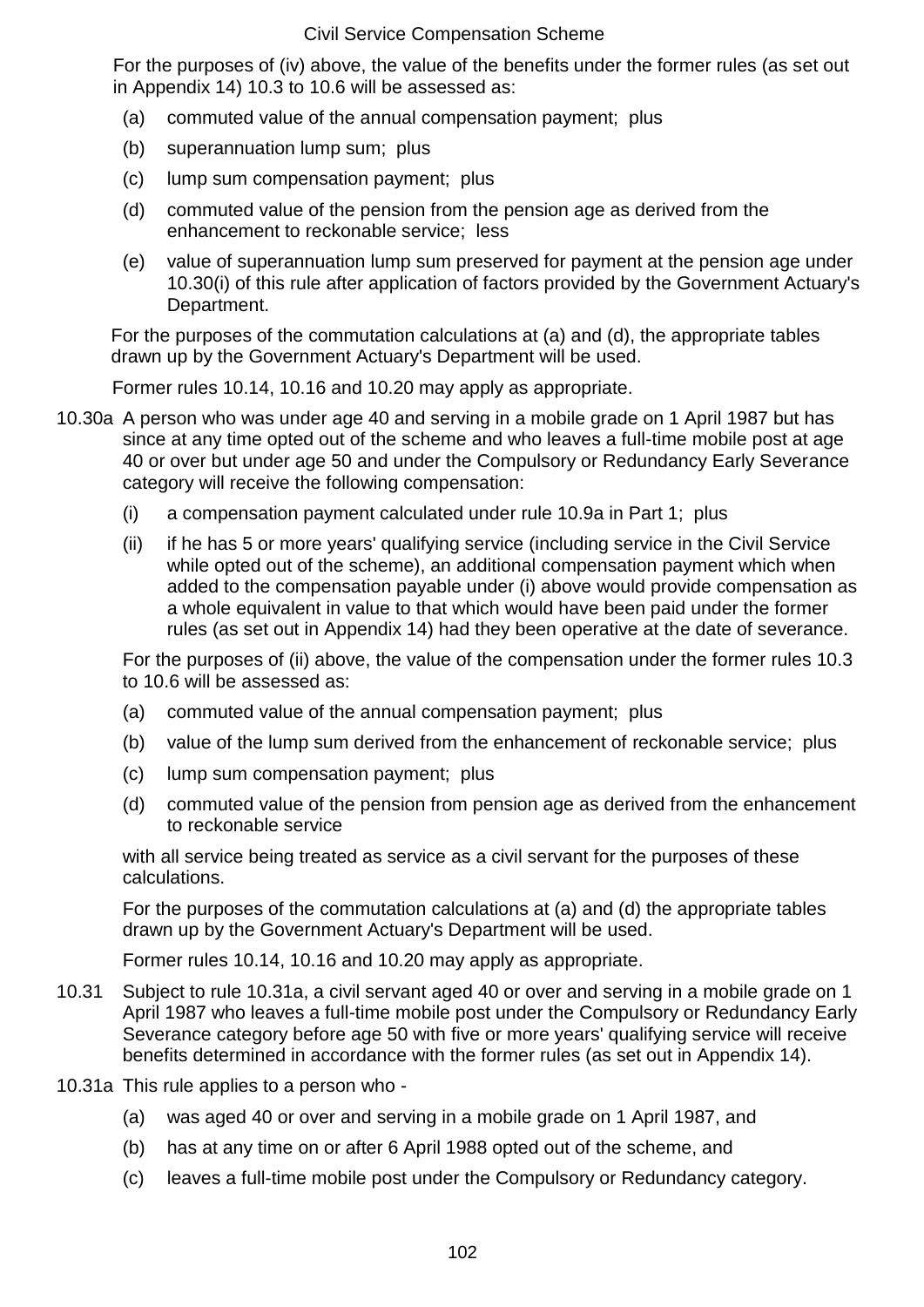Such a person will receive compensation determined in accordance with the former rules as set out in Appendix 14 with all service treated as service as a civil servant. That is he will receive:

- (i) 5 or more years' qualifying service:
	- (a) an annual compensation payment (Appendix 14.6)
	- (b) immediate payment of that part of the lump sum derived from the enhancement of reckonable service (Appendix 14.4)
	- (c) a lump sum compensation payment (Appendix 14.6)
	- (d) any preserved lump sum calculated under rule 3.11 which may, notwithstanding that rule, be paid immediately.

At pension age that part of the annual compensation payment derived from the enhancement of reckonable service will be paid as a pension together with the payment of any preserved pension awarded under rule 3.11 based on actual service as a civil servant.

(ii) At least one but less than 5 years' qualifying service:

a lump sum compensation payment (Appendix 14.8).

### **Re-employment**

- 10.32 Where a civil servant left before 1 April 1987 with benefits determined under the former rules and is re-employed, the former rules 10.21 to 10.24a will apply as appropriate irrespective of the date of reemployment. Subject to rule 10.36 former rules 10.21 to 10.24a will also apply as appropriate to a person who leaves under rule 10.4 in Part 1 of this section with benefits determined in accordance with the former rules or who leaves on or after 1 April 1987 under rule 10.31 in Part 2 of this section.
- 10.33 Where a person left with benefits calculated under rule 10.30 or 10.30a in Part 2 of this section and is re-employed after the pension age, rules 3.26 to 3.33 will apply in the same way as to other civil service pensioners re-employed in these circumstances.
- 10.34 Where a person with five or more years' qualifying service left with benefits calculated under rule 10.30 or 10.30a in Part 2 of this section and is re-employed before the pension age, the notional annual compensation payment determined in the calculation at (a) of rule 10.30 or 10.30a will be deemed to be in payment and former rule 10.22 applied accordingly but with any reduction which would have applied to the notional annual compensation payment applied instead to the salary on re-employment. This deduction will be ignored in the calculation of any revised pension award. The value of the lump sum compensation payment assessed at (c) of rule 10.30 or 10.30a will be subject to the recovery provisions of former rule 10.23.
- 10.35 Subject to rule 10.36, a civil servant to whom rule 10.30 applies may opt, at the end of the period of re-employment, to be treated in one of the following ways:
	- (i) his previous reckonable service (excluding any enhancement under former rule 10.4 taken into account in the determination of benefits under the previous arrangements) is counted with his service during re-employment for a single award based on pensionable earnings at the end of the period of re-employment, with this service enhanced by the smaller of:
		- (a) the enhancement under former rule 10.4; and
		- (b) the actual period between the earlier retirement under rule 10.30 and the date of re-employment.

For those with five or more years' qualifying service at the time of earlier retirement under rule 10.30 the lump sum payable at final retirement will be reduced by the